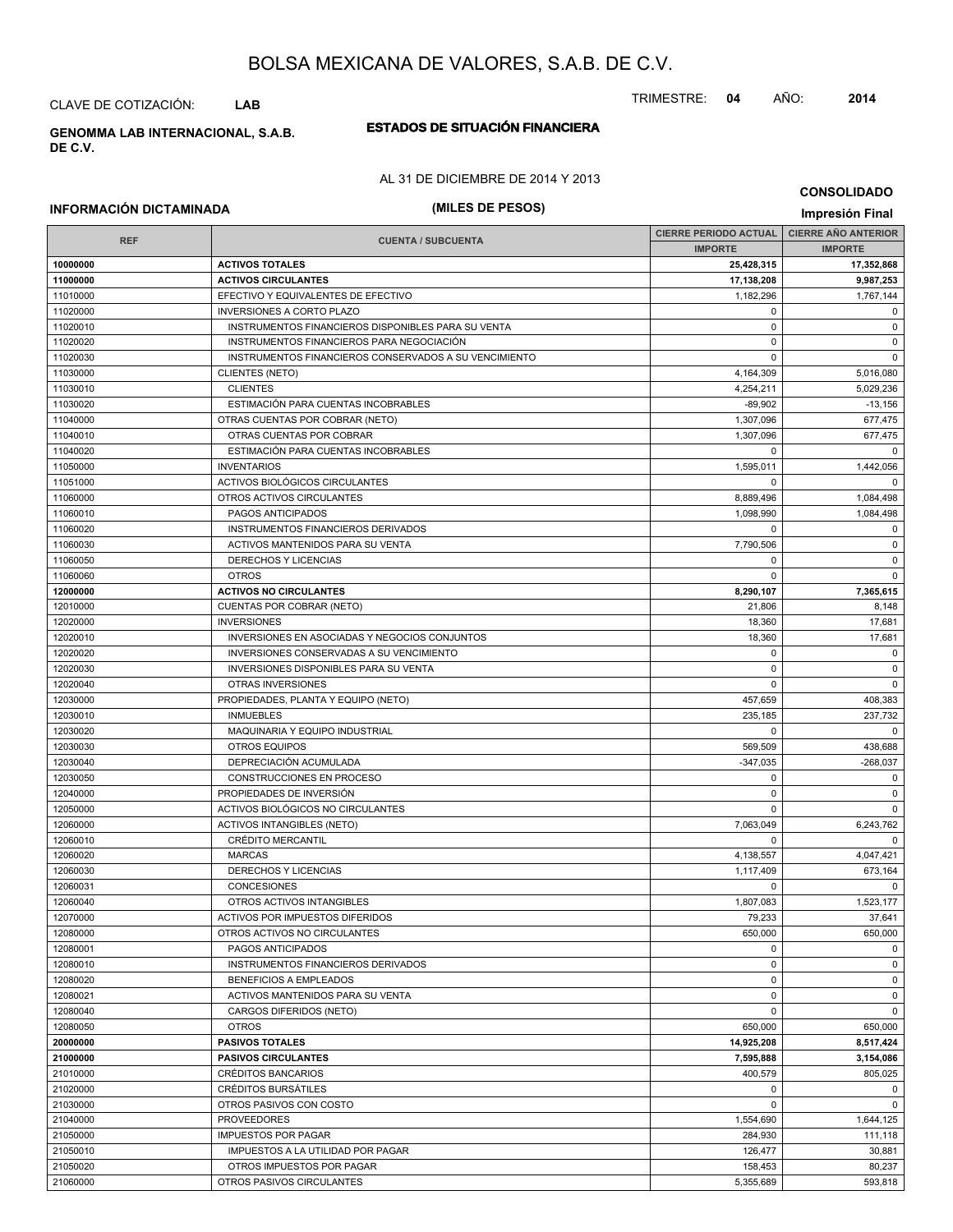CLAVE DE COTIZACIÓN: **LAB**

#### **ESTADOS DE SITUACIÓN FINANCIERA GENOMMA LAB INTERNACIONAL, S.A.B. DE C.V.**

### AL 31 DE DICIEMBRE DE 2014 Y 2013

### **CONSOLIDADO**

# **INFORMACIÓN DICTAMINADA (MILES DE PESOS) Impresión Final**

| <b>REF</b> | <b>CUENTA / SUBCUENTA</b>                                                                | <b>CIERRE PERIODO ACTUAL</b> | <b>CIERRE AÑO ANTERIOR</b> |
|------------|------------------------------------------------------------------------------------------|------------------------------|----------------------------|
|            |                                                                                          | <b>IMPORTE</b>               | <b>IMPORTE</b>             |
| 21060010   | <b>INTERESES POR PAGAR</b>                                                               | 7,993                        | 5,368                      |
| 21060020   | INSTRUMENTOS FINANCIEROS DERIVADOS                                                       | $\Omega$                     | $\mathbf 0$                |
| 21060030   | <b>INGRESOS DIFERIDOS</b>                                                                | $\Omega$                     | $\mathbf 0$                |
| 21060050   | <b>BENEFICIOS A EMPLEADOS</b>                                                            | 13,827                       | 9,911                      |
| 21060060   | <b>PROVISIONES</b>                                                                       | 224,129                      | 195,059                    |
| 21060061   | PASIVOS RELACIONADOS CON ACTIVOS MANTENIDOS PARA SU VENTA CIRCULANTES                    | 4,487,400                    | $\Omega$                   |
| 21060080   | <b>OTROS</b>                                                                             | 622,340                      | 383,480                    |
| 22000000   | <b>PASIVOS NO CIRCULANTES</b>                                                            | 7,329,320                    | 5,363,338                  |
| 22010000   | <b>CRÉDITOS BANCARIOS</b>                                                                | 1,023,613                    | 668,745                    |
| 22020000   | <b>CRÉDITOS BURSÁTILES</b>                                                               | 5,481,665                    | 3,982,107                  |
| 22030000   | OTROS PASIVOS CON COSTO                                                                  | $\mathbf 0$                  | $\Omega$                   |
| 22040000   | PASIVOS POR IMPUESTOS DIFERIDOS                                                          | 756,924                      | 660,416                    |
| 22050000   | OTROS PASIVOS NO CIRCULANTES                                                             | 67,118                       | 52,070                     |
| 22050010   | INSTRUMENTOS FINANCIEROS DERIVADOS                                                       | $\mathbf 0$                  | $\mathbf 0$                |
| 22050020   | <b>INGRESOS DIFERIDOS</b>                                                                | $\Omega$                     | $\mathbf 0$                |
| 22050040   | <b>BENEFICIOS A EMPLEADOS</b>                                                            | 2,298                        | 1,889                      |
| 22050050   | <b>PROVISIONES</b>                                                                       | $\mathbf 0$                  | $\Omega$                   |
| 22050051   | PASIVOS RELACIONADOS CON ACTIVOS MANTENIDOS PARA SU VENTA NO CIRCULANTES                 | $\Omega$                     | $\Omega$                   |
| 22050070   | <b>OTROS</b>                                                                             | 64,820                       | 50,181                     |
| 30000000   | <b>CAPITAL CONTABLE</b>                                                                  | 10,503,107                   | 8,835,444                  |
| 30010000   | CAPITAL CONTABLE DE LA PARTICIPACIÓN CONTROLADORA                                        | 10,292,786                   | 8,711,274                  |
| 30030000   | <b>CAPITAL SOCIAL</b>                                                                    | 1,914,306                    | 1,914,306                  |
| 30040000   | ACCIONES RECOMPRADAS                                                                     | $-74,394$                    | $-74,622$                  |
| 30050000   | PRIMA EN EMISIÓN DE ACCIONES                                                             | 39,749                       | 39,749                     |
| 30060000   | APORTACIONES PARA FUTUROS AUMENTOS DE CAPITAL                                            | $\Omega$                     | $\Omega$                   |
| 30070000   | OTRO CAPITAL CONTRIBUIDO                                                                 | $\Omega$                     | $\Omega$                   |
| 30080000   | UTILIDADES RETENIDAS (PERDIDAS ACUMULADAS)                                               | 8,263,564                    | 6,819,006                  |
| 30080010   | <b>RESERVA LEGAL</b>                                                                     | 316.043                      | 249,609                    |
| 30080020   | <b>OTRAS RESERVAS</b>                                                                    | $\Omega$                     | $\Omega$                   |
| 30080030   | RESULTADOS DE EJERCICIOS ANTERIORES                                                      | 6,502,963                    | 4,816,930                  |
| 30080040   | <b>RESULTADO DEL EJERCICIO</b>                                                           | 1,444,558                    | 1,752,467                  |
| 30080050   | <b>OTROS</b>                                                                             | $\Omega$                     | $\Omega$                   |
| 30090000   | OTROS RESULTADOS INTEGRALES ACUMULADOS (NETOS DE IMPUESTOS)                              | 149,561                      | 12,835                     |
| 30090010   | <b>GANANCIAS POR REVALUACIÓN DE PROPIEDADES</b>                                          | $\Omega$                     | $\Omega$                   |
| 30090020   | GANANCIAS (PERDIDAS) ACTUARIALES POR OBLIGACIONES LABORALES                              | $\Omega$                     | $\Omega$                   |
| 30090030   | RESULTADO POR CONVERSIÓN DE MONEDAS EXTRANJERAS                                          | 149,561                      | 12,835                     |
| 30090040   | CAMBIOS EN LA VALUACIÓN DE ACTIVOS FINANCIEROS DISPONIBLES PARA SU VENTA                 | $\Omega$                     | $\Omega$                   |
| 30090050   | CAMBIOS EN LA VALUACIÓN DE INSTRUMENTOS FINANCIEROS DERIVADOS                            | $\Omega$                     | $\Omega$                   |
| 30090060   | CAMBIOS EN EL VALOR RAZONABLE DE OTROS ACTIVOS                                           | $\Omega$                     | $\Omega$                   |
| 30090070   | PARTICIPACIÓN EN OTROS RESULTADOS INTEGRALES DE ASOCIADAS Y NEGOCIOS<br><b>CONJUNTOS</b> | $\mathbf 0$                  | $\Omega$                   |
| 30090080   | OTROS RESULTADOS INTEGRALES                                                              | $\Omega$                     | $\Omega$                   |
| 30020000   | CAPITAL CONTABLE DE LA PARTICIPACIÓN NO CONTROLADORA                                     | 210,321                      | 124,170                    |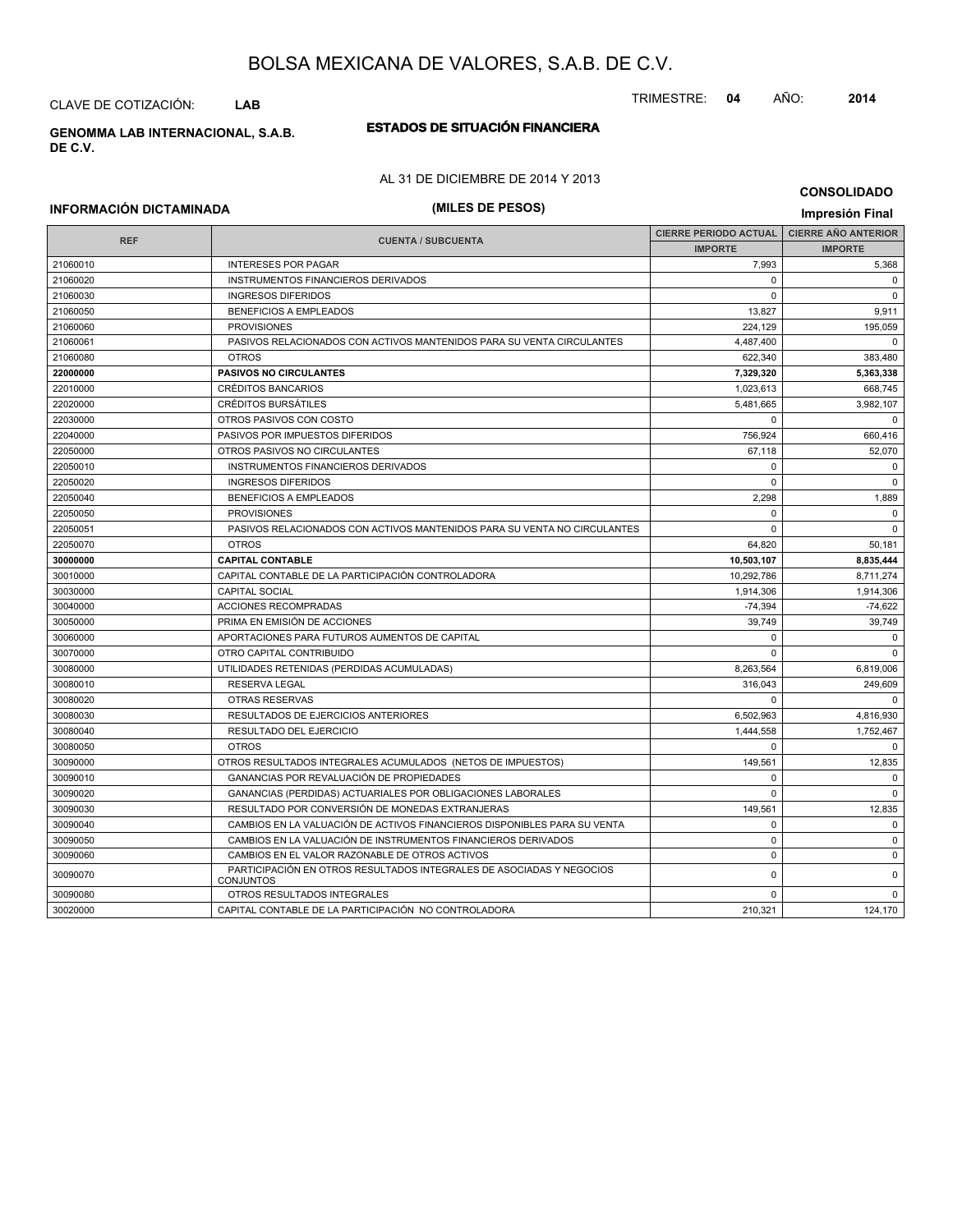### CLAVE DE COTIZACIÓN: **LAB**

**DE C.V.**

#### **ESTADOS DE SITUACIÓN FINANCIERA GENOMMA LAB INTERNACIONAL, S.A.B. DATOS INFORMATIVOS**

AL 31 DE DICIEMBRE DE 2014 Y 2013

# **INFORMACIÓN DICTAMINADA (MILES DE PESOS) Impresión Final**

| <b>CONSOLIDADO</b> |  |
|--------------------|--|
|--------------------|--|

| <b>REF</b> | <b>CONCEPTOS</b>                            | <b>CIERRE PERIODO ACTUAL</b> | <b>CIERRE AÑO ANTERIOR</b> |
|------------|---------------------------------------------|------------------------------|----------------------------|
|            |                                             | <b>IMPORTE</b>               | <b>IMPORTE</b>             |
| 91000010   | PASIVOS MONEDA EXTRANJERA CORTO PLAZO       | 1,174,540                    | 739,457                    |
| 91000020   | PASIVOS MONEDA EXTRANJERA LARGO PLAZO       | 33,450                       | 71,000                     |
| 91000030   | <b>CAPITAL SOCIAL NOMINAL</b>               | 1.914.306                    | 1,914,306                  |
| 91000040   | CAPITAL SOCIAL POR ACTUALIZACIÓN            |                              | $\Omega$                   |
| 91000050   | FONDOS PARA PENSIONES Y PRIMA DE ANTIGÜEDAD |                              | 0                          |
| 91000060   | NUMERO DE FUNCIONARIOS (*)                  | 60                           | 53                         |
| 91000070   | NUMERO DE EMPLEADOS (*)                     | 992                          | 644                        |
| 91000080   | NUMERO DE OBREROS (*)                       |                              | $\Omega$                   |
| 91000090   | NUMERO DE ACCIONES EN CIRCULACIÓN (*)       | 1,048,733,370                | 1,048,733,370              |
| 91000100   | NUMERO DE ACCIONES RECOMPRADAS (*)          | 1,874,000                    | $\Omega$                   |
| 91000110   | EFECTIVO RESTRINGIDO (1)                    | 17,842                       | 8,126                      |
| 91000120   | DEUDA DE ASOCIADAS GARANTIZADA              | $\Omega$                     | $\Omega$                   |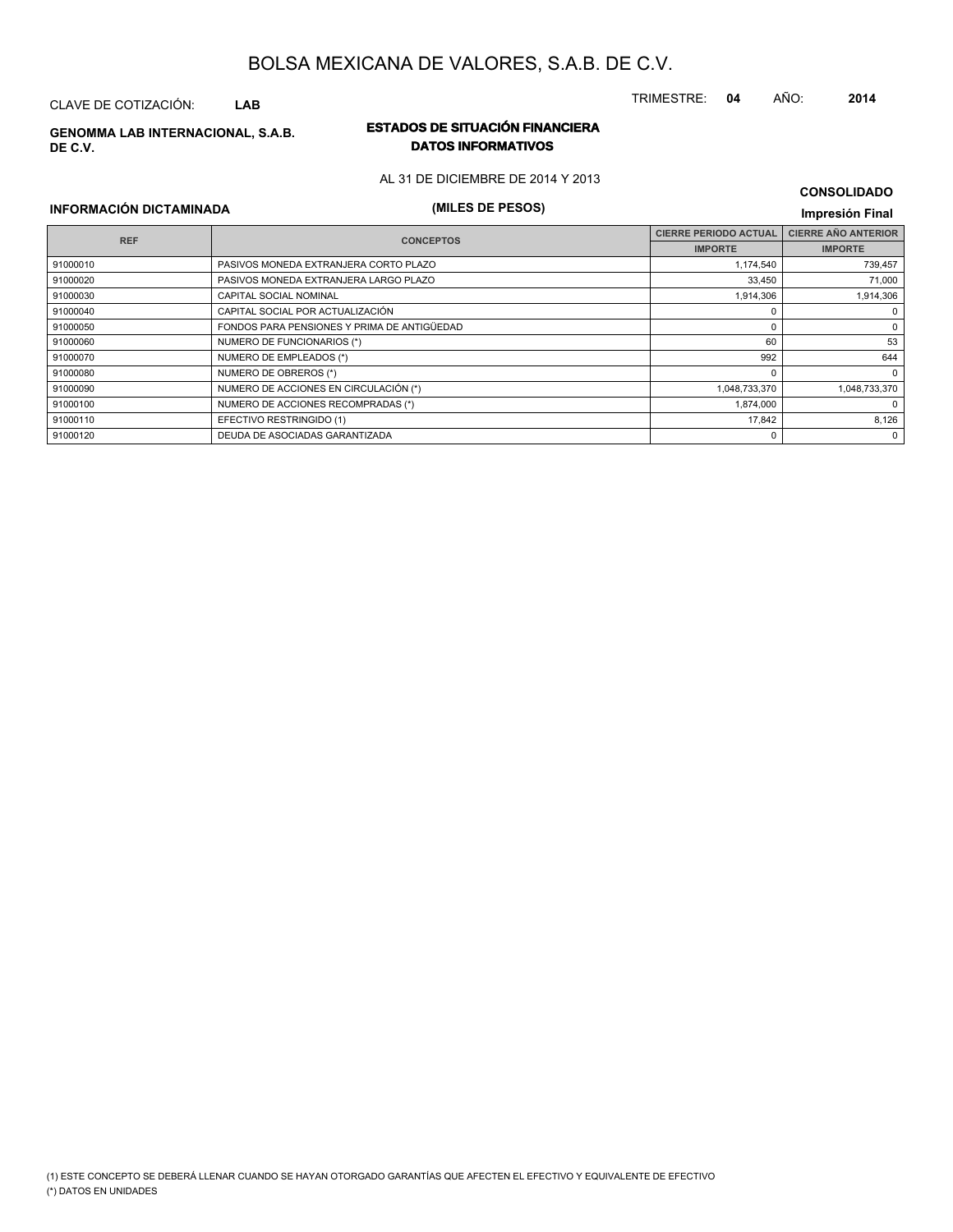**GENOMMA LAB INTERNACIONAL, S.A.B. DE C.V.** CLAVE DE COTIZACIÓN: **LAB** TRIMESTRE: **04** AÑO: **2014**

#### **ESTADOS DE RESULTADOS**

#### **CONSOLIDADO**

#### POR LOS PERIODOS DE DOCE Y TRES MESES TERMINADOS AL 31 DE DICIEMBRE DE 2014 Y 2013

| INFORMACIÓN DICTAMINADA | (MILES DE PESOS)                                                              |                   |                  |                     | Impresión Final  |  |
|-------------------------|-------------------------------------------------------------------------------|-------------------|------------------|---------------------|------------------|--|
|                         |                                                                               | <b>AÑO ACTUAL</b> |                  | <b>AÑO ANTERIOR</b> |                  |  |
| <b>REF</b>              | <b>CUENTA / SUBCUENTA</b>                                                     | <b>ACUMULADO</b>  | <b>TRIMESTRE</b> | <b>ACUMULADO</b>    | <b>TRIMESTRE</b> |  |
| 40010000                | <b>INGRESOS NETOS</b>                                                         | 11,540,998        | 2,843,329        | 11,360,689          | 3,677,528        |  |
| 40010010                | <b>SERVICIOS</b>                                                              | 8,481             | 3,232            | 18,746              | $-2,567$         |  |
| 40010020                | <b>VENTA DE BIENES</b>                                                        | 11,532,517        | 2.840.097        | 11,341,943          | 3,680,095        |  |
| 40010030                | <b>INTERESES</b>                                                              | 0                 | $\mathbf 0$      | 0                   | 0                |  |
| 40010040                | <b>REGALIAS</b>                                                               | $\mathsf 0$       | $\mathsf 0$      | $\mathsf 0$         | $\pmb{0}$        |  |
| 40010050                | <b>DIVIDENDOS</b>                                                             | $\mathbf 0$       | $\Omega$         | $\mathbf 0$         | $\pmb{0}$        |  |
| 40010060                | ARRENDAMIENTO                                                                 | $\mathsf 0$       | $\mathbf 0$      | $\pmb{0}$           | $\mathbf 0$      |  |
| 40010061                | <b>CONSTRUCCIÓN</b>                                                           | $\mathbf 0$       | $\Omega$         | $\Omega$            | $\mathbf{0}$     |  |
| 40010070                | <b>OTROS</b>                                                                  | $\mathbf 0$       | $\mathbf 0$      | $\mathbf 0$         | $\mathbf 0$      |  |
| 40020000                | <b>COSTO DE VENTAS</b>                                                        | 3,538,831         | 864,523          | 3,416,363           | 1,093,378        |  |
| 40021000                | UTILIDAD (PÉRDIDA) BRUTA                                                      | 8,002,167         | 1,978,806        | 7,944,326           | 2.584.150        |  |
| 40030000                | <b>GASTOS GENERALES</b>                                                       | 5,569,258         | 1,300,504        | 5,017,153           | 1,262,291        |  |
| 40040000                | UTILIDAD (PÉRDIDA) ANTES DE OTROS INGRESOS Y GASTOS, NETO                     | 2.432.909         | 678.302          | 2,927,173           | 1,321,859        |  |
| 40050000                | OTROS INGRESOS Y (GASTOS), NETO                                               | 12,187            | 3,875            | 9,719               | 365              |  |
| 40060000                | UTILIDAD (PÉRDIDA) DE OPERACIÓN (*)                                           | 2,445,096         | 674,427          | 2,936,892           | 1,322,224        |  |
| 40070000                | <b>INGRESOS FINANCIEROS</b>                                                   | 44,352            | 97,251           | 12,847              | 6,695            |  |
| 40070010                | <b>INTERESES GANADOS</b>                                                      | 10,191            | 2,793            | 12,847              | 6,695            |  |
| 40070020                | UTILIDAD POR FLUCTUACIÓN CAMBIARIA, NETO                                      | 32,525            | 93,389           | $\mathbf 0$         | $\mathbf 0$      |  |
| 40070030                | UTILIDAD POR DERIVADOS, NETO                                                  | $\mathbf 0$       | $\mathbf 0$      | $\mathbf 0$         | $\mathbf 0$      |  |
| 40070040                | UTILIDAD POR CAMBIOS EN VALOR RAZONABLE DE INSTRUMENTOS<br><b>FINANCIEROS</b> | $\mathbf 0$       | $\Omega$         | $\mathbf 0$         | $\mathbf 0$      |  |
| 40070050                | OTROS INGRESOS FINANCIEROS                                                    | 1,636             | 1,069            | $\mathbf 0$         | 0                |  |
| 40080000                | <b>GASTOS FINANCIEROS</b>                                                     | 360,003           | 90.757           | 355,390             | 132,403          |  |
| 40080010                | INTERESES DEVENGADOS A CARGO                                                  | 353,518           | 89,488           | 294,074             | 75,639           |  |
| 40080020                | PÉRDIDA POR FLUCTUACIÓN CAMBIARIA, NETO                                       | $\mathbf 0$       | $\mathbf 0$      | 56.921              | 54,082           |  |
| 40080030                | PÉRDIDA POR DERIVADOS, NETO                                                   | $\mathbf 0$       | $\mathbf 0$      | $\mathbf 0$         | 0                |  |
| 40080050                | PÉRDIDA POR CAMBIOS EN VALOR RAZONABLE DE INSTRUMENTOS<br><b>FINANCIEROS</b>  |                   | $\mathbf 0$      | $\mathbf 0$         | $\mathbf{0}$     |  |
| 40080060                | OTROS GASTOS FINANCIEROS                                                      | 6,485             | 1,269            | 4,395               | 2,682            |  |
| 40090000                | <b>INGRESOS (GASTOS) FINANCIEROS NETO</b>                                     | $-315,651$        | 6.494            | $-342,543$          | $-125,708$       |  |
| 40100000                | PARTICIPACIÓN EN LOS RESULTADOS DE ASOCIADAS Y NEGOCIOS<br><b>CONJUNTOS</b>   | $-11,684$         | $-9,205$         | 11,244              | $-1,244$         |  |
| 40110000                | UTILIDAD (PÉRDIDA) ANTES DE IMPUESTOS A LA UTILIDAD                           | 2,117,761         | 671,716          | 2,605,593           | 1,195,272        |  |
| 40120000                | <b>IMPUESTOS A LA UTILIDAD</b>                                                | 623,598           | 170,447          | 794,983             | 336.913          |  |
| 40120010                | <b>IMPUESTO CAUSADO</b>                                                       | 581,886           | 53,279           | 408,719             | 31,119           |  |
| 40120020                | <b>IMPUESTO DIFERIDO</b>                                                      | 41,712            | 117,168          | 386,264             | 305,794          |  |
| 40130000                | UTILIDAD (PÉRDIDA) DE LAS OPERACIONES CONTINUAS                               | 1,494,163         | 501,269          | 1,810,610           | 858,359          |  |
| 40140000                | UTILIDAD (PÉRDIDA) DE LAS OPERACIONES DISCONTINUAS, NETO                      | 12,943            | 12,943           | $\mathbf 0$         | $\mathbf 0$      |  |
| 40150000                | UTILIDAD (PÉRDIDA) NETA                                                       | 1,507,106         | 514,212          | 1,810,610           | 858,359          |  |
| 40160000                | PARTICIPACIÓN NO CONTROLADORA EN LA UTILIDAD (PÉRDIDA) NETA                   | 62,548            | 3,605            | 58,143              | 16,432           |  |
| 40170000                | PARTICIPACIÓN CONTROLADORA EN LA UTILIDAD (PÉRDIDA) NETA                      | 1,444,558         | 510,607          | 1,752,467           | 841,927          |  |
|                         |                                                                               |                   |                  |                     |                  |  |
| 40180000                | UTILIDAD (PÉRDIDA) NETA BÁSICA POR ACCIÓN                                     | 1.38              | 0.49             | 1.67                | 0.80             |  |
| 40190000                | UTILIDAD (PÉRDIDA) NETA POR ACCIÓN DILUIDA                                    | $\mathbf 0$       | 0.00             | 0.00                | 0.00             |  |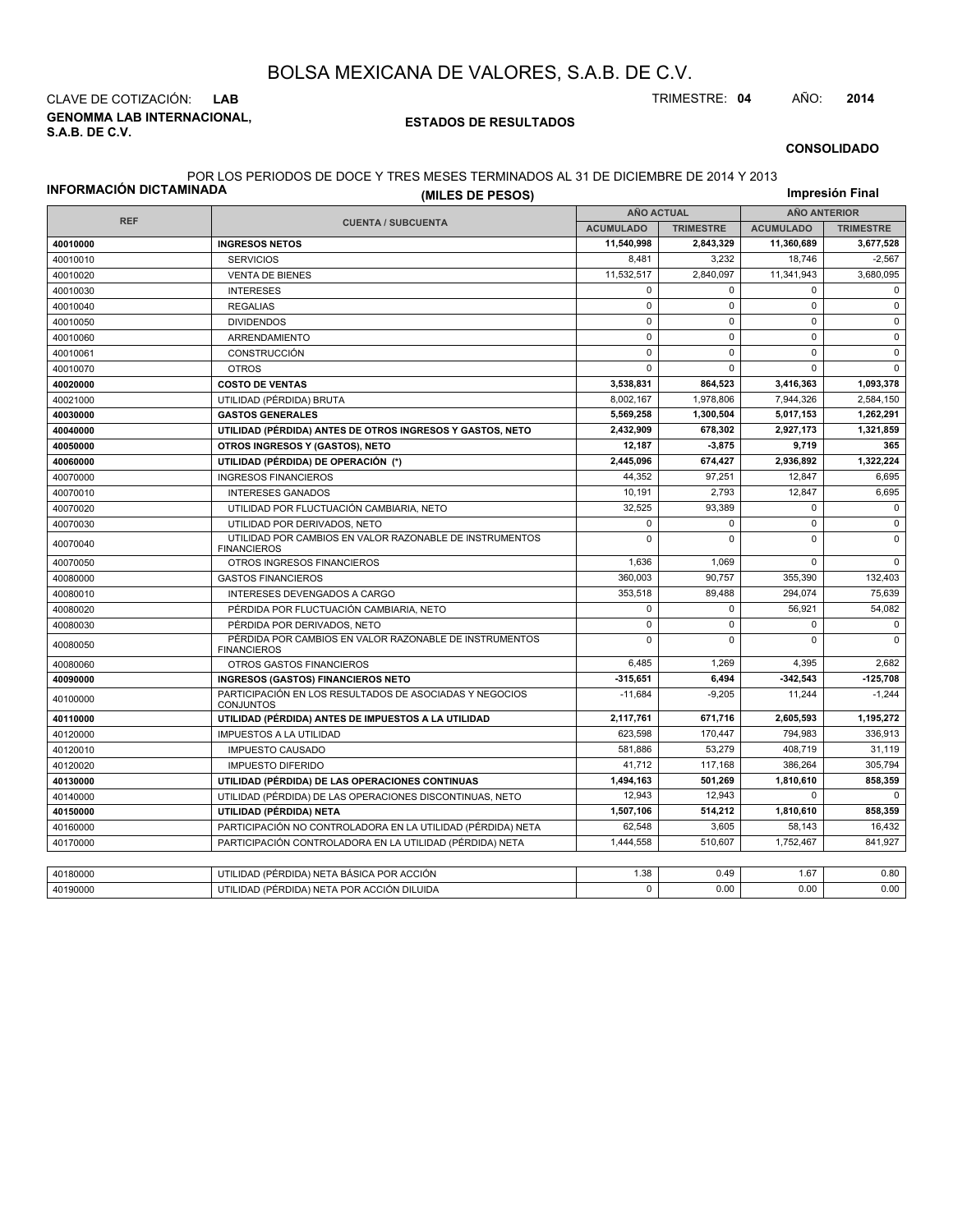**GENOMMA LAB INTERNACIONAL, S.A.B. DE C.V.** CLAVE DE COTIZACIÓN: **LAB** TRIMESTRE: **04** AÑO: **2014**

<sup>40310000</sup> UTILIDAD (PÉRDIDA) INTEGRAL ATRIBUIBLE A LA PARTICIPACIÓN CONTROLADORA

#### **ESTADOS DEL RESULTADO INTEGRAL (NETOS DE IMPUESTOS)**

1,581,284 602,519 1,760,607 842,430

**CONSOLIDADO**

#### POR LOS PERIODOS DE DOCE Y TRES MESES TERMINADOS AL 31 DE DICIEMBRE DE 2014 Y 2013

**Impresión Final**

| <b>INFORMACIÓN DICTAMINADA</b> | (MILES DE PESOS)                                                                                     |                   |                  |                     |                  |  |  |
|--------------------------------|------------------------------------------------------------------------------------------------------|-------------------|------------------|---------------------|------------------|--|--|
|                                |                                                                                                      | <b>AÑO ACTUAL</b> |                  | <b>AÑO ANTERIOR</b> |                  |  |  |
| <b>REF</b>                     | <b>CUENTA / SUBCUENTA</b>                                                                            | <b>ACUMULADO</b>  | <b>TRIMESTRE</b> | <b>ACUMULADO</b>    | <b>TRIMESTRE</b> |  |  |
| 40200000                       | UTILIDAD (PÉRDIDA) NETA                                                                              | 1,507,106         | 514.212          | 1,810,610           | 858,359          |  |  |
|                                | PARTIDAS QUE NO SERAN RECLASIFICADAS A RESULTADOS                                                    |                   |                  |                     |                  |  |  |
| 40210000                       | GANANCIAS POR REVALUACIÓN DE PROPIEDADES                                                             | $\Omega$          |                  | 0                   | $\Omega$         |  |  |
| 40220000                       | GANANCIAS (PÉRDIDAS) ACTUARIALES POR OBLIGACIONES LABORALES                                          | 0                 | O                | 0                   | 0                |  |  |
| 40220100                       | PARTICIPACIÓN EN RESULTADOS POR REVALUACIÓN DE PROPIEDADES DE<br>ASOCIADAS Y NEGOCIOS CONJUNTOS      | 0                 | 0                | $\Omega$            | $\Omega$         |  |  |
|                                | <b>PARTIDAS QUE PUEDEN SER RECLASIFICADAS SUBSECUENTEMENTE A</b><br><b>RESULTADOS</b>                |                   |                  |                     |                  |  |  |
| 40230000                       | RESULTADO POR CONVERSIÓN DE MONEDAS EXTRANJERAS                                                      | 160.329           | 109.922          | 9.885               | $-76$            |  |  |
| 40240000                       | CAMBIOS EN LA VALUACIÓN DE ACTIVOS FINANCIEROS DISPONIBLES PARA<br><b>SU VENTA</b>                   | ŋ                 |                  | <sup>0</sup>        | $\Omega$         |  |  |
| 40250000                       | CAMBIOS EN LA VALUACIÓN DE INSTRUMENTOS FINANCIEROS DERIVADOS                                        | $\mathbf 0$       | $\Omega$         | 0                   | 0                |  |  |
| 40260000                       | CAMBIOS EN EL VALOR RAZONABLE DE OTROS ACTIVOS                                                       | $\Omega$          | $\Omega$         | $\Omega$            | $\Omega$         |  |  |
| 40270000                       | PARTICIPACIÓN EN OTROS RESULTADOS INTEGRALES DE ASOCIADAS Y<br>$\Omega$<br><b>NEGOCIOS CONJUNTOS</b> |                   | O                | $\Omega$            | $\Omega$         |  |  |
| 40280000                       | OTROS RESULTADOS INTEGRALES                                                                          | 0                 | $\Omega$         | 0                   | 0                |  |  |
| 40290000                       | TOTAL DE OTROS RESULTADOS INTEGRALES                                                                 | 160,329           | 109,922          | 9,885               | $-76$            |  |  |
|                                |                                                                                                      |                   |                  |                     |                  |  |  |
| 40300000                       | UTILIDAD (PÉRDIDA) INTEGRAL                                                                          | 1.667.435         | 624.134          | 1,820,495           | 858,283          |  |  |
| 40320000                       | UTILIDAD (PÉRDIDA) INTEGRAL ATRIBUIBLE A LA PARTICIPACIÓN NO<br><b>CONTROLADORA</b>                  | 86.151            | 21.615           | 59.888              | 15.853           |  |  |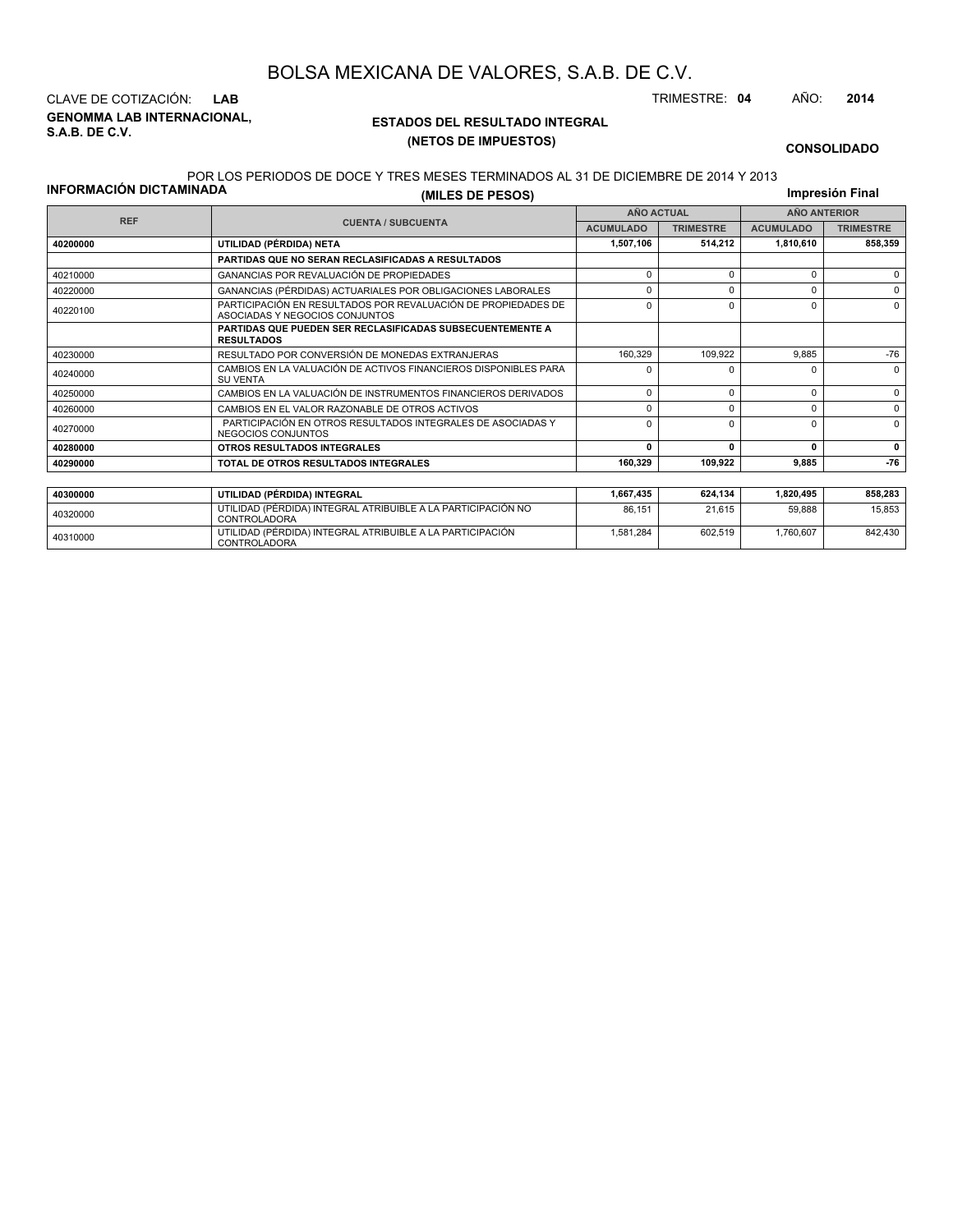**GENOMMA LAB INTERNACIONAL, S.A.B. DE C.V.** CLAVE DE COTIZACIÓN: **LAB** TRIMESTRE: **04** AÑO: **2014**

### **ESTADOS DE RESULTADOS DATOS INFORMATIVOS**

**CONSOLIDADO**

#### POR LOS PERIODOS DE DOCE Y TRES MESES TERMINADOS AL 31 DE DICIEMBRE DE 2014 Y 2013

| FUN LUƏ FENIUDUƏ DE DUUE T TNEƏ MEƏLƏ TENMINADUƏ AL ƏT DE DIVILMDNE DE ZVT4 T ZVTƏ<br><b>INFORMACIÓN DICTAMINADA</b><br>Impresión Final<br>(MILES DE PESOS) |                                       |                   |                  |                     |                  |  |
|-------------------------------------------------------------------------------------------------------------------------------------------------------------|---------------------------------------|-------------------|------------------|---------------------|------------------|--|
| <b>REF</b>                                                                                                                                                  |                                       | <b>ANO ACTUAL</b> |                  | <b>ANO ANTERIOR</b> |                  |  |
|                                                                                                                                                             | <b>CUENTA / SUBCUENTA</b>             | <b>ACUMULADO</b>  | <b>TRIMESTRE</b> | <b>ACUMULADO</b>    | <b>TRIMESTRE</b> |  |
| 92000010                                                                                                                                                    | DEPRECIACIÓN Y AMORTIZACIÓN OPERATIVA | 98.021            | 28.831           | 64.243              | 18.460           |  |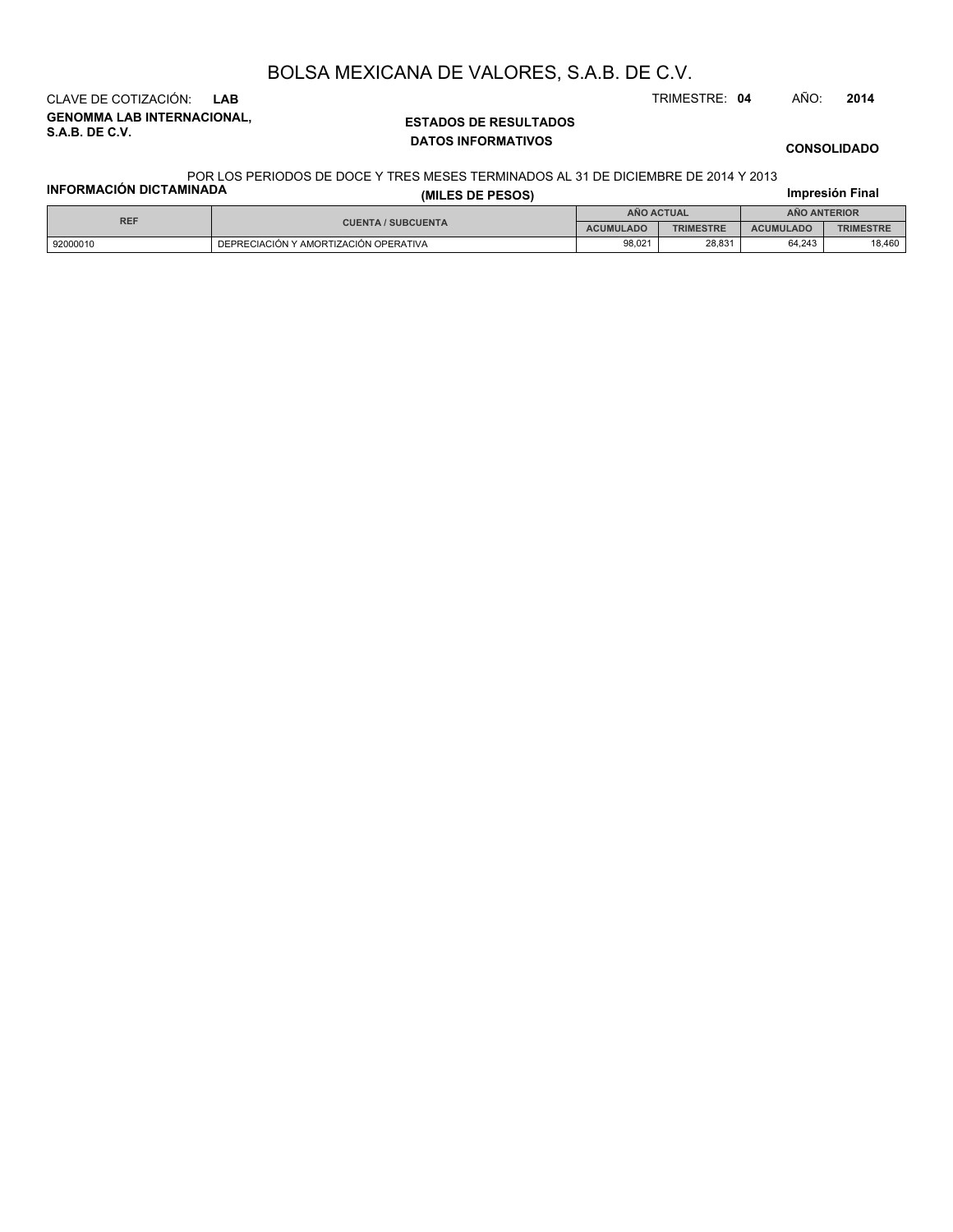**GENOMMA LAB INTERNACIONAL, S.A.B. DE C.V.** CLAVE DE COTIZACIÓN: **LAB** TRIMESTRE: **04** AÑO: **2014**

### **ESTADOS DE RESULTADOS DATOS INFORMATIVOS (12 MESES)**

**CONSOLIDADO**

#### POR LOS PERIODOS DE DOCE MESES TERMINADOS EL 31 DE DICIEMBRE DE 2014 Y 2013

**INFORMACIÓN DICTAMINADA**

**(MILES DE PESOS)**

**Impresión Final**

| <b>REF</b> |                                                              | <b>AÑO</b>    |                 |  |  |
|------------|--------------------------------------------------------------|---------------|-----------------|--|--|
|            | <b>CUENTA / SUBCUENTA</b>                                    | <b>ACTUAL</b> | <b>ANTERIOR</b> |  |  |
| 92000030   | INGRESOS NETOS (**)                                          | 11.540.998    | 11.360.689      |  |  |
| 92000040   | UTILIDAD (PÉRDIDA) DE OPERACIÓN (**)                         | 2.445.096     | 2.936.892       |  |  |
| 92000060   | UTILIDAD (PÉRDIDA) NETA (**)                                 | 1.507.106     | 1.810.610       |  |  |
| 92000050   | PARTICIPACIÓN CONTROLADORA EN LA UTILIDAD (PÉRDIDA) NETA(**) | 1.444.558     | 1.752.467       |  |  |
| 92000070   | DEPRECIACIÓN Y AMORTIZACIÓN OPERATIVA (**)                   | 98.021        | 64.243          |  |  |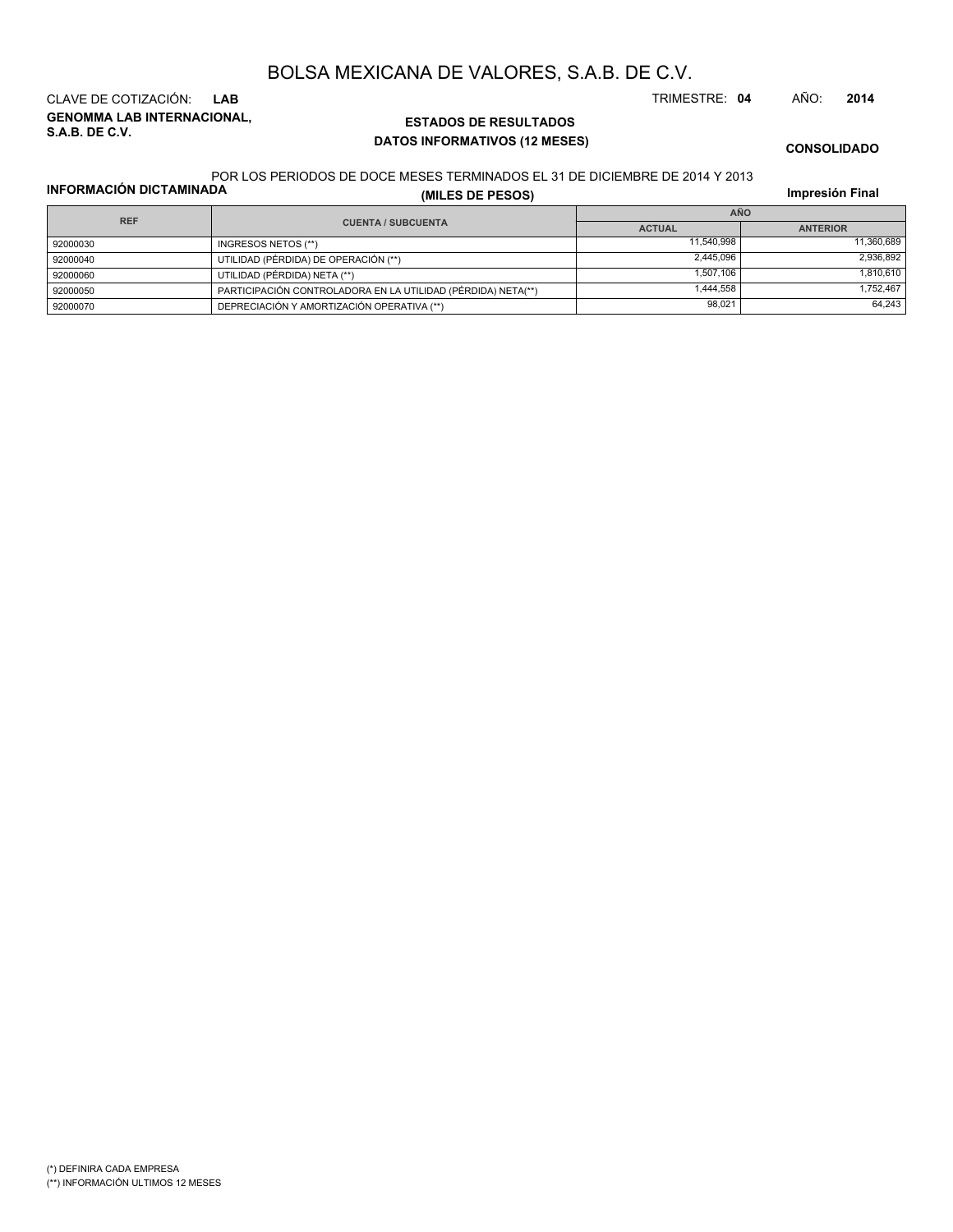CLAVE DE COTIZACIÓN:**LAB**

**GENOMMA LAB INTERNACIONAL, S.A.B. DE C.V.**

#### **ESTADOS DE CAMBIOS EN EL CAPITALCONTABLE(MILES DE PESOS)**

#### TRIMESTRE:TRIMESTRE: 04 AÑO: **<sup>2014</sup>**

**CONSOLIDADO**

#### **INFORMACIÓN DICTAMINADA**

#### **Impresión Final**

|                                                                     |                       |                                       |                                                         | <b>APORTACIONES</b>                                         |                                           | UTILIDADES O PÉRDIDAS<br><b>ACUMULADAS</b> |                                                                          | <b>OTROS</b><br><b>RESULTADOS</b>                                        |                                             |                                                          |                                            |
|---------------------------------------------------------------------|-----------------------|---------------------------------------|---------------------------------------------------------|-------------------------------------------------------------|-------------------------------------------|--------------------------------------------|--------------------------------------------------------------------------|--------------------------------------------------------------------------|---------------------------------------------|----------------------------------------------------------|--------------------------------------------|
| <b>CONCEPTOS</b>                                                    | <b>CAPITAL SOCIAL</b> | <b>ACCIONES</b><br><b>RECOMPRADAS</b> | <b>PRIMA EN</b><br><b>EMISIÓN DE</b><br><b>ACCIONES</b> | <b>PARA FUTUROS</b><br><b>AUMENTOS DE</b><br><b>CAPITAL</b> | <b>OTRO CAPITAL</b><br><b>CONTRIBUIDO</b> | <b>RESERVAS</b>                            | <b>UTILIDADES</b><br><b>RETENIDAS</b><br>(PÉRDIDAS<br><b>ACUMULADAS)</b> | <b>INTEGRALES</b><br><b>ACUMULADOS</b><br>(NETOS DE<br><b>IMPUESTOS)</b> | <b>PARTICIPACIÓN</b><br><b>CONTROLADORA</b> | <b>PARTICIPACIÓN</b><br><b>NO</b><br><b>CONTROLADORA</b> | <b>TOTAL DE CAPITAL</b><br><b>CONTABLE</b> |
| SALDO INICIAL AL 1 DE ENERO DEL 2013                                | 1,921,660             | $-159,952$                            | 39,749                                                  |                                                             |                                           | 187,192                                    | 4,969,765                                                                | 4,695                                                                    | 6,963,109                                   | 55,717                                                   | 7,018,826                                  |
| AJUSTES RETROSPECTIVOS                                              |                       |                                       |                                                         |                                                             |                                           |                                            |                                                                          |                                                                          |                                             |                                                          |                                            |
| APLICACIÓN DE OTROS RESULTADOS<br>INTEGRALES A UTILIDADES RETENIDAS |                       |                                       |                                                         |                                                             |                                           | $\Omega$                                   |                                                                          |                                                                          |                                             |                                                          |                                            |
| CONSTITUCIÓN DE RESERVAS                                            |                       |                                       |                                                         |                                                             |                                           | 62,417                                     | $-62,417$                                                                |                                                                          |                                             |                                                          |                                            |
| DIVIDENDOS DECRETADOS                                               |                       |                                       |                                                         |                                                             |                                           |                                            |                                                                          |                                                                          |                                             |                                                          |                                            |
| (DISMINUCIÓN) AUMENTOS DE CAPITAL                                   | $-7,354$              | 97,772                                |                                                         |                                                             |                                           |                                            | $-90,418$                                                                |                                                                          |                                             |                                                          |                                            |
| RECOMPRA DE ACCIONES                                                |                       | $-12,442$                             |                                                         |                                                             |                                           |                                            |                                                                          |                                                                          | $-12,442$                                   |                                                          | $-12,442$                                  |
| (DISMINUCIÓN) AUMENTO EN PRIMA EN<br>EMISIÓN DE ACCIONES            |                       |                                       |                                                         |                                                             |                                           |                                            |                                                                          |                                                                          |                                             |                                                          |                                            |
| (DISMINUCIÓN) AUMENTO DE LA<br>PARTICIPACIÓN NO CONTROLADORA        |                       |                                       |                                                         |                                                             |                                           |                                            |                                                                          |                                                                          |                                             |                                                          |                                            |
| OTROS MOVIMIENTOS                                                   |                       |                                       |                                                         |                                                             |                                           |                                            |                                                                          |                                                                          |                                             | 8,565                                                    | 8,565                                      |
| RESULTADO INTEGRAL                                                  |                       | $\Omega$                              | $\Omega$                                                |                                                             |                                           | $^{\circ}$                                 | 1,752,467                                                                | 8,140                                                                    | 1,760,607                                   | 59,888                                                   | 1,820,495                                  |
| SALDO FINAL AL 31 DE DICIEMBRE DEL 2013                             | 1,914,306             | $-74,622$                             | 39,749                                                  | $\Omega$                                                    | $\Omega$                                  | 249,609                                    | 6,569,397                                                                | 12,835                                                                   | 8,711,274                                   | 124,170                                                  | 8,835,444                                  |
| SALDO INICIAL AL 1 DE ENERO DEL 2014                                | 1,914,306             | $-74,622$                             | 39,749                                                  |                                                             |                                           | 249,609                                    | 6,569,397                                                                | 12,835                                                                   | 8,711,274                                   | 124,170                                                  | 8,835,444                                  |
| AJUSTES RETROSPECTIVOS                                              |                       |                                       |                                                         |                                                             |                                           |                                            |                                                                          |                                                                          |                                             |                                                          |                                            |
| APLICACIÓN DE OTROS RESULTADOS<br>INTEGRALES A UTILIDADES RETENIDAS |                       |                                       |                                                         |                                                             |                                           |                                            |                                                                          |                                                                          |                                             |                                                          |                                            |
| CONSTITUCIÓN DE RESERVAS                                            |                       |                                       |                                                         |                                                             |                                           | 66,434                                     | $-66,434$                                                                |                                                                          |                                             |                                                          |                                            |
| DIVIDENDOS DECRETADOS                                               |                       |                                       |                                                         |                                                             |                                           |                                            |                                                                          |                                                                          |                                             |                                                          |                                            |
| (DISMINUCIÓN) AUMENTOS DE CAPITAL                                   |                       |                                       |                                                         |                                                             |                                           |                                            |                                                                          |                                                                          |                                             |                                                          |                                            |
| RECOMPRA DE ACCIONES                                                |                       | $-53,342$                             |                                                         |                                                             |                                           |                                            |                                                                          |                                                                          | $-53,342$                                   |                                                          | $-53,342$                                  |
| (DISMINUCIÓN) AUMENTO EN PRIMA EN<br>EMISIÓN DE ACCIONES            |                       |                                       |                                                         |                                                             |                                           |                                            |                                                                          |                                                                          |                                             |                                                          |                                            |
| (DISMINUCIÓN) AUMENTO DE LA<br>PARTICIPACIÓN NO CONTROLADORA        |                       |                                       |                                                         |                                                             |                                           |                                            |                                                                          |                                                                          |                                             |                                                          |                                            |
| OTROS MOVIMIENTOS                                                   |                       | 53,570                                |                                                         |                                                             |                                           |                                            |                                                                          |                                                                          | 53,570                                      |                                                          | 53,570                                     |
| RESULTADO INTEGRAL                                                  |                       | - 0                                   |                                                         |                                                             |                                           |                                            | 1,444,558                                                                | 136,726                                                                  | 1,581,284                                   | 86,151                                                   | 1,667,435                                  |
| SALDO FINAL AL 31 DE DICIEMBRE DEL 2014                             | 1,914,306             | $-74,394$                             | 39,749                                                  | $\Omega$                                                    |                                           | 316,043                                    | 7,947,521                                                                | 149,561                                                                  | 10,292,786                                  | 210,321                                                  | 10,503,107                                 |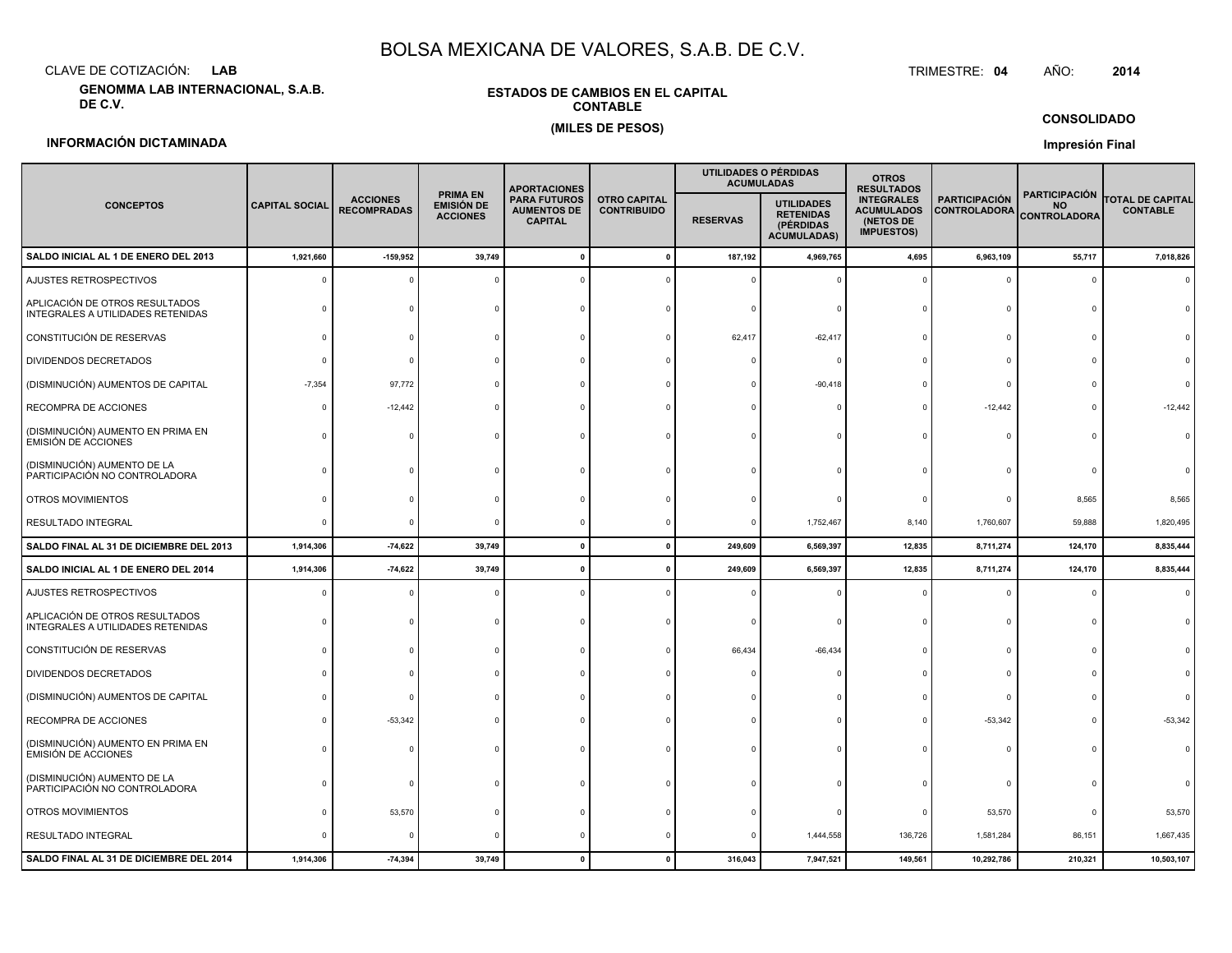CLAVE DE COTIZACIÓN: **LAB**

**INDIRECTO) GENOMMA LAB INTERNACIONAL, S.A.B. DE C.V.**

# **ESTADOS DE FLUJOS DE EFECTIVO (METODO**

#### POR LOS PERIODOS DE DOCE MESES TERMINADOS EL 31 DE DICIEMBRE DE

2014 Y 2013

**INFORMACIÓN DICTAMINADA (MILES DE PESOS) Impresión Final**

**CONSOLIDADO**

|                                      |                                                                                                 | <b>AÑO ACTUAL</b> | <b>AÑO ANTERIOR</b>    |
|--------------------------------------|-------------------------------------------------------------------------------------------------|-------------------|------------------------|
| <b>REF</b>                           | <b>CUENTA/SUBCUENTA</b>                                                                         | <b>IMPORTE</b>    | <b>IMPORTE</b>         |
| <b>ACTIVIDADES DE OPERACIÓN</b>      |                                                                                                 |                   |                        |
| 50010000                             | UTILIDAD (PÉRDIDA) NETA ANTES DE IMPUESTOS A LA UTILIDAD                                        | 2,117,761         | 2,605,593              |
| 50020000                             | +(-) PARTIDAS SIN IMPACTO EN EL EFECTIVO                                                        | 0                 | $\mathbf 0$            |
| 50020010                             | + ESTIMACIÓN DEL PERIODO                                                                        | $\pmb{0}$         | $\mathbf 0$            |
| 50020020                             | +PROVISIÓN DEL PERIODO                                                                          | 0                 | 0                      |
| 50020030                             | + (-) OTRAS PARTIDAS NO REALIZADAS                                                              | $\Omega$          | $\mathbf 0$            |
| 50030000                             | +(-) PARTIDAS RELACIONADAS CON ACTIVIDADES DE INVERSIÓN                                         | 109,890           | 48,559                 |
| 50030010                             | + DEPRECIACIÓN Y AMORTIZACIÓN DEL PERIODO                                                       | 98,021            | 64,243                 |
| 50030020                             | (-) + UTILIDAD O PERDIDA EN VENTA DE PROPIEDADES PLANTA Y EQUIPO                                | 416               | $-6,353$               |
| 50030030                             | +(-) PÉRDIDA (REVERSIÓN) POR DETERIORO                                                          | $\mathbf 0$       | $\Omega$               |
| 50030040                             | (-)+PARTICIPACIÓN EN ASOCIADAS Y NEGOCIOS CONJUNTOS                                             | 11,684            | $-11,244$              |
| 50030050                             | (-)DIVIDENDOS COBRADOS                                                                          | $\Omega$          | $\mathbf 0$            |
| 50030060                             | (-)INTERESES A FAVOR                                                                            | $\mathbf 0$       | $\mathbf 0$            |
| 50030070                             | (-)FLUCTUACIÓN CAMBIARIA                                                                        | $-231$            | 276                    |
| 50030080                             | (-) +OTRAS PARTIDAS                                                                             | $\Omega$          | 1,637                  |
| 50040000                             | +(-) PARTIDAS RELACIONADAS CON ACTIVIDADES DE FINANCIAMIENTO                                    | 338,165           | 272,914                |
| 50040010                             | (+)INTERESES DEVENGADOS A CARGO                                                                 | 333,756           | 272,914                |
| 50040020                             | (+)FLUCTUACIÓN CAMBIARIA                                                                        | $\pmb{0}$         | $\mathbf 0$            |
| 50040030                             | (+)OPERACIONES FINANCIERAS DE DERIVADOS                                                         | $\mathbf 0$       | $\mathbf 0$            |
| 50040040                             | + (-) OTRAS PARTIDAS                                                                            | 4,409             | $\mathbf 0$            |
| 50050000                             | FLUJO DERIVADO DEL RESULTADO ANTES DE IMPUESTOS A LA UTILIDAD                                   | 2,565,816         | 2,927,066              |
| 50060000                             | FLUJOS GENERADOS O UTILIZADOS EN LA OPERACIÓN                                                   | $-1,527,222$      | $-1,056,319$           |
| 50060010                             | + (-) DECREMENTO (INCREMENTO) EN CLIENTES                                                       | 851,770           | $-220,508$             |
| 50060020                             | + (-) DECREMENTO (INCREMENTO) EN INVENTARIOS                                                    | $-152,957$        | $-409,656$             |
| 50060030                             | + (-) DECREMENTO (INCREMENTO) EN OTRAS CUENTAS POR COBRAR Y OTROS ACTIVOS<br><b>CIRCULANTES</b> | $-2,201,548$      | -499,380               |
| 50060040                             | + (-) INCREMENTO (DECREMENTO) EN PROVEEDORES                                                    | $-89,396$         | 425,458                |
| 50060050                             | + (-) INCREMENTO (DECREMENTO) EN OTROS PASIVOS                                                  | 441,621           | $-89,917$              |
| 50060060                             | + (-)IMPUESTOS A LA UTILIDAD PAGADOS O DEVUELTOS                                                | $-376,712$        | $-262,316$             |
| 50070000                             | FLUJOS NETOS DE EFECTIVO DE ACTIVIDADES DE OPERACIÓN                                            | 1,038,594         | 1,870,747              |
| <b>ACTIVIDADES DE INVERSIÓN</b>      |                                                                                                 |                   |                        |
| 50080000                             | FLUJOS NETOS DE EFECTIVO DE ACTIVIDADES DE INVERSIÓN                                            | $-2,759,690$      | $-2,722,247$           |
| 50080010                             | (-)INVERSIONES CON CARÁCTER PERMANENTE                                                          | $\mathbf 0$       | $\mathbf 0$            |
| 50080020                             | +DISPOSICIONES DE INVERSIONES CON CARÁCTER PERMANENTE                                           | $\Omega$          | $\mathbf 0$            |
| 50080030                             | (-)INVERSION EN PROPIEDADES, PLANTA Y EQUIPO                                                    | $-120,251$        | $-40,887$              |
| 50080040                             | +VENTA DE PROPIEDADES, PLANTA Y EQUIPO                                                          | 1,600             | 9,574                  |
| 50080050                             | (-) INVERSIONES TEMPORALES                                                                      | 0                 | $\mathbf 0$            |
| 50080060                             | +DISPOSICION DE INVERSIONES TEMPORALES                                                          | $\Omega$          | $\mathbf 0$            |
| 50080070                             | (-)INVERSION EN ACTIVOS INTANGIBLES                                                             | $-783,842$        | $-2,690,934$           |
| 50080080                             | +DISPOSICION DE ACTIVOS INTANGIBLES                                                             | $\Omega$          | $\mathbf 0$            |
| 50080090                             | (-)ADQUISICIONES DE NEGOCIOS                                                                    | $-1,857,197$      | $\mathsf 0$            |
| 50080100                             | +DISPOSICIONES DE NEGOCIOS                                                                      | $\mathbf 0$       | $\mathbf 0$            |
| 50080110                             | +DIVIDENDOS COBRADOS                                                                            | 0                 | $\mathbf 0$            |
| 50080120                             | +INTERESES COBRADOS                                                                             | 0                 | $\mathbf 0$            |
| 50080130                             | +(-) DECREMENTO (INCREMENTO) ANTICIPOS Y PRESTAMOS A TERCEROS                                   | $\mathbf 0$       | $\mathbf 0$            |
| 50080140                             | + (-) OTRAS PARTIDAS                                                                            | 0                 | $\mathbf 0$            |
| <b>ACTIVIDADES DE FINANCIAMIENTO</b> |                                                                                                 |                   |                        |
| 50090000                             | FLUJOS NETOS DE EFECTIVO DE ACTIVIDADES DE FINANCIAMIENTO                                       | 1,152,780         | 1,767,264              |
| 50090010                             | + FINANCIAMIENTOS BANCARIOS                                                                     | 1,248,807         | 1,841,700              |
| 50090020                             | + FINANCIAMIENTOS BURSÁTILES                                                                    | 1,500,000         | 3,980,471              |
| 50090030                             | + OTROS FINANCIAMIENTOS                                                                         | $\mathbf 0$       | $\mathbf 0$            |
| 50090040                             | (-) AMORTIZACIÓN DE FINANCIAMIENTOS BANCARIOS                                                   | $-1,276,220$      | $-3,784,457$           |
| 50090050                             | (-) AMORTIZACIÓN DE FINANCIAMIENTOS BURSÁTILES                                                  | 0                 | 0                      |
| 50090060                             | (-) AMORTIZACIÓN DE OTROS FINANCIAMIENTOS                                                       | $\pmb{0}$         | $\mathbf 0$            |
| 50090070                             | + (-) INCREMENTO (DECREMENTO) EN EL CAPITAL SOCIAL                                              | 0                 | $\mathbf 0$            |
|                                      |                                                                                                 | $\pmb{0}$         | 0                      |
| 50090080<br>50090090                 | (-) DIVIDENDOS PAGADOS<br>+ PRIMA EN EMISIÓN DE ACCIONES                                        | $\pmb{0}$         | $\mathbf 0$            |
| 50090100                             | + APORTACIONES PARA FUTUROS AUMENTOS DE CAPITAL                                                 | $\pmb{0}$         | $\mathbf 0$            |
|                                      |                                                                                                 |                   |                        |
| 50090110                             | (-)INTERESES PAGADOS                                                                            | $-331,219$        | $-277,997$<br>$-2,763$ |
| 50090120                             | (-)RECOMPRA DE ACCIONES                                                                         | $-12,193$         |                        |
| 50090130                             | + (-) OTRAS PARTIDAS                                                                            | 23,605            | 10,310                 |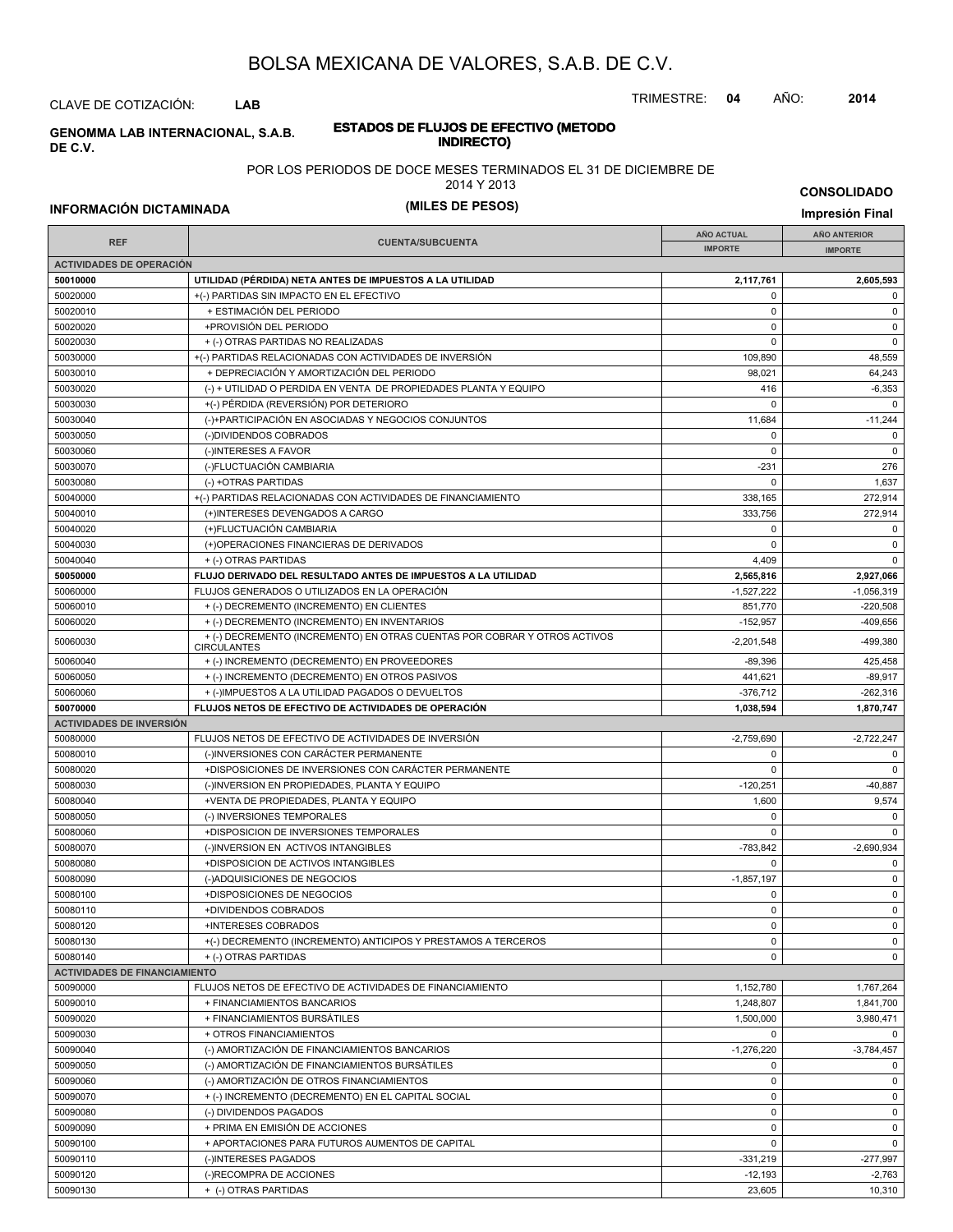CLAVE DE COTIZACIÓN: **LAB**

**INDIRECTO) GENOMMA LAB INTERNACIONAL, S.A.B. ESTADOS DE FLUJOS DE EFE**<br>INDIRECTO **DE C.V.**

# **ESTADOS DE FLUJOS DE EFECTIVO (METODO**

#### POR LOS PERIODOS DE DOCE MESES TERMINADOS EL 31 DE DICIEMBRE DE

2014 Y 2013

# **INFORMACIÓN DICTAMINADA (MILES DE PESOS) Impresión Final**

**IMPRESIÓN FINAL EN EN ENCLORED EN EL ENCLORED EN EL ENCLORED EN EL ENCLORED EN EL ENCLORED EN EL ENCLORED EN EL ENCLORED EN EL ENCLORED EN EL ENCLORED EN EL ENCLORED EN EL ENCLORED EN EL ENCLORED EN EL ENCLORED EN EL ENCL AÑO ACTUAL IMPORTE IMPORTE REF AÑO ANTERIOR IMPORTE EDITIONS CONSIDER INCREMENTO (DISMINUCION) DE EFECTIVO Y EQUIVALENTES DE EFECTIVO 1915,764 1915,764 915,764 50110000 CAMBIOS EN EL VALOR DEL EFECTIVO Y EQUIVALENTES DE EFECTIVO -16,532 -65,787** 50120000 EFECTIVO Y EQUIVALENTES DE EFECTIVO AL PRINCIPIO DEL PERIODO 1,767,144 1 917,167 **50130000 EFECTIVO Y EQUIVALENTES DE EFECTIVO AL FINAL DEL PERIODO 1,182,296 1,767,144**

TRIMESTRE: **04** AÑO: **2014**

**CONSOLIDADO**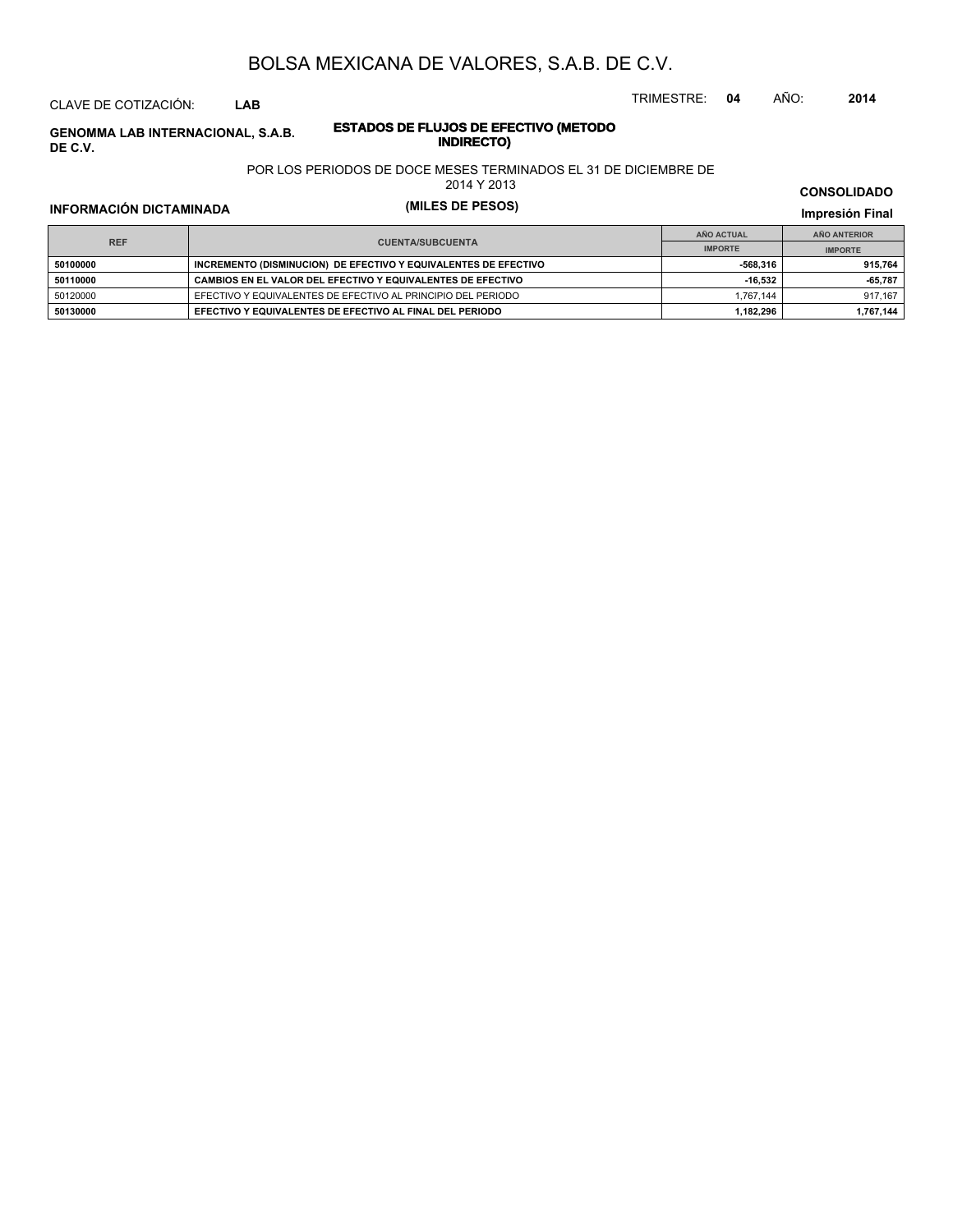CLAVE DE COTIZACIÓN: **LAB**

**GENOMMA LAB INTERNACIONAL, S.A.B. DE C.V.**

**COMENTARIOS Y ANALISIS DE LA ADMINISTRACIÓN SOBRE LOS RESULTADOS DE OPERACIÓN Y SITUACIÓN FINANCIERA DE LA COMPAÑÍA**

 $1/9$ **CONSOLIDADO Impresión Final** PAGINA

TRIMESTRE: **04** AÑO: **2014**

#### **INFORMACIÓN DICTAMINADA**

GENOMMA LAB INTERNACIONAL REPORTA RESULTADOS DEL CUARTO TRIMESTRE Y AUDITADOS ANUALES DE 2014

MÉXICO D.F., A 26 DE MARZO DE 2015

GENOMMA LAB INTERNACIONAL, S.A.B. DE C.V. (BMV: LAB.B) ("GENOMMA LAB" O "LA COMPAÑÍA"), DA A CONOCER LOS RESULTADOS CORRESPONDIENTES AL CUARTO TRIMESTRE Y EL AÑO COMPLETO TERMINADOS EL 31 DE DICIEMBRE DE 2014. TODAS LAS CIFRAS INCLUIDAS EN ESTE REPORTE SE ENCUENTRAN EN PESOS NOMINALES MEXICANOS Y ESTÁN PRESENTADAS DE ACUERDO A LAS NORMAS INTERNACIONALES DE INFORMACIÓN FINANCIERA (NIIF O IFRS POR SUS SIGLAS EN INGLÉS). PARA CUMPLIR CON LAS DISPOSICIONES ESTABLECIDAS POR LA COMISIÓN NACIONAL BANCARIA Y DE VALORES (CNBV), LA COMPAÑÍA ADOPTÓ A PARTIR DEL 1 DE ENERO DE 2012 EL MARCO CONTABLE ESTABLECIDO EN LAS NORMAS INTERNACIONALES DE INFORMACIÓN FINANCIERA (IFRS) PARA LA PREPARACIÓN DE SUS ESTADOS FINANCIEROS.

RESULTADOS Y HECHOS RELEVANTES DEL 4T 2014 (VS. 4T 2013)

- LAS VENTAS NETAS EN EL CUARTO TRIMESTRE ALCANZARON PS. 2,843.3 MILLONES, UNA DISMINUCIÓN DE 22.7% CONTRA EL MISMO PERIODO DE 2013.

- EN EL CUARTO TRIMESTRE DE 2014, LAS VENTAS EN MÉXICO ALCANZARON PS. 1,422.6 MILLONES.

- LAS VENTAS DE NUESTRAS OPERACIONES INTERNACIONALES AUMENTARON 22.1% EN EL CUARTO TRIMESTRE DE 2014, COMPARADO CON EL MISMO TRIMESTRE DE 2013, ALCANZANDO PS. 1,420.7 MILLONES.

- EL MARGEN EBITDA FUE DE 24.7%, ALCANZANDO PS. 703.3 MILLONES EN EL TRIMESTRE, COMPARADO CON UN MARGEN DE 36.5% EL MISMO TRIMESTRE DE 2013.

- LA UTILIDAD NETA CONSOLIDADA PARA EL CUARTO TRIMESTRE ALCANZÓ PS. 514.2 MILLONES, LO QUE REPRESENTA UN MARGEN DE 18.1%. LA UTILIDAD POR ACCIÓN EN ESTE TRIMESTRE FUE DE PS. 1.38, COMPARADO CON PS. 1.67 EN EL MISMO PERIODO DE 2013.

- EL CICLO DE CONVERSIÓN DE EFECTIVO TUVO UNA MEJORA DE CUATRO DÍAS AL PASAR A 134 DÍAS AL 31 DE DICIEMBRE DE 2014 DE 138 DÍAS AL 31 DE DICIEMBRE DE 2013.

- LAS VENTAS NETAS EN 2014 ALCANZARON PS. 11,541.0 MILLONES, UN INCREMENTO DE 1.6% CONTRA EL MISMO PERIODO DE 2013.

- EL EBITDA ALCANZÓ PS. 2,543.1 MILLONES EN 2014, LO QUE REPRESENTA UN MARGEN DE 22.0%.

- LA UTILIDAD NETA CONSOLIDADA EN 2014 ALCANZÓ PS. 1,507.1 MILLONES, LO QUE REPRESENTA UN MARGEN DE 13.1%. LA UTILIDAD POR ACCIÓN1 FUE DE PS. 1.38.

- LAS VENTAS DE NUESTRAS OPERACIONES INTERNACIONALES AUMENTARON 27.1% EN 2014, COMPARADO CON 2013, ALCANZANDO PS. 5,432.8 MILLONES.

COMENTARIOS DEL DIRECTOR GENERAL

EL SR. RODRIGO HERRERA, DIRECTOR GENERAL DE LA COMPAÑÍA MENCIONÓ: "2014 FUE UN AÑO DESAFIANTE PARA GENOMMA LAB.

EN MÉXICO, LA CAÍDA EN EL MERCADO OTC EN EL CUARTO TRIMESTRE Y LA DEBILIDAD EN EL CONSUMO DURANTE EL AÑO, TUVIERON UN EFECTO SIGNIFICATIVO EN NUESTRAS VENTAS NETAS.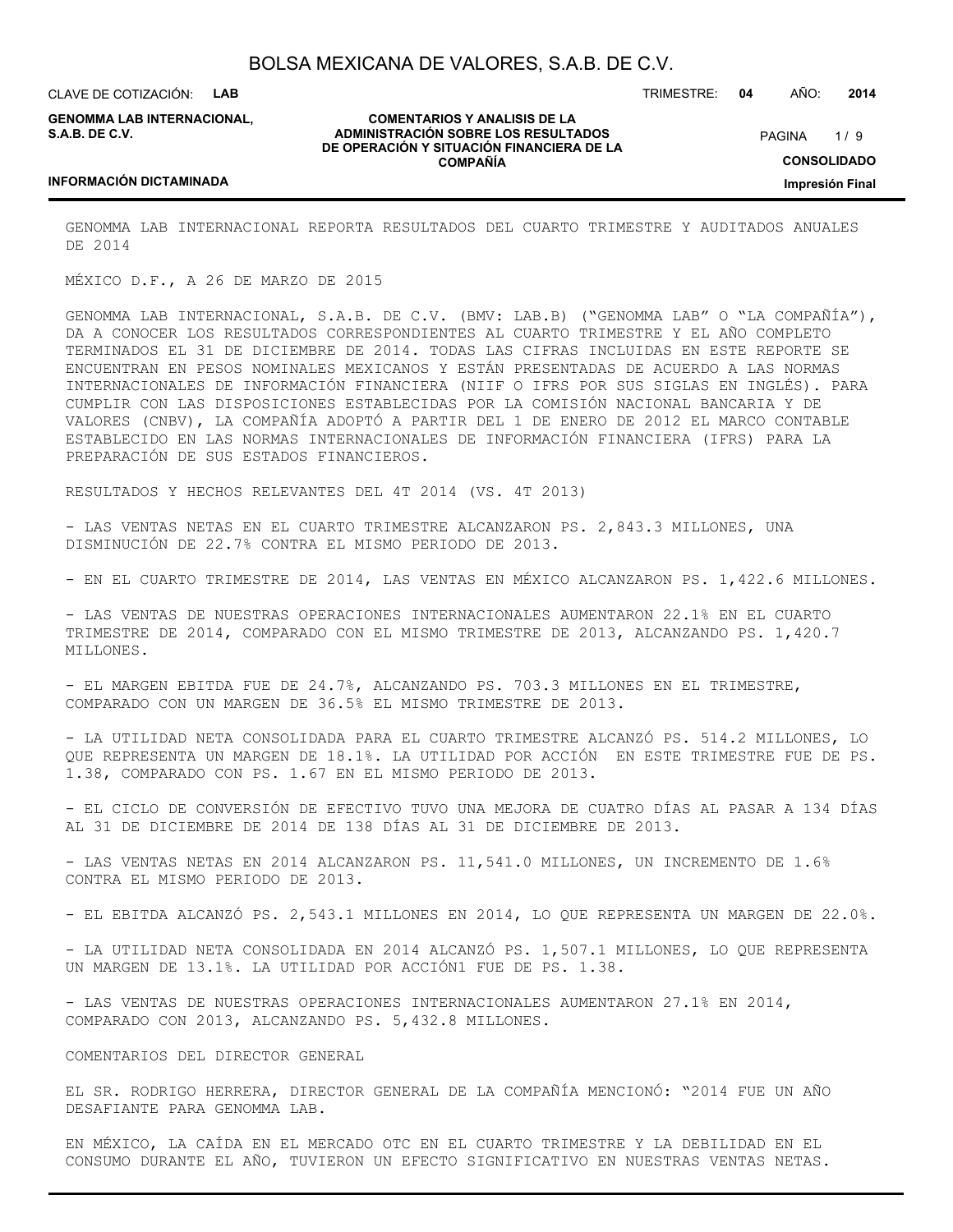CLAVE DE COTIZACIÓN: **LAB**

**GENOMMA LAB INTERNACIONAL, S.A.B. DE C.V.**

#### **COMENTARIOS Y ANALISIS DE LA ADMINISTRACIÓN SOBRE LOS RESULTADOS DE OPERACIÓN Y SITUACIÓN FINANCIERA DE LA COMPAÑÍA**

 $2/9$ **PAGINA** 

TRIMESTRE: **04** AÑO: **2014**

**CONSOLIDADO**

**Impresión Final**

POR OTRO LADO, NUESTRAS OPERACIONES INTERNACIONALES SE COMPORTARON FUERTES DURANTE EL AÑO. EEUU, CHILE, BRASIL Y REPÚBLICA DOMINICANA MOSTRARON LAS TASAS DE CRECIMIENTO MÁS FUERTES. EL RESTO DE LOS PAÍSES EN LOS QUE LA COMPAÑÍA OPERA MOSTRARON RESULTADOS EN LÍNEA CON NUESTRAS EXPECTATIVAS.

DURANTE 2014 TOMAMOS DECISIONES IMPORTANTES PARA EL FUTURO DESEMPEÑO DE LA COMPAÑÍA. PRIMERO, HICIMOS UNA RECONFIGURACIÓN DE NUESTRAS OPERACIONES, CONVIRTIENDO A MÉXICO EN OTRA UNIDAD DE NEGOCIO. ESTO VA EN LÍNEA CON NUESTRA VISIÓN DE SER UNA COMPAÑÍA MÁS GLOBAL.

OTRO PASO IMPORTANTE EN ESA MISMA DIRECCIÓN FUE LA IMPLEMENTACIÓN DE UNA NUEVA ESTRATEGIA COMERCIAL, LA CUAL, ENTRE OTRAS COSAS, NOS PERMITIRÁ PENETRAR MÁS EL CANAL TRADICIONAL. ASIMISMO, EN EL LARGO PLAZO, ESTA ESTRATEGIA NOS AYUDARÁ A INCREMENTAR LAS VENTAS, MEJORAR LOS MÁRGENES Y REDUCIR NUESTRO CICLO DE CONVERSIÓN DE EFECTIVO, LO CUAL, EN CONJUNTO RESULTARÁ EN UNA MAYOR GENERACIÓN DE FLUJO DE EFECTIVO.

PARA EL 2015, ESTAMOS SIENDO CAUTELOSOS RESPECTO A NUESTRAS EXPECTATIVAS. ESTAMOS CONFIADOS POR LA IMPLEMENTACIÓN DE LAS ESTRATEGIAS MENCIONADAS, YA QUE DARÁN VALOR ADICIONAL A LA COMPAÑÍA, INCREMENTANDO LA RENTABILIDAD Y LA GENERACIÓN DE FLUJO DE EFECTIVO. ESTAMOS CONVENCIDOS DE QUE ESTAMOS CONSTRUYENDO UNA COMPAÑÍA FUERTE QUE SERÁ UNO DE LOS PRINCIPALES JUGADORES EN EL MERCADO GLOBAL OTC Y DE CUIDADO PERSONAL."

LOS ESTADOS DE RESULTADOS CONSOLIDADOS RESULTADOS CONSOLIDADOS DEL CUARTO TRIMESTRE Y AÑO COMPLETO 2014 SE PRESENTAN EN MILLONES DE PESOS (EXCEPTO LAS ACCIONES Y LAS UTILIDADES POR ACCIÓN); MOSTRANDO EL MARGEN DE CADA CONCEPTO, COMO PORCENTAJE DE VENTAS NETAS, ASÍ COMO LA VARIACIÓN PORCENTUAL PARA EL TRIMESTRE Y AÑO TERMINADOS EL 31 DE DICIEMBRE DE 2014, EN COMPARACIÓN CON EL MISMO PERIODO DE 2013.

1 EL EBITDA SE CALCULA AGREGANDO LA DEPRECIACIÓN Y AMORTIZACIÓN A LA UTILIDAD OPERATIVA.

2 LA UTILIDAD POR ACCIÓN SE CALCULÓ DIVIDIENDO LA UTILIDAD NETA MAYORITARIA DE LOS ÚLTIMOS 12 MESES ENTRE EL PROMEDIO PONDERADO DEL NÚMERO DE ACCIONES QUE HABÍA EN LA SOCIEDAD DURANTE EL PERIODO. EL NÚMERO TOTAL DE ACCIONES EN CIRCULACIÓN AL 31 DE DICIEMBRE DE 2014 ERA DE 1,046,859,370.

LAS VENTAS NETAS DISMINUYERON 22.7%, A PS. 2,843.3 MILLONES EN EL CUARTO TRIMESTRE DEL 2014, DE PS. 3,677.5 MILLONES EN EL CUARTO TRIMESTRE DEL 2013. PARA EL AÑO COMPLETO, LAS VENTAS NETAS AUMENTARON 1.6%, ALCANZANDO PS. 11,541.0, COMPARADO CON PS. 11,360.7 EN 2013.

LA DISMINUCIÓN EN VENTAS EN EL TRIMESTRE SE DEBIÓ A NUESTRAS OPERACIONES EN MÉXICO, PRINCIPALMENTE DEBIDO A UNA CAÍDA EN EL MERCADO OTC, RELACIONADO CON LA SALIDA DE UNO DE LOS PRINCIPALES DISTRIBUIDORES EN LA INDUSTRIA DE LA DISTRIBUCIÓN FARMACÉUTICA. LAS VENTAS NETAS EN MÉXICO TAMBIÉN FUERON IMPACTADAS POR UN DÉBIL CONSUMO EN EL PAÍS, LO CUAL AFECTÓ NUESTRAS VENTAS DE CUIDADO PERSONAL. ESTOS EFECTOS SE MAGNIFICARON POR LA ESTACIONALIDAD DEL AÑO, YA QUE TÍPICAMENTE EL CUARTO TRIMESTRE REPRESENTA MÁS DEL 35% DE LAS VENTAS.

LA COMPAÑÍA CLASIFICA LAS VENTAS NETAS DE LAS MARCAS DE LA SIGUIENTE MANERA:

1) LÍNEA BASE SON MARCAS LANZADAS AL MENOS DOS AÑOS ANTES DEL AÑO FISCAL EN MÉXICO (2012, 2011, 2010 Y ANTERIORES);

2) LANZAMIENTOS DEL AÑO ANTERIOR SON MARCAS LANZADAS DURANTE EL AÑO FISCAL ANTERIOR EN MÉXICO (2013);

#### **INFORMACIÓN DICTAMINADA**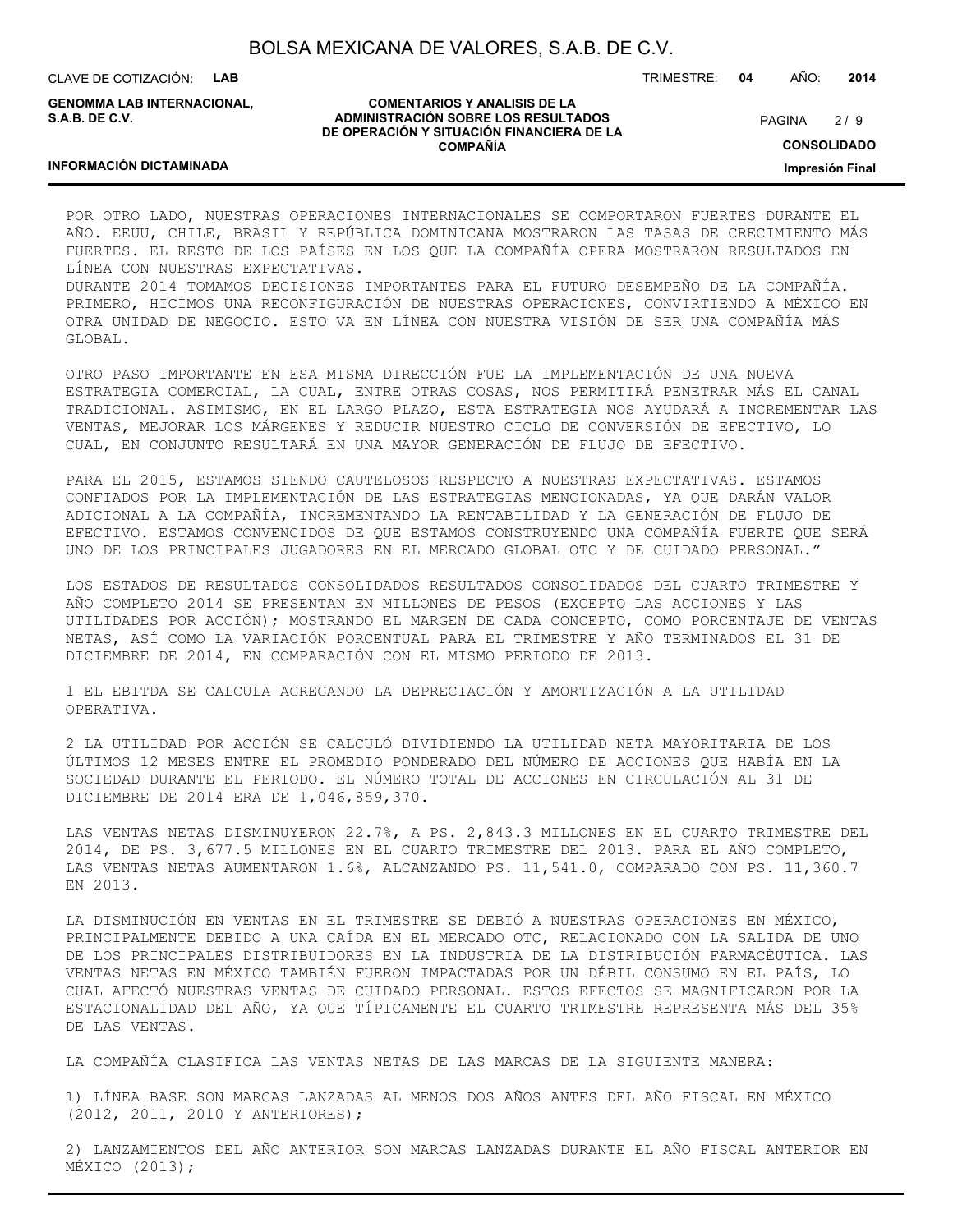CLAVE DE COTIZACIÓN: **LAB**

**GENOMMA LAB INTERNACIONAL, S.A.B. DE C.V.**

#### **COMENTARIOS Y ANALISIS DE LA ADMINISTRACIÓN SOBRE LOS RESULTADOS DE OPERACIÓN Y SITUACIÓN FINANCIERA DE LA COMPAÑÍA**

TRIMESTRE: **04** AÑO: **2014**

 $3/9$ **CONSOLIDADO PAGINA** 

**Impresión Final**

#### **INFORMACIÓN DICTAMINADA**

3) MARCAS NUEVAS SON MARCAS LANZADAS DURANTE EL AÑO FISCAL EN CURSO EN MÉXICO (2014); E

4) INTERNACIONALES SON LAS VENTAS NETAS DE LAS OPERACIONES INTERNACIONALES.

LA DISMINUCIÓN EN VENTAS NETAS ES EL RESULTADO DE:

I) UNA DISMINUCIÓN DE 44.6% (PS. 1,065.7 MILLONES) DE LA LÍNEA BASE EN MÉXICO DURANTE EL CUARTO TRIMESTRE DE 2014, ALCANZANDO PS. 1,321.8 MILLONES, INCLUYENDO LAS EXTENSIONES DE LÍNEA DE ESTAS MARCAS. PARA EL AÑO COMPLETO 2014, LA LÍNEA BASE EN MÉXICO ALCANZÓ PS. 5,573.7 MILLONES;

II) UNA DISMINUCIÓN DE 25.7% (PS. 32.5 MILLONES) EN LANZAMIENTOS DEL AÑO ANTERIOR EN MÉXICO DURANTE EL CUARTO TRIMESTRE DE 2014 DEBIDO AL EFECTO DEL AÑO COMPLETO DE ESTAS MARCAS, INCLUYENDO LAS RECIENTES EXTENSIONES DE LÍNEA EN DICHAS MARCAS, ALCANZANDO PS. 94.1 MILLONES. DURANTE 2014, LOS LANZAMIENTOS DEL AÑO ANTERIOR EN MÉXICO AUMENTARON 68.8% (PS. 208.3 MILLONES), ALCANZANDO PS. 511.2 MILLONES;

III) PS. 6.7 MILLONES DURANTE EL CUARTO TRIMESTRE DE 2014 DE MARCAS NUEVAS EN MÉXICO. EN 2014, LAS MARCAS NUEVAS EN MÉXICO ALCANZARON PS. 23.4 MILLONES; Y,

IV) UN INCREMENTO DE 22.1% (PS. 257.4 MILLONES) DE LAS OPERACIONES INTERNACIONALES PARA ALCANZAR PS. 1,420.7 MILLONES EN EL CUARTO TRIMESTRE DE 2014. PARA EL AÑO COMPLETO, LAS OPERACIONES INTERNACIONALES CRECIERON 27.1% (PS. 1,158.0 MILLONES), ALCANZANDO PS. 5,432.8 MILLONES. ES IMPORTANTE MENCIONAR QUE LA TASA DE CRECIMIENTO INTERNACIONAL PONDERADA, EN MONEDA LOCAL, FUE 38.5%. EL PRINCIPAL EFECTO DE TIPO DE CAMBIO VINO DE BRASIL Y ARGENTINA.

LA UTILIDAD BRUTA ALCANZÓ PS. 1,978.8 MILLONES EN EL CUARTO TRIMESTRE DE 2014, EN COMPARACIÓN CON PS. 2,584.2 MILLONES EN EL CUARTO TRIMESTRE DE 2013. EL MARGEN BRUTO DISMINUYÓ 0.70 PUNTOS PORCENTUALES, COMO PORCENTAJE DE VENTAS NETAS, AL ALCANZAR 69.6% EN EL CUARTO TRIMESTRE DE 2014, COMPARADO CON 70.3% DURANTE EL MISMO PERIODO DE 2013. ESTA DISMINUCIÓN EN MARGEN SE DEBIÓ, PRINCIPALMENTE, A UNA REDUCCIÓN TEMPORAL EN EL PRECIO DE CIERTOS PRODUCTOS, DERIVADO DE UNA ESTRATEGIA DE PRECIOS AGRESIVA OFRECIDA POR NUESTROS COMPETIDORES EN LAS CATEGORÍAS DE ESTOS PRODUCTOS.

LA UTILIDAD BRUTA PARA EL AÑO COMPLETO AUMENTÓ 0.7%, A PS. 8,002.2 MILLONES, DE PS. 7,944.3 MILLONES EN 2013. EL MARGEN BRUTO DISMINUYÓ 0.60 PUNTOS PORCENTUALES, COMO PORCENTAJE DE VENTAS NETAS, AL ALCANZAR 69.3% EN 2014, COMPARADO CON 69.9% EN 2013.

LOS GASTOS GENERALES, DE VENTA Y ADMINISTRACIÓN, COMO PORCENTAJE DE VENTAS NETAS, ALCANZARON 45.7% EN EL CUARTO TRIMESTRE DE 2014, COMPARADO CON 34.3% EN EL MISMO PERIODO DE 2013. ESTE INCREMENTO EN MARGEN SE DEBIÓ A MAYORES GASTOS DE PUBLICIDAD Y GASTOS COMERCIALES, COMO PORCENTAJE DE VENTAS NETAS, YA QUE LAS VENTAS EN EL CUARTO TRIMESTRE, EL CUAL ES TÍPICAMENTE EL TRIMESTRE MÁS FUERTE, FUERON MENORES A LAS ESPERADAS; ASÍ COMO A LOS GASTOS NO RECURRENTES DURANTE EL CUARTO TRIMESTRE RELACIONADOS A CAMBIOS ORGANIZACIONALES REALIZADOS DURANTE EL TRIMESTRE.

LOS GASTOS GENERALES, DE VENTA Y ADMINISTRACIÓN PARA EL AÑO COMPLETO, COMO PORCENTAJE DE VENTAS NETAS, ALCANZARON 48.3%, COMPARADO CON 44.2% EN 2013.

EL EBITDA EN EL CUARTO TRIMESTRE DE 2014 ALCANZÓ PS. 703.3 MILLONES, COMPARADO CON PS. 1,340.7 MILLONES EN EL MISMO PERIODO DE 2013. EL MARGEN DE EBITDA, COMO PORCENTAJE DE VENTAS NETAS, ALCANZÓ 24.7% EN EL CUARTO TRIMESTRE DE 2014, COMPARADO CON 36.5% EN EL MISMO PERIODO DE 2013. LA DISMINUCIÓN EN EL MARGEN DE EBITDA SE DEBIÓ, PRINCIPALMENTE, A UN MAYOR COSTO DE VENTAS, COMO PORCENTAJE DE VENTAS NETAS, Y A MAYORES GASTOS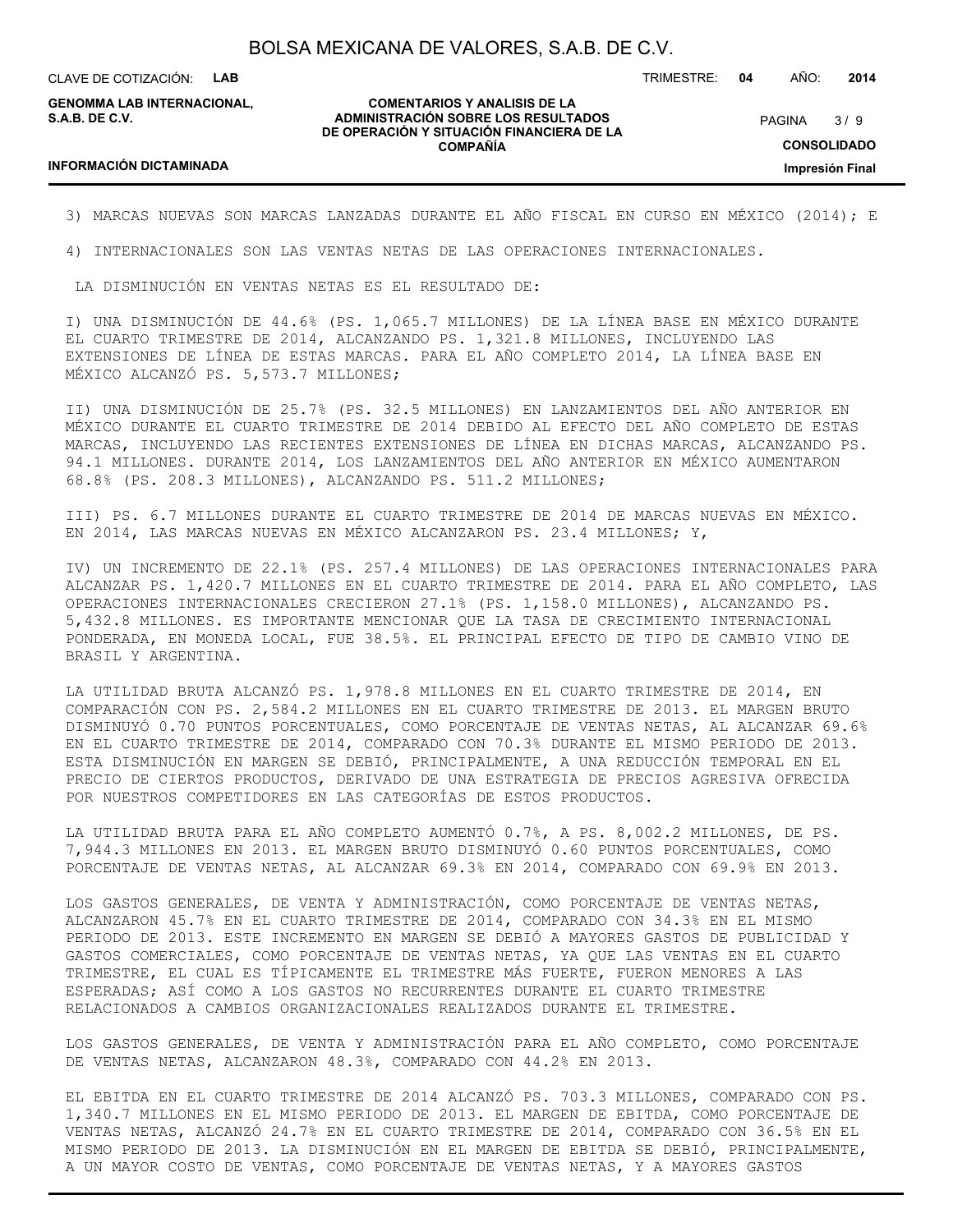CLAVE DE COTIZACIÓN: **LAB**

**GENOMMA LAB INTERNACIONAL, S.A.B. DE C.V.**

#### **COMENTARIOS Y ANALISIS DE LA ADMINISTRACIÓN SOBRE LOS RESULTADOS DE OPERACIÓN Y SITUACIÓN FINANCIERA DE LA COMPAÑÍA**

 $4/9$ **PAGINA** 

TRIMESTRE: **04** AÑO: **2014**

**CONSOLIDADO**

**Impresión Final**

#### **INFORMACIÓN DICTAMINADA**

GENERALES, DE VENTA Y ADMINISTRACIÓN (EXCLUYENDO DEPRECIACIÓN Y AMORTIZACIÓN), COMO PORCENTAJE DE VENTAS NETAS.

EL EBITDA PARA EL AÑO COMPLETO ALCANZÓ PS. 2,543.1 MILLONES, REPRESENTANDO UN MARGEN DE 22.0%, COMPARADO CON PS. 3,001.1 MILLONES EN 2013, LO QUE REPRESENTÓ UN MARGEN DE 26.4%.

CONCILIACIÓN DEL EBITDA PARA EL CUARTO TRIMESTRE Y AÑO COMPLETO TERMINADOS EL 31 DE DICIEMBRE DE 2014 Y 2013 (EN MILLONES DE PESOS NOMINALES)

LA UTILIDAD OPERATIVA ALCANZÓ PS. 674.4 MILLONES EN EL CUARTO TRIMESTRE DE 2014, COMPARADO CON PS. 1,322.2 MILLONES EN EL CUARTO TRIMESTRE DE 2013. EL MARGEN OPERATIVO, COMO PORCENTAJE DE VENTAS NETAS, FUE DE 23.7% EN EL CUARTO TRIMESTRE DE 2014, COMPARADO CON 36.0% EN EL MISMO PERIODO DE 2013.

LA UTILIDAD OPERATIVA PARA EL AÑO COMPLETO ALCANZÓ PS. 2,445.1 MILLONES COMPARADO CON PS. 2,936.9 MILLONES EN 2013. EL MARGEN OPERATIVO, COMO PORCENTAJE DE VENTAS NETAS, ALCANZÓ 21.2% EN 2014, COMPARADO CON 25.9% EN 2013.

EL RESULTADO INTEGRAL DE FINANCIAMIENTO RESULTÓ EN UNA GANANCIA DE PS. 6.5 MILLONES EN EL CUARTO TRIMESTRE DE 2014, LO CUAL ES PS. 132.2 MILLONES MÁS QUE LA PÉRDIDA DE PS. 125.7 MILLONES REGISTRADA EN EL CUARTO TRIMESTRE DE 2013. ESTE CAMBIO SE ATRIBUYE PRINCIPALMENTE A: I) UNA GANANCIA CAMBIARIA DE PS. 133.9 MILLONES EN EL CUARTO TRIMESTRE DE 2014, COMPARADO CON UNA PÉRDIDA DE PS. 55.8 MILLONES PARA EL MISMO PERIODO DE 2013; LA GANANCIA ESTE TRIMESTRE SE DEBIÓ PRINCIPALMENTE A UNA APRECIACIÓN DEL DÓLAR ESTADOUNIDENSE COMPARADO CON LAS MONEDAS EN LAS QUE OPERA LA COMPAÑÍA, LO CUAL SE REFLEJÓ EN LA POSICIÓN DE EFECTIVO EN MONEDAS LOCALES DE LA COMPAÑÍA; II) UN AUMENTO DE PS. 12.4 MILLONES EN LOS GASTOS FINANCIEROS A PS. 90.8 MILLONES DURANTE EL CUARTO TRIMESTRE DE 2014, COMPARADO CON PS 78.3 MILLONES DE GASTOS FINANCIEROS DURANTE EL MISMO PERIODO DE 2013; III) UN MENOR INGRESO FINANCIERO ALCANZANDO PS. 3.9 MILLONES DURANTE EL CUARTO TRIMESTRE DE 2014, COMPARADO CON PS. 6.7 MILLONES DURANTE EL MISMO PERIODO DE 2013; Y IV) UNA PÉRDIDA EN EL EFECTO DE CONVERSIÓN DE ENTIDADES EXTRANJERAS DE PS. 40.5 MILLONES, RESULTADO DEL TIPO DE CAMBIO EN NUESTRAS OPERACIONES INTERNACIONALES, COMPARADO CON UNA GANANCIA DE PS. 1.7 MILLONES EN EL MISMO PERIODO DE 2013.

EL RESULTADO INTEGRAL DE FINANCIAMIENTO PARA EL AÑO COMPLETO RESULTÓ EN UNA PÉRDIDA DE PS. 315.7 MILLONES, LO QUE REPRESENTA UNA DISMINUCIÓN EN LA PÉRDIDA DE PS. 26.9 MILLONES, COMPARADO CON UNA PÉRDIDA DE PS. 342.5 MILLONES EN 2013.

LA UTILIDAD NETA CONSOLIDADA ALCANZÓ PS. 514.2 MILLONES DURANTE EL CUARTO TRIMESTRE DE 2014, REPRESENTANDO UN MARGEN DE 18.1% SOBRE VENTAS NETAS, COMPARADO CON PS. 858.4 MILLONES DURANTE EL CUARTO TRIMESTRE DE 2013, LO QUE REPRESENTÓ UN MARGEN DE 23.3%.

LA UTILIDAD NETA CONSOLIDADA PARA EL AÑO COMPLETO ALCANZÓ PS. 1,507.1 MILLONES, REPRESENTANDO UN MARGEN DE 13.1% SOBRE VENTAS NETAS, COMPARADO CON PS. 1,810.6 MILLONES EN 2013, QUE REPRESENTA UN MARGEN DE 15.9%. LA TASA DE IMPUESTOS CONSOLIDADA PARA EL AÑO COMPLETO 2014 FUE DE 29.4%, COMPUESTA POR UNA TASA DE IMPUESTOS DE 23.9% EN MÉXICO Y DE 34.1% EN LAS OPERACIONES INTERNACIONALES.

#### BALANCE GENERAL

EFECTIVO Y EQUIVALENTES ALCANZARON PS. 1,182.3 MILLONES AL 31 DE DICIEMBRE DE 2014, COMPARADO CON PS. 1,767.1 MILLONES AL 31 DE DICIEMBRE DE 2013. ESTA DISMINUCIÓN SE DEBIÓ, PRINCIPALMENTE, A PAGOS POR ADQUISICIONES DE MARCAS QUE ALCANZARON PS. 2,091.3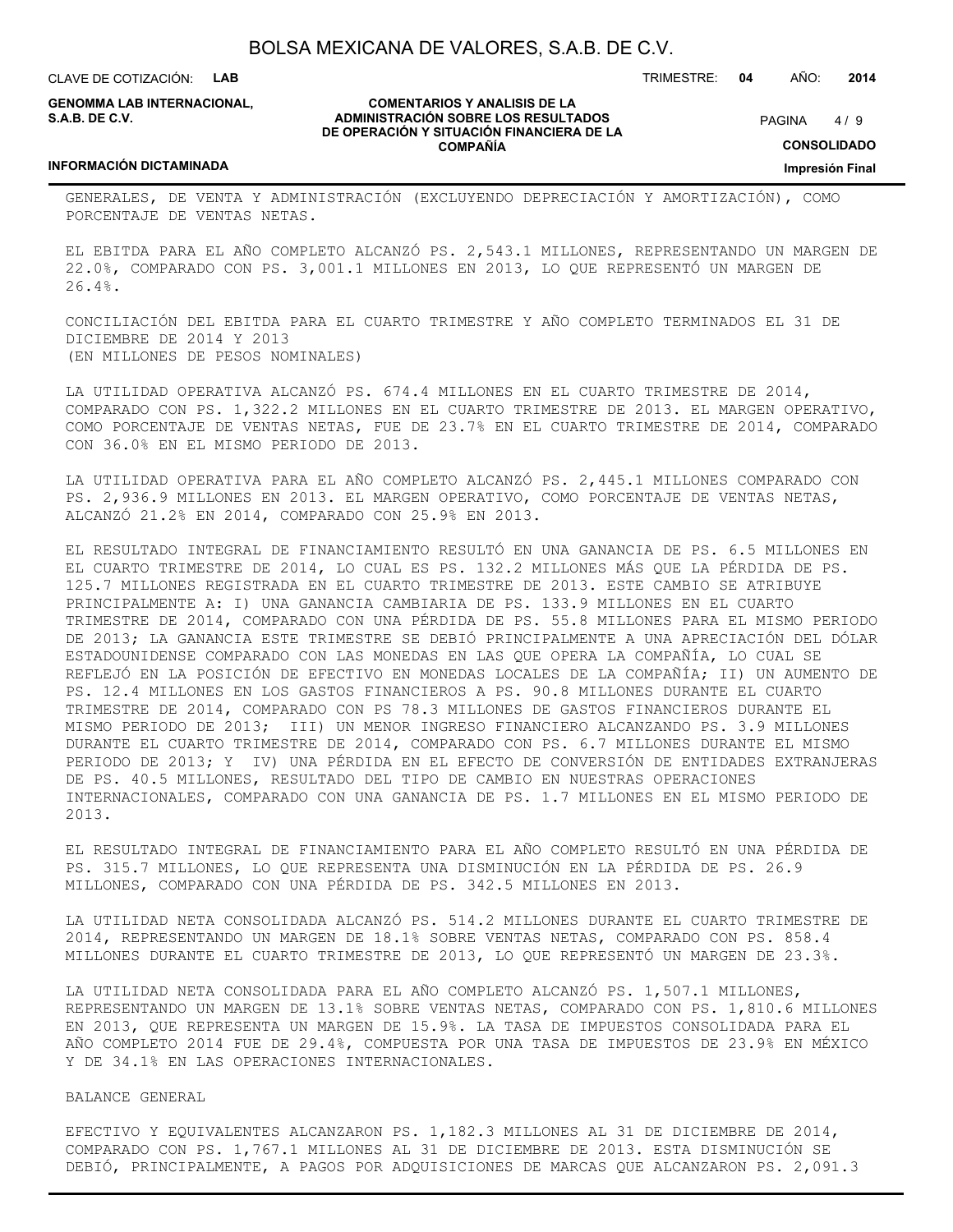**COMENTARIOS Y ANALISIS DE LA ADMINISTRACIÓN SOBRE LOS RESULTADOS DE OPERACIÓN Y SITUACIÓN FINANCIERA DE LA COMPAÑÍA**

CLAVE DE COTIZACIÓN: **LAB**

**GENOMMA LAB INTERNACIONAL, S.A.B. DE C.V.**

TRIMESTRE: **04** AÑO: **2014**

 $5/9$ **PAGINA** 

**CONSOLIDADO**

#### **Impresión Final**

#### **INFORMACIÓN DICTAMINADA**

MILLONES, LOS CUALES FUERON PARCIALMENTE FINANCIADOS CON NUEVA DEUDA. LA DISMINUCIÓN FUE CONTRARRESTADA POR EFECTIVO GENERADO POR NUESTRAS OPERACIONES DURANTE LOS ÚLTIMOS DOCE MESES.

LA CARTERA DE CLIENTES FUE DE PS. 4,164.3 MILLONES AL 31 DE DICIEMBRE DE 2014, COMPARADO CON PS. 5,016.1 MILLONES AL 31 DE DICIEMBRE DE 2013. LOS DÍAS DE CLIENTES DISMINUYERON 29 DÍAS, AL PASAR DE 159 DÍAS AL 31 DE DICIEMBRE DE 2013 A 130 DÍAS AL 31 DE DICIEMBRE DE 2014. ESTA MEJORA EN DÍAS ES EL RESULTADO DE LAS CONTINUAS ACCIONES IMPLEMENTADAS PARA MANTENER NIVELES SALUDABLES DE CUENTAS POR COBRAR CON NUESTROS CLIENTES EN MÉXICO Y EN NUESTRAS OPERACIONES INTERNACIONALES.

INVENTARIOS ALCANZARON PS. 1,595.0 MILLONES AL 31 DE DICIEMBRE DE 2014, COMPARADO CON PS. 1,442.1 MILLONES AL 31 DE DICIEMBRE DE 2013. LOS DÍAS DE INVENTARIOS AUMENTARON 10 DÍAS, AL PASAR DE 152 DÍAS AL 31 DE DICIEMBRE DE 2013 A 162 DÍAS AL 31 DE DICIEMBRE DE 2014. ESTE AUMENTO SE DEBIÓ, PRINCIPALMENTE, A LA CONSTRUCCIÓN DE INVENTARIOS ESPERANDO VENTAS MÁS FUERTES, PRINCIPALMENTE EN MÉXICO Y EN BRASIL.

OTROS ACTIVOS CIRCULANTES ALCANZARON PS. 10,196.6 MILLONES AL 31 DE DICIEMBRE DE 2014, COMPARADO CON PS. 1,762.0 MILLONES AL 31 DE DICIEMBRE DE 2013. ESTE INCREMENTO SE DEBIÓ PRINCIPALMENTE A LA ADQUISICIÓN DE MARZAM. ES IMPORTANTE REMARCAR QUE PARTE DE ESTOS ACTIVOS SERÁN VENDIDOS A TERCEROS DURANTE EL 2015 Y LA COMPAÑÍA PERMANECERÁ CON SU PARTICIPACIÓN COMO ACCIONISTA MINORITARIO.

ACTIVOS TOTALES ALCANZARON PS. 25,428.3 MILLONES AL 31 DE DICIEMBRE DE 2014, COMPARADO CON PS. 17,352.9 MILLONES AL 31 DE DICIEMBRE DE 2013.

PROVEEDORES ALCANZARON PS. 1,554.7 MILLONES AL 31 DE DICIEMBRE DE 2014, COMPARADO CON PS. 1,644.1 MILLONES AL 31 DE DICIEMBRE DE 2013. LOS DÍAS DE PROVEEDORES DISMINUYERON 15 DÍAS, AL PASAR DE 173 DÍAS AL 31 DE DICIEMBRE DE 2013 A 158 DÍAS AL 31 DE DICIEMBRE DE 2014. ESTA DISMINUCIÓN SE DEBE, PRINCIPALMENTE, A UN MAYOR NIVEL DE PRODUCCIÓN EN LAS OPERACIONES INTERNACIONALES CON PROVEEDORES ADICIONALES, CON LOS CUALES ESTAMOS EMPEZANDO A CREAR RELACIONES PARA PODER AUMENTAR LOS DÍAS, Y ASÍ EXPANDIR Y FORTALECER NUESTRA RED DE PROVEEDORES EN LAS OPERACIONES INTERNACIONALES.

OTROS PASIVOS CIRCULANTES ALCANZARON PS. 5,640.6 MILLONES AL 31 DE DICIEMBRE DE 2014, COMPARADO CON PS. 705.1 MILLONES AL 31 DE DICIEMBRE DE 2013. ESTE AUMENTO SE DEBE PRINCIPALMENTE A LA INTEGRACIÓN DE LOS PASIVOS DE MARZAM COMO "PASIVOS DISPONIBLES PARA LA VENTA".

PRÉSTAMOS DE INSTITUCIONES FINANCIERAS ALCANZARON PS. 1,424.2 MILLONES AL 31 DE DICIEMBRE DE 2014, COMPARADO CON PS. 1,473.8 MILLONES AL 31 DE DICIEMBRE DEL 2013. LA PORCIÓN CIRCULANTE DE LOS PRÉSTAMOS A LARGO PLAZO FUE DE PS. 400.6 MILLONES, LO QUE REPRESENTA EL 28.1% DE LA DEUDA TOTAL CON INSTITUCIONES FINANCIERAS.

CERTIFICADOS BURSÁTILES ALCANZARON PS. 5,481.7 MILLONES AL 31 DE DICIEMBRE DE 2014, COMPARADO CON PS. 3,982.1 EN EL MISMO PERIODO DE 2013. LA TERCERA PORCIÓN DE LOS BONOS FUE EMITIDA EL 28 DE NOVIEMBRE DE 2014 Y, LOS RECURSOS OBTENIDOS, SIMILAR A LAS PRIMERAS DOS EMISIONES, FUERON USADOS PARA PRE-PAGAR DEUDA BANCARIA EXISTENTE, LOGRANDO MEJORAR EL PERFIL DE VENCIMIENTOS A 3.7 AÑOS Y BAJANDO EL COSTO DE LA MISMA.

AL 31 DE DICIEMBRE DE 2014, LA DEUDA BRUTA CON COSTO DE LA COMPAÑÍA ALCANZÓ PS. 6,905.9 MILLONES, LO QUE REPRESENTA UNA RAZÓN DE DEUDA NETA A EBITDA DE 2.25, COMPARADO CON PS. 5,455.9 AL 31 DE DICIEMBRE DE 2013. LA DEUDA ADICIONAL FUE USADA PARA FINANCIAR LA ADQUISICIÓN DE MARZAM.

CICLO DE CONVERSIÓN DE EFECTIVO ALCANZÓ 134 DÍAS AL FINAL DEL CUARTO TRIMESTRE DEL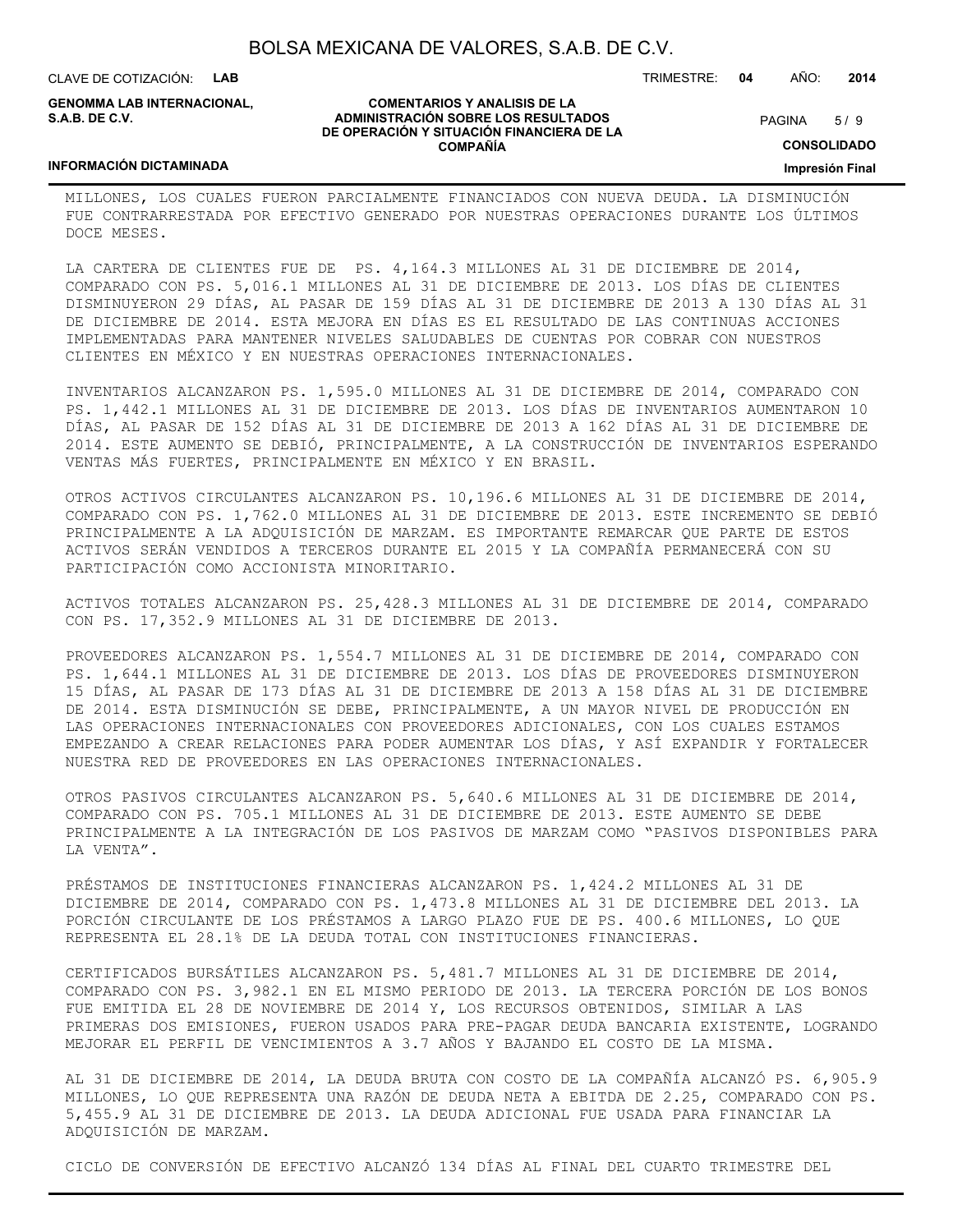CLAVE DE COTIZACIÓN: **LAB**

**INFORMACIÓN DICTAMINADA**

**GENOMMA LAB INTERNACIONAL, S.A.B. DE C.V.**

#### **COMENTARIOS Y ANALISIS DE LA ADMINISTRACIÓN SOBRE LOS RESULTADOS DE OPERACIÓN Y SITUACIÓN FINANCIERA DE LA COMPAÑÍA**

 $6/9$ **PAGINA** 

TRIMESTRE: **04** AÑO: **2014**

**CONSOLIDADO**

#### **Impresión Final**

2014, LO QUE REPRESENTA UNA DISMINUCIÓN DE CUATRO DÍAS COMPARADO CON 138 DÍAS AL FINAL DEL MISMO PERIODO DEL 2013 Y UNA DISMINUCIÓN DE DOS DÍAS COMPARADO CON EL TERCER TRIMESTRE DE 2014. EL ENFOQUE DE LA COMPAÑÍA DE MEJORAR EL CICLO DE CONVERSIÓN DE EFECTIVO HA TENIDO RESULTADOS POSITIVOS Y CONTINUOS, CERRANDO EL AÑO CON UN NÚMERO MENOR A LOS 145 DÍAS DADOS EN NUESTRA GUÍA DE RESULTADOS.

RESUMEN OPERATIVO

SEGMENTACIÓN DE VENTAS DEL CUARTO TRIMESTRE DE 2014

DURANTE EL CUARTO TRIMESTRE DE 2014, LAS VENTAS EN MÉXICO REPRESENTARON 50.0% DE LAS VENTAS TOTALES, Y LAS VENTAS INTERNACIONALES REPRESENTARON EL RESTANTE 50.0%. PARA EL AÑO COMPLETO, LAS VENTAS EN MÉXICO Y LAS VENTAS INTERNACIONALES REPRESENTARON EL 52.9% Y 47.1%, RESPECTIVAMENTE.

LAS VENTAS NETAS EN MÉXICO DISMINUYERON 43.4% A PS. 1,422.6 MILLONES DURANTE EL CUARTO TRIMESTRE DE 2014, COMPARADO CON PS. 2,514.2 MILLONES DURANTE EL MISMO PERIODO DE 2013.

DURANTE EL CUARTO TRIMESTRE DE 2014 LOS PRODUCTOS FARMACÉUTICOS REPRESENTARON EL 66.7% DE LAS VENTAS EN MÉXICO, MIENTRAS QUE LOS PRODUCTOS DE CUIDADO PERSONAL REPRESENTARON EL 33.3%. PARA EL AÑO COMPLETO, LOS PRODUCTOS FARMACÉUTICOS REPRESENTARON 63.5% DE LAS VENTAS EN MÉXICO, MIENTRAS QUE LOS PRODUCTOS DE CUIDADO PERSONAL REPRESENTARON 36.5%.

EN EL CUARTO TRIMESTRE DE 2014 LAS VENTAS NETAS DE LOS PRODUCTOS FARMACÉUTICOS EN MÉXICO1 DISMINUYERON 37.2%, ALCANZANDO PS. 948.5 MILLONES, COMPARADO CON EL MISMO PERIODO DE 2013. PARA EL AÑO COMPLETO, LAS VENTAS NETAS DE LOS PRODUCTOS FARMACÉUTICOS EN MÉXICO DISMINUYERON 7.9%, ALCANZANDO PS. 3,876.2 MILLONES, COMPARADO CON 2013.

LAS VENTAS NETAS DE PRODUCTOS DE CUIDADO PERSONAL EN MÉXICO DISMINUYERON 52.8% EN EL CUARTO TRIMESTRE DE 2014, A PS. 474.2 MILLONES, COMPARADO CON EL MISMO PERIODO DE 2013. PARA EL AÑO COMPLETO, LAS VENTAS NETAS DE LOS PRODUCTOS DE CUIDADO PERSONAL RESULTARON EN PS. 2,232.0 MILLONES.

LAS VENTAS NETAS DE NUESTRAS OPERACIONES INTERNACIONALES AUMENTARON 22.1%, ALCANZANDO PS. 1,420.7 MILLONES EN EL CUARTO TRIMESTRE DE 2014, COMPARADO CON PS. 1,163.3 MILLONES PARA EL MISMO PERIODO DE 2013. PARA EL AÑO COMPLETO, LAS VENTAS NETAS DE NUESTRAS OPERACIONES INTERNACIONALES AUMENTARON 27.1% A PS. 5,432.8 MILLONES, COMPARADO CON 2013.

LANZAMIENTOS DE NUEVOS PRODUCTOS Y EXTENSIONES DE LÍNEA

EN EL CUARTO TRIMESTRE DE 2014, GENOMMA LAB LANZÓ 16 PRODUCTOS COMO EXTENSIONES DE LA LÍNEA BASE Y LANZAMIENTOS DEL AÑO ANTERIOR Y 6 NUEVOS PRODUCTOS BAJO MARCAS NUEVAS. ALGUNOS DE LOS PRODUCTOS LANZADOS RECIENTEMENTE SON:

VANART (SACHETS), UNA EXTENSIÓN DE LÍNEA DE NUESTRA MARCA DE SHAMPOO LLAMADA VANART, LA CUAL FUE ADQUIRIDA EN 2010. ESTA MARCA, DEDICADA AL CUIDADO DEL CABELLO DESDE 1952, TIENE INGREDIENTES Y FÓRMULAS ÚNICAS, ASÍ COMO UNA GRAN TRADICIÓN Y CALIDAD. SU NUEVA PRESENTACIÓN E IMAGEN ES FRESCA, CONVENIENTE E IDEAL PARA TODA LA FAMILIA.

TRIATOP, MARCA ADQUIRIDA EN 2013, SE HA RELANZADO AL MERCADO CON UNA NUEVA IMAGEN. TRIATOP ES UN SHAMPOO PARA EL CONTROL DE LA CASPA CON UNA FÓRMULA QUE CONTIENE UNA POTENTE MOLÉCULA CON DOS INGREDIENTES ACTIVOS ALTAMENTE ESPECIALIZADOS EN COMBATIR AL HONGO CAUSANTE DE LA CASPA: ÁCIDO SALICÍLICO, QUE REGULA EL PH Y LA FORMACIÓN DE SEBO, Y PIRITIONA DE ZINC, UN PODEROSO AGENTE ANTICASPA QUE POTENCIALIZA LA FUNCIONALIDAD DE LOS INGREDIENTES ACTIVOS PARA ATACAR EL PROBLEMA DESDE LA RAÍZ.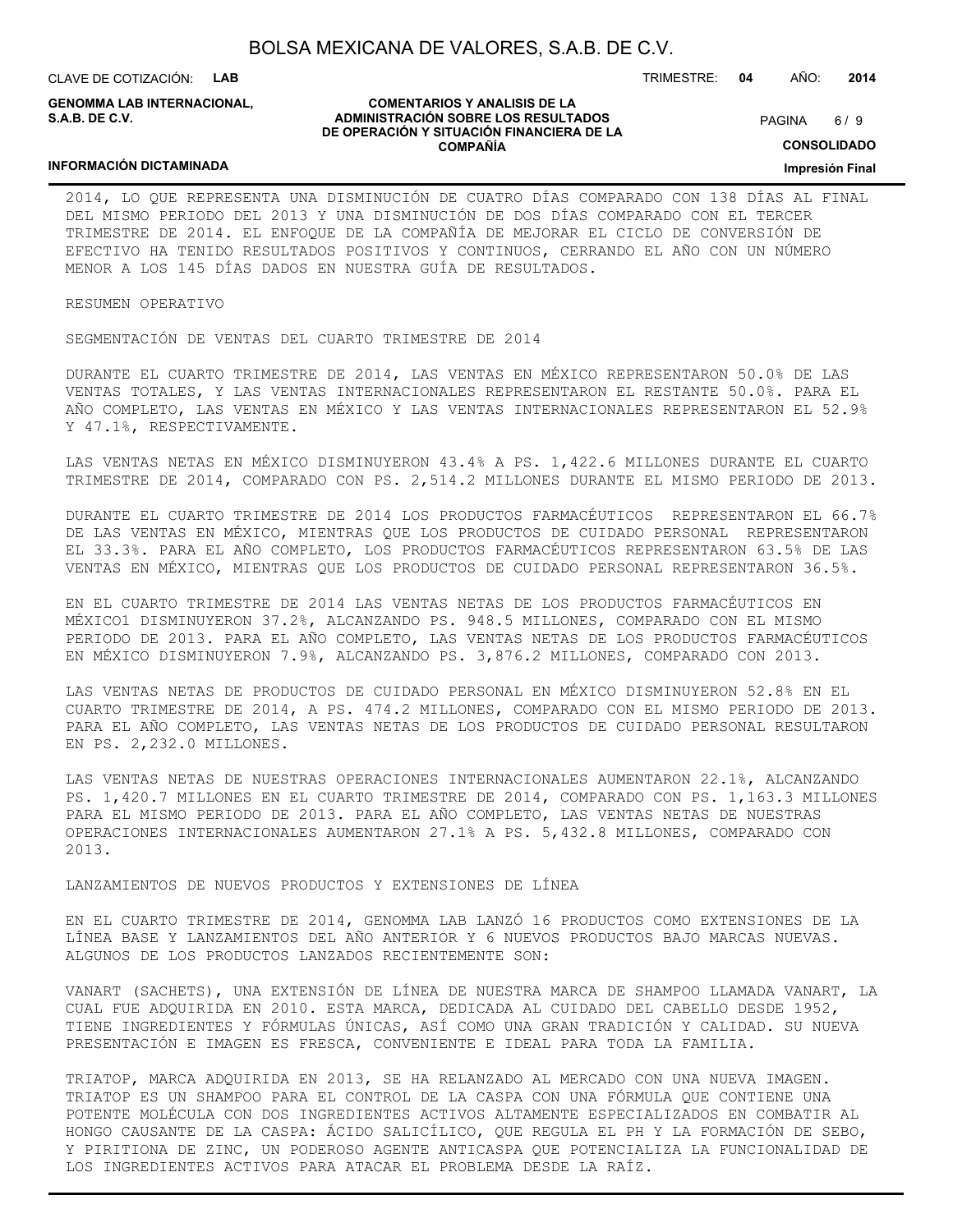CLAVE DE COTIZACIÓN: **LAB**

**GENOMMA LAB INTERNACIONAL, S.A.B. DE C.V.**

#### **COMENTARIOS Y ANALISIS DE LA ADMINISTRACIÓN SOBRE LOS RESULTADOS DE OPERACIÓN Y SITUACIÓN FINANCIERA DE LA COMPAÑÍA**

 $7/9$ PAGINA

TRIMESTRE: **04** AÑO: **2014**

**CONSOLIDADO**

**Impresión Final**

#### **INFORMACIÓN DICTAMINADA**

CONDONES UP'S, ES UNA LÍNEA DE CONDONES, QUE HAN SIDO PROBADOS ELECTRÓNICAMENTE CON TRES DIFERENTES PRESENTACIONES. CUANDO SE USAN APROPIADAMENTE, PUEDEN AYUDAR A REDUCIR EL RIESGO DE INFECCIONES TRANSMITIDAS SEXUALMENTE Y AUXILIAR EN LA PREVENCIÓN DEL EMBARAZO.

HECHOS RELEVANTES DE MARZAM DEL AÑO COMPLETO 2014 (VS. 2013)

- LAS VENTAS NETAS PARA EL 2014 ALCANZARON PS. 13,682.7, INCREMENTANDO 33.9% EN COMPARACIÓN CON 2013.

- EL EBITDA EN 2014, ALCANZÓ PS. 209.9 MILLONES DE PESOS, REPRESENTANDO UN MARGEN DE 1.5%.

- EL CICLO DE CONVERSIÓN DE EFECTIVO DEL AÑO FUE DE 65 DÍAS.

OTROS EVENTOS CORPORATIVOS

- GUÍA DE RESULTADOS 2015: ESTAMOS TOMANDO UN ENFOQUE CONSERVADOR PARA LA PROYECCIÓN DE LOS NÚMEROS DE 2015, CONSIDERANDO LA DEBILIDAD EN EL CONSUMO EN MÉXICO, POR LO TANTO, ESTAMOS ESPERANDO UN CRECIMIENTO EN VENTAS DE 5.2%, COMPARADO CON 2014.

ESPERAMOS UNA CAÍDA DE 9.1% EN NUESTRAS VENTAS EN MÉXICO Y UN CRECIMIENTO DE 21.1% EN NUESTRAS OPERACIONES INTERNACIONALES.

ESTIMAMOS UN MARGEN EBITDA CONSOLIDADO DE ENTRE 23% Y 25% Y UN CICLO DE CONVERSIÓN DE EFECTIVO MENOR A 135 DÍAS.

PARA 2015, LA COMPAÑÍA SE COMPROMETE A UNA MAYOR GENERACIÓN DE FLUJO LIBRE DE EFECTIVO, TOMANDO LAS SIGUIENTES ACCIONES:

- MEJORAR EL CICLO DE CONVERSIÓN DE EFECTIVO,
- REDUCIR O ELIMINAR LAS ADQUISICIONES,
- ENFOQUE EN CRECIMIENTO ORGÁNICO Y,
- FORTALECIMIENTO DE LAS MARCAS QUE HAN SIDO ADQUIRIDAS EN EL PASADO.

- EN LOS ÚLTIMOS SIETE MESES, GENOMMA ESTUVO EN UN PERIODO DE SILENCIO Y NO PUDO OPERAR SU PROGRAMA DE RECOMPRA DE ACCIONES, YA QUE SE ENCONTRABA EN UN PROCESO DE FUSIONES Y ADQUISICIONES RELEVANTE, SOBRE UNA POSIBLE CO-INVERSIÓN CON UNA COMPAÑÍA MULTINACIONAL IMPORTANTE. DADO QUE LA TRANSACCIÓN FUE CANCELADA, LA COMPAÑÍA REACTIVARÁ LA OPERACIÓN DE SU FONDO DE RECOMPRA.

- EL SR. RODRIGO HERRERA, PRESIDENTE DEL CONSEJO Y DIRECTOR GENERAL DE LA COMPAÑÍA, DESPUÉS DE HABER DIRIGIDO CON LAS NEGOCIACIONES INICIALES CON ESTACIONES DE TELEVISIÓN Y PROVEEDORES, Y DE HABER CONSTRUIDO UN EQUIPO EN EUROPA, COMO LO HIZO EN PAÍSES DE LATINOAMÉRICA Y EEUU, REGRESARÁ A LAS OFICINAS CORPORATIVAS DE LA COMPAÑÍA EN LA CIUDAD DE MÉXICO PARA CONTINUAR SUPERVISANDO LAS OPERACIONES DEL DÍA A DÍA COMO DIRECTOR GENERAL DE GENOMMA LAB. LA INICIATIVA EN EUROPA SERÁ DIRIGIDA POR EL SR. KERMAN ELORDI, QUIEN SE INCORPORARÁ A GENOMMA LAB COMO DIRECTOR REGIONAL EL 20 DE MARZO DEL PRESENTE AÑO. LOS RESULTADOS DE ESTA INICIATIVA EMPEZARÁN A SER REFLEJADOS A PRINCIPIOS DE 2016.

EL SR. ELORDI TIENE MÁS DE 25 AÑOS DE EXPERIENCIA COMERCIAL, MERCADOTECNIA Y POSICIONES DE ADMINISTRACIÓN EN VARIAS COMPAÑÍAS, INCLUYENDO: DIRECTOR COMERCIAL PARA LA UNIDAD GLOBAL DE NEGOCIO DE HEALTHCARE, ENCARGADO DEL JOINT VENTURE ENTRE P&G Y TEVA, DIRECTOR GENERAL DE CANON ESPAÑA Y PORTUGAL, DIRECTOR COMERCIAL DE P&G MÉXICO (2007-2011), DIRECTOR DE ADMINISTRACIÓN DE P&G PORTUGAL (2004-2007), DIRECTOR COMERCIAL DE P&G ESPAÑA (2001-2004), ASÍ COMO OTRAS POSICIONES RELEVANTES. EL SR. ELORDI CUENTA CON UNA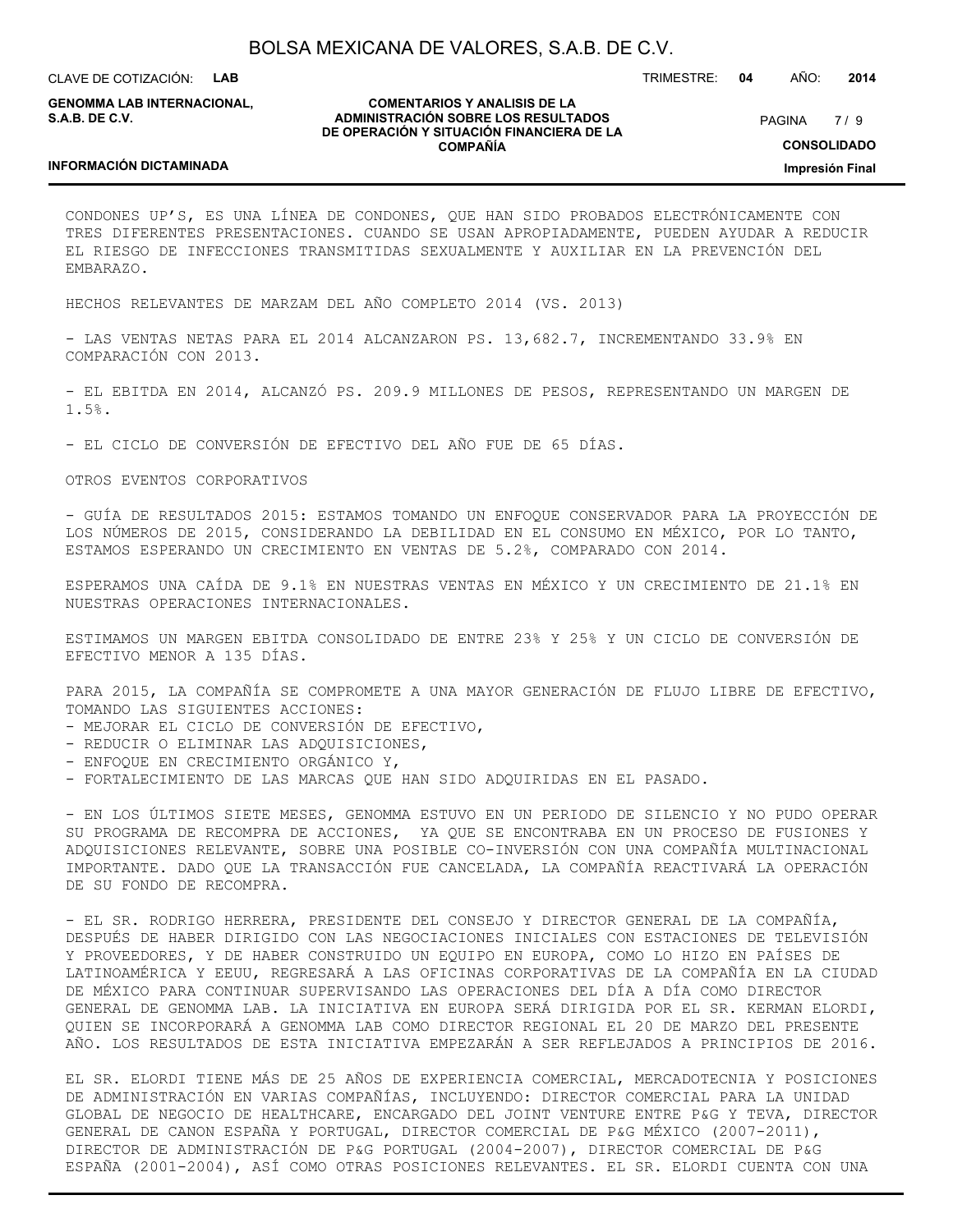CLAVE DE COTIZACIÓN: **LAB**

**INFORMACIÓN DICTAMINADA**

**GENOMMA LAB INTERNACIONAL, S.A.B. DE C.V.**

#### **COMENTARIOS Y ANALISIS DE LA ADMINISTRACIÓN SOBRE LOS RESULTADOS DE OPERACIÓN Y SITUACIÓN FINANCIERA DE LA COMPAÑÍA**

 $8/9$ **PAGINA** 

TRIMESTRE: **04** AÑO: **2014**

**CONSOLIDADO**

**Impresión Final**

# LICENCIATURA EN DERECHO DE LA UNIVERSIDAD COMPLUTENSE DE MADRID.

- LA COMPAÑÍA HA IDO AVANZANDO EN LAS NEGOCIACIONES PARA VENDER UNA PARTICIPACIÓN MAYORITARIA EN GRUPO MARZAM. SE ANUNCIARÁ MÁS INFORMACIÓN EN EL TEMA CONFORME SE VAYA AVANZANDO EN DICHAS NEGOCIACIONES. ESTAMOS MUY OPTIMISTAS EN ESTE PROCESO Y VALUACIÓN DADAS LAS MEJORAS OPERATIVAS QUE LA COMPAÑÍA HA LOGRADO EN GRUPO MARZAM.

- COMO FUE ANUNCIADO EN EL DÍA DEL INVERSIONISTA DEL PASADO NOVIEMBRE DE 2014, LA COMPAÑÍA CONTINUARÁ TRABAJANDO EN LA RACIONALIZACIÓN DE SU PORTAFOLIO DE MARCAS, ENFOCÁNDOSE EN AQUELLAS QUE REPRESENTAN EL MAYOR PORCENTAJE DE SUS VENTAS NETAS Y QUE TIENEN MEJORES MÁRGENES Y CICLO DE CONVERSIÓN DE EFECTIVO. LA COMPAÑÍA ESTÁ EN LA ETAPA FINAL PARA EL LICENCIAMIENTO DEL RESTO DE SUS MARCAS.

- LOS BUENOS NIVELES DE LIQUIDEZ DE LA ACCIÓN DE GENOMMA NOS HAN PERMITIDO SER INCLUIDOS EN MÚLTIPLES ÍNDICES, RECONOCIENDO VARIOS ASPECTOS POSITIVOS DE NUESTRA COMPAÑÍA. TALES ÍNDICES INCLUYEN: EL ÍNDICE DE SUSTENTABILIDAD, EL ÍNDICE DEL IPC Y VARIOS ÍNDICES MSCI INCLUYENDO MSCI EMERGING MARKETS, MSCI MEXICO, MSCI LATIN AMERICA, MEXICO MID AND SMID CAP, AC AMERICAS IMI GROWTH AND IMI/HEALTHCARE, ACWI DEFENSIVE SECTOR, PARA NOMBRAR UNOS CUANTOS DE LOS 400 ÍNDICES EN LOS QUE GENOMMA LAB ESTÁ INCLUIDO.

- ADEMÁS, LA COMPAÑÍA HA SIDO GALARDONADA UNA VEZ MÁS POR LA "SECRETARÍA DE TRABAJO Y PREVISIÓN SOCIAL" CON EL "DISTINTIVO DE EMPRESA FAMILIARMENTE RESPONSABLE".

#### COBERTURA DE ANÁLISIS

ACTINVER CASA DE BOLSA S.A. DE C.V.; BANCO ITAÚ BBA, S.A.; BARCLAYS BANK MEXICO, S.A.; BBVA BANCOMER, S.A. INSTITUCIÓN DE BANCA MÚLTIPLE; BTG PACTUAL US CAPITAL LLC; CASA DE BOLSA CREDIT SUISSE S.A.; GBM GRUPO BURSÁTIL MEXICANO, S.A. DE C.V. CASA DE BOLSA; GRUPO FINANCIERO BANORTE; GRUPO FINANCIERO INTERACCIONES; GRUPO FINANCIERO MONEX; GRUPO FINANCIERO VE POR MÁS; HSBC SECURITIES (USA) INC.; INTERCAM CASA DE BOLSA, S.A. DE C.V.; INVEX GRUPO FINANCIERO S.A. DE C.V.; J.P. MORGAN CASA DE BOLSA, S.A. DE C.V.; PUNTO CASA DE BOLSA, S.A. DE C.V.; SANTANDER INVESTMENT SECURITIES INC.; SIGNUM RESEARCH; UBS CASA DE BOLSA S.A., AND VECTOR CASA DE BOLSA, S.A. DE C.V.

#### DESCRIPCIÓN DE LA COMPAÑÍA

GENOMMA LAB INTERNACIONAL, S.A.B. DE C.V. ES UNA DE LAS EMPRESAS LÍDERES EN LA INDUSTRIA DE PRODUCTOS FARMACÉUTICOS Y PARA EL CUIDADO PERSONAL EN MÉXICO CON UNA CRECIENTE PRESENCIA INTERNACIONAL. GENOMMA LAB SE DEDICA AL DESARROLLO, VENTA Y PROMOCIÓN DE UNA GRAN VARIEDAD DE PRODUCTOS DE MARCA PREMIUM, MUCHOS DE LOS CUALES SON LÍDERES DE LA CATEGORÍA EN LA CUAL COMPITEN EN TÉRMINOS DE VENTAS Y PARTICIPACIÓN DE MERCADO. GENOMMA LAB TIENE UNA COMBINACIÓN DE DESARROLLO DE NUEVOS Y EXITOSOS PRODUCTOS, UNA MERCADOTECNIA DIRIGIDA AL CLIENTE, UNA AMPLIA RED DE DISTRIBUCIÓN DE PRODUCTOS Y UN MODELO DE OPERACIÓN ALTAMENTE FLEXIBLE Y DE BAJO COSTO.

LAS ACCIONES DE GENOMMA LAB COTIZAN EN LA BOLSA MEXICANA DE VALORES BAJO EL SÍMBOLO DE COTIZACIÓN "LAB.B" (BLOOMBERG: LABB.MX).

INFORMACIÓN SOBRE ESTIMACIONES Y RIESGOS ASOCIADOS.

LA INFORMACIÓN QUE SE PRESENTA EN ESTE COMUNICADO CONTIENE CIERTAS DECLARACIONES ACERCA DEL FUTURO E INFORMACIÓN RELATIVA A GENOMMA LAB INTERNACIONAL, S.A.B. DE C.V. Y SUS SUBSIDIARIAS (EN CONJUNTO "GENOMMA LAB" O LA "COMPAÑÍA") LAS CUALES ESTÁN BASADAS EN EL ENTENDIMIENTO DE SUS ADMINISTRADORES, ASÍ COMO EN SUPUESTOS E INFORMACIÓN ACTUALMENTE DISPONIBLE PARA LA COMPAÑÍA. TALES DECLARACIONES REFLEJAN LA VISIÓN ACTUAL DE GENOMMA LAB SOBRE EVENTOS FUTUROS Y ESTÁN SUJETAS A CIERTOS RIESGOS, FACTORES INCIERTOS Y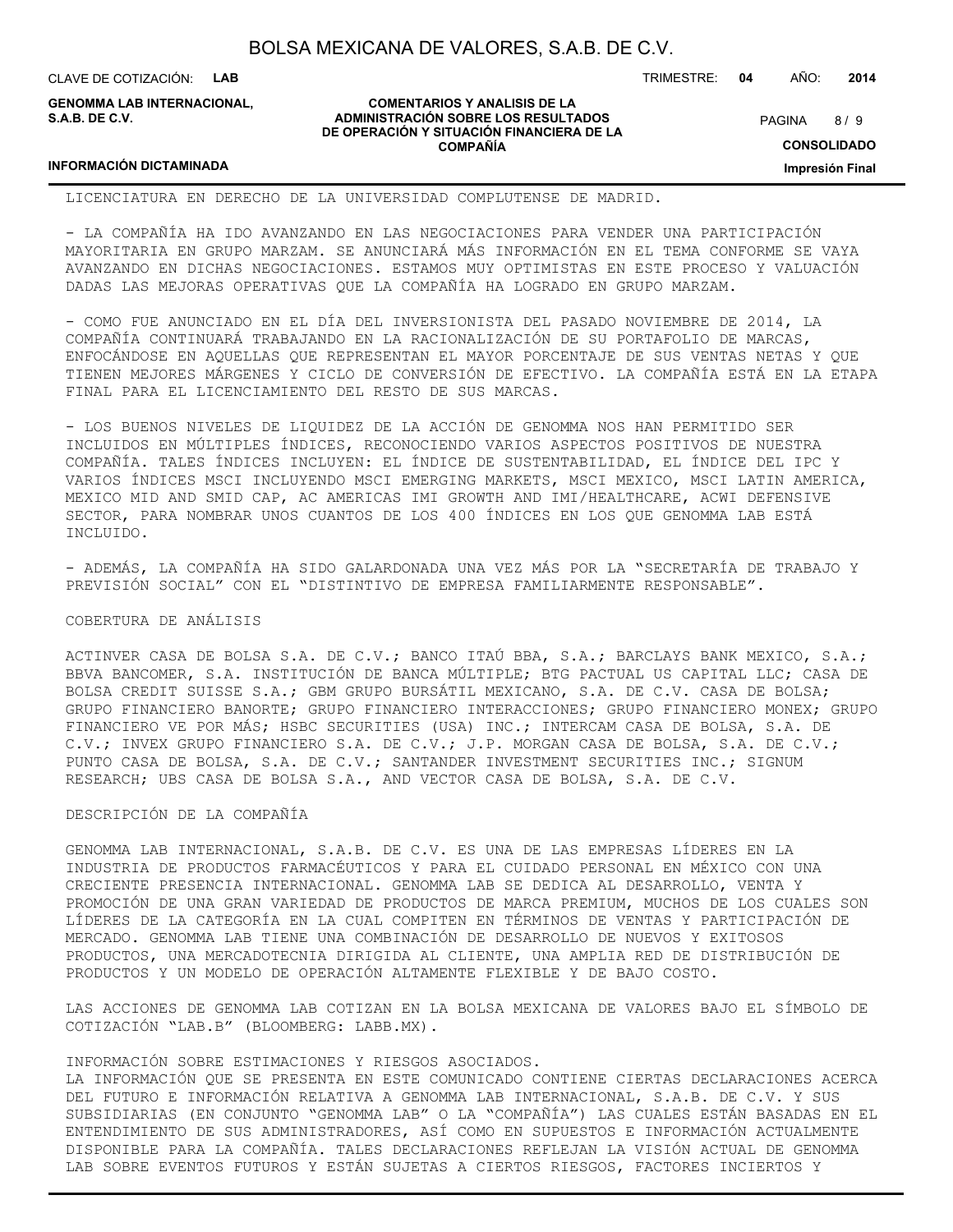CLAVE DE COTIZACIÓN: **LAB**

**GENOMMA LAB INTERNACIONAL, S.A.B. DE C.V.**

TRIMESTRE: **04** AÑO: **2014**

 $9/9$ **PAGINA** 

# **CONSOLIDADO**

#### **INFORMACIÓN DICTAMINADA**

**COMENTARIOS Y ANALISIS DE LA ADMINISTRACIÓN SOBRE LOS RESULTADOS DE OPERACIÓN Y SITUACIÓN FINANCIERA DE LA COMPAÑÍA**

**Impresión Final**

PRESUNCIONES. MUCHOS FACTORES PODRÍAN CAUSAR QUE LOS RESULTADOS, DESEMPEÑO, O LOGROS ACTUALES DE LA COMPAÑÍA SEAN MATERIALMENTE DIFERENTES CON RESPECTO A CUALQUIER RESULTADO FUTURO, DESEMPEÑO O LOGRO DE GENOMMA LAB QUE PUDIERA SER INCLUIDA, EN FORMA EXPRESA O IMPLÍCITA DENTRO DE DICHAS DECLARACIONES ACERCA DEL FUTURO, INCLUYENDO, ENTRE OTROS: CAMBIOS EN LAS CONDICIONES GENERALES ECONÓMICAS Y/O POLÍTICAS, CAMBIOS GUBERNAMENTALES Y COMERCIALES A NIVEL GLOBAL Y EN LOS PAÍSES EN LOS QUE LA COMPAÑÍA HACE NEGOCIOS, CAMBIOS EN LAS TASAS DE INTERÉS Y DE INFLACIÓN, VOLATILIDAD CAMBIARIA, CAMBIOS EN LA DEMANDA Y REGULACIÓN DE LOS PRODUCTOS COMERCIALIZADOS POR LA COMPAÑÍA, CAMBIOS EN EL PRECIO DE MATERIAS PRIMAS Y OTROS INSUMOS, CAMBIOS EN LA ESTRATEGIA DE NEGOCIOS Y VARIOS OTROS FACTORES. SI UNO O MÁS DE ESTOS RIESGOS O FACTORES INCIERTOS SE MATERIALIZAN, O SI LOS SUPUESTOS UTILIZADOS RESULTAN SER INCORRECTOS, LOS RESULTADOS REALES PODRÍAN VARIAR MATERIALMENTE DE AQUELLOS DESCRITOS EN EL PRESENTE COMO ANTICIPADOS , CREÍDOS, ESTIMADOS O ESPERADOS. GENOMMA LAB NO PRETENDE Y NO ASUME NINGUNA OBLIGACIÓN DE ACTUALIZAR ESTAS DECLARACIONES ACERCA DEL FUTURO.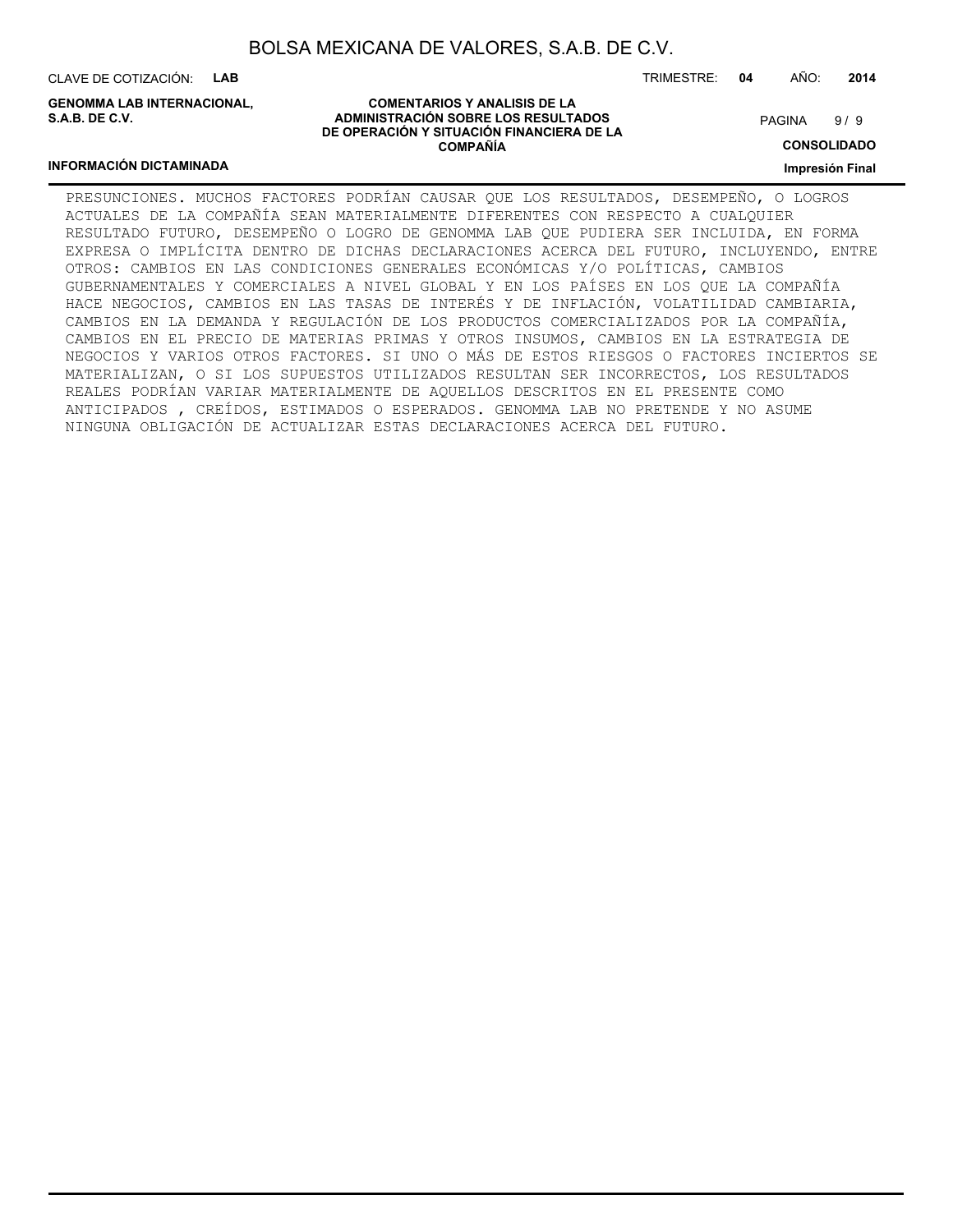CLAVE DE COTIZACIÓN: TRIMESTRE: **04** AÑO: **2014 LAB**

**GENOMMA LAB INTERNACIONAL, S.A.B. DE C.V.**

**INFORMACIÓN DICTAMINADA**

**NOTAS COMPLEMENTARIAS A LA INFORMACIÓN FINANCIERA**

PAGINA 1/44

### **CONSOLIDADO**

**Impresión Final**

GENOMMA LAB INTERNACIONAL, S. A. B. DE C. V. Y SUBSIDIARIAS

NOTAS A LOS ESTADOS FINANCIEROS CONSOLIDADOS POR LOS AÑOS QUE TERMINARON EL 31 DE DICIEMBRE DE 2014 Y 2013 (EN MILES DE PESOS)

1. ACTIVIDADES Y EVENTOS IMPORTANTES

ACTIVIDADES -

GENOMMA LAB INTERNACIONAL, S. A. B. DE C. V. Y SUBSIDIARIAS ("GENOMMA LAB "O LA "ENTIDAD") SE DEDICA A LA VENTA DE PRODUCTOS FARMACÉUTICOS DE LIBRE VENTA (EN ADELANTE PRODUCTOS OTC), DE PRODUCTOS FARMACÉUTICOS GENÉRICOS EN MÉXICO (EN ADELANTE PRODUCTOS GI) Y PRODUCTOS DE CUIDADO PERSONAL (EN ADELANTE PRODUCTOS PC) CON UNA CRECIENTE PRESENCIA EN MERCADOS INTERNACIONALES.

LA ENTIDAD DESARROLLA, VENDE Y COMERCIALIZA UNA AMPLIA GAMA DE PRODUCTOS DE PRIMERA CLASE CON 83 MARCAS PROPIAS, CON PRODUCTOS EN DIVERSAS CATEGORÍAS, ENTRE LOS QUE SE ENCUENTRAN ANTI-ACNÉ, MEDICAMENTOS GENÉRICOS, PROTECCIÓN Y MEJORA SEXUAL, CREMA PARA MEJORAR LA TEXTURA DE PIEL CON CICATRICES, TRATAMIENTO DE HEMORROIDES, CONTRA VARICES, PARA EVITAR LA CAÍDA DEL CABELLO, UNGÜENTO PARA DOLORES MUSCULARES, ANTIÁCIDOS, ANTIMICÓTICOS, PARA EL ALIVIO DE LA COLITIS, PARA CONTRARRESTAR EL NIVEL DE STRESS, JABONES, MULTIVITAMÍNICOS, SHAMPOOS Y ANTIGRIPALES. LA ENTIDAD ESTÁ ENFOCADA EN INCREMENTAR EL VALOR DE LAS MARCAS DE SUS PRODUCTOS POR MEDIO DE CAMPAÑAS MERCADOLÓGICAS, PRINCIPALMENTE A TRAVÉS DE LA TELEVISIÓN. LAS VENTAS DE LAS SUBSIDIARIAS EN EL EXTRANJERO REPRESENTAN APROXIMADAMENTE UN 47% Y 38% DE LAS VENTAS NETAS CONSOLIDADAS AL 31 DE DICIEMBRE DE 2014 Y 2013, RESPECTIVAMENTE.

EVENTOS IMPORTANTES –

A. ADQUISICIÓN DE NEGOCIOS - DURANTE 2014, GENOMMA ADQUIRIÓ GRUPO COMERCIAL E INDUSTRIAL MARZAM, S.A. DE C.V. Y SUBSIDIARIAS (MARZAM), LA CUAL SE REGISTRÓ UTILIZANDO EL MÉTODO DE COMPRA.

EL PAGO DE LA PRIMERA ETAPA DE LA COMPRA SE REALIZÓ EL 26 DE JUNIO DE 2014 POR \$600 MILLONES, QUE CORRESPONDÍA AL 49% DE LAS ACCIONES. CON EL SEGUNDO PAGO REALIZADO EL 6 DE OCTUBRE 2014 POR EL 51% RESTANTE, SE ADQUIERE EL 100% DE LA COMPAÑÍA Y EL CONTROL DE LA MISMA. EL MONTO TOTAL DE LA CONTRAPRESTACIÓN PAGADA ASCIENDE A \$1,857,197, HABIENDO GENERADO UN CRÉDITO MERCANTIL POR \$398 MILLONES. EL RESULTADO DE DICHA ENTIDAD HA SIDO INCLUIDO EN LOS PRESENTES ESTADOS FINANCIEROS CONSOLIDADOS DESDE EL DÍA DE LA ADQUISICIÓN; SU PRESENTACIÓN ESTA DENTRO DE OPERACIONES DISCONTINUAS COMO SE DESCRIBE ABAJO.

LA ENTIDAD HA MANIFESTADO SU INTENCIÓN DE VENDER EL 51% DE LAS ACCIONES DE MARZAM, POR LO QUE DE ACUERDO CON LA IFRS 5 ACTIVOS NO CORRIENTES MANTENIDOS PARA LA VENTA Y OPERACIONES DISCONTINUADAS HA DECIDIDO PRESENTAR EN EL ESTADO DE POSICIÓN FINANCIERA DE LA ENTIDAD, COMO ACTIVOS DISPONIBLES PARA LA VENTA Y PASIVOS DIRECTAMENTE ASOCIADOS CON ACTIVOS MANTENIDOS PARA SU VENTA EL 100% DEL ESTADO DE POSICIÓN FINANCIERA DE MARZAM AL 31 DE DICIEMBRE DE 2014, ADICIONALMENTE, EN EL ESTADO DE RESULTADOS DE LA ENTIDAD EN EL RUBRO DE OPERACIONES DISCONTINUAS SE ENCUENTRA EL EFECTO NETO DE LA ELIMINACIÓN DE TRANSACCIONES CON MARZAM DEL 6 DE OCTUBRE AL 31 DE DICIEMBRE DE 2014.

B. COMPRA DE MARCAS Y LICENCIAS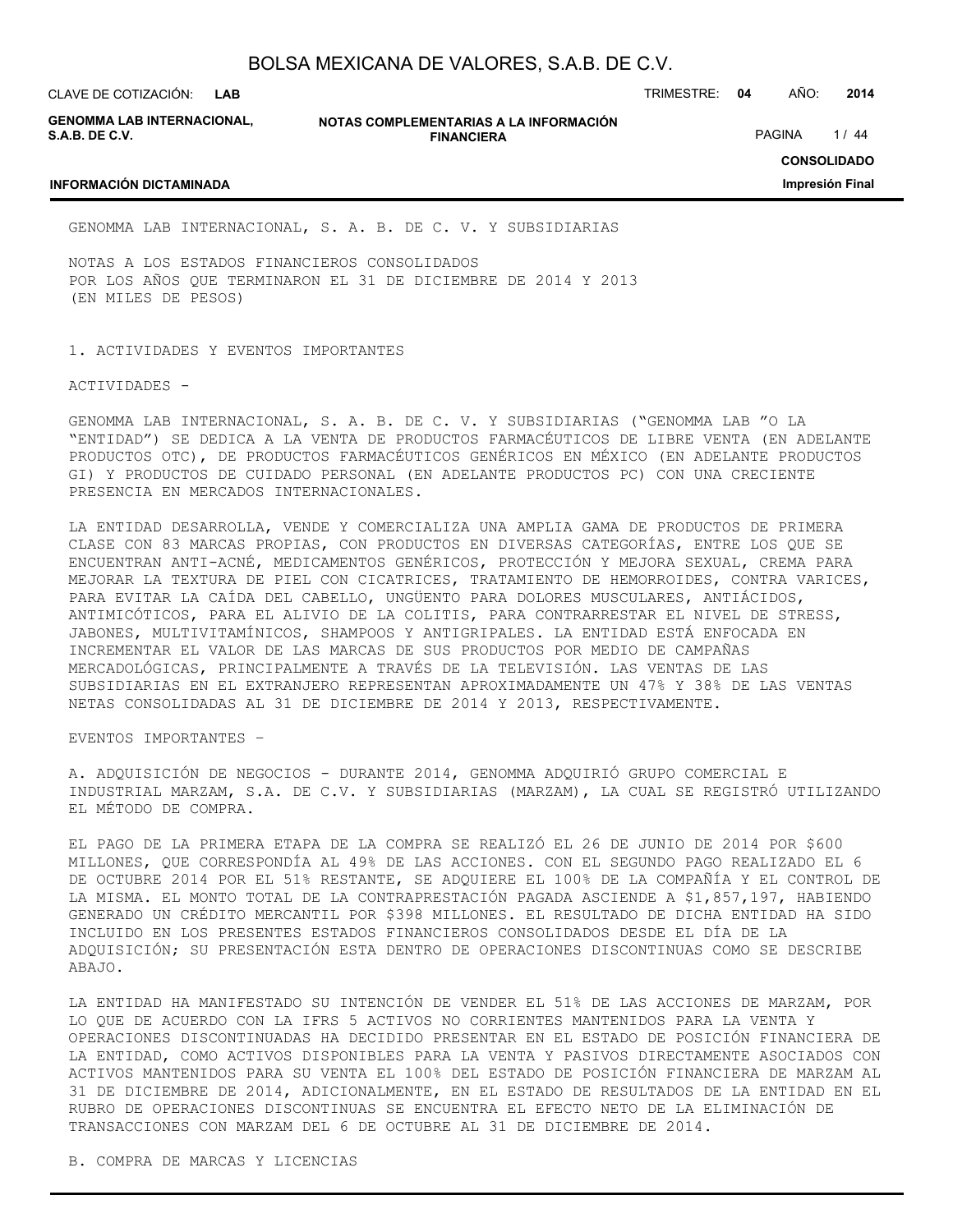**LAB**

CLAVE DE COTIZACIÓN: TRIMESTRE: **04** AÑO: **2014**

**GENOMMA LAB INTERNACIONAL, S.A.B. DE C.V.**

**INFORMACIÓN DICTAMINADA**

**NOTAS COMPLEMENTARIAS A LA INFORMACIÓN FINANCIERA**

PAGINA 2/44

**CONSOLIDADO**

**Impresión Final**

### I. LOS DÍAS 27 Y 29 DE AGOSTO DE 2014, LA ENTIDAD LLEVÓ A CABO EL CIERRE DE LA ADQUISICIÓN DE LAS MARCAS PROCTAN Y CINATIL GEL RESPECTIVAMENTE, A TRAVÉS DE GENOMMA LABORATORIES DO BRASIL, LTDA. PROCTAIN ES UN MEDICAMENTO INDICADO COMO AUXILIAR EN EL TRATAMIENTO DE LAS HEMORROIDES Y CINATIL GEL ES UN ANTIINFLAMATORIO. LA TRANSACCIÓN ASCENDIÓ A \$9.7 MILLONES.

II. COMO PARTE DE LOS PLANES ESTRATÉGICOS DE EXPANSIÓN INTERNACIONAL, PRINCIPALMENTE EN BRASIL ASÍ COMO EN OTROS PAÍSES DE LATINOAMÉRICA, LA ENTIDAD LLEVÓ A CABO LA ADQUISICIÓN DE DOS PAQUETES DE MARCAS DE PRODUCTOS OTC POR \$1,620 MILLONES DE PESOS, LOS CUALES SE DESCRIBEN A CONTINUACIÓN:

- EL 8 DE NOVIEMBRE DE 2013 LA ENTIDAD ADQUIRIÓ DEL PAQUETE DE MARCAS DE MCNEIL-PPC INC., SUBSIDIARIA DE JOHNSON AND JOHNSON Y ESTÁ COMPUESTO POR AGAROL, KAOPECTATE, MASSE, TRIATOP EMPLASTRO SABIA, BEBEDERM, CARLO ERBA Y DULCORYL, MISMAS QUE TIENEN PRESENCIA EN VARIOS PAÍSES DE CENTRO Y SUDAMÉRICA.

- EL 1 DE OCTUBRE DE 2013 ADQUIRIÓ EL DERECHO PARA LA OBTENCIÓN DE 15 MARCAS Y 30 REGISTROS SANITARIOS OTC EN BRASIL EN LAS CATEGORÍAS DE ANTI-GRIPALES, ANTI-ÁCIDOS, ANTI-MICÓTICOS Y MULTI-VITAMÍNICOS, ENTRE OTROS, ASÍ COMO UNA PLANTA FARMACÉUTICA DE PRODUCCIÓN. LA ENTIDAD EJERCERÁ ESTE DERECHO UNA VEZ QUE HAYA DESINCORPORADO LA PLANTA CON SUS RESPECTIVOS CONTRATOS DE MAQUILA (VER NOTA 11 ANTICIPOS DE INVERSIÓN).

III. EL 27 DE SEPTIEMBRE DE 2013, LA ENTIDAD INFORMÓ AL PÚBLICO INVERSIONISTA SOBRE LA ADQUISICIÓN DE SIETE MARCAS DE MEDICAMENTOS DE LIBRE VENTA (OTC) EN MÉXICO A TRAVÉS DE LA FIRMA DE DIVERSOS CONTRATOS DE ADQUISICIÓN Y LICENCIA DE USO DE MARCAS. LAS MARCAS EN CUESTIÓN SON OXIGRICOL, MOPRAL, XYLOPROCT, XYLODERM, ESTOMACUROL, PASSIFLORINE Y AH-MICOL. LA TRANSACCIÓN ASCENDIÓ A \$252.1 MILLONES.

IV. EL 20 DE MAYO DE 2013, LA ENTIDAD LLEVÓ A CABO LA FIRMA DE UN CONTRATO DE LICENCIA PARA USO DE LA MARCA DE MEDICAMENTOS DE LIBRE VENTA LOSEC A. EL CONTRATO TENDRÁ UNA DURACIÓN DE 99 AÑOS Y APLICA PARA PRODUCTOS BAJO LA MARCA MENCIONADA QUE PARTICIPAN EN EL MERCADO DE MEDICAMENTOS DE LIBRE VENTA EN MÉXICO. LA TRANSACCIÓN ASCENDIÓ A \$286 MILLONES.

V. EL 25 DE ENERO DE 2013, LA ENTIDAD LLEVÓ A CABO EL CIERRE DE LA ADQUISICIÓN DE LA MARCA TAFIROL A TRAVÉS DE SU SUBSIDIARIA EN ARGENTINA. TAFIROL ES UNA MARCA CON ALTO GRADO DE RECORDACIÓN QUE TIENE MÁS DE 14 AÑOS EN EL MERCADO Y SE ENCUENTRA EN LA POSICIÓN NÚMERO UNO DE LA CATEGORÍA DE ANALGÉSICOS EN ARGENTINA, EN TÉRMINOS DE UNIDADES DE ACUERDO CON IMS HEALTH. ADEMÁS DE ANALGÉSICOS, PARTICIPA EN LAS CATEGORÍAS DE ANTI-GRIPALES, DESCONGESTIVOS, ANALGÉSICOS PARA LA MUJER Y ANALGÉSICOS ANTI-INFLAMATORIOS. LA TRANSACCIÓN ASCENDIÓ A \$341.1 MILLONES.

#### C. EMISIÓN DE DEUDA

EL 28 DE NOVIEMBRE DE 2014, LA ENTIDAD CONCRETÓ CON ÉXITO LA COLOCACIÓN DE CERTIFICADOS BURSÁTILES LAB'14 POR UN MONTO DE \$1,500 MILLONES DE PESOS A UN PLAZO DE 5.2 AÑOS, SIENDO ÉSTA SU TERCERA COLOCACIÓN EN EL MERCADO DE DEUDA MEXICANO. LOS CERTIFICADOS PAGARÁN INTERESES CADA 28 DÍAS A UNA TASA TIIE A 28 DÍAS MÁS 0.60%. LOS RECURSOS NETOS OBTENIDOS POR ESTA COLOCACIÓN ASCIENDEN A \$1,495 MILLONES DE PESOS. CON VENCIMIENTO EN ENERO DE 2020, ESTA EMISIÓN CUENTA CON UNA CALIFICACIÓN DE "AA" EN GRADO LOCAL TANTO PARA FITCH RATINGS COMO HR RATINGS DE MÉXICO, S.A. DE C.V.

EL 3 DE OCTUBRE DE 2013, LA ENTIDAD CONCRETÓ CON ÉXITO LA COLOCACIÓN DE CERTIFICADOS BURSÁTILES LAB'13-2 POR UN MONTO DE \$2,000 MILLONES DE PESOS A UN PLAZO DE 4 AÑOS,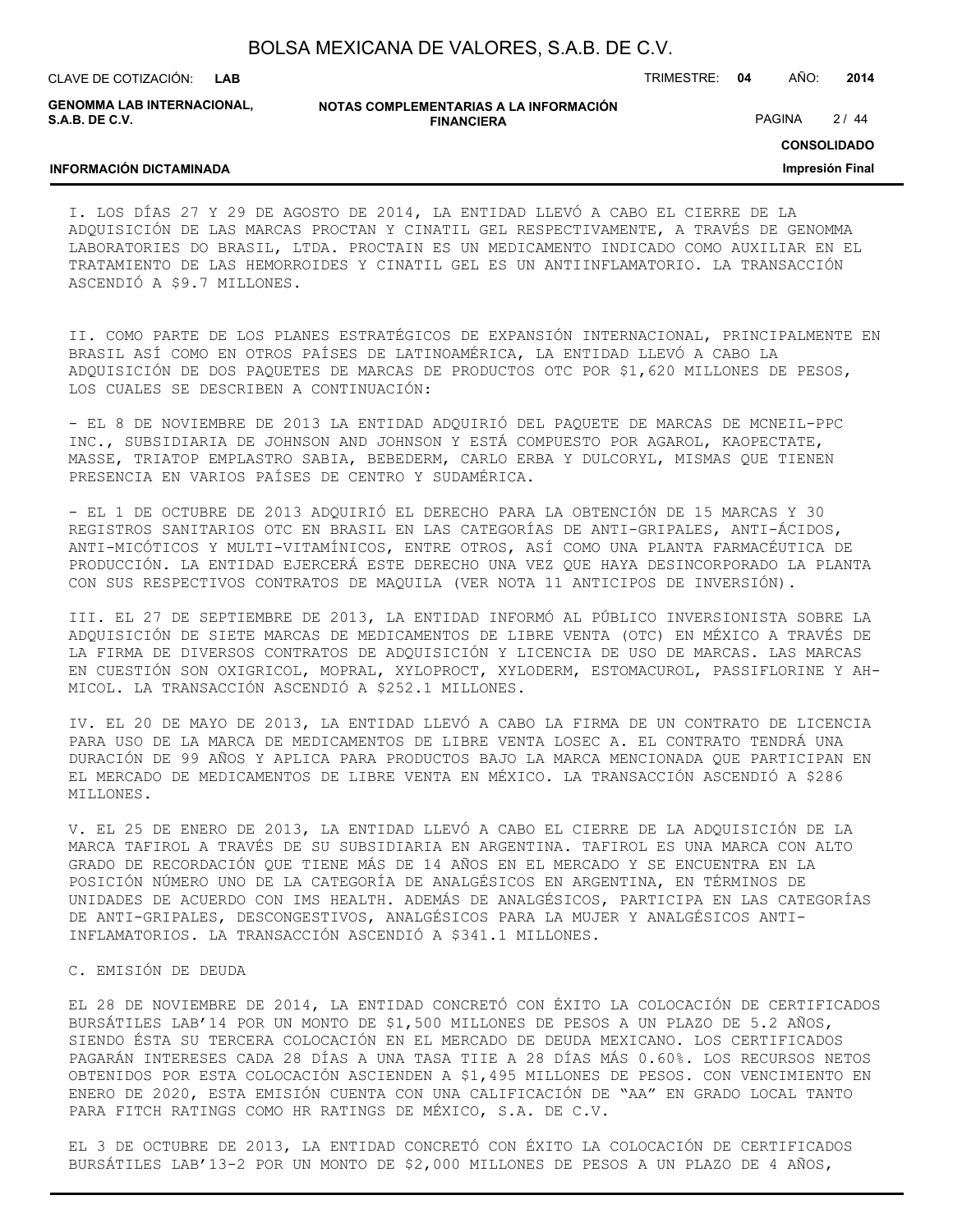| BOLSA MEXICANA DE VALORES, S.A.B. DE C.V. |  |  |
|-------------------------------------------|--|--|
|-------------------------------------------|--|--|

CLAVE DE COTIZACIÓN: TRIMESTRE: **04** AÑO: **2014 LAB**

**GENOMMA LAB INTERNACIONAL, S.A.B. DE C.V.**

**INFORMACIÓN DICTAMINADA**

#### **NOTAS COMPLEMENTARIAS A LA INFORMACIÓN FINANCIERA**

PAGINA 3/44

**CONSOLIDADO**

#### **Impresión Final**

SIENDO ÉSTA SU SEGUNDA COLOCACIÓN EN EL MERCADO DE DEUDA MEXICANO. LOS CERTIFICADOS PAGARÁN INTERESES CADA 28 DÍAS A UNA TASA TIIE A 28 DÍAS MÁS 0.70%. LOS RECURSOS NETOS OBTENIDOS POR ESTA COLOCACIÓN ASCIENDEN A \$1,991 MILLONES DE PESOS. CON VENCIMIENTO EN OCTUBRE DE 2017, ESTA EMISIÓN CUENTA CON UNA CALIFICACIÓN DE "AA" EN GRADO LOCAL TANTO PARA FITCH RATINGS COMO HR RATINGS DE MÉXICO, S.A. DE C.V.

EL 8 DE JULIO DE 2013, LA ENTIDAD CONCRETÓ CON ÉXITO LA COLOCACIÓN DE CERTIFICADOS BURSÁTILES LAB'13-1 POR UN MONTO DE \$2,000 MILLONES DE PESOS A UN PLAZO DE 5 AÑOS, SIENDO ÉSTA SU PRIMERA COLOCACIÓN EN EL MERCADO DE DEUDA MEXICANO. LOS CERTIFICADOS PAGARÁN INTERESES CADA 28 DÍAS A UNA TASA TIIE A 28 DÍAS MÁS 0.70%. LOS RECURSOS NETOS OBTENIDOS POR ESTA COLOCACIÓN ASCIENDEN A \$1,989 MILLONES DE PESOS. CON VENCIMIENTO EN JULIO DE 2018, ESTA EMISIÓN CUENTA CON UNA CALIFICACIÓN DE "AA" EN GRADO LOCAL TANTO PARA FITCH RATINGS COMO HR RATINGS DE MÉXICO, S.A. DE C.V.

#### 2. BASES DE PRESENTACIÓN

A. MODIFICACIONES A LAS NORMAS INTERNACIONALES DE INFORMACIÓN FINANCIERA (IFRSS O IAS POR SUS SIGLAS EN INGLÉS) Y NUEVAS INTERPRETACIONES QUE SON OBLIGATORIAS A PARTIR DE 2014

EN EL AÑO EN CURSO, LA ENTIDAD APLICÓ UNA SERIE DE NUEVAS Y MODIFICADAS IFRSS EMITIDAS POR EL CONSEJO DE NORMAS INTERNACIONALES DE CONTABILIDAD (IASB) LAS CUALES SON OBLIGATORIAS Y ENTRAN EN VIGOR A PARTIR DE LOS EJERCICIOS QUE INICIEN EN O DESPUÉS DEL 1 DE ENERO DE 2014.

MODIFICACIONES A LA IAS 32 COMPENSACIÓN DE ACTIVOS Y PASIVOS FINANCIEROS

LA ENTIDAD APLICÓ LAS MODIFICACIONES A LA IAS 32 COMPENSACIÓN DE ACTIVOS Y PASIVOS FINANCIEROS POR PRIMERA VEZ EN EL AÑO ACTUAL. LAS MODIFICACIONES A IAS 32 ACLARA LOS REQUERIMIENTOS RELACIONADOS CON LA COMPENSACIÓN DE ACTIVOS Y PASIVOS FINANCIEROS. ESPECÍFICAMENTE, LAS MODIFICACIONES ACLARAN EL SIGNIFICADO DE 'ACTUALMENTE TIENE EL DERECHO LEGAL EFECTIVO DE COMPENSACIÓN' Y 'REALIZACIÓN Y LIQUIDACIÓN SIMULTÁNEA'.

LA ENTIDAD HA EVALUADO SI ALGUNOS DE SUS ACTIVOS Y PASIVOS FINANCIEROS CALIFICAN PARA SER COMPENSADOS CONFORME AL CRITERIO INDICADO EN LAS MODIFICACIONES Y CONCLUYÓ QUE LA APLICACIÓN DE LAS MODIFICACIONES NO TUVO IMPACTO EN LOS MONTOS RECONOCIDOS EN LOS ESTADOS FINANCIEROS CONSOLIDADOS

MODIFICACIONES A LA IAS 36 REVELACIONES DE MONTOS RECUPERABLES PARA ACTIVOS NO FINANCIEROS

LA ENTIDAD HA APLICADO LAS MODIFICACIONES A IAS 36 REVELACIONES DE MONTOS RECUPERABLES PARA ACTIVOS NO FINANCIEROS POR PRIMERA VEZ EN EL AÑO. LAS MODIFICACIONES A LA IAS 36 ELIMINAN LOS REQUERIMIENTOS DE REVELACIÓN DEL MONTO RECUPERABLE DE UNA UNIDAD GENERADORA DE EFECTIVO ("UGE") A LA CUAL SE LE HA ATRIBUIDO CRÉDITO MERCANTIL O ALGÚN OTRO ACTIVO INTANGIBLE DE VIDA INDEFINIDO, Y NO HA TENIDO DETERIORO O REVERSIÓN DE DETERIORO EN DICHA UGE. AÚN MÁS, LAS MODIFICACIONES INTRODUCEN REQUERIMIENTOS DE REVELACIONES ADICIONALES APLICABLES CUANDO EL MONTO RECUPERABLE DE UN ACTIVO O DE UNA UGE ES MEDIDO A VALOR RAZONABLE MENOS COSTO DE VENTA EN SITUACIONES CUANDO SE HA DETERMINADO DETERIORO O UNA REVERSIÓN DE DETERIORO. ESTAS NUEVAS REVELACIONES INCLUYEN LA JERARQUÍA DEL VALOR RAZONABLE, SUPUESTOS CLAVE Y TÉCNICAS DE VALUACIÓN UTILIZADAS CUANDO, CONFORME A LA IFRS 13 MEDICIÓN DEL VALOR RAZONABLE.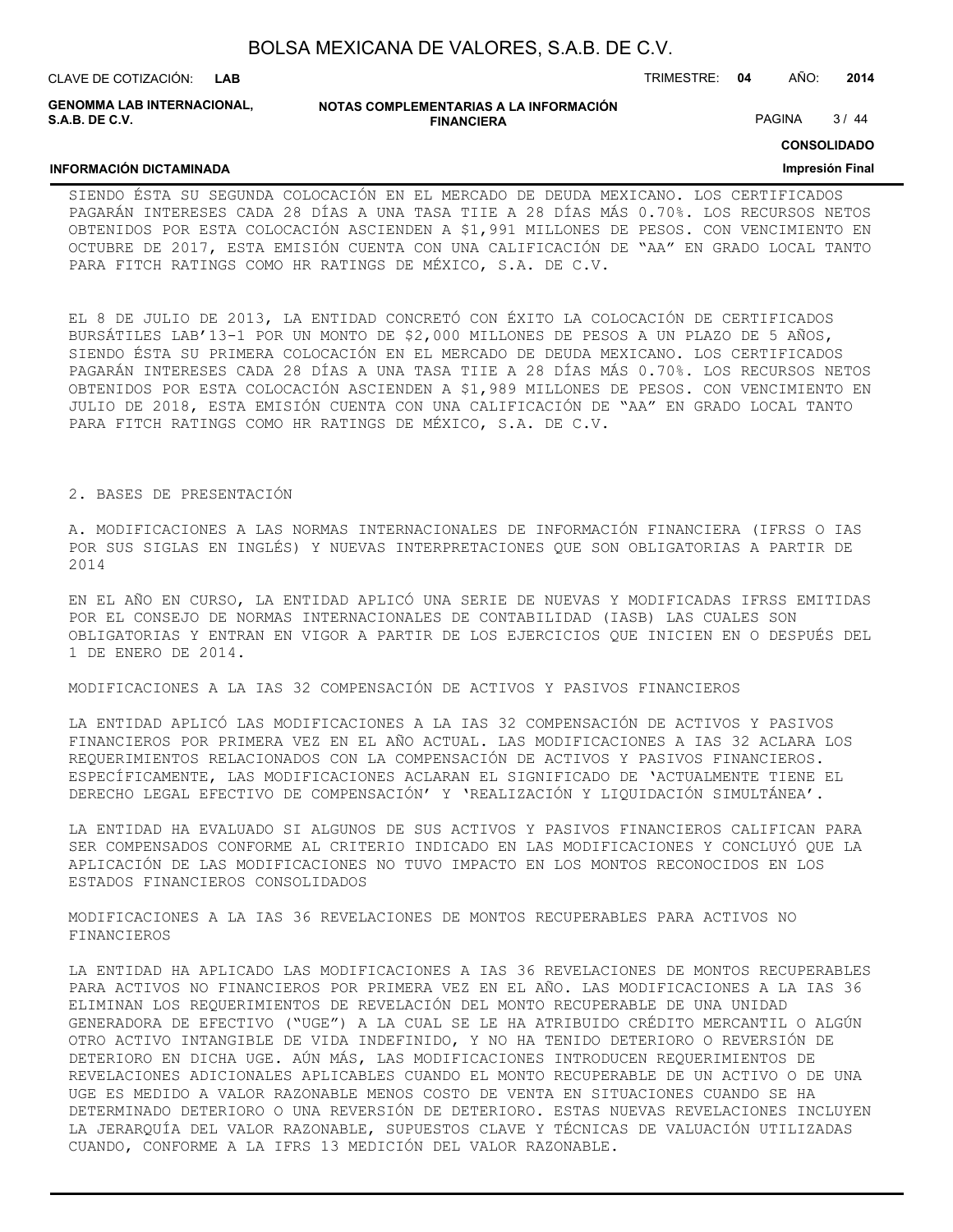| BOLSA MEXICANA DE VALORES, S.A.B. DE C.V. |  |  |  |
|-------------------------------------------|--|--|--|
|-------------------------------------------|--|--|--|

**LAB**

CLAVE DE COTIZACIÓN: TRIMESTRE: **04** AÑO: **2014**

**GENOMMA LAB INTERNACIONAL, S.A.B. DE C.V.**

**INFORMACIÓN DICTAMINADA**

**NOTAS COMPLEMENTARIAS A LA INFORMACIÓN FINANCIERA**

PAGINA 4 / 44

**CONSOLIDADO**

#### **Impresión Final**

MODIFICACIONES A LA IAS 19 PLANES DE BENEFICIOS DEFINIDOS: CONTRIBUCIONES DE EMPLEADOS

LAS MODIFICACIONES A LA IAS 19 ACLARAN COMO UNA ENTIDAD DEBE CONTABILIZAR LAS CONTRIBUCIONES HECHAS POR EMPLEADOS O TERCERAS PARTES A LOS PLANES DE BENEFICIOS DEFINIDOS, BASADO EN SI DICHAS CONTRIBUCIONES DEPENDEN DEL NÚMERO DE AÑOS DE SERVICIO DEL EMPLEADO.

PARA CONTRIBUCIONES QUE SON INDEPENDIENTES DEL NÚMERO DE AÑOS DE SERVICIO, LA ENTIDAD PUEDE RECONOCER LAS CONTRIBUCIONES COMO UNA REDUCCIÓN DEL COSTO DE SERVICIO EN EL PERIODO EN EL CUAL SE PRESTA EL SERVICIO, O ATRIBUIRLO A LOS PERIODOS DE SERVICIO DE LOS EMPLEADOS UTILIZANDO EL MÉTODO DE CRÉDITO UNITARIO PROYECTADO; MIENTRAS QUE PARA LAS CONTRIBUCIONES QUE DEPENDEN DEL NÚMERO DE AÑOS DE SERVICIO, SE REQUIERE QUE LA ENTIDAD LAS ATRIBUYA A LOS PERIODOS DE SERVICIO DE LOS EMPLEADOS.

NO ES POLÍTICA DE LA ENTIDAD RECIBIR CONTRIBUCIONES DE SUS EMPLEADOS Y POR TANTO LAS MODIFICACIONES A LA IAS 19 NO TIENEN EFECTOS EN LOS ESTADOS FINANCIEROS CONSOLIDADOS.

MEJORAS ANUALES A LAS IFRSS CICLO 2010-2012

LAS MEJORAS ANUALES A LAS IFRSS CICLO 2010-2012 INCLUYEN MODIFICACIONES A VARIAS IFRSS, COMO SE RESUME ADELANTE.

CON LAS MODIFICACIONES A LA IFRS 2 (I) CAMBIAN LAS DEFINICIONES DE 'CONDICIONES DE ADQUISICIÓN DE DERECHOS' ('VESTING CONDITION', POR SU NOMBRE EN INGLÉS) Y 'CONDICIONES DE MERCADO'; Y (II) SE AGREGAN DEFINICIONES PARA 'CONDICIONES DE DESEMPEÑO' Y 'CONDICIONES DE SERVICIO' QUE ANTERIORMENTE ESTABAN INCLUIDAS EN LA DEFINICIÓN DE 'VESTING CONDITION'. LAS MODIFICACIONES A LA IFRS 2 ESTÁN VIGENTES PARA PAGOS BASADOS EN ACCIONES CUYA FECHA EN QUE SE OTORGA ES EL 1 DE JULIO DE 2014 O POSTERIOR.

LAS MODIFICACIONES A LA IFRS 3 ACLARA QUE LA CONSIDERACIÓN CONTINGENTE CLASIFICADA COMO UN ACTIVO O UN PASIVO DEBE MEDIRSE A VALOR RAZONABLE A CADA FECHA DE REPORTE, INDEPENDIENTEMENTE DE SI LA CONSIDERACIÓN CONTINGENTE ES UN INSTRUMENTO FINANCIERO DENTRO DEL ALCANCE DE LA IFRS 9 O IAS 39, O UN ACTIVO O PASIVO NO FINANCIERO. LOS CAMBIOS EN EL VALOR RAZONABLE (DISTINTOS A LOS AJUSTES DEL PERIODO DE MEDICIÓN) DEBEN RECONOCERSE EN RESULTADOS. LAS MODIFICACIONES A LA IFRS 3 SON APLICABLES PARA LAS COMBINACIONES DE NEGOCIOS CUYA FECHA DE ADQUISICIÓN SEA EL 1 DE JULIO DE 2014 O POSTERIOR.

LAS MODIFICACIONES A LA IFRS 8 REQUIEREN (I) QUE LA ENTIDAD REVELE LOS JUICIOS APLICADOS POR LA ADMINISTRACIÓN DE LA ENTIDAD EN EL CRITERIO DE AGREGACIÓN PARA LOS SEGMENTOS OPERATIVOS, INCLUYENDO UNA DESCRIPCIÓN DE LOS SEGMENTOS OPERATIVOS AGREGADOS Y LOS INDICADORES ECONÓMICOS EVALUADOS EN LA DETERMINACIÓN DE SI LOS SEGMENTOS OPERATIVOS TIENEN 'CARACTERÍSTICAS ECONÓMICAS SIMILARES'; Y (II) ACLARAR QUE LA RECONCILIACIÓN DEL TOTAL DE ACTIVOS DE LOS SEGMENTOS REPORTABLES SOLO DEBEN SER REVELADOS SI DICHOS ACTIVOS SON PROPORCIONADOS CON REGULARIDAD A LA MÁXIMA AUTORIDAD EN LA TOMA DE DECISIONES.

LAS MODIFICACIONES A LA IAS 16 E IAS 38 ELIMINAN INCONSISTENCIAS DETECTADAS EN LA CONTABILIZACIÓN DE LA DEPRECIACIÓN Y AMORTIZACIÓN ACUMULADA CUANDO UN ELEMENTO DE INMUEBLES, PROPIEDADES Y EQUIPO O UN ACTIVO INTANGIBLE ES REVALUADO. LAS NORMAS MODIFICADAS ACLARAN QUE EL VALOR EN LIBROS BRUTO ES AJUSTADO DE FORMA CONSISTENTE CON LA REVALUACIÓN DEL VALOR EN LIBROS DEL ACTIVO Y QUE LA DEPRECIACIÓN O AMORTIZACIÓN ACUMULADA ES LA DIFERENCIA ENTRE EL VALOR BRUTO EN LIBROS Y EL VALOR EN LIBROS DESPUÉS DE HABER CONSIDERADO LAS PÉRDIDAS ACUMULADAS POR DETERIORO.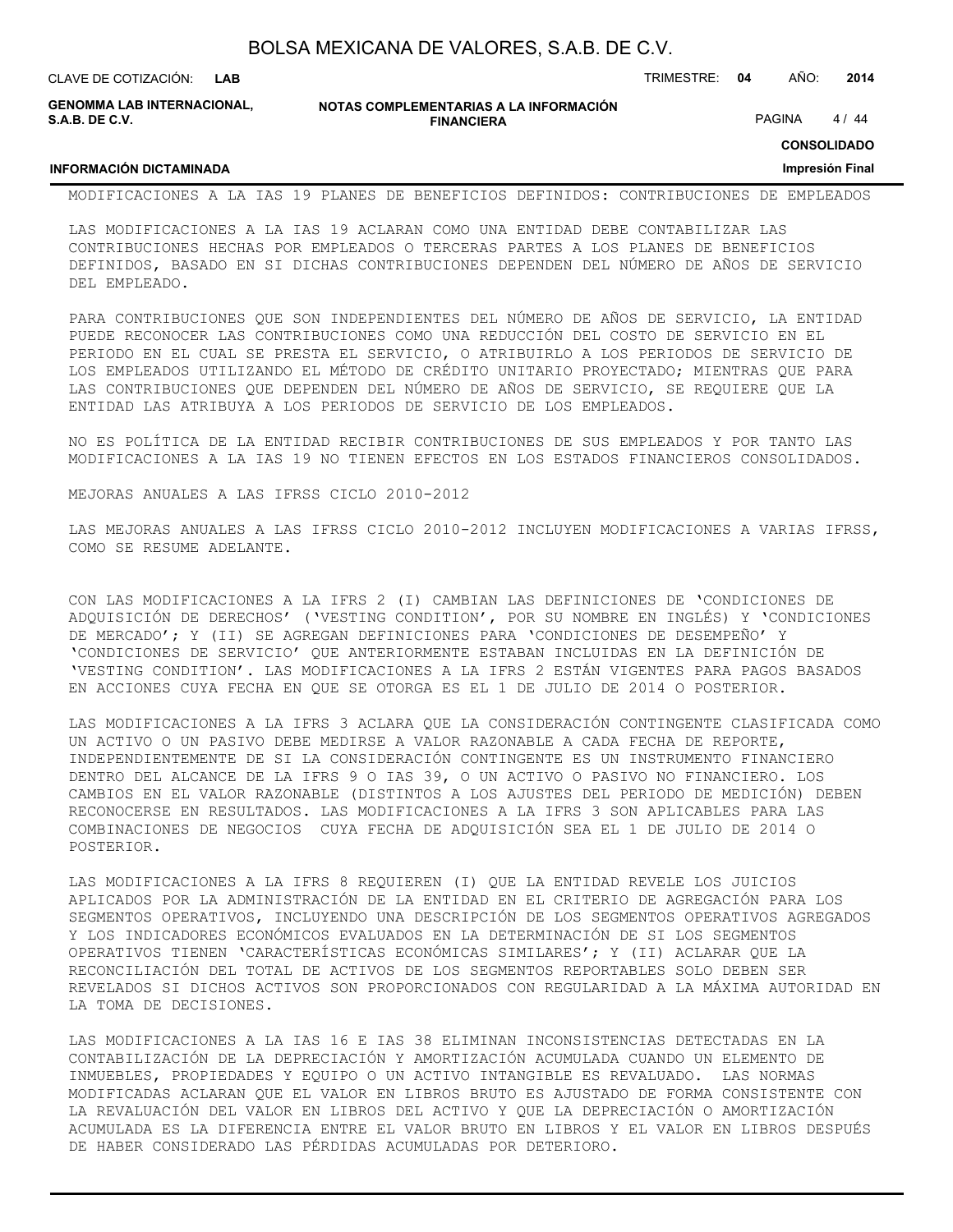| BOLSA MEXICANA DE VALORES, S.A.B. DE C.V. |  |  |
|-------------------------------------------|--|--|
|-------------------------------------------|--|--|

CLAVE DE COTIZACIÓN: TRIMESTRE: **04** AÑO: **2014 LAB GENOMMA LAB INTERNACIONAL,**

**NOTAS COMPLEMENTARIAS A LA INFORMACIÓN FINANCIERA**

PAGINA 5/44

**CONSOLIDADO**

#### **INFORMACIÓN DICTAMINADA**

**S.A.B. DE C.V.**

### **Impresión Final**

LAS MODIFICACIONES A LA IAS 24 ACLARAN QUE UNA ENTIDAD QUE PROPORCIONE SERVICIOS DE PERSONAL CLAVE A LA ENTIDAD QUE REPORTA, ES UNA PARTE RELACIONADA DE LA ENTIDAD QUE REPORTA. CONSECUENTEMENTE, LA ENTIDAD QUE REPORTA, DEBE REVELAR COMO TRANSACCIONES CON PARTES RELACIONADAS LOS MONTOS PAGADOS O POR PAGAR A LA ENTIDAD QUE PROPORCIONA LOS SERVICIOS DE PERSONAL CLAVE; SIN EMBARGO, NO ES REQUERIDO REVELAR LOS COMPONENTES DE DICHA COMPENSACIÓN.

LA ADMINISTRACIÓN DE LA ENTIDAD NO ESTIMA QUE LA APLICACIÓN DE ESTAS MODIFICACIONES TENDRÁN EFECTOS IMPORTANTES EN LOS ESTADOS FINANCIEROS CONSOLIDADOS DE LA ENTIDAD.

MEJORAS ANUALES A LAS IFRSS CICLO 2011-2013

LAS MEJORAS ANUALES A LAS IFRSS CICLO 2011-2013 INCLUYEN MODIFICACIONES A VARIAS IFRSS, COMO SE RESUME ADELANTE.

LAS MODIFICACIONES A LA IFRS 1 ACLARAN EL SIGNIFICADO DE "IFRSS EFECTIVAS" CON LO CUAL A LOS ADOPTANTES POR PRIMERA VEZ SE LES PERMITE APLICAR UNA NUEVA IFRS QUE AÚN NO SEA OBLIGATORIA, SI ESA IFRS PERMITE LA APLICACIÓN ANTICIPADA.

LAS MODIFICACIONES A LA IFRS 3 ACLARAN QUE LA NORMA NO APLICA A LA CONTABILIZACIÓN DE LA CONSTITUCIÓN DE TODOS LOS TIPOS DE ACUERDOS CONJUNTOS EN LOS ESTADOS FINANCIEROS DEL MISMO ACUERDO CONJUNTO.

LAS MODIFICACIONES A LA IFRS 13 ACLARAN QUE EL ALCANCE DE LA EXCEPCIÓN DE PORTAFOLIO PARA VALUAR EL VALOR RAZONABLE DE UN GRUPO DE ACTIVOS Y PASIVOS FINANCIEROS EN UNA BASE NETA INCLUYE TODOS LOS CONTRATOS QUE SE ENCUENTRAN DENTRO DEL ALCANCE, Y QUE SON CONTABILIZADOS DE CONFORMIDAD CON IAS 39 O IAS 9, AUN CUANDO LOS CONTRATOS NO CUMPLAN CON LA DEFINICIÓN DE ACTIVO O PASIVO FINANCIERO DE LA IAS 32.

LAS MODIFICACIONES A LA IAS 40 ACLARAN QUE LAS IAS 40 E IFRS 3 NO SON MUTUAMENTE EXCLUYENTES Y QUE PUEDE SER REQUERIDA LA APLICACIÓN DE AMBAS NORMAS. CONSECUENTEMENTE, UNA ENTIDAD QUE ADQUIERE UNA PROPIEDAD DE INVERSIÓN DEBE DETERMINAR SI:

(A) LA PROPIEDAD CUMPLE CON LA DEFINICIÓN DE PROPIEDAD DE INVERSIÓN CONFORME A LA IAS 40; Y (B) LA TRANSACCIÓN CUMPLE CON LA DEFINICIÓN DE COMBINACIÓN DE NEGOCIOS CONFORME A LA IFRS 3.

LA ADMINISTRACIÓN DE LA ENTIDAD NO ESTIMA QUE LA APLICACIÓN DE ESTAS MODIFICACIONES TENDRÁN EFECTOS IMPORTANTES EN LOS ESTADOS FINANCIEROS CONSOLIDADOS DE LA ENTIDAD.

B. IFRS NUEVAS Y MODIFICADAS EMITIDAS PERO NO VIGENTES

LA ENTIDAD NO HA APLICADO LAS SIGUIENTES IFRS NUEVAS Y MODIFICADAS QUE HAN SIDO EMITIDAS PERO AÚN NO ESTÁN VIGENTES:

IFRS 9, INSTRUMENTOS FINANCIEROS3 IFRS 15 INGRESOS POR CONTRATOS CON CLENTES2

MODIFICACIONES A LA IAS 16 E IAS 38 ACLARACIÓN DE MÉTODOS DE DEPRECIACIÓN Y AMORTIZACIÓN ACEPTABLES1

1 ENTRADA EN VIGOR PARA LOS PERÍODOS ANUALES QUE COMIENCEN A PARTIR DEL 1 DE ENERO DE 2016, SE PERMITE SU APLICACIÓN ANTICIPADA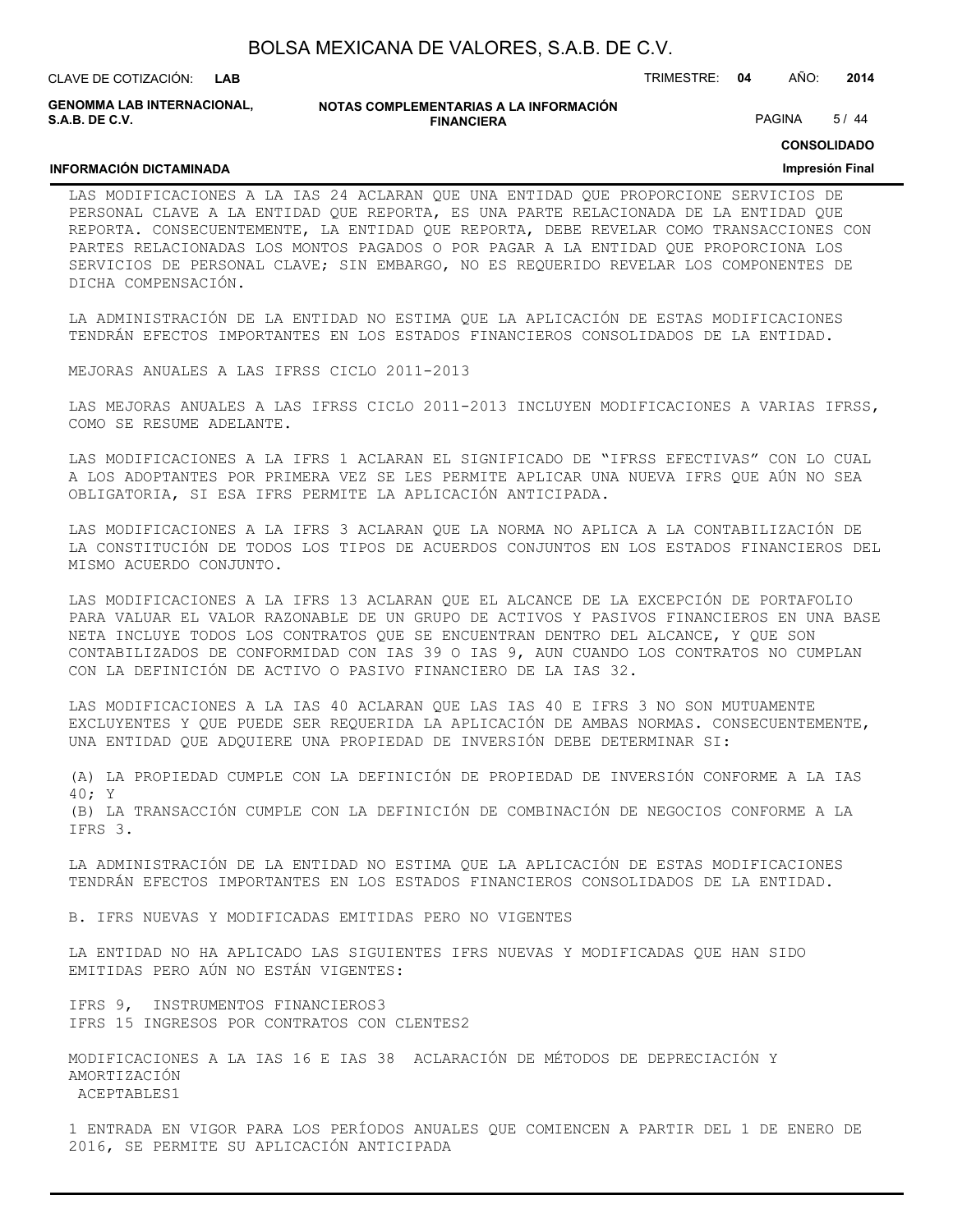**LAB**

CLAVE DE COTIZACIÓN: TRIMESTRE: **04** AÑO: **2014**

**GENOMMA LAB INTERNACIONAL, S.A.B. DE C.V.**

**INFORMACIÓN DICTAMINADA**

**NOTAS COMPLEMENTARIAS A LA INFORMACIÓN FINANCIERA**

PAGINA 6/44

**CONSOLIDADO**

#### **Impresión Final**

2 ENTRADA EN VIGOR PARA LOS PERÍODOS ANUALES QUE COMIENCEN A PARTIR DEL 1 DE ENERO DE 2017, SE PERMITE SU APLICACIÓN ANTICIPADA

3 ENTRADA EN VIGOR PARA LOS PERÍODOS ANUALES QUE COMIENCEN A PARTIR DEL 1 DE ENERO DE 2018, SE PERMITE SU APLICACIÓN ANTICIPADA

#### IFRS 9, INSTRUMENTOS FINANCIEROS

LA IFRS 9 EMITIDA EN NOVIEMBRE DE 2009 INTRODUCE NUEVOS REQUERIMIENTOS PARA LA CLASIFICACIÓN Y MEDICIÓN DE ACTIVOS FINANCIEROS. LA IFRS 9 FUE POSTERIORMENTE MODIFICADA EN OCTUBRE DE 2010 PARA INCLUIR REQUERIMIENTOS PARA LA CLASIFICACIÓN Y MEDICIÓN DE PASIVOS FINANCIEROS Y PARA SU BAJA, Y EN NOVIEMBRE DE 2013 PARA INCLUIR NUEVOS REQUERIMIENTOS GENERALES PARA CONTABILIDAD DE COBERTURAS. OTRAS MODIFICACIONES A LA IFRS 9 FUERON EMITIDAS EN JULIO DE 2014 PRINCIPALMENTE PARA INCLUIR A) REQUERIMIENTOS DE DETERIORO PARA ACTIVOS FINANCIEROS Y B) MODIFICACIONES LIMITADAS PARA LOS REQUERIMIENTOS DE CLASIFICACIÓN Y MEDICIÓN AL INTRODUCIR LA CATEGORÍA DE MEDICIÓN DE 'VALOR RAZONABLE A TRAVÉS DE OTROS RESULTADOS INTEGRALES' ("FVTOCI", POR SUS SIGLAS EN INGLÉS) PARA ALGUNOS INSTRUMENTOS SIMPLES DE DEUDA.

LOS PRINCIPALES REQUERIMIENTOS DE LA IFRS 9 SE DESCRIBEN A CONTINUACIÓN:

• LA IFRS 9 REQUIERE QUE TODOS LOS ACTIVOS FINANCIEROS RECONOCIDOS QUE ESTÉN DENTRO DEL ALCANCE DE IAS 39, INSTRUMENTOS FINANCIEROS: RECONOCIMIENTO Y MEDICIÓN SEAN MEDIDOS POSTERIORMENTE A COSTO AMORTIZADO O A VALOR RAZONABLE. ESPECÍFICAMENTE, LAS INVERSIONES DE DEUDA EN UN MODELO DE NEGOCIOS CUYO OBJETIVO ES COBRAR LOS FLUJOS DE EFECTIVO CONTRACTUALES Y QUE TENGAN FLUJOS DE EFECTIVO CONTRACTUALES QUE SEAN EXCLUSIVAMENTE PAGOS DE CAPITAL E INTERESES SOBRE EL CAPITAL EN CIRCULACIÓN GENERALMENTE SE MIDEN A COSTO AMORTIZADO AL FINAL DE LOS PERIODOS CONTABLES POSTERIORES. LOS INSTRUMENTOS DE DEUDA MANTENIDOS EN UN MODELO DE NEGOCIOS CUYO OBJETIVO ES ALCANZADO MEDIANTE LA COBRANZA DE LOS FLUJOS DE EFECTIVO Y LA VENTA DE ACTIVOS FINANCIEROS, Y QUE TENGAN TÉRMINOS CONTRACTUALES PARA LOS ACTIVOS FINANCIEROS QUE DAN ORIGEN A FECHAS ESPECÍFICAS PARA PAGOS ÚNICAMENTE DE PRINCIPAL E INTERESES DEL MONTO PRINCIPAL, SON MEDIDOS A FVTOCI. TODAS LAS DEMÁS INVERSIONES DE DEUDA Y DE CAPITAL SE MIDEN A SUS VALORES RAZONABLES AL FINAL DE LOS PERIODOS CONTABLES POSTERIORES. ADICIONALMENTE, BAJO IFRS 9, LAS COMPAÑÍAS PUEDEN HACER LA ELECCIÓN IRREVOCABLE DE PRESENTAR LOS CAMBIOS POSTERIORES EN EL VALOR RAZONABLE DE UNA INVERSIÓN DE CAPITAL (QUE NO ES MANTENIDA CON FINES DE NEGOCIACIÓN) EN OTROS RESULTADOS INTEGRALES, CON INGRESOS POR DIVIDENDOS GENERALMENTE RECONOCIDOS EN LA UTILIDAD NETA DEL AÑO.

• EN CUANTO A LOS PASIVOS FINANCIEROS DESIGNADOS A VALOR RAZONABLE A TRAVÉS DE RESULTADOS, LA IFRS 9 REQUIERE QUE EL MONTO DEL CAMBIO EN EL VALOR RAZONABLE DEL PASIVO FINANCIERO ATRIBUIBLE A CAMBIOS EN EL RIESGO DE CRÉDITO DE DICHO PASIVO SEA PRESENTADO EN OTROS RESULTADOS INTEGRALES, SALVO QUE EL RECONOCIMIENTO DE LOS EFECTOS DE LOS CAMBIOS EN EL RIESGO DE CRÉDITO DEL PASIVO QUE SEA RECONOCIDO EN OTROS RESULTADOS INTEGRALES CREARA O INCREMENTARA UNA DISCREPANCIA CONTABLE EN EL ESTADO DE RESULTADOS. LOS CAMBIOS EN EL VALOR RAZONABLE ATRIBUIBLES AL RIESGO DE CRÉDITO DEL PASIVO FINANCIERO NO SE RECLASIFICAN POSTERIORMENTE AL ESTADO DE RESULTADOS. ANTERIORMENTE, CONFORME A IAS 39, EL MONTO COMPLETO DEL CAMBIO EN EL VALOR RAZONABLE DEL PASIVO FINANCIERO DESIGNADO COMO A VALOR RAZONABLE A TRAVÉS DE RESULTADOS SE PRESENTABA EN EL ESTADO DE RESULTADOS.

• EN RELACIÓN CON EL DETERIORO DE ACTIVOS FINANCIEROS, LA IFRS 9 REQUIERE SEA UTILIZADO EL MODELO DE PÉRDIDAS CREDITICIAS ESPERADAS, EN LUGAR DE LAS PÉRDIDAS CREDITICIAS INCURRIDAS COMO LO INDICA LA IAS 39. EL MODELO DE PÉRDIDAS CREDITICIAS INCURRIDAS REQUIERE QUE LA ENTIDAD RECONOZCA EN CADA PERIODO DE REPORTE LAS PÉRDIDAS CREDITICIAS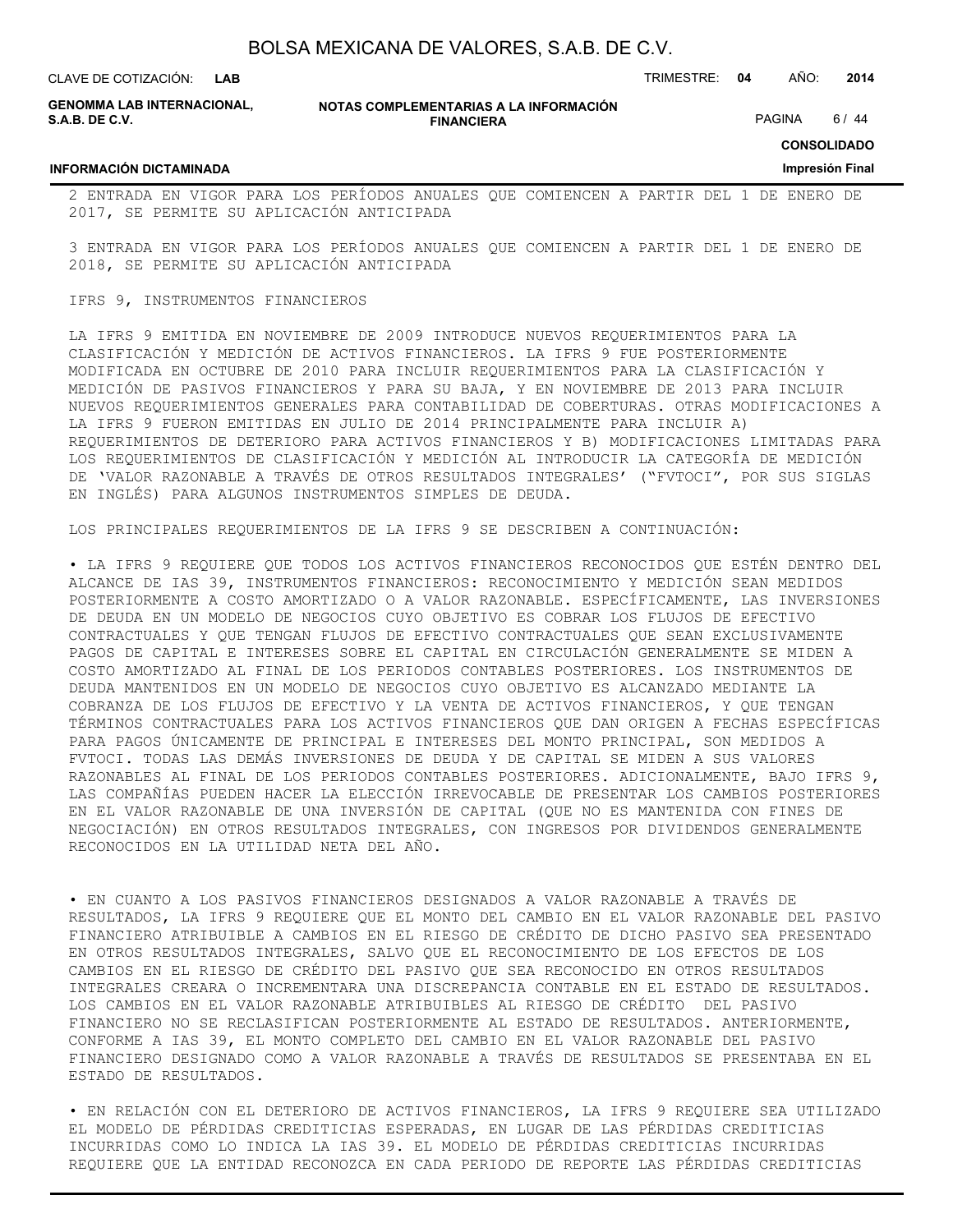| BOLSA MEXICANA DE VALORES, S.A.B. DE C.V. |  |  |  |
|-------------------------------------------|--|--|--|
|-------------------------------------------|--|--|--|

|  | <b>CLAVE DE COTIZACIÓN:</b> | <b>LAB</b> |
|--|-----------------------------|------------|
|  |                             |            |

**GENOMMA LAB INTERNACIONAL, S.A.B. DE C.V.**

CLAVE DE COTIZACIÓN: TRIMESTRE: **04** AÑO: **2014**

PAGINA 7 / 44

**CONSOLIDADO**

#### **INFORMACIÓN DICTAMINADA**

**Impresión Final**

ESPERADAS Y LOS CAMBIOS EN EL RIESGO DE CRÉDITO DESDE EL RECONOCIMIENTO INICIAL. EN OTRAS PALABRAS, NO ES NECESARIO ESPERAR A QUE OCURRA UNA AFECTACIÓN EN LA CAPACIDAD CREDITICIA PARA RECONOCER LA PÉRDIDA.

• LOS REQUERIMIENTOS DE CONTABILIDAD DE COBERTURA TIENE TRES MECANISMOS DE CONTABILIDAD DE COBERTURAS DISPONIBLES ACTUALMENTE EN LA IAS 39. CONFORME A LA IFRS 9, SE HA INTRODUCIDO UNA MAYOR FLEXIBILIDAD PARA LOS TIPOS DE INSTRUMENTOS PARA CALIFICAR EN CONTABILIDAD DE COBERTURAS, ESPECÍFICAMENTE AMPLIANDO LOS TIPOS DE INSTRUMENTOS QUE CALIFICAN Y LOS TIPOS DE LOS COMPONENTES DE RIESGO DE PARTIDAS NO FINANCIERAS QUE SON ELEGIBLES PARA CONTABILIDAD DE COBERTURA. ADICIONALMENTE, LAS PRUEBAS DE EFECTIVIDAD HAN SIDO REVISADAS Y REMPLAZADAS CON EL CONCEPTO DE 'RELACIÓN ECONÓMICA'. EN ADELANTE NO SERÁ REQUERIDA LA EVALUACIÓN RETROSPECTIVA DE LA EFECTIVIDAD, Y SE HAN INTRODUCIDO REQUERIMIENTOS DE REVELACIONES MEJORADAS PARA LA ADMINISTRACIÓN DE RIESGOS DE LA ENTIDAD.

LA ADMINISTRACIÓN DE LA ENTIDAD ANTICIPA QUE LA APLICACIÓN DE LA IFRS 9 PUEDA TENER UN IMPACTO IMPORTANTE EN LOS MONTOS REPORTADOS CON RESPECTO A LOS ACTIVOS Y PASIVOS FINANCIEROS DE LA ENTIDAD. SIN EMBARGO, NO ES PRÁCTICO PROPORCIONAR UN ESTIMADO RAZONABLE DE DICHO EFECTO HASTA QUE SE HAYA COMPLETADO UNA REVISIÓN DETALLADA.

IFRS 15 INGRESOS DE CONTRATOS CON CLIENTES

EN MAYO DE 2014 SE EMITIÓ LA IFRS 15 QUE ESTABLECE UN SOLO MODELO INTEGRAL PARA SER UTILIZADO POR LAS ENTIDADES EN LA CONTABILIZACIÓN DE INGRESOS PROVENIENTES DE CONTRATOS CON CLIENTES. CUANDO ENTRE EN VIGOR LA IFRS 15 REMPLAZARÁ LAS GUÍAS DE RECONOCIMIENTO DE INGRESO ACTUALES INCLUIDAS EN LA IAS 18 INGRESOS, IAS 11 CONTRATOS DE CONSTRUCCIÓN, ASÍ COMO SUS INTERPRETACIONES.

EL PRINCIPIO BÁSICO DE LA IFRS 15 ES QUE UNA ENTIDAD DEBE RECONOCER LOS INGRESOS QUE REPRESENTEN LA TRANSFERENCIA PROMETIDA DE BIENES O SERVICIOS A LOS CLIENTES POR LOS MONTOS QUE REFLEJEN LAS CONTRAPRESTACIONES QUE LA ENTIDAD ESPERA RECIBIR A CAMBIO DE DICHOS BIENES O SERVICIOS. ESPECÍFICAMENTE, LA NORMA INTRODUCE UN ENFOQUE DE CINCO PASOS PARA RECONOCER LOS INGRESOS:

PASO 1: IDENTIFICACIÓN DEL CONTRATO O CONTRATOS CON EL CLIENTE PASO 2: IDENTIFICAR LAS OBLIGACIONES DE DESEMPEÑO EN EL CONTRATO; PASO 3: DETERMINAR EL PRECIO DE LA TRANSACCIÓN; PASO 4: ASIGNAR EL PRECIO DE LA TRANSACCIÓN A CADA OBLIGACIÓN DE DESEMPEÑO EN EL CONTRATO; PASO 5: RECONOCER EL INGRESO CUANDO LA ENTIDAD SATISFAGA LA OBLIGACIÓN DE DESEMPEÑO.

CONFORME A IFRS 15, UNA ENTIDAD RECONOCE EL INGRESO CUANDO SE SATISFACE LA OBLIGACIÓN ES DECIR, CUANDO EL 'CONTROL' DE LOS BIENES O LOS SERVICIOS SUBYACENTES DE LA OBLIGACIÓN DE DESEMPEÑO HA SIDO TRANSFERIDO AL CLIENTE. ASIMISMO SE HAN INCLUIDO GUÍAS EN LA IFRS 15 PARA HACER FRENTE A SITUACIONES ESPECÍFICAS. ADEMÁS, SE INCREMENTA LA CANTIDAD DE REVELACIONES REQUERIDAS.

LA ADMINISTRACIÓN DE LA ENTIDAD ESTIMA QUE LA APLICACIÓN DE LA IFRS 15 EN EL FUTURO PODRÍA TENER ALGÚN EFECTO IMPORTANTE EN LOS MONTOS REPORTADOS Y REVELACIONES HECHAS EN LOS ESTADOS FINANCIEROS CONSOLIDADOS DE LA ENTIDAD. SIN EMBARGO, NO ES PRÁCTICO PROPORCIONAR UN ESTIMADO RAZONABLE DE DICHO EFECTO HASTA QUE LA ENTIDAD HAYA REALIZADO UNA REVISIÓN DETALLADA.

MODIFICACIONES A LA IFRS 11 CONTABILIZACIÓN DE ADQUISICIÓN DE PARTICIPACIONES EN OPERACIONES CONJUNTAS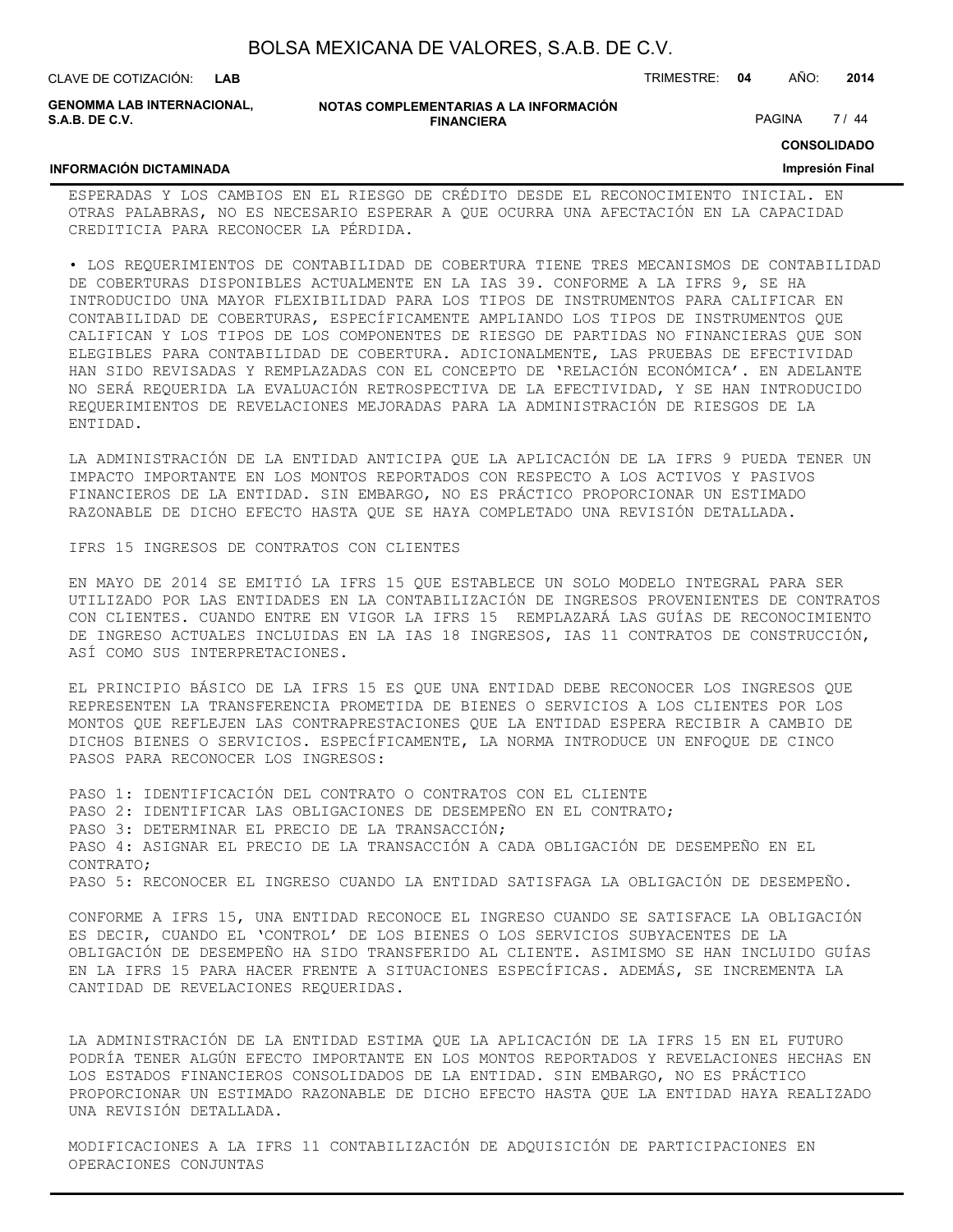| BOLSA MEXICANA DE VALORES, S.A.B. DE C.V. |  |  |
|-------------------------------------------|--|--|
|-------------------------------------------|--|--|

**LAB**

CLAVE DE COTIZACIÓN: TRIMESTRE: **04** AÑO: **2014**

**GENOMMA LAB INTERNACIONAL, S.A.B. DE C.V.**

**INFORMACIÓN DICTAMINADA**

**NOTAS COMPLEMENTARIAS A LA INFORMACIÓN FINANCIERA**

PAGINA 8 / 44

**CONSOLIDADO**

**Impresión Final**

#### LAS MODIFICACIONES A LA IFRS 11 PROPORCIONAN UNA GUÍA EN COMO CONTABILIZAR LA ADQUISICIÓN DE UNA OPERACIÓN CONJUNTA QUE CONSTITUYE UN NEGOCIO COMO SE DEFINE EN LA IFRS 3 COMBINACIÓN DE NEGOCIOS. ESPECÍFICAMENTE, LAS MODIFICACIONES ESTABLECEN QUE SE DEBEN APLICAR LOS REQUERIMIENTOS PARA LA CONTABILIZACIÓN DE COMBINACIÓN DE NEGOCIOS DE LA IFRS 3 Y OTRAS NORMAS (POR EJEMPLO, IAS 36 DETERIORO DE ACTIVOS EN RELACIÓN CON LAS PRUEBAS DE DETERIORO DE LAS UNIDADES GENERADORAS DE EFECTIVO A LAS CUALES SE LE ASIGNÓ CRÉDITO MERCANTIL EN UNA OPERACIÓN CONJUNTA). LOS MISMOS REQUERIMIENTOS DEBEN APLICAR EN LA CONSTITUCIÓN DE UNA OPERACIÓN CONJUNTA SI Y SOLO SÍ, UN NEGOCIO EXISTENTE ES CONTRIBUIDO A LA OPERACIÓN CONJUNTA POR UNA DE LAS PARTES PARTICIPANTES DE LA OPERACIÓN CONJUNTA.

SE REQUIERE INCLUIR TAMBIÉN INFORMACIÓN RELEVANTE REQUERIDA POR LA IFRS 3 Y OTRAS NORMAS RELATIVAS A LA COMBINACIÓN DE NEGOCIOS.

LAS MODIFICACIONES A LA IFRS 11 APLICAN PROSPECTIVAMENTE PARA PERIODOS ANUALES QUE INICIAN EL 1 DE ENERO DE 2016 O POSTERIORMENTE.

LA ADMINISTRACIÓN DE LA ENTIDAD ESTIMA QUE LA APLICACIÓN DE ESTAS MODIFICACIONES A LA IFRS 11 TENDRÁN EFECTOS IMPORTANTES EN LOS ESTADOS FINANCIEROS CONSOLIDADOS DE LA ENTIDAD.

MODIFICACIONES A LA IAS 16, IAS 38 MÉTODOS ACEPTABLES DE DEPRECIACIÓN Y AMORTIZACIÓN

LAS MODIFICACIONES A LA IAS 16 PROHÍBEN A LAS ENTIDADES USAR UN MÉTODO BASADO EN INGRESOS PARA LA DEPRECIACIÓN DE INMUEBLES, PROPIEDADES Y EQUIPO. LAS MODIFICACIONES A LA IAS 38 INTRODUCEN UNA PRESUNCIÓN REFUTABLE QUE LOS INGRESOS NO SON UNA BASE APROPIADA PARA AMORTIZAR UN ACTIVO INTANGIBLE. LA PRESUNCIÓN SOLAMENTE PUEDE SER REFUTADA EN LAS SIGUIENTES DOS CIRCUNSTANCIAS LIMITADAS:

A) CUANDO EL ACTIVO INTANGIBLE SE EXPRESA COMO UNA MEDIDA DEL INGRESO; O

B) CUANDO PUEDES SER DEMOSTRADO QUE LOS INGRESOS Y EL CONSUMO DE LOS BENEFICIOS ECONÓMICOS DEL INTANGIBLE ESTÁN ALTAMENTE CORRELACIONADOS.

LAS MODIFICACIONES APLICAN PROSPECTIVAMENTE PARA PERIODOS ANUALES QUE INICIAN EL 1 DE ENERO DE 2016 O POSTERIORMENTE. ACTUALMENTE LA ENTIDAD UTILIZA EL MÉTODO DE LÍNEA RECTA PARA LA DEPRECIACIÓN Y AMORTIZACIÓN DE SU PROPIEDAD, PLANTA Y EQUIPO Y ACTIVOS INTANGIBLES, RESPECTIVAMENTE. LA ADMINISTRACIÓN DE LA ENTIDAD CONSIDERA QUE EL MÉTODO DE LÍNEA RECTA ES EL MÉTODO MÁS APROPIADO PARA REFLEJAR EL CONSUMO DE LOS BENEFICIOS ECONÓMICOS INHERENTES EN LOS ACTIVOS RESPECTIVOS, POR LO TANTO, LA ADMINISTRACIÓN DE LA ENTIDAD NO ESTIMA QUE LA APLICACIÓN DE ESTAS MODIFICACIONES A LA IAS 16 E IAS 38 TENGAN EFECTOS IMPORTANTES EN LOS ESTADOS FINANCIEROS CONSOLIDADOS DE LA ENTIDAD.

#### 3. PRINCIPALES POLÍTICAS CONTABLES

A. DECLARACIÓN DE CUMPLIMIENTO

LOS ESTADOS FINANCIEROS CONSOLIDADOS DE LA ENTIDAD HAN SIDO PREPARADOS DE ACUERDO CON LAS IFRSS EMITIDAS POR EL CONSEJO DE NORMAS INTERNACIONALES DE CONTABILIDAD (IASB).

B. BASES DE MEDICIÓN

LOS ESTADOS FINANCIEROS CONSOLIDADOS DE LA ENTIDAD HAN SIDO PREPARADOS SOBRE LA BASE DE COSTO HISTÓRICO EXCEPTO POR CIERTOS INSTRUMENTOS FINANCIEROS, QUE SE VALÚAN A SUS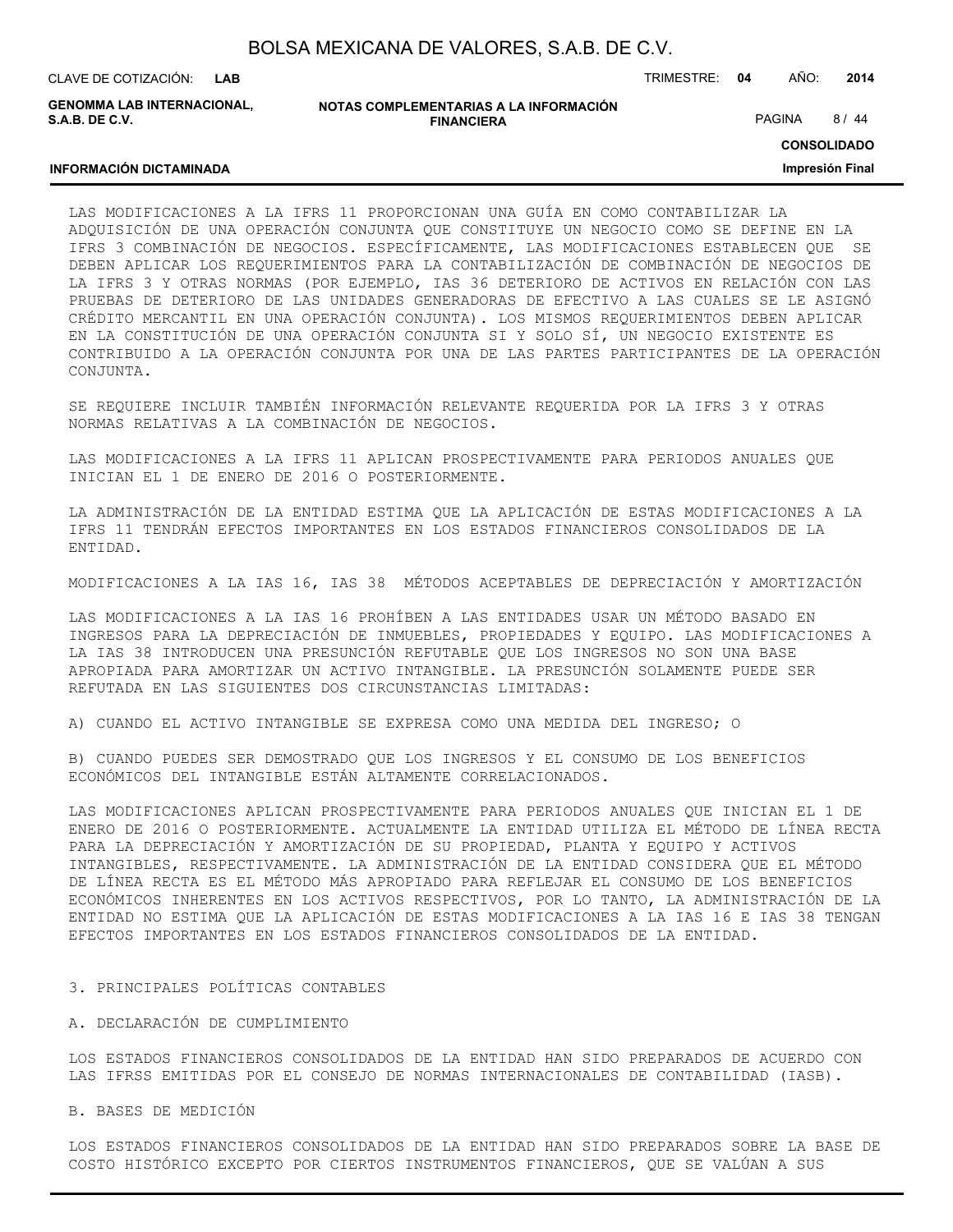**LAB**

CLAVE DE COTIZACIÓN: TRIMESTRE: **04** AÑO: **2014**

**GENOMMA LAB INTERNACIONAL, S.A.B. DE C.V.**

**INFORMACIÓN DICTAMINADA**

**NOTAS COMPLEMENTARIAS A LA INFORMACIÓN FINANCIERA**

PAGINA 9/44

**CONSOLIDADO**

**Impresión Final**

VALORES RAZONABLES AL CIERRE DE CADA PERIODO, COMO SE EXPLICA EN LAS POLÍTICAS CONTABLES INCLUIDAS MÁS ADELANTE.

I. COSTO HISTÓRICO

EL COSTO HISTÓRICO GENERALMENTE SE BASA EN EL VALOR RAZONABLE DE LA CONTRAPRESTACIÓN ENTREGADA A CAMBIO DE ACTIVOS.

#### II. VALOR RAZONABLE

EL VALOR RAZONABLE SE DEFINE COMO EL PRECIO QUE SE RECIBIRÍA POR VENDER UN ACTIVO O QUE SE PAGARÍA POR TRANSFERIR UN PASIVO EN UNA TRANSACCIÓN ORDENADA ENTRE PARTICIPANTES EN EL MERCADO A LA FECHA DE VALUACIÓN. INDEPENDIENTEMENTE DE SI ESE PRECIO ES OBSERVABLE O ESTIMADO UTILIZANDO DIRECTAMENTE OTRA TÉCNICA DE VALUACIÓN. AL ESTIMAR EL VALOR RAZONABLE DE UN ACTIVO O UN PASIVO, LA ENTIDAD TIENE EN CUENTA LAS CARACTERÍSTICAS DEL ACTIVO O PASIVO, SI LOS PARTICIPANTES DEL MERCADO TOMARÍAN ESAS CARACTERÍSTICAS AL MOMENTO DE FIJAR EL PRECIO DEL ACTIVO O PASIVO EN LA FECHA DE MEDICIÓN. EL VALOR RAZONABLE PARA PROPÓSITOS DE MEDICIÓN Y / O REVELACIÓN DE ESTOS ESTADOS FINANCIEROS CONSOLIDADOS SE DETERMINA DE FORMA TAL, A EXCEPCIÓN DE LAS TRANSACCIONES CON PAGOS BASADOS EN ACCIONES QUE ESTÁN DENTRO DEL ALCANCE DE LA IFRS 2, LAS OPERACIONES DE ARRENDAMIENTO QUE ESTÁN DENTRO DEL ALCANCE DE LA IAS 17, Y LAS MODIFICACIONES QUE TIENEN ALGUNAS SIMILITUDES CON VALOR RAZONABLE, PERO NO ES UN VALOR RAZONABLE, TALES COMO EL VALOR NETO DE REALIZACIÓN DE LA IAS 2 O EL VALOR EN USO DE LA IAS 36.

ADEMÁS, PARA EFECTOS DE INFORMACIÓN FINANCIERA, LAS MEDICIONES DE VALOR RAZONABLE SE CLASIFICAN EN EL NIVEL 1, 2 Ó 3 CON BASE EN AL GRADO EN QUE SE INCLUYEN DATOS DE ENTRADA OBSERVABLES EN LAS MEDICIONES Y SU IMPORTANCIA EN LA DETERMINACIÓN DEL VALOR RAZONABLE EN SU TOTALIDAD, LAS CUALES SE DESCRIBEN DE LA SIGUIENTE MANERA:

• NIVEL 1 - SE CONSIDERAN PRECIOS DE COTIZACIÓN EN UN MERCADO ACTIVO PARA ACTIVOS O PASIVOS IDÉNTICOS;

• NIVEL 2 - DATOS DE ENTRADA OBSERVABLES DISTINTOS DE LOS PRECIOS DE COTIZACIÓN DEL NIVEL 1, SEA DIRECTA O INDIRECTAMENTE,

• NIVEL 3 - CONSIDERA DATOS DE ENTRADA NO OBSERVABLES.

C. BASES DE CONSOLIDACIÓN DE ESTADOS FINANCIEROS

LOS ESTADOS FINANCIEROS CONSOLIDADOS INCLUYEN LOS DE GENOMMA LAB Y LOS DE SUS SUBSIDIARIAS EN LAS QUE TIENE CONTROL. EL CONTROL SE OBTIENE CUANDO LA ENTIDAD CUMPLE CON LOS SIGUIENTES SUPUESTOS: A) TIENE PODER SOBRE LA ENTIDAD, B) ESTÁ EXPUESTO, O TIENE LOS DERECHOS A LOS RETORNOS VARIABLES DERIVADOS DE SU PARTICIPACIÓN EN DICHA ENTIDAD Y C) TIENE LA CAPACIDAD DE AFECTAR TALES RENDIMIENTOS A TRAVÉS DE SU PODER SOBRE LA ENTIDAD EN QUE INVIERTE. LA PARTICIPACIÓN ACCIONARIA EN SU CAPITAL SOCIAL SE MUESTRA A CONTINUACIÓN:

 PARTICIPACIÓN ENTIDAD 2014 2013 ACTIVIDAD

MÉXICO – GENOMMA LABORATORIES MÉXICO, S. A. DE C. V. 100% 100% INVESTIGACIÓN Y DESARROLLO DE PRODUCTOS OTC Y PC GRUPO COMERCIAL E INDUSTRIAL MARZAM, S. A. DE C. V. Y SUBSIDIARIAS (1) 100% -% DISTRIBUCIÓN DE PRODUCTOS FARMACÉUTICOS, ARTÍCULOS PARA LA SALUD Y BELLEZA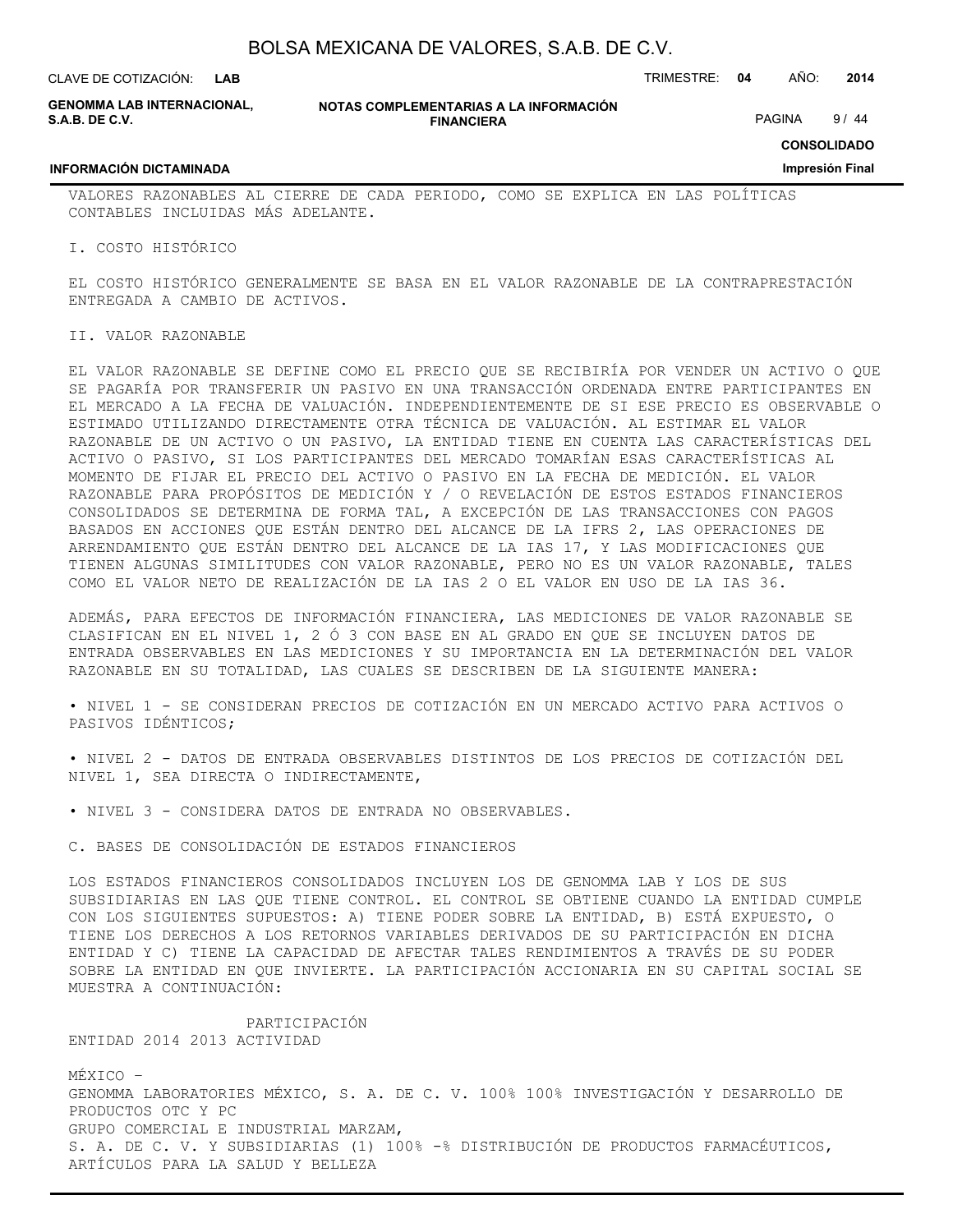**LAB**

CLAVE DE COTIZACIÓN: TRIMESTRE: **04** AÑO: **2014**

**GENOMMA LAB INTERNACIONAL, S.A.B. DE C.V.**

**INFORMACIÓN DICTAMINADA**

PROFESIONALES

**NOTAS COMPLEMENTARIAS A LA INFORMACIÓN FINANCIERA**

PAGINA 10 / 44

**CONSOLIDADO**

**Impresión Final**

TELEVISION PRODUCTS RETAIL, S. A. DE C. V. 100% 100% PRESTACIÓN DE SERVICIOS

PARTICIPACIÓN

ENTIDAD 2014 2013 ACTIVIDAD

MEDICINAS Y MEDICAMENTOS NACIONALES, S. A. DE C. V. 100% 100% VENTA DE MEDICAMENTOS GENÉRICOS INICIATIVAS DE ÉXITO, S. A. DE C. V. 100% 100% VENTA DE PRODUCTOS OTC Y PC AERO LAB, S. A. DE C. V. 100% 100% SERVICIOS DE TRANSPORTACIÓN AÉREA SERVICIOS LOGÍSTICOS GENOMMA, S. A. DE C. V. (2) 100% 100% SERVICIOS LOGÍSTICOS

INTERNACIONAL –

GENOMMA LAB USA, INC. 100 100% VENTA DE PRODUCTOS OTC Y PC LAB BRANDS INTERNATIONAL, LLC 70% 70% INVESTIGACIÓN Y DESARROLLO DE PRODUCTOS OTC Y PC GENOMMA LAB CENTROAMÉRICA, S. A. 100% 100% PRESTACIÓN DE SERVICIOS PROFESIONALES GENOMMA LAB PERÚ, S. A. 100% 100% VENTA DE PRODUCTOS OTC Y PC GENOMMA LAB CHILE, S. A. 100% 100% VENTA DE PRODUCTOS OTC Y PC GENOMMA LAB ECUADOR, S. A. 100% 100% VENTA DE PRODUCTOS OTC Y PC GENOMMA LABORATORIES ARGENTINA, S. A. 85% 85% VENTA DE PRODUCTOS OTC Y PC GENOMMA LAB COLOMBIA, LTDA 100% 100% VENTA DE PRODUCTOS OTC Y PC GENOMMA LABORATORIES DO BRASIL, LTDA Y SUBSIDIARIAS (4) 85% 85% VENTA DE PRODUCTOS OTC Y PC GENOMMA LAB DOMINICANA, S.R.L. 100% 100% VENTA DE PRODUCTOS OTC Y PC GENOMMA LABORATORIOS MÉDICOS, S. L. 100% 100% VENTA DE PRODUCTOS OTC Y PC THE DUTCH-LATEM ROYALTY COMPANY, B. V. (3) 100% 100% INVESTIGACIÓN Y DESARROLLO DE PRODUCTOS OTC Y PC (1) VER COMPRA DE GRUPO COMERCIAL E INDUSTRIAL MARZAM S.A. DE C.V. Y SUBSIDIARIAS (NOTA 5) (2) ESTA ENTIDAD FUE CREADA EL 21 DE NOVIEMBRE DE 2013 Y SE DEDICA A LA LOGÍSTICA DEL

CENTRO DE DISTRIBUCIÓN DOÑA ROSA.

(3) ESTA ENTIDAD SE ADQUIRIÓ JUNTO CON EL PAQUETE DE LA LICENCIA LOSEC A EL 5 DE MAYO DE 2013.

(4) INCLUYE GENOMMA LABORATORIES PARAGUAY, S.R.L., GENOMMA LABORATORIES URUGUAY, S.R.L. Y GENOMMA LAB INDUSTRIA FARMAEUTICA, LTDA

LOS SALDOS Y OPERACIONES ENTRE LAS ENTIDADES CONSOLIDADAS HAN SIDO ELIMINADOS.

LAS PARTICIPACIONES NO CONTROLADORAS EN LAS SUBSIDIARIAS SE IDENTIFICAN DE MANERA SEPARADA RESPECTO A LAS INVERSIONES QUE LA ENTIDAD TIENE EN ELLAS. LAS PARTICIPACIONES NO CONTROLADORAS PUEDEN SER INICIALMENTE VALUADAS YA SEA A SU VALOR RAZONABLE O A LA PARTICIPACIÓN PROPORCIONAL DE LAS PARTICIPACIONES NO CONTROLADORAS SOBRE EL VALOR RAZONABLE DE LOS ACTIVOS NETOS IDENTIFICABLES DE LA ENTIDAD ADQUIRIDA. LA ELECCIÓN DE LA BASE DE VALUACIÓN SE HACE DE MANERA INDIVIDUAL POR CADA OPERACIÓN. POSTERIORMENTE A LA ADQUISICIÓN, EL VALOR EN LIBROS DE LAS PARTICIPACIONES CONTROLADORAS REPRESENTA EL IMPORTE DE DICHAS PARTICIPACIONES AL RECONOCIMIENTO INICIAL MÁS LA PORCIÓN DE LAS PARTICIPACIONES NO CONTROLADORAS POSTERIORES DEL ESTADO DE VARIACIONES EN EL CAPITAL CONTABLE. EL RESULTADO INTEGRAL SE ATRIBUYE A LAS PARTICIPACIONES NO CONTROLADORAS AÚN SI DA LUGAR A UN DÉFICIT EN ÉSTAS.

I. SUBSIDIARIAS - LAS SUBSIDIARIAS SON TODAS LAS ENTIDADES SOBRE LAS QUE LA ENTIDAD TIENE CONTROL AL CUMPLIR CON LAS TRES SIGUIENTES CARACTERÍSTICAS: A) TIENE PODER SOBRE LA ENTIDAD, B) ESTÁ EXPUESTO, O TIENE LOS DERECHOS A LOS RETORNOS VARIABLES DERIVADOS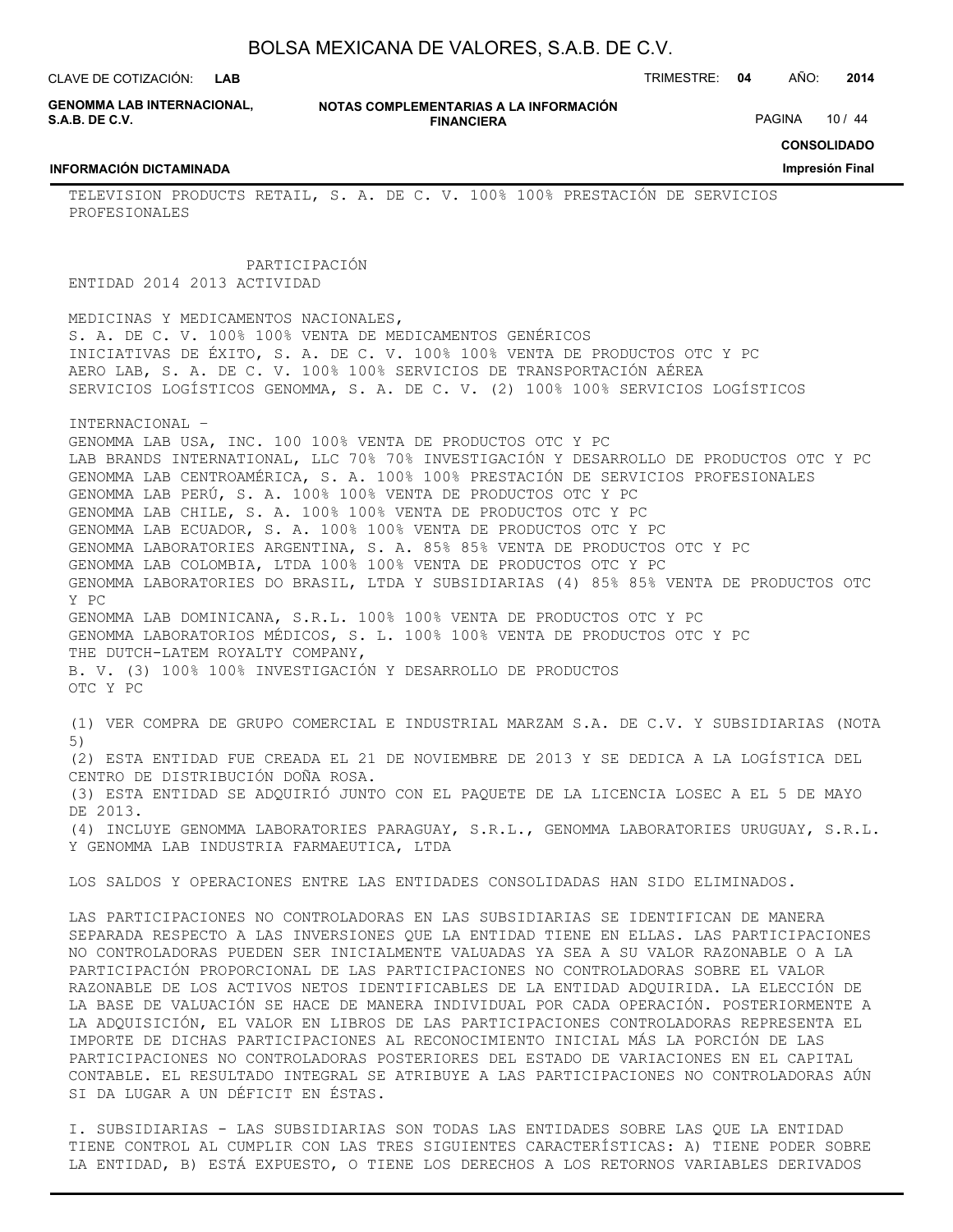| BOLSA MEXICANA DE VALORES, S.A.B. DE C.V. |  |  |
|-------------------------------------------|--|--|
|-------------------------------------------|--|--|

CLAVE DE COTIZACIÓN: TRIMESTRE: **04** AÑO: **2014 LAB**

**INFORMACIÓN DICTAMINADA**

**GENOMMA LAB INTERNACIONAL, S.A.B. DE C.V.**

#### **NOTAS COMPLEMENTARIAS A LA INFORMACIÓN FINANCIERA**

PAGINA 11 / 44

**CONSOLIDADO**

#### **Impresión Final**

DE SU PARTICIPACIÓN EN DICHA ENTIDAD Y C) TIENE LA CAPACIDAD DE AFECTAR TALES RENDIMIENTOS A TRAVÉS DE SU PODER SOBRE LA ENTIDAD EN QUE INVIERTE. LA EXISTENCIA Y EFECTOS DE LOS DERECHOS POTENCIALES DE VOTO QUE SON ACTUALMENTE EJERCIBLES O CONVERTIBLES SE CONSIDERAN AL EVALUAR SI LA ENTIDAD CONTROLA A OTRA ENTIDAD. LAS SUBSIDIARIAS SE CONSOLIDAN DESDE LA FECHA EN QUE SU CONTROL SE TRANSFIERE A LA ENTIDAD, Y SE DEJAN DE CONSOLIDAR DESDE LA FECHA EN LA QUE SE PIERDE EL CONTROL.

LAS POLÍTICAS CONTABLES DE LAS SUBSIDIARIAS HAN SIDO MODIFICADAS CUANDO HA SIDO NECESARIO, PARA ASEGURAR QUE EXISTA UNA CONSISTENCIA CON LAS POLÍTICAS ADOPTADAS POR LA ENTIDAD.

II. ASOCIADA - LA ENTIDAD EJERCE INFLUENCIA SIGNIFICATIVA SOBRE TELEVISA CONSUMER PRODUCTS, LLP PERO NO CUMPLE CON LAS CONDICIONES NECESARIAS PARA EJERCER CONTROL. LA ENTIDAD MANTIENE UNA PARTICIPACIÓN ACCIONARIA DEL 49% DE LOS DERECHOS A VOTO. LA INVERSIÓN EN ASOCIADA SE RECONOCE INICIALMENTE AL COSTO HISTÓRICO Y POSTERIORMENTE A TRAVÉS DEL MÉTODO DE PARTICIPACIÓN.

D. CONVERSIÓN DE ESTADOS FINANCIEROS DE OPERACIONES EXTRANJERAS - PARA CONSOLIDAR LOS ESTADOS FINANCIEROS DE SUBSIDIARIAS EXTRANJERAS, ÉSTOS SE MODIFICAN EN LA MONEDA DE REGISTRO PARA PRESENTARSE EN PESOS MEXICANOS, CONSIDERANDO LAS SIGUIENTES METODOLOGÍAS:

- LAS OPERACIONES EXTRANJERAS CUYA MONEDA DE REGISTRO Y FUNCIONAL ES LA MISMA, CONVIERTEN SUS ESTADOS FINANCIEROS UTILIZANDO LOS SIGUIENTES TIPOS DE CAMBIO:1) DE CIERRE PARA LOS ACTIVOS Y PASIVOS, 2) HISTÓRICO PARA EL CAPITAL CONTABLE Y 3) EL DE LA FECHA DE DEVENGAMIENTO PARA LOS INGRESOS, COSTOS Y GASTOS. LOS EFECTOS DE CONVERSIÓN SE REGISTRAN EN EL CAPITAL CONTABLE.

- LAS OPERACIONES EXTRANJERAS CUYA MONEDA FUNCIONAL NO ES LA MISMA CONVIERTEN SUS ESTADOS FINANCIEROS DE LA MONEDA DE REGISTRO A LA MONEDA FUNCIONAL, UTILIZANDO LOS SIGUIENTES TIPOS DE CAMBIO: 1) DE CIERRE PARA LOS ACTIVOS Y PASIVOS MONETARIOS, 2) HISTÓRICO PARA ACTIVOS NO MONETARIOS, PASIVOS NO MONETARIOS Y CAPITAL CONTABLE Y 3) EL DE LA FECHA DE DEVENGAMIENTO PARA LOS INGRESOS, COSTOS Y GASTOS, EXCEPTO LOS QUE PROVIENEN DE PARTIDAS NO MONETARIAS QUE SE CONVIERTEN AL TIPO DE CAMBIO HISTÓRICO DE LA PARTIDA NO MONETARIA; LOS EFECTOS DE CONVERSIÓN, SE REGISTRAN EN EL RESULTADO INTEGRAL DE FINANCIAMIENTO. POSTERIORMENTE, PARA CONVERTIR LOS ESTADOS FINANCIEROS DE LA MONEDA FUNCIONAL AL PESO MEXICANO, SE UTILIZAN LOS SIGUIENTES TIPOS DE CAMBIO:1) DE CIERRE PARA LOS ACTIVOS Y PASIVOS Y 2) HISTÓRICO PARA EL CAPITAL CONTABLE, Y 3) EL DE LA FECHA DE DEVENGAMIENTO PARA TODOS LOS INGRESOS, COSTOS Y GASTOS. LOS EFECTOS DE CONVERSIÓN SE REGISTRAN EN EL CAPITAL CONTABLE. EN EL CASO DE OPERACIONES EXTRANJERAS QUE OPERAN EN UN ENTORNO ECONÓMICO INFLACIONARIO, PRIMERO REEXPRESAN SUS ESTADOS FINANCIEROS EN MONEDA DE PODER ADQUISITIVO AL CIERRE DEL EJERCICIO, UTILIZANDO EL ÍNDICE DE PRECIOS DEL PAÍS DE ORIGEN DE LA MONEDA FUNCIONAL, Y POSTERIORMENTE LOS CONVIERTEN UTILIZANDO EL TIPO DE CAMBIO DE CIERRE PARA TODAS LAS PARTIDAS; LOS EFECTOS DE CONVERSIÓN, SE REGISTRAN EN EL CAPITAL CONTABLE.¬

LAS MONEDAS DE REGISTRO DE LAS OPERACIONES EXTRANJERAS Y LOS TIPOS DE CAMBIO UTILIZADOS EN LOS DIFERENTES PROCESOS DE CONVERSIÓN, SON COMO SIGUE:

ENTIDAD MONEDA DE REGISTRO TIPO DE CAMBIO PARA CONVERTIR DE MONEDA DE REGISTRO A MONEDA FUNCIONAL TIPO DE CAMBIO PARA CONVERTIR DE MONEDA FUNCIONAL A PESO MEXICANO

GENOMMA LAB USA, INC. DÓLAR ESTADOUNIDENSE 1.00 14.7348 LAB BRANDS INTERNATIONAL, LLC DÓLAR ESTADOUNIDENSE 1.00 14.7348 GENOMMA LAB CENTROAMÉRICA, S. A. DÓLAR ESTADOUNIDENSE 1.00 14.7348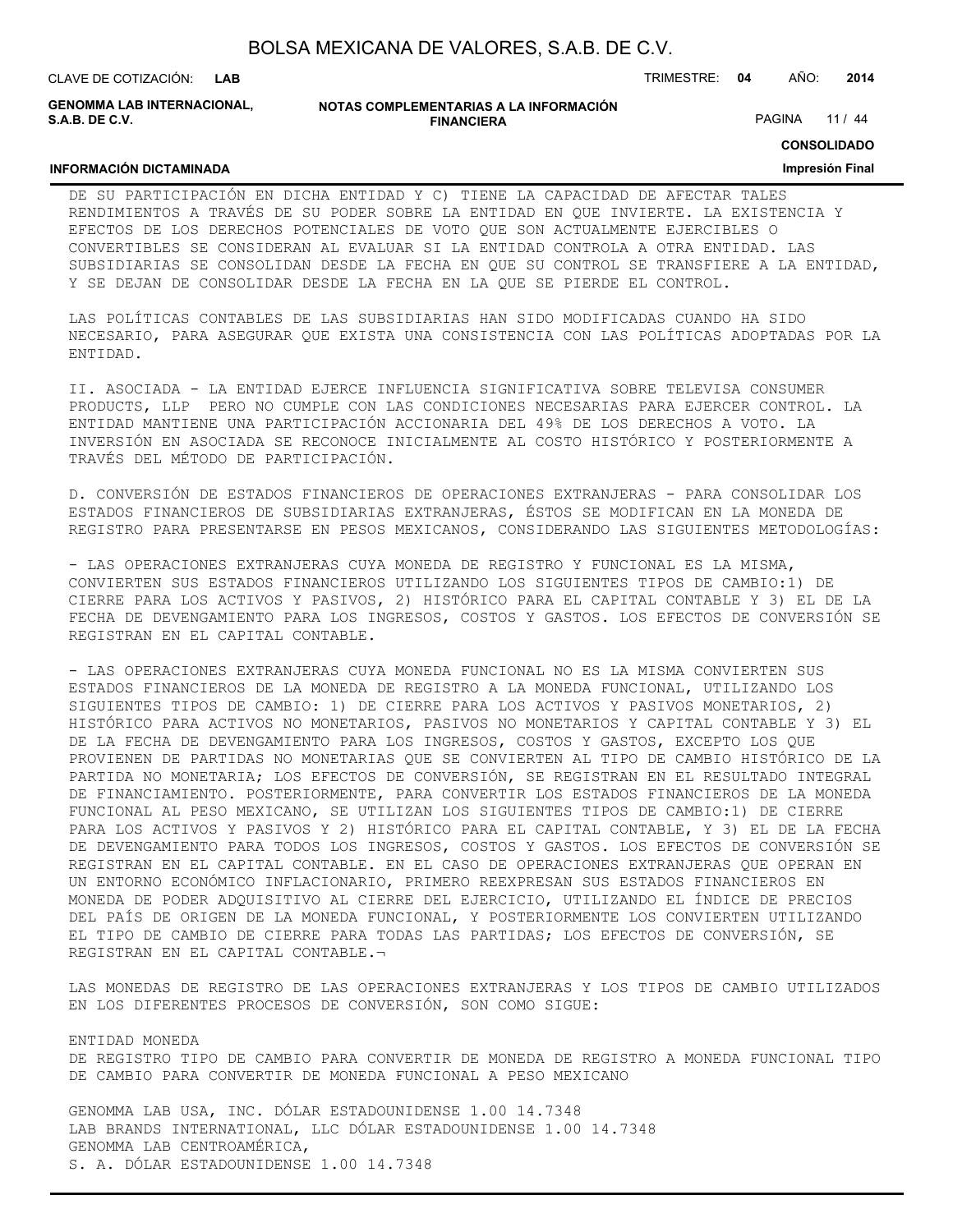| BOLSA MEXICANA DE VALORES, S.A.B. DE C.V. |  |  |
|-------------------------------------------|--|--|
|-------------------------------------------|--|--|

**LAB**

CLAVE DE COTIZACIÓN: TRIMESTRE: **04** AÑO: **2014**

**GENOMMA LAB INTERNACIONAL, S.A.B. DE C.V.**

**INFORMACIÓN DICTAMINADA**

**NOTAS COMPLEMENTARIAS A LA INFORMACIÓN FINANCIERA**

PAGINA 12 / 44

**CONSOLIDADO**

**Impresión Final**

GENOMMA LAB DOMINICANA, S. R. L. PESO DOMINICANO 0.0228 14.7348 GENOMMA LAB PERÚ, S. A. SOL 0.3415 14.7348 GENOMMA LAB CHILE, S. A. PESO CHILENO 0.0017 14.7348 GENOMMA LAB ECUADOR, S. A. DÓLAR ESTADOUNIDENSE 1.00 14.7348 GENOMMA LABORATORIES ARGENTINA, S. A. PESO ARGENTINO 0.1171 14.7348 GENOMMA LAB COLOMBIA, LTDA PESO COLOMBIANO 0.0004 14.7348 GENOMMA LABORATORIES DO BRASIL, LTDA REAL 0.3731 14.7348 GENOMMA LABORATORIOS MÉDICOS, S. L. EURO 1.2156 14.7348 THE DUTCH -LATEM ROYALTY COMPANY, B. V. DÓLAR ESTADOUNIDENSE 1.00 14.7348

LA MONEDA FUNCIONAL DE LA ENTIDAD ES EL PESO MEXICANO Y LA MONEDA FUNCIONAL DE LAS SUBSIDIARIAS DE LA ENTIDAD ES EL DÓLAR ESTADOUNIDENSE. DEBIDO A QUE LA ENTIDAD MANTIENE INVERSIONES EN SUBSIDIARIAS EN EL EXTRANJERO, CUYA MONEDA FUNCIONAL NO ES EL PESO MEXICANO, SE ENCUENTRA EXPUESTA A UN RIESGO DE CONVERSIÓN DE MONEDA EXTRANJERA. ASIMISMO, SE MANTIENEN ACTIVOS Y PASIVOS MONETARIOS DENOMINADOS EN DIVERSAS MONEDAS, PRINCIPALMENTE EL DÓLAR ESTADOUNIDENSE, Y EXISTE UNA EXPOSICIÓN AL RIESGO CAMBIARIO, ATRIBUIBLE A OPERACIONES COMERCIALES Y PROVEEDURÍA DE INSUMOS, DURANTE EL CURSO NORMAL DEL NEGOCIO, ASÍ COMO POR LA POSICIÓN EN MONEDA EXTRANJERA.

#### E. ACTIVOS FINANCIEROS

LOS ACTIVOS FINANCIEROS SE RECONOCEN CUANDO LA ENTIDAD SE CONVIERTE EN UNA PARTE DE LAS DISPOSICIONES CONTRACTUALES DE LOS INSTRUMENTOS.

LOS ACTIVOS FINANCIEROS SE VALÚAN INICIALMENTE A SU VALOR RAZONABLE. LOS COSTOS DE LA TRANSACCIÓN QUE SON DIRECTAMENTE ATRIBUIBLES A LA ADQUISICIÓN O EMISIÓN DE ACTIVOS FINANCIEROS (DISTINTOS DE LOS ACTIVOS FINANCIEROS A VALOR RAZONABLE CON CAMBIOS EN RESULTADOS) SE SUMAN O REDUCEN DEL VALOR RAZONABLE DE LOS ACTIVOS FINANCIEROS, EN SU CASO, EN EL RECONOCIMIENTO INICIAL. LOS COSTOS DE TRANSACCIÓN DIRECTAMENTE ATRIBUIBLES A LA ADQUISICIÓN DE ACTIVOS FINANCIEROS A SU VALOR RAZONABLE CON CAMBIOS EN RESULTADOS SE RECONOCEN INMEDIATAMENTE EN RESULTADOS.

LOS ACTIVOS FINANCIEROS SE CLASIFICAN EN LAS SIGUIENTES CATEGORÍAS: ACTIVOS FINANCIEROS 'A VALOR RAZONABLE CON CAMBIOS A TRAVÉS DE RESULTADOS' COSTO AMORTIZADO, INVERSIONES 'CONSERVADAS AL VENCIMIENTO', ACTIVOS FINANCIEROS 'DISPONIBLES PARA SU VENTA' Y 'PRÉSTAMOS Y CUENTAS POR COBRAR'. LA CLASIFICACIÓN DEPENDE DE LA NATURALEZA Y PROPÓSITO DE LOS ACTIVOS FINANCIEROS Y SE DETERMINA AL MOMENTO DEL RECONOCIMIENTO INICIAL. A LA FECHA DE INFORME DE LOS ESTADOS FINANCIEROS CONSOLIDADOS, LA ENTIDAD SÓLO CONTABA CON INSTRUMENTOS FINANCIEROS CLASIFICADOS COMO PRÉSTAMOS Y CUENTAS POR COBRAR.

#### - MÉTODO DE LA TASA DE INTERÉS EFECTIVA

EL MÉTODO DE TASA DE INTERÉS EFECTIVA ES UN MÉTODO PARA CALCULAR EL COSTO AMORTIZADO DE UN INSTRUMENTO FINANCIERO Y DE ASIGNACIÓN DEL INGRESO O COSTO FINANCIERO DURANTE EL PERIODO RELEVANTE. LA TASA DE INTERÉS EFECTIVA ES LA TASA QUE DESCUENTA LOS INGRESOS FUTUROS DE EFECTIVO ESTIMADOS (INCLUYENDO TODOS LOS HONORARIOS Y PUNTOS BASE PAGADOS O RECIBIDOS QUE FORMAN PARTE INTEGRAL DE LA TASA DE INTERÉS EFECTIVA, COSTOS DE LA TRANSACCIÓN Y OTRAS PRIMAS O DESCUENTOS) DURANTE LA VIDA ESPERADA DEL INSTRUMENTO DE ACTIVO O PASIVO DEUDA O, CUANDO ES APROPIADO, UN PERIODO MENOR, AL VALOR EN LIBROS NETO AL MOMENTO DEL RECONOCIMIENTO INICIAL.

LOS INGRESOS SE RECONOCEN CON BASE EN EL INTERÉS EFECTIVO PARA INSTRUMENTOS DE DEUDA DISTINTOS A AQUELLOS ACTIVOS FINANCIEROS CLASIFICADOS COMO A VALOR RAZONABLE CON CAMBIOS A TRAVÉS DE RESULTADOS.

- PRÉSTAMOS Y CUENTAS POR COBRAR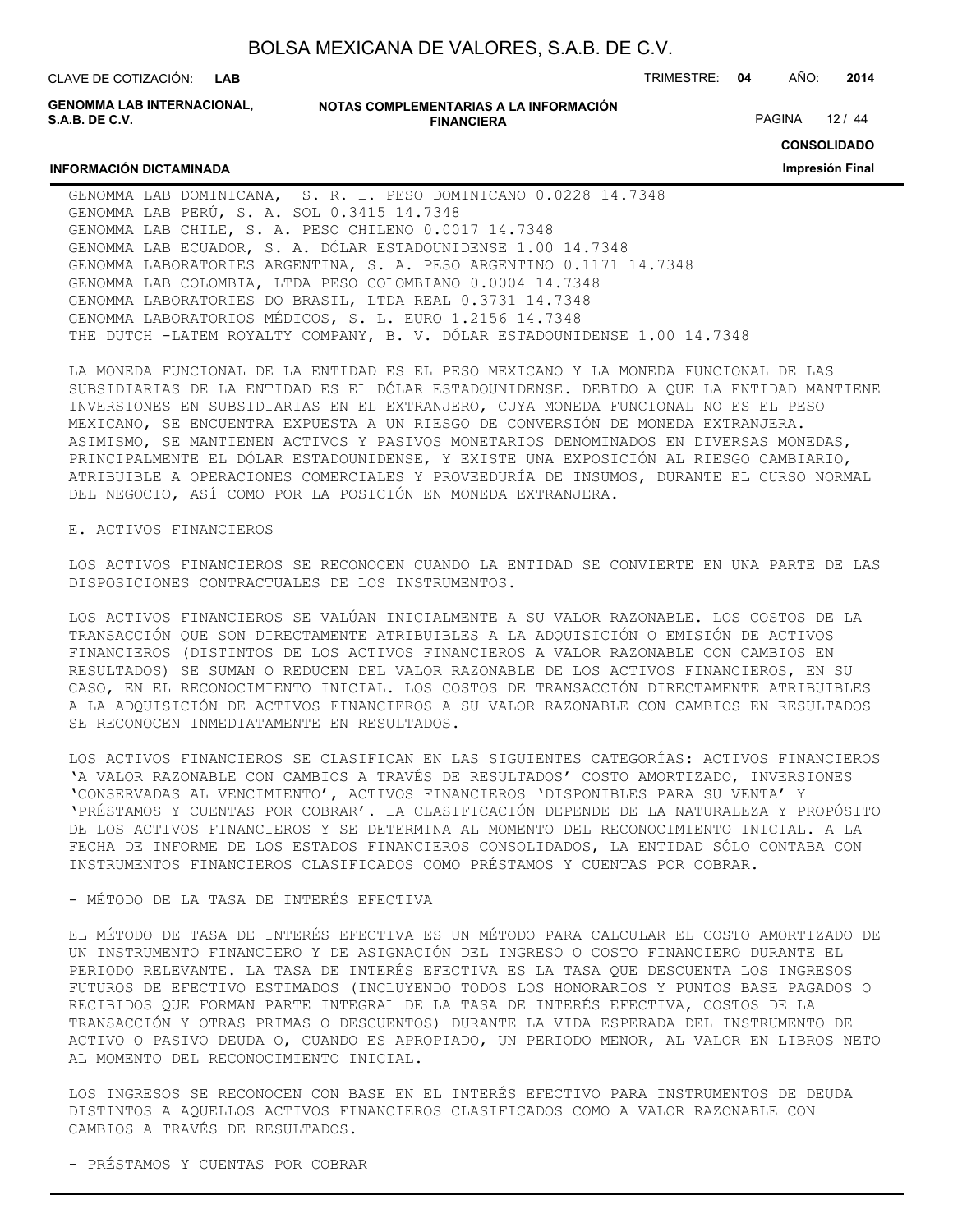| BOLSA MEXICANA DE VALORES, S.A.B. DE C.V. |  |  |
|-------------------------------------------|--|--|
|-------------------------------------------|--|--|

**LAB**

CLAVE DE COTIZACIÓN: TRIMESTRE: **04** AÑO: **2014**

**GENOMMA LAB INTERNACIONAL, S.A.B. DE C.V.**

**INFORMACIÓN DICTAMINADA**

**NOTAS COMPLEMENTARIAS A LA INFORMACIÓN FINANCIERA**

PAGINA 13 / 44

**CONSOLIDADO**

**Impresión Final**

LAS CUENTAS POR COBRAR A CLIENTES, PRÉSTAMOS Y OTRAS CUENTAS POR COBRAR CON PAGOS FIJOS O DETERMINABLES, QUE NO SE NEGOCIAN EN UN MERCADO ACTIVO, SE CLASIFICAN COMO PRÉSTAMOS Y CUENTAS POR COBRAR. LOS PRÉSTAMOS Y CUENTAS POR COBRAR SE VALÚAN AL COSTO AMORTIZADO USANDO EL MÉTODO DE INTERÉS EFECTIVO, MENOS CUALQUIER DETERIORO. LOS INGRESOS POR INTERESES SE RECONOCEN APLICANDO LA TASA DE INTERÉS EFECTIVA, EXCEPTO POR LAS CUENTAS POR COBRAR A CORTO PLAZO EN CASO DE QUE EL RECONOCIMIENTO DE INTERESES SEA POCO IMPORTANTE.

#### - DETERIORO DE ACTIVOS FINANCIEROS

LOS ACTIVOS FINANCIEROS DISTINTOS A LOS ACTIVOS FINANCIEROS A VALOR RAZONABLE CON CAMBIOS A TRAVÉS DE RESULTADOS, SE SUJETAN A PRUEBAS PARA EFECTOS DE DETERIORO AL FINAL DE CADA PERIODO SOBRE EL CUAL SE INFORMA. SE CONSIDERA QUE LOS ACTIVOS FINANCIEROS ESTÁN DETERIORADOS, CUANDO EXISTE EVIDENCIA OBJETIVA QUE, COMO CONSECUENCIA DE UNO O MÁS EVENTOS QUE HAYAN OCURRIDO DESPUÉS DEL RECONOCIMIENTO INICIAL DEL ACTIVO FINANCIERO, LOS FLUJOS DE EFECTIVO FUTUROS ESTIMADOS DEL ACTIVO FINANCIERO HAN SIDO AFECTADOS.

LA EVIDENCIA OBJETIVA DE DETERIORO PODRÍA INCLUIR:

- DIFICULTADES FINANCIERAS SIGNIFICATIVAS DEL EMISOR O CONTRAPARTE;
- INCUMPLIMIENTO EN EL PAGO DE LOS INTERESES O EL PRINCIPAL;

• ES PROBABLE QUE EL PRESTATARIO ENTRE EN QUIEBRA O EN UNA REORGANIZACIÓN FINANCIERA; O • LA DESAPARICIÓN DE UN MERCADO ACTIVO PARA EL ACTIVO FINANCIERO DEBIDO A DIFICULTADES FINANCIERAS.

PARA CIERTAS CATEGORÍAS DE ACTIVOS FINANCIEROS, COMO CUENTAS POR COBRAR A CLIENTES, LOS ACTIVOS QUE SE HAN SUJETADO A PRUEBAS PARA EFECTOS DE DETERIORO Y QUE NO HAN SUFRIDO DETERIORO EN FORMA INDIVIDUAL, SE INCLUYEN EN LA EVALUACIÓN DE DETERIORO SOBRE UNA BASE COLECTIVA. ENTRE LA EVIDENCIA OBJETIVA DE QUE UNA CARTERA DE CUENTAS POR COBRAR PODRÍA ESTAR DETERIORADA, SE PODRÍA INCLUIR LA EXPERIENCIA PASADA DE LA ENTIDAD CON RESPECTO A LA COBRANZA, UN INCREMENTO EN EL NÚMERO DE PAGOS ATRASADOS EN LA CARTERA QUE SUPEREN EL PERIODO DE CRÉDITO PROMEDIO DE 90 DÍAS, ASÍ COMO CAMBIOS OBSERVABLES EN LAS CONDICIONES ECONÓMICAS NACIONALES Y LOCALES QUE SE CORRELACIONEN CON EL INCUMPLIMIENTO EN LOS PAGOS.

PARA LOS ACTIVOS FINANCIEROS QUE SE REGISTRAN AL COSTO AMORTIZADO, EL IMPORTE DE LA PÉRDIDA POR DETERIORO QUE SE RECONOCE ES LA DIFERENCIA ENTRE EL VALOR EN LIBROS DEL ACTIVO Y EL VALOR PRESENTE DE LOS FLUJOS DE EFECTIVO FUTUROS, DESCONTADOS A LA TASA DE INTERÉS EFECTIVA ORIGINAL DEL ACTIVO FINANCIERO.

PARA LOS ACTIVOS FINANCIEROS QUE SE CONTABILICEN AL COSTO, EL IMPORTE DE LA PÉRDIDA POR DETERIORO SE CALCULA COMO LA DIFERENCIA ENTRE EL VALOR EN LIBROS DEL ACTIVO Y EL VALOR PRESENTE DE LOS FLUJOS FUTUROS DE EFECTIVO ESTIMADOS, DESCONTADOS A LA TASA ACTUAL DEL MERCADO DE CAMBIO DE UN ACTIVO FINANCIERO SIMILAR. TAL PÉRDIDA POR DETERIORO NO SE REVERTIRÁ EN LOS PERIODOS POSTERIORES.

EL VALOR EN LIBROS DEL ACTIVO FINANCIERO SE REDUCE POR LA PÉRDIDA POR DETERIORO DIRECTAMENTE PARA TODOS LOS ACTIVOS FINANCIEROS, EXCEPTO PARA LAS CUENTAS POR COBRAR A CLIENTES, DONDE EL VALOR EN LIBROS SE REDUCE A TRAVÉS DE UNA CUENTA DE ESTIMACIÓN PARA CUENTAS DE COBRO DUDOSO. CUANDO SE CONSIDERA QUE UNA CUENTA POR COBRAR ES INCOBRABLE, SE ELIMINA CONTRA LA ESTIMACIÓN. LA RECUPERACIÓN POSTERIOR DE LOS MONTOS PREVIAMENTE ELIMINADOS SE CONVIERTE EN CRÉDITOS CONTRA LA ESTIMACIÓN. LOS CAMBIOS EN EL VALOR EN LIBROS DE LA CUENTA DE LA ESTIMACIÓN SE RECONOCEN EN LOS RESULTADOS.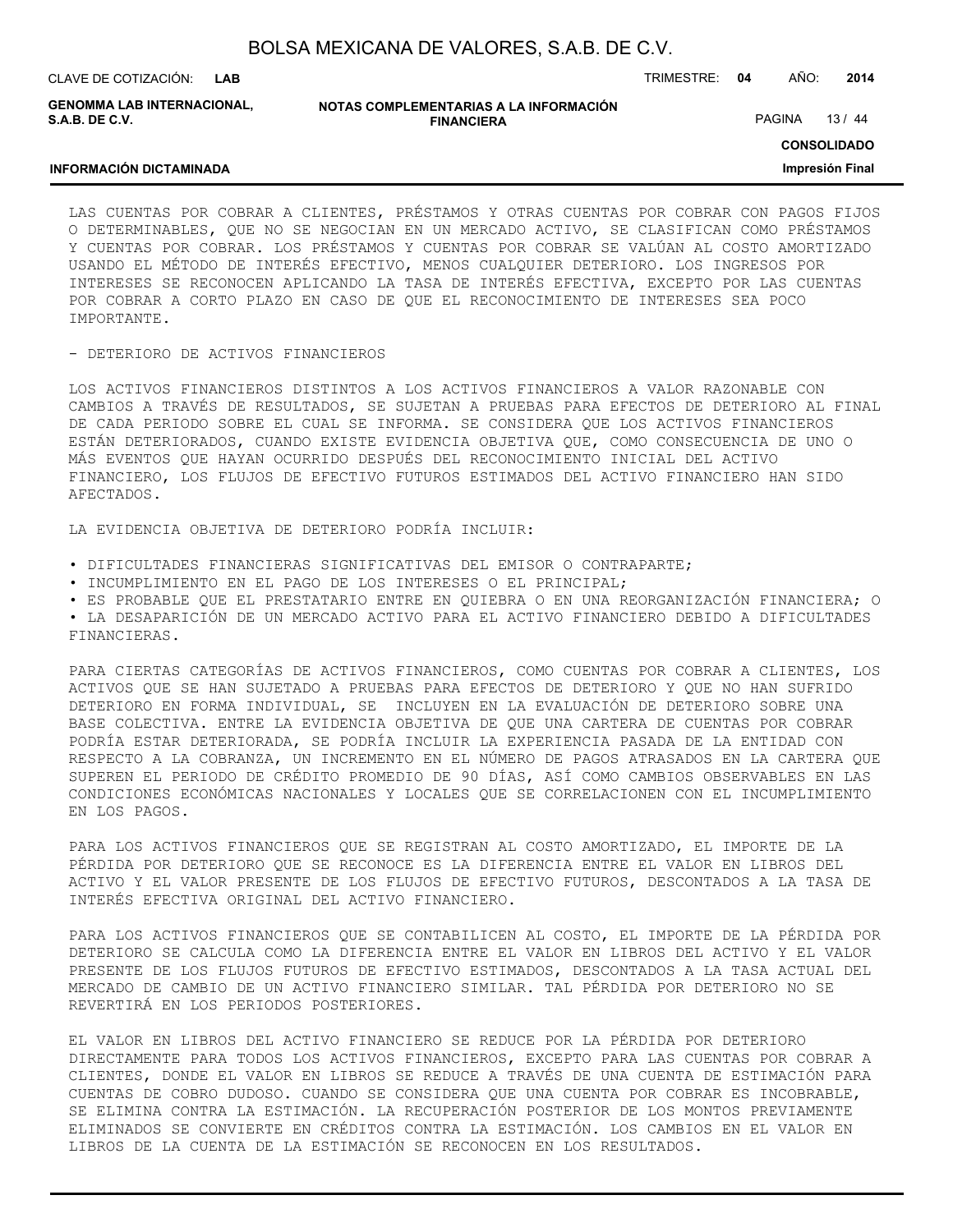| BOLSA MEXICANA DE VALORES, S.A.B. DE C.V. |  |  |  |
|-------------------------------------------|--|--|--|
|-------------------------------------------|--|--|--|

**FINANCIERA**

**LAB**

**NOTAS COMPLEMENTARIAS A LA INFORMACIÓN GENOMMA LAB INTERNACIONAL, S.A.B. DE C.V.**

CLAVE DE COTIZACIÓN: TRIMESTRE: **04** AÑO: **2014**

PAGINA 14 / 44

**CONSOLIDADO**

#### **INFORMACIÓN DICTAMINADA**

# **Impresión Final**

PARA ACTIVOS FINANCIEROS VALUADOS A SU COSTO AMORTIZADO, SI, EN UN PERIODO SUBSECUENTE, EL IMPORTE DE LA PÉRDIDA POR DETERIORO DISMINUYE Y ESA DISMINUCIÓN SE PUEDE RELACIONAR OBJETIVAMENTE CON UN EVENTO QUE OCURRE DESPUÉS DEL RECONOCIMIENTO DEL DETERIORO, LA PÉRDIDA POR DETERIORO PREVIAMENTE RECONOCIDA SE REVERSA A TRAVÉS DE RESULTADOS HASTA EL PUNTO EN QUE EL VALOR EN LIBROS DE LA INVERSIÓN A LA FECHA EN QUE SE REVERSÓ EL DETERIORO NO EXCEDA EL COSTO AMORTIZADO QUE HABRÍA SIDO SI NO SE HUBIERA RECONOCIDO EL DETERIORO.

#### - BAJA DE ACTIVOS FINANCIEROS

LA ENTIDAD DEJA DE RECONOCER UN ACTIVO FINANCIERO ÚNICAMENTE CUANDO EXPIRAN LOS DERECHOS CONTRACTUALES SOBRE LOS FLUJOS DE EFECTIVO DEL ACTIVO FINANCIERO, Y TRANSFIERE DE MANERA SUSTANCIAL LOS RIESGOS Y BENEFICIOS INHERENTES A LA PROPIEDAD DEL ACTIVO FINANCIERO.

EN LA BAJA DE UN ACTIVO FINANCIERO EN SU TOTALIDAD, LA DIFERENCIA ENTRE EL VALOR EN LIBROS DEL ACTIVO Y LA SUMA DE LA CONTRAPRESTACIÓN RECIBIDA Y POR RECIBIR Y LA GANANCIA O PÉRDIDA ACUMULADA QUE HAYA SIDO RECONOCIDA EN OTROS RESULTADOS INTEGRALES Y RESULTADOS ACUMULADOS SE RECONOCEN EN RESULTADOS.

F. EFECTIVO, EQUIVALENTES DE EFECTIVO Y EFECTIVO RESTRINGIDO

CONSISTEN PRINCIPALMENTE EN DEPÓSITOS BANCARIOS EN CUENTAS DE CHEQUES E INVERSIONES EN VALORES A CORTO PLAZO DE GRAN LIQUIDEZ, FÁCILMENTE CONVERTIBLES EN EFECTIVO, CON VENCIMIENTO HASTA DE TRES MESES A PARTIR DE LA FECHA DE SU ADQUISICIÓN Y SUJETOS A RIESGOS POCO IMPORTANTES DE CAMBIOS EN VALOR. EL EFECTIVO SE PRESENTA A VALOR NOMINAL Y LOS EQUIVALENTES SE VALÚAN A SU VALOR RAZONABLE. LOS EQUIVALENTES DE EFECTIVO ESTÁN REPRESENTADOS PRINCIPALMENTE POR INVERSIONES EN MESAS DE DINERO. LA ENTIDAD TIENE FONDOS RESTRINGIDOS DESIGNADOS PARA LA RECOMPRA DE ACCIONES PROPIAS DE LA ENTIDAD, LOS CUALES SE ENCUENTRAN INVERTIDOS EN MESAS DE DINERO A CORTO PLAZO EN PAPEL GUBERNAMENTAL.

#### G. INVENTARIOS

LOS INVENTARIOS SE VALÚAN AL MENOR ENTRE EL COSTO DE ADQUISICIÓN, UTILIZANDO EL MÉTODO DE COSTOS PROMEDIO, O VALOR NETO DE REALIZACIÓN. EL VALOR NETO DE REALIZACIÓN REPRESENTA EL PRECIO DE VENTA ESTIMADO MENOS TODOS LOS GASTOS NECESARIOS PARA EFECTUAR SU VENTA.

#### H. PAGOS ANTICIPADOS

LOS PAGOS ANTICIPADOS ESTÁN REPRESENTADOS PRINCIPALMENTE POR GASTOS DE PUBLICIDAD, LOS CUALES SE AMORTIZAN A RESULTADOS CONFORME SE DEVENGA EL SERVICIO.

#### I. ACTIVOS DISPONIBLES PARA LA VENTA

LOS ACTIVOS DE LARGA DURACIÓN Y LOS GRUPOS DE ACTIVOS EN DISPOSICIÓN SE CLASIFICAN COMO MANTENIDOS PARA SU VENTA SI SU VALOR EN LIBROS SERÁ RECUPERADO A TRAVÉS DE SU VENTA Y NO MEDIANTE SU USO CONTINUO. SE CONSIDERA QUE ESTA CONDICIÓN HA SIDO CUMPLIDA ÚNICAMENTE CUANDO LA VENTA ES ALTAMENTE PROBABLE Y EL ACTIVO (O GRUPO DE ACTIVOS EN DISPOSICIÓN) ESTÁ DISPONIBLE PARA SU VENTA INMEDIATA EN SU CONDICIÓN ACTUAL SUJETA ÚNICAMENTE A TÉRMINOS COMUNES DE VENTA DE DICHOS ACTIVOS. LA ADMINISTRACIÓN DEBE ESTAR COMPROMETIDA CON LA VENTA, MISMA QUE DEBE CALIFICAR PARA SU RECONOCIMIENTO COMO VENTA FINALIZADA DENTRO UN AÑO A PARTIR DE LA FECHA DE CLASIFICACIÓN.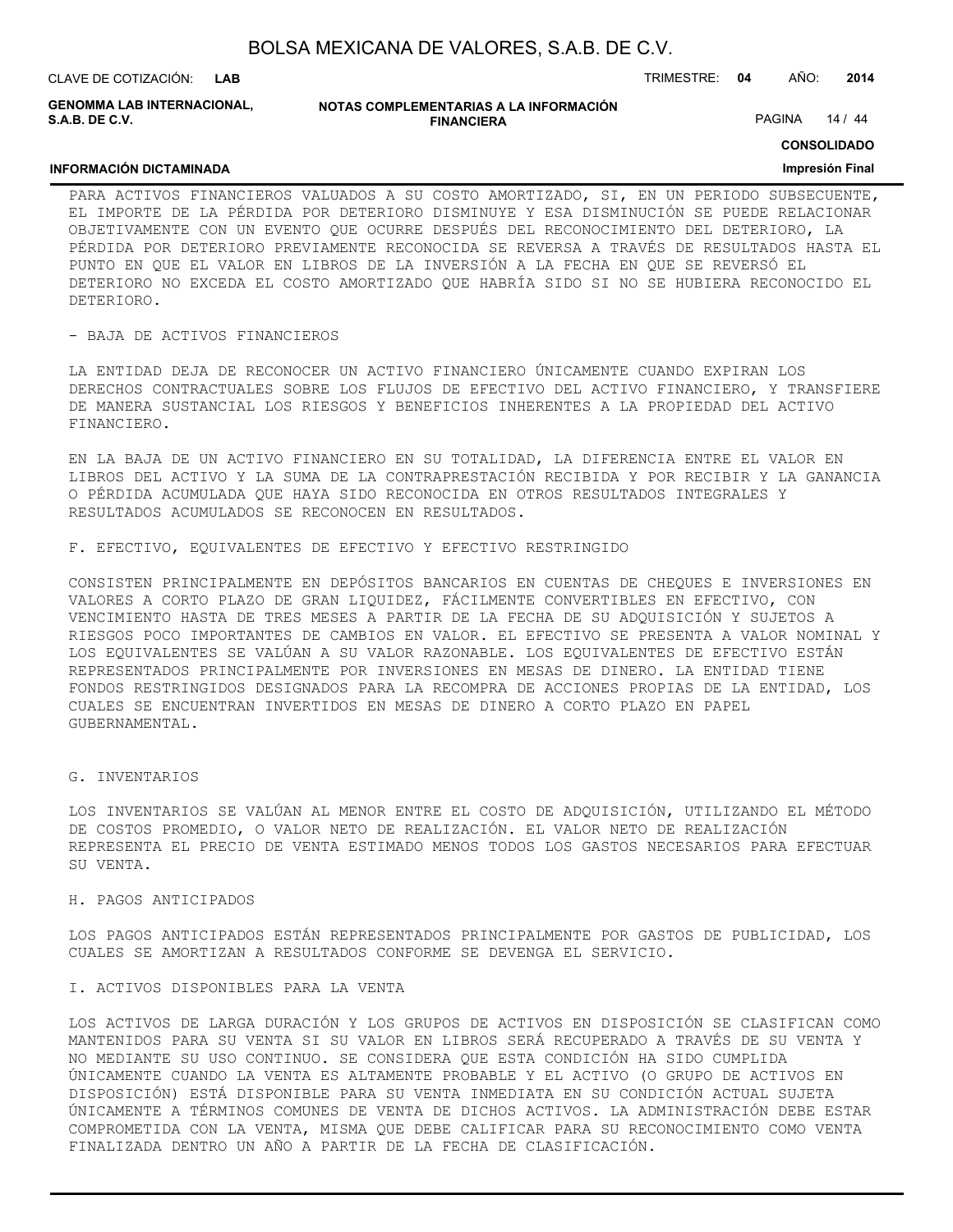| BOLSA MEXICANA DE VALORES, S.A.B. DE C.V. |  |  |
|-------------------------------------------|--|--|
|-------------------------------------------|--|--|

**LAB**

**NOTAS COMPLEMENTARIAS A LA INFORMACIÓN FINANCIERA GENOMMA LAB INTERNACIONAL,**

CLAVE DE COTIZACIÓN: TRIMESTRE: **04** AÑO: **2014**

PAGINA 15 / 44

**CONSOLIDADO**

#### **Impresión Final**

#### **INFORMACIÓN DICTAMINADA**

**S.A.B. DE C.V.**

CUANDO LA ENTIDAD SE ENCUENTRA COMPROMETIDA CON UN PLAN DE VENTA QUE INVOLUCRE LA PÉRDIDA DE CONTROL EN UNA SUBSIDIARIA, TODOS LOS ACTIVOS Y PASIVOS DE ESA SUBSIDIARIA SON CLASIFICADOS COMO DISPONIBLES PARA SU VENTA CUANDO SE CUMPLEN LOS CRITERIOS DESCRITOS ANTERIORMENTE, INDEPENDIENTEMENTE DE SI LA ENTIDAD CONSERVARÁ UNA PARTICIPACIÓN NO CONTROLADORA EN SU ANTERIOR SUBSIDIARIA DESPUÉS DE LA VENTA.

J. INMUEBLES, PROPIEDADES Y EQUIPO

LOS INMUEBLES, PROPIEDADES Y EQUIPO SE REGISTRAN INICIALMENTE AL COSTO DE ADQUISICIÓN.

LOS TERRENOS Y EDIFICIOS MANTENIDOS PARA SU USO PARA FINES ADMINISTRATIVOS, SE PRESENTAN EN EL ESTADO DE POSICIÓN FINANCIERA A COSTO, MENOS CUALQUIER DEPRECIACIÓN ACUMULADA O PÉRDIDAS POR DETERIORO ACUMULADAS.

LAS PROPIEDADES QUE ESTÁN EN PROCESO DE CONSTRUCCIÓN PARA FINES DE PRODUCCIÓN O PARA PROPÓSITOS AÚN NO DETERMINADOS, SE REGISTRAN AL COSTO MENOS CUALQUIER PÉRDIDA POR DETERIORO RECONOCIDA. EL COSTO INCLUYE HONORARIOS PROFESIONALES. LA DEPRECIACIÓN DE ESTOS ACTIVOS, AL IGUAL QUE EN OTRAS PROPIEDADES, SE INICIA CUANDO LOS ACTIVOS ESTÁN LISTOS PARA SU USO PLANEADO.

LOS TERRENOS NO SE DEPRECIAN.

EL MOBILIARIO Y EQUIPO SE PRESENTAN AL COSTO MENOS LA DEPRECIACIÓN ACUMULADA Y CUALQUIER PÉRDIDA ACUMULADA POR DETERIORO.

LA DEPRECIACIÓN SE RECONOCE PARA LLEVAR A RESULTADOS EL COSTO, MENOS SU VALOR RESIDUAL, SOBRE SUS VIDAS ÚTILES UTILIZANDO EL MÉTODO DE LÍNEA RECTA. LA VIDA ÚTIL ESTIMADA, EL VALOR RESIDUAL Y EL MÉTODO DE DEPRECIACIÓN SE REVISAN AL FINAL DE CADA AÑO, Y EL EFECTO DE CUALQUIER CAMBIO EN LA ESTIMACIÓN REGISTRADA SE RECONOCE SOBRE UNA BASE PROSPECTIVA.

LOS AÑOS DE VIDA ÚTIL DETERMINADOS SON COMO SIGUE:

EDIFICIO 40 MEJORAS A LOCALES 10 EQUIPO DE LABORATORIO, MOLDES Y MAQUINARIA 3 EQUIPO DE TRANSPORTE TERRESTRE 4 EQUIPO DE TRANSPORTE AÉREO 6 EQUIPO DE CÓMPUTO 3 EQUIPO DE PRODUCCIÓN Y GRABACIÓN 3 EQUIPO DE OFICINA Y VENTA 10 EQUIPO DE TELECOMUNICACIONES 10

LA GANANCIA O PÉRDIDA QUE SURGE DE LA VENTA O RETIRO DE UNA PARTIDA DE INMUEBLES, PROPIEDADES Y EQUIPO, SE CALCULA COMO LA DIFERENCIA ENTRE LOS RECURSOS QUE SE RECIBEN POR VENTAS Y EL VALOR EN LIBROS DEL ACTIVO, Y SE RECONOCE EN LOS RESULTADOS.

K. INVERSIÓN EN ACCIONES DE ASOCIADA

LA ENTIDAD TIENE INVERSIÓN EN TELEVISA CONSUMER PRODUCTS, LLP. UNA ASOCIADA ES UNA ENTIDAD SOBRE LA CUAL LA ENTIDAD TIENE INFLUENCIA SIGNIFICATIVA, Y QUE NO CONSTITUYE UNA SUBSIDIARIA NI UNA PARTICIPACIÓN EN UN NEGOCIO CONJUNTO. INFLUENCIA SIGNIFICATIVA ES EL PODER DE PARTICIPAR EN DECIDIR LAS POLÍTICAS FINANCIERAS Y DE OPERACIÓN DE LA ENTIDAD EN LA QUE SE INVIERTE, PERO NO IMPLICA UN CONTROL O CONTROL CONJUNTO SOBRE ESAS POLÍTICAS.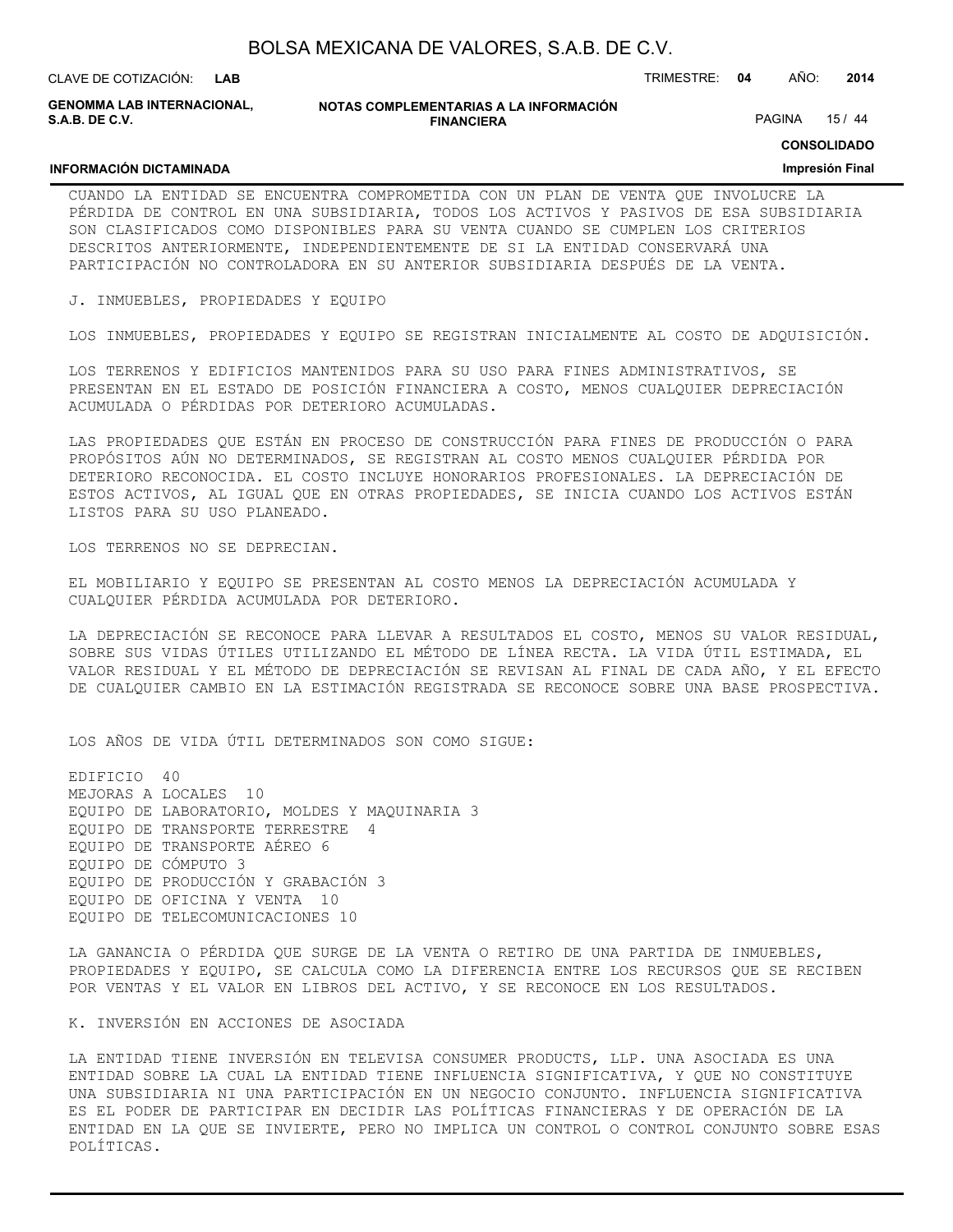CLAVE DE COTIZACIÓN: TRIMESTRE: **04** AÑO: **2014 LAB**

**GENOMMA LAB INTERNACIONAL, S.A.B. DE C.V.**

| NOTAS COMPLEMENTARIAS A LA INFORMACIÓN |
|----------------------------------------|
| <b>FINANCIERA</b>                      |

PAGINA 16 / 44

**CONSOLIDADO**

#### **INFORMACIÓN DICTAMINADA**

# **Impresión Final**

LOS RESULTADOS Y LOS ACTIVOS Y PASIVOS DE LA ENTIDAD ASOCIADA SON INCORPORADOS A LOS ESTADOS FINANCIEROS UTILIZANDO EL MÉTODO DE PARTICIPACIÓN. CONFORME AL MÉTODO DE PARTICIPACIÓN, LA INVERSIÓN EN ENTIDAD ASOCIADA SE CONTABILIZA EN EL ESTADO CONSOLIDADO DE POSICIÓN FINANCIERA AL COSTO, AJUSTADO POR CAMBIOS POSTERIORES A LA ADQUISICIÓN POR LA PARTICIPACIÓN DE LA ENTIDAD EN LOS ACTIVOS NETOS DE LA ENTIDAD ASOCIADA, MENOS CUALQUIER DETERIORO EN EL VALOR DE LAS INVERSIONES EN LO INDIVIDUAL. LAS PÉRDIDAS DE UNA ENTIDAD ASOCIADA EN EXCESO A LA PARTICIPACIÓN DE LA ENTIDAD EN LA MISMA (LA CUAL INCLUYE CUALQUIER INVERSIÓN A LARGO PLAZO QUE, EN SUSTANCIA, FORME PARTE DE LA INVERSIÓN NETA DE LA ENTIDAD EN LA ENTIDAD ASOCIADA) SE RECONOCEN SIEMPRE Y CUANDO LA ENTIDAD HAYA CONTRAÍDO ALGUNA OBLIGACIÓN LEGAL O IMPLÍCITA O HAYA HECHO PAGOS EN NOMBRE DE LA ASOCIADA.

LOS REQUERIMIENTOS DE IAS 39 SE APLICAN PARA DETERMINAR SI ES NECESARIO RECONOCER UNA PÉRDIDA POR DETERIORO CON RESPECTO A LA INVERSIÓN DE LA ENTIDAD EN UNA ASOCIADA. CUANDO ES NECESARIO, SE PRUEBA EL DETERIORO DEL VALOR EN LIBROS TOTAL DE LA INVERSIÓN DE CONFORMIDAD CON IAS 36 DETERIORO DE ACTIVOS COMO UN ÚNICO ACTIVO, COMPARANDO SU MONTO RECUPERABLE (MAYOR ENTRE VALOR EN USO Y VALOR RAZONABLE MENOS COSTO DE VENTA) CONTRA SU VALOR EN LIBROS. CUALQUIER PÉRDIDA POR DETERIORO RECONOCIDA FORMA PARTE DEL VALOR EN LIBROS DE LA INVERSIÓN. CUALQUIER REVERSIÓN DE DICHA PÉRDIDA POR DETERIORO SE RECONOCE DE CONFORMIDAD CON IAS 36 EN LA MEDIDA EN QUE DICHO MONTO RECUPERABLE DE LA INVERSIÓN INCREMENTA POSTERIORMENTE.

AL DISPONER DE UNA ASOCIADA QUE RESULTA EN QUE LA ENTIDAD PIERDA INFLUENCIA IMPORTANTE SOBRE LA MISMA, CUALQUIER INVERSIÓN RETENIDA SE MIDE A VALOR RAZONABLE A DICHA FECHA Y SE CONSIDERA COMO SU VALOR RAZONABLE AL MOMENTO DEL RECONOCIMIENTO INICIAL COMO ACTIVO FINANCIERO DE CONFORMIDAD CON IAS 39. LA DIFERENCIA ENTRE EL VALOR EN LIBROS ANTERIOR DE LA ASOCIADA ATRIBUIBLE A LA PARTICIPACIÓN RETENIDA Y SU VALOR EN LIBROS SE INCLUYE EN LA DETERMINACIÓN DE LA GANANCIA O PÉRDIDA POR DISPOSICIÓN DE LA ASOCIADA. ADICIONALMENTE, LA ENTIDAD CONTABILIZA TODOS LOS MONTOS PREVIAMENTE RECONOCIDOS EN OTROS RESULTADOS INTEGRALES EN RELACIÓN CON DICHA ASOCIADA CON LA MISMA BASE QUE SE REQUERIRÍA SI DICHA ASOCIADA HUBIESE DISPUESTO DIRECTAMENTE DE LOS ACTIVOS O PASIVOS RELATIVOS. POR LO TANTO, SI UNA GANANCIA O PÉRDIDA PREVIAMENTE RECONOCIDA EN OTROS RESULTADOS INTEGRALES POR DICHA ASOCIADA SE HUBIERE RECLASIFICADO AL ESTADO DE RESULTADOS AL DISPONER DE LOS ACTIVOS O PASIVOS RELATIVOS, LA ENTIDAD RECLASIFICA LA GANANCIA O PÉRDIDA DEL CAPITAL AL ESTADO DE RESULTADOS (COMO UN AJUSTE POR RECLASIFICACIÓN) CUANDO PIERDE LA INFLUENCIA IMPORTANTE SOBRE DICHA ASOCIADA.

CUANDO LA ENTIDAD LLEVA A CABO TRANSACCIONES CON SU ASOCIADA, LA UTILIDAD O PÉRDIDA RESULTANTE DE DICHAS TRANSACCIONES CON LA ASOCIADA SE RECONOCE EN LOS ESTADOS FINANCIEROS CONSOLIDADOS DE LA ENTIDAD SÓLO EN LA MEDIDA DE LA PARTICIPACIÓN EN LA ASOCIADA QUE NO SE RELACIONE CON LA ENTIDAD.

#### L. OTROS ACTIVOS

ESTOS ACTIVOS REPRESENTAN EROGACIONES QUE DAN ORIGEN A BENEFICIOS ECONÓMICOS FUTUROS PORQUE CUMPLEN CON CIERTOS REQUISITOS PARA SU RECONOCIMIENTO COMO ACTIVOS. LOS COSTOS DE INVESTIGACIÓN, ASÍ COMO LAS EROGACIONES EN FASE DE DESARROLLO QUE NO CUMPLEN CON DICHOS REQUISITOS, SE REGISTRAN EN RESULTADOS EN EL EJERCICIO EN QUE SE INCURREN.

LA ENTIDAD CLASIFICA SUS ACTIVOS INTANGIBLES EN ACTIVOS CON VIDA ÚTIL INDEFINIDA Y ACTIVOS CON VIDA ÚTIL DEFINIDA, DE ACUERDO CON EL PERIODO EN EL CUAL LA ENTIDAD ESPERA RECIBIR LOS BENEFICIOS.

- ACTIVOS DE VIDA ÚTIL INDEFINIDA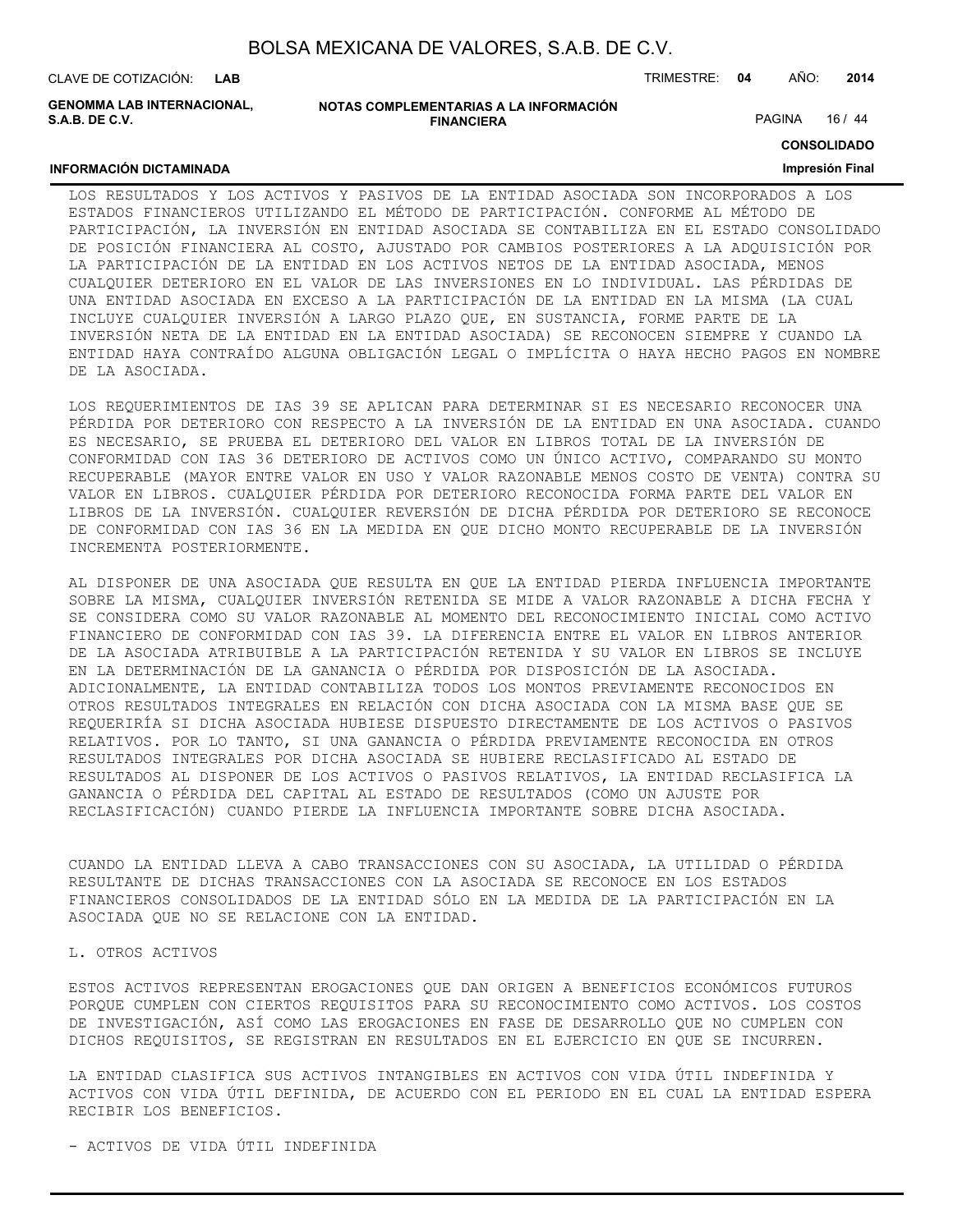| BOLSA MEXICANA DE VALORES, S.A.B. DE C.V. |  |  |  |
|-------------------------------------------|--|--|--|
|-------------------------------------------|--|--|--|

CLAVE DE COTIZACIÓN: TRIMESTRE: **04** AÑO: **2014 LAB**

**GENOMMA LAB INTERNACIONAL, S.A.B. DE C.V.**

**NOTAS COMPLEMENTARIAS A LA INFORMACIÓN FINANCIERA**

PAGINA 17 / 44

**CONSOLIDADO**

#### **INFORMACIÓN DICTAMINADA**

**Impresión Final**

CORRESPONDEN A MARCAS, LICENCIAS Y OTROS DERECHOS, POR LOS QUE LA ENTIDAD ESPERA GENERAR INGRESOS DE MANERA INDEFINIDA POR LO QUE NO SE AMORTIZAN, PERO SU VALOR SE SUJETA A PRUEBAS DE DETERIORO.

#### - ACTIVOS DE VIDA ÚTIL DEFINIDA

CORRESPONDEN PRINCIPALMENTE A COSTOS EROGADOS EN LA FASE DE DESARROLLO DE SISTEMAS DE INFORMACIÓN INTEGRAL Y SE AMORTIZAN CON BASE EN EL MÉTODO DE LÍNEA RECTA DE ACUERDO A LA VIDA ÚTIL DEL PROYECTO Y CON MÁXIMO DE 5 AÑOS. ASIMISMO, SE INCLUYEN DEPÓSITOS EN GARANTÍA PAGADOS POR RENTA DE INMUEBLES, QUE SE REGISTRAN AL VALOR DEL EFECTIVO DADO EN GARANTÍA Y QUE SE ESTIMA RECUPERAR AL FINAL DEL CONTRATO DE ARRENDAMIENTO; LICENCIAS PARA LA COMERCIALIZACIÓN DE LOS PRODUCTOS DE LA ENTIDAD, LOS CUALES SE AMORTIZAN CON BASE EN EL MÉTODO DE LÍNEA RECTA EN EL PERIODO DE VIGENCIA DE DICHAS LICENCIAS; Y LA INVERSIÓN PARA LA EXPANSIÓN DE LA MARCA SISTEMA GB.

#### - BAJA DE ACTIVOS INTANGIBLES

UN ACTIVO INTANGIBLE SE DARÁ DE BAJA POR VENTA, O CUANDO NO SE ESPERA TENER BENEFICIOS ECONÓMICOS FUTUROS POR SU USO O DISPOSICIÓN. LAS GANANCIAS O PÉRDIDAS QUE SURGEN DE LA BAJA DE UN ACTIVO INTANGIBLE, MEDIDO COMO LA DIFERENCIA ENTRE LOS INGRESOS NETOS Y EL VALOR EN LIBROS DEL ACTIVO, SE RECONOCEN EN RESULTADOS CUANDO EL ACTIVO SEA DADO DE BAJA.

M. DETERIORO DE ACTIVOS TANGIBLES E INTANGIBLES

AL FINAL DE CADA PERIODO SOBRE EL CUAL SE INFORMA, LA ENTIDAD REVISA LOS VALORES EN LIBROS DE SUS ACTIVOS TANGIBLES E INTANGIBLES A FIN DE DETERMINAR SI EXISTE UN INDICATIVO DE QUE ESTOS ACTIVOS HAN SUFRIDO ALGUNA PÉRDIDA POR DETERIORO. SI EXISTE ALGÚN INDICIO, SE CALCULA EL MONTO RECUPERABLE DEL ACTIVO A FIN DE DETERMINAR EL ALCANCE DE LA PÉRDIDA POR DETERIORO (DE HABER ALGUNA). CUANDO NO ES POSIBLE ESTIMAR EL MONTO RECUPERABLE DE UN ACTIVO INDIVIDUAL, LA ENTIDAD ESTIMA EL MONTO RECUPERABLE DE LA UNIDAD GENERADORA DE EFECTIVO A LA QUE PERTENECE DICHO ACTIVO. CUANDO SE PUEDE IDENTIFICAR UNA BASE RAZONABLE Y CONSISTENTE DE DISTRIBUCIÓN, LOS ACTIVOS CORPORATIVOS TAMBIÉN SE ASIGNAN A LAS UNIDADES GENERADORAS DE EFECTIVO INDIVIDUALES, O DE LO CONTRARIO, SE ASIGNAN AL GRUPO MÁS PEQUEÑO DE UNIDADES GENERADORAS DE EFECTIVO PARA LOS CUALES SE PUEDE IDENTIFICAR UNA BASE DE DISTRIBUCIÓN RAZONABLE Y CONSISTENTE.

LOS ACTIVOS INTANGIBLES CON UNA VIDA ÚTIL INDEFINIDA O TODAVÍA NO DISPONIBLES PARA SU USO, SE SUJETAN A PRUEBAS PARA EFECTOS DE DETERIORO AL MENOS CADA AÑO, Y SIEMPRE QUE EXISTA UN INDICIO DE QUE EL ACTIVO PODRÍA HABERSE DETERIORADO.

EL MONTO RECUPERABLE ES EL MAYOR ENTRE EL VALOR RAZONABLE MENOS EL COSTO DE VENDERLO Y EL VALOR DE USO. AL EVALUAR EL VALOR DE USO, LOS FLUJOS DE EFECTIVO FUTUROS ESTIMADOS SE DESCUENTAN A SU VALOR PRESENTE UTILIZANDO UNA TASA DE DESCUENTO ANTES DE IMPUESTOS QUE REFLEJE LA EVALUACIÓN ACTUAL DEL MERCADO RESPECTO AL VALOR DEL DINERO EN EL TIEMPO Y LOS RIESGOS ESPECÍFICOS DEL ACTIVO PARA EL CUAL NO SE HAN AJUSTADO LAS ESTIMACIONES DE FLUJOS DE EFECTIVO FUTUROS.

SI SE ESTIMA QUE EL MONTO RECUPERABLE DE UN ACTIVO (O UNIDAD GENERADORA DE EFECTIVO) ES MENOR QUE SU VALOR EN LIBROS, EL VALOR EN LIBROS DEL ACTIVO (O UNIDAD GENERADORA DE EFECTIVO) SE REDUCE A SU MONTO RECUPERABLE. LAS PÉRDIDAS POR DETERIORO SE RECONOCEN INMEDIATAMENTE EN RESULTADOS.

CUANDO UNA PÉRDIDA POR DETERIORO SE REVIERTE POSTERIORMENTE, EL VALOR EN LIBROS DEL ACTIVO (O UNIDAD GENERADORA DE EFECTIVO) SE AUMENTA AL VALOR ESTIMADO REVISADO A SU MONTO RECUPERABLE, DE TAL MANERA QUE EL VALOR EN LIBROS INCREMENTADO NO EXCEDE EL VALOR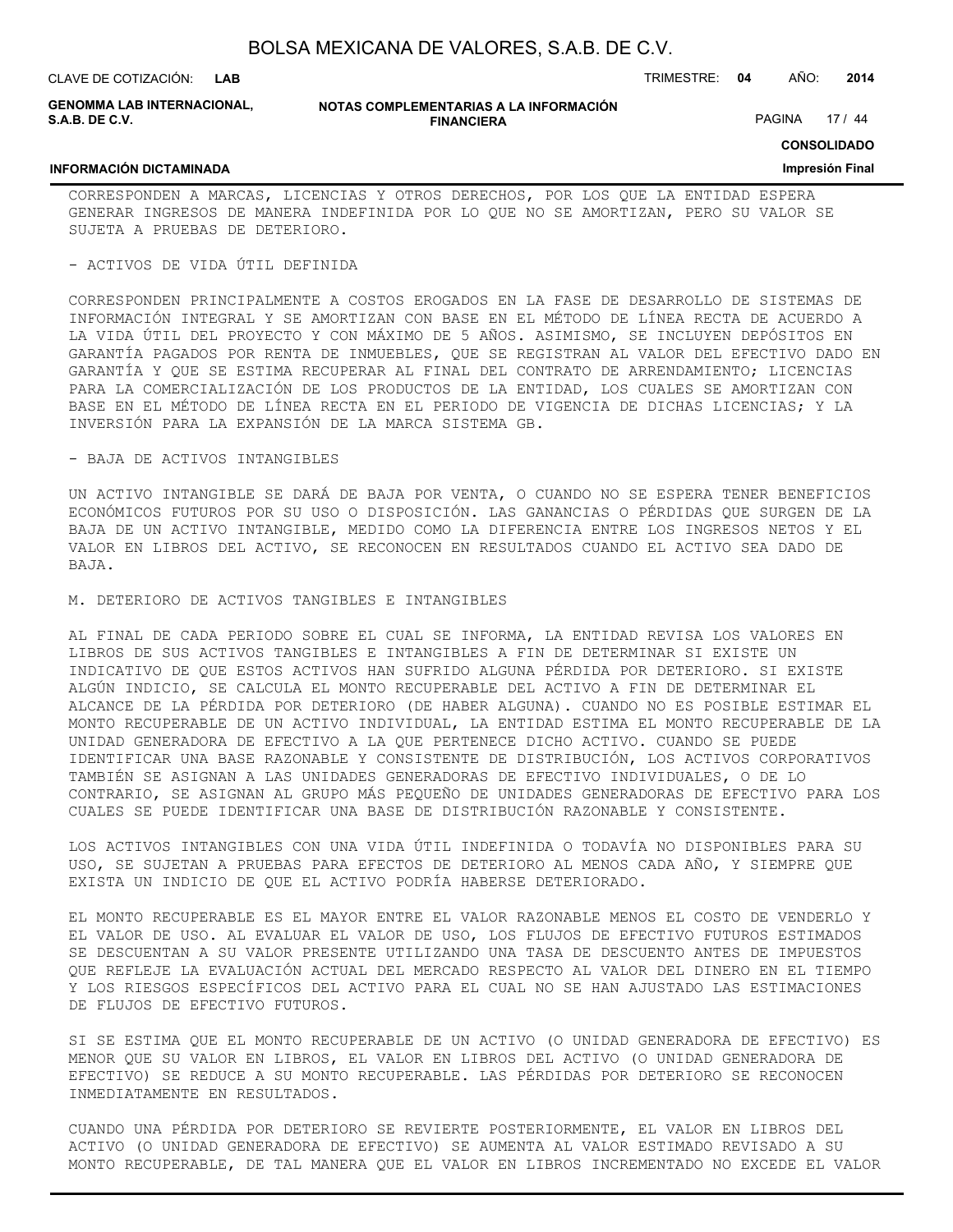| BOLSA MEXICANA DE VALORES, S.A.B. DE C.V. |  |  |
|-------------------------------------------|--|--|
|-------------------------------------------|--|--|

**INFORMACIÓN DICTAMINADA**

**GENOMMA LAB INTERNACIONAL, S.A.B. DE C.V.**

#### **NOTAS COMPLEMENTARIAS A LA INFORMACIÓN FINANCIERA**

PAGINA 18 / 44

**CONSOLIDADO**

#### **Impresión Final**

EN LIBROS QUE SE HABRÍA DETERMINADO SI NO SE HUBIERA RECONOCIDO UNA PÉRDIDA POR DETERIORO PARA DICHO ACTIVO (O UNIDAD GENERADORA DE EFECTIVO) EN AÑOS ANTERIORES. LA REVERSIÓN DE UNA PÉRDIDA POR DETERIORO SE RECONOCE INMEDIATAMENTE EN RESULTADOS.

N. PASIVOS FINANCIEROS E INSTRUMENTOS DE CAPITAL

LOS PASIVOS FINANCIEROS SE RECONOCEN CUANDO LA ENTIDAD SE CONVIERTE EN UNA PARTE DE LAS DISPOSICIONES CONTRACTUALES DE LOS INSTRUMENTOS.

LOS PASIVOS FINANCIEROS SE VALÚAN INICIALMENTE A SU VALOR RAZONABLE. LOS COSTOS DE LA TRANSACCIÓN QUE SON DIRECTAMENTE ATRIBUIBLES A LA ADQUISICIÓN O EMISIÓN DE PASIVOS FINANCIEROS (DISTINTOS DE LOS PASIVOS FINANCIEROS A VALOR RAZONABLE CON CAMBIOS EN RESULTADOS) SE SUMAN O DEDUCEN DEL VALOR RAZONABLE DE LOS PASIVOS FINANCIEROS, EN SU CASO, EN EL RECONOCIMIENTO INICIAL. LOS COSTOS DE LA TRANSACCIÓN DIRECTAMENTE ATRIBUIBLES A LA ADQUISICIÓN DE PASIVOS FINANCIEROS A VALOR RAZONABLE CON CAMBIOS EN RESULTADOS SE RECONOCEN INMEDIATAMENTE EN RESULTADOS.

- CLASIFICACIÓN COMO DEUDA O CAPITAL

LOS INSTRUMENTOS DE DEUDA Y/O CAPITAL SE CLASIFICAN COMO PASIVOS FINANCIEROS O COMO CAPITAL DE CONFORMIDAD CON LA SUSTANCIA DEL ACUERDO CONTRACTUAL Y LAS DEFINICIONES DE PASIVO Y CAPITAL.

- INSTRUMENTOS DE CAPITAL

UN INSTRUMENTO DE CAPITAL CONSISTE EN CUALQUIER CONTRATO QUE EVIDENCIE UN INTERÉS RESIDUAL EN LOS ACTIVOS DE LA ENTIDAD LUEGO DE DEDUCIR TODOS SUS PASIVOS. LOS INSTRUMENTOS DE CAPITAL EMITIDOS POR LA ENTIDAD SE RECONOCEN POR LOS RECURSOS RECIBIDOS, NETO DE LOS COSTOS DIRECTOS DE EMISIÓN.

LA RECOMPRA DE INSTRUMENTOS DE CAPITAL PROPIO DE LA ENTIDAD SE RECONOCE Y SE DEDUCE DIRECTAMENTE EN EL CAPITAL. NINGUNA GANANCIA O PÉRDIDA SE RECONOCE EN UTILIDAD O PÉRDIDA EN LA COMPRA, VENTA, EMISIÓN O AMORTIZACIÓN DE LOS INSTRUMENTOS DE CAPITAL PROPIO DE LA ENTIDAD.

- PASIVOS FINANCIEROS

LOS PASIVOS FINANCIEROS SE CLASIFICAN COMO PASIVOS FINANCIEROS A VALOR RAZONABLE CON CAMBIOS A TRAVÉS DE RESULTADOS O COMO OTROS PASIVOS FINANCIEROS.

- PASIVOS FINANCIEROS A VALOR RAZONABLE CON CAMBIOS A TRAVÉS DE RESULTADOS

UN PASIVO FINANCIERO A VALOR RAZONABLE CON CAMBIOS A TRAVÉS DE RESULTADOS ES UN PASIVO FINANCIERO QUE SE CLASIFICA COMO MANTENIDO CON FINES DE NEGOCIACIÓN O SE DESIGNA COMO A VALOR RAZONABLE CON CAMBIOS A TRAVÉS DE RESULTADOS:

UN PASIVO FINANCIERO SE CLASIFICA COMO MANTENIDO CON FINES DE NEGOCIACIÓN SI:

• SE ADQUIERE PRINCIPALMENTE CON EL OBJETIVO DE RECOMPRARLO EN UN FUTURO CERCANO; O

• ES PARTE DE UNA CARTERA DE INSTRUMENTOS FINANCIEROS IDENTIFICADOS QUE SE ADMINISTRAN CONJUNTAMENTE, Y PARA LA CUAL EXISTE EVIDENCIA DE UN PATRÓN RECIENTE DE TOMA DE UTILIDADES A CORTO PLAZO; O

• ES UN DERIVADO QUE NO HA SIDO DESIGNADO COMO INSTRUMENTO DE COBERTURA Y CUMPLE LAS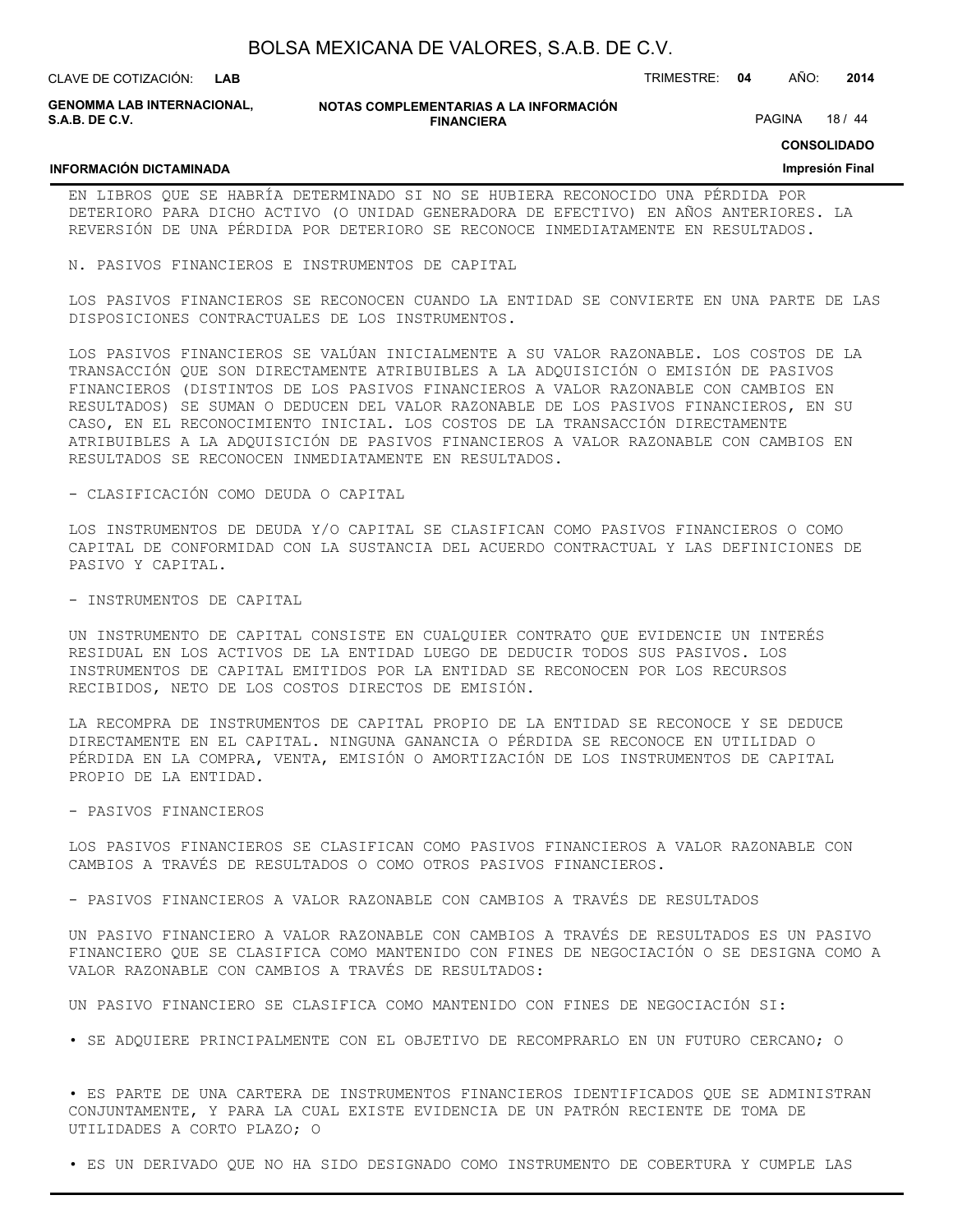**LAB**

CLAVE DE COTIZACIÓN: TRIMESTRE: **04** AÑO: **2014**

**GENOMMA LAB INTERNACIONAL, S.A.B. DE C.V.**

#### **NOTAS COMPLEMENTARIAS A LA INFORMACIÓN FINANCIERA**

PAGINA 19 / 44

**CONSOLIDADO**

**Impresión Final**

#### **INFORMACIÓN DICTAMINADA**

CONDICIONES PARA SER EFECTIVO.

UN PASIVO FINANCIERO QUE NO SEA MANTENIDO CON FINES DE NEGOCIACIÓN PODRÍA SER DESIGNADO A VALOR RAZONABLE CON CAMBIOS A TRAVÉS DE RESULTADOS AL MOMENTO DEL RECONOCIMIENTO INICIAL SI:

• CON ELLO SE ELIMINA O REDUCE SIGNIFICATIVAMENTE ALGUNA INCONSISTENCIA EN LA VALUACIÓN O EN EL RECONOCIMIENTO QUE DE OTRA MANERA SURGIRÍA; O

• EL RENDIMIENTO DE UN GRUPO DE ACTIVOS FINANCIEROS, DE PASIVOS FINANCIEROS O DE AMBOS, SE ADMINISTRE Y EVALÚE SOBRE LA BASE DE SU VALOR RAZONABLE, DE ACUERDO CON UNA ESTRATEGIA DE INVERSIÓN O DE ADMINISTRACIÓN DEL RIESGO QUE LA ENTIDAD TENGA DOCUMENTADA, Y SE PROVEA INTERNAMENTE INFORMACIÓN SOBRE ESE GRUPO, SOBRE LA BASE DE SU VALOR RAZONABLE; O

• FORME PARTE DE UN CONTRATO QUE CONTENGA UNO O MÁS INSTRUMENTOS DERIVADOS IMPLÍCITOS, Y LA IAS 39 INSTRUMENTOS FINANCIEROS: RECONOCIMIENTO Y MEDICIÓN PERMITA QUE LA TOTALIDAD DEL CONTRATO HÍBRIDO (ACTIVO O PASIVO) SEA DESIGNADO COMO A VALOR RAZONABLE CON CAMBIOS A TRAVÉS DE RESULTADOS.

LOS PASIVOS FINANCIEROS A VALOR RAZONABLE CON CAMBIOS A TRAVÉS DE RESULTADOS SE REGISTRAN A VALOR RAZONABLE, RECONOCIENDO CUALQUIER GANANCIA O PÉRDIDA SURGIDA DE LA REMEDICIÓN EN EL ESTADO DE RESULTADOS. LA GANANCIA O PÉRDIDA NETA RECONOCIDA EN LOS RESULTADOS INCLUYE CUALQUIER DIVIDENDO O INTERÉS OBTENIDO DEL PASIVO FINANCIERO Y SE INCLUYE EN LA PARTIDA DE 'OTRAS GANANCIAS Y PÉRDIDAS' EN EL ESTADO DE RESULTADO INTEGRAL.

#### - OTROS PASIVOS FINANCIEROS

OTROS PASIVOS FINANCIEROS, (INCLUYENDO LOS PRÉSTAMOS Y CUENTAS POR PAGAR), SON VALUADOS SUBSECUENTEMENTE AL COSTO AMORTIZADO USANDO EL MÉTODO DE TASA DE INTERÉS EFECTIVA.

EL MÉTODO DE TASA DE INTERÉS EFECTIVA ES UN MÉTODO DE CÁLCULO DEL COSTO AMORTIZADO DE UN PASIVO FINANCIERO Y DE ASIGNACIÓN DEL GASTO FINANCIERO A LO LARGO DEL PERIODO PERTINENTE. LA TASA DE INTERÉS EFECTIVA ES LA TASA QUE DESCUENTA EXACTAMENTE LOS FLUJOS ESTIMADOS DE PAGOS EN EFECTIVO A LO LARGO DE LA VIDA ESPERADA DEL PASIVO FINANCIERO (O, CUANDO SEA ADECUADO, EN UN PERIODO MÁS CORTO) CON EL IMPORTE NETO EN LIBROS DEL PASIVO FINANCIERO EN SU RECONOCIMIENTO INICIAL.

#### - BAJA DE PASIVOS FINANCIEROS

LA ENTIDAD DA DE BAJA LOS PASIVOS FINANCIEROS SI, Y SOLO SI LAS OBLIGACIONES DE LA ENTIDAD SE CUMPLEN, CANCELAN O EXPIRAN. LA DIFERENCIA ENTRE EL VALOR EN LIBROS DEL PASIVO FINANCIERO DADO DE BAJA Y LA CONTRAPRESTACIÓN PAGADA Y POR PAGAR SE RECONOCE EN RESULTADOS.

#### O. IMPUESTOS A LA UTILIDAD

EL GASTO POR IMPUESTOS A LA UTILIDAD REPRESENTA LA SUMA DE LOS IMPUESTOS A LA UTILIDAD CAUSADOS Y LOS IMPUESTOS A LA UTILIDAD DIFERIDOS.

#### - IMPUESTOS A LA UTILIDAD CAUSADOS

EL IMPUESTO CAUSADO CALCULADO CORRESPONDE AL IMPUESTO SOBRE LA RENTA (ISR) Y SE REGISTRA EN LOS RESULTADOS DEL AÑO EN QUE SE CAUSA. HASTA EL 31 DE DICIEMBRE DE 2013 EL IMPUESTO ERA CALCULADO COMO EL MAYOR ENTRE EL ISR Y EL IMPUESTO EMPRESARIAL A TASA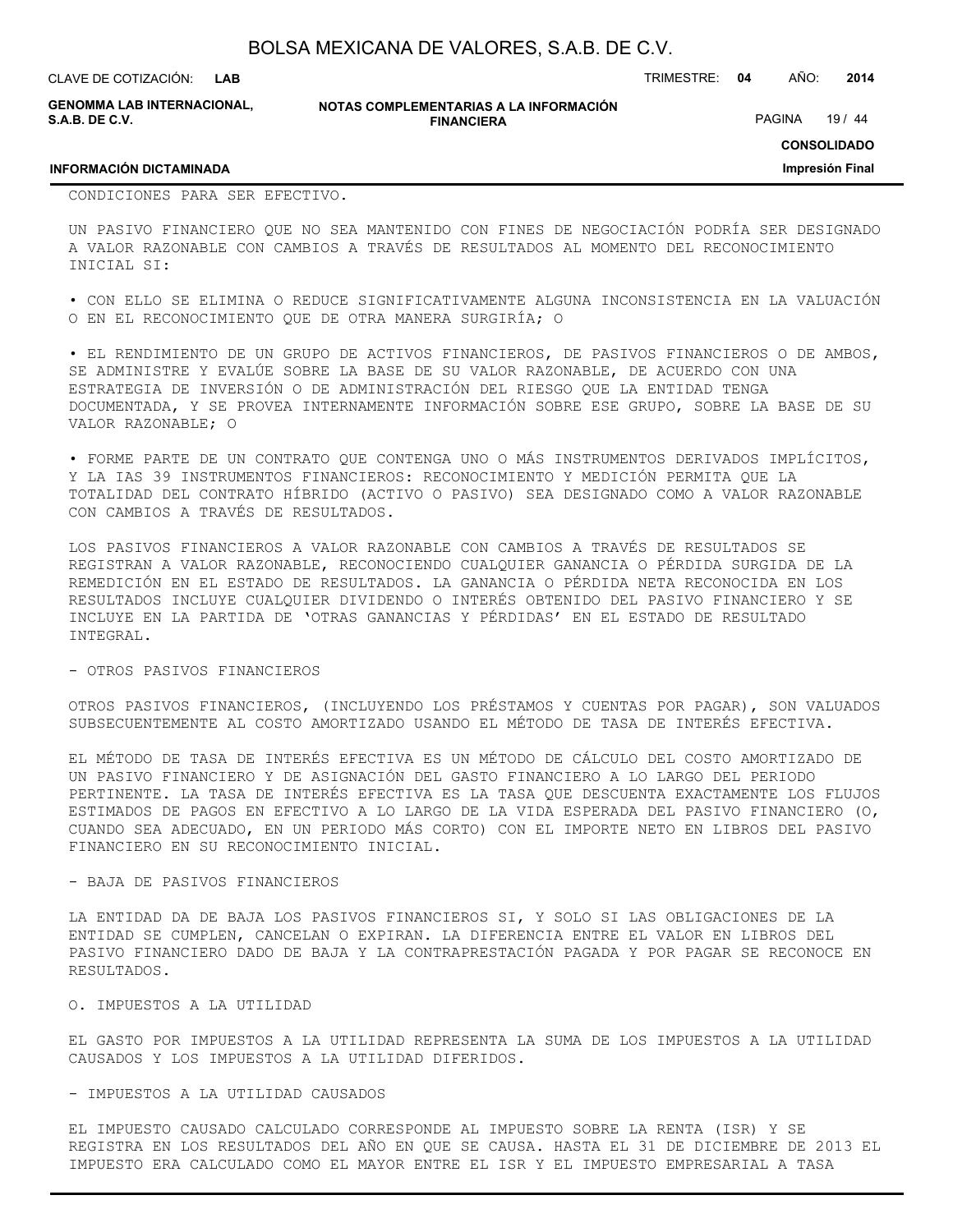**LAB**

**GENOMMA LAB INTERNACIONAL, S.A.B. DE C.V.**

**NOTAS COMPLEMENTARIAS A LA INFORMACIÓN FINANCIERA**

CLAVE DE COTIZACIÓN: TRIMESTRE: **04** AÑO: **2014**

PAGINA 20 / 44

**CONSOLIDADO Impresión Final**

ÚNICA (IETU).

**INFORMACIÓN DICTAMINADA**

- IMPUESTOS A LA UTILIDAD DIFERIDOS

LOS IMPUESTOS A LA UTILIDAD DIFERIDOS SE RECONOCEN SOBRE LAS DIFERENCIAS TEMPORALES ENTRE EL VALOR EN LIBROS DE LOS ACTIVOS Y PASIVOS INCLUIDOS EN LOS ESTADOS FINANCIEROS Y LAS BASES FISCALES CORRESPONDIENTES UTILIZADAS PARA DETERMINAR EL RESULTADO FISCAL, APLICANDO LA TASA CORRESPONDIENTE A ESTAS DIFERENCIAS Y EN SU CASO SE INCLUYEN LOS BENEFICIOS DE LAS PÉRDIDAS FISCALES POR AMORTIZAR Y DE ALGUNOS CRÉDITOS FISCALES. EL PASIVO POR IMPUESTO A LA UTILIDAD DIFERIDO SE RECONOCE GENERALMENTE PARA TODAS LAS DIFERENCIAS FISCALES TEMPORALES. SE RECONOCERÁ UN ACTIVO POR IMPUESTOS DIFERIDOS, POR TODAS LAS DIFERENCIAS TEMPORALES DEDUCIBLES, EN LA MEDIDA EN QUE RESULTE PROBABLE QUE LA ENTIDAD DISPONGA DE UTILIDADES FISCALES FUTURAS CONTRA LAS QUE PUEDA APLICAR ESAS DIFERENCIAS TEMPORALES DEDUCIBLES. ESTOS ACTIVOS Y PASIVOS NO SE RECONOCEN SI LAS DIFERENCIAS TEMPORALES SURGEN DEL RECONOCIMIENTO INICIAL (DISTINTO AL DE LA COMBINACIÓN DE NEGOCIOS) DE OTROS ACTIVOS Y PASIVOS EN UNA OPERACIÓN QUE NO AFECTA EL RESULTADO FISCAL NI EL CONTABLE.

COMO CONSECUENCIA DE LA REFORMA FISCAL 2014, AL 31 DE DICIEMBRE DE 2013 YA NO SE RECONOCE IETU DIFERIDO.

SE RECONOCE UN PASIVO POR IMPUESTOS DIFERIDOS POR DIFERENCIAS TEMPORALES GRAVABLES ASOCIADAS CON INVERSIONES EN SUBSIDIARIAS Y ASOCIADAS Y PARTICIPACIONES EN NEGOCIOS CONJUNTOS, EXCEPTO CUANDO LA ENTIDAD ES CAPAZ DE CONTROLAR LA REVERSIÓN DE LA DIFERENCIA TEMPORAL Y CUANDO SEA PROBABLE QUE LA DIFERENCIA TEMPORAL NO SE REVERSARÁ EN UN FUTURO PREVISIBLE. LOS ACTIVOS POR IMPUESTOS DIFERIDOS QUE SURGEN DE LAS DIFERENCIAS TEMPORALES ASOCIADAS CON DICHAS INVERSIONES Y PARTICIPACIONES SE RECONOCEN ÚNICAMENTE EN LA MEDIDA EN QUE RESULTE PROBABLE QUE HABRÁN UTILIDADES FISCALES FUTURAS SUFICIENTES CONTRA LAS QUE SE UTILICEN ESAS DIFERENCIAS TEMPORALES Y SE ESPERA QUE ÉSTAS SE REVERSARÁN EN UN FUTURO CERCANO.

EL VALOR EN LIBROS DE UN ACTIVO POR IMPUESTOS DIFERIDOS DEBE SOMETERSE A REVISIÓN AL FINAL DE CADA PERIODO SOBRE EL QUE SE INFORMA Y SE DEBE REDUCIR EN LA MEDIDA QUE SE ESTIME PROBABLE QUE NO HABRÁN UTILIDADES GRAVABLES SUFICIENTES PARA PERMITIR QUE SE RECUPERE LA TOTALIDAD O UNA PARTE DEL ACTIVO.

LOS ACTIVOS Y PASIVOS POR IMPUESTOS DIFERIDOS SE VALÚAN EMPLEANDO LAS TASAS FISCALES QUE SE ESPERA APLICAR EN EL PERÍODO EN EL QUE EL PASIVO SE PAGUE O EL ACTIVO SE REALICE, BASÁNDOSE EN LAS TASAS (Y LEYES FISCALES) QUE HAYAN SIDO APROBADAS O SUSTANCIALMENTE APROBADAS AL FINAL DEL PERIODO SOBRE EL QUE SE INFORMA. LA VALUACIÓN DE LOS PASIVOS Y ACTIVOS POR IMPUESTOS DIFERIDOS REFLEJA LAS CONSECUENCIAS FISCALES QUE SE DERIVARÍAN DE LA FORMA EN QUE LA ENTIDAD ESPERA, AL FINAL DEL PERIODO SOBRE EL QUE SE INFORMA, RECUPERAR O LIQUIDAR EL VALOR EN LIBROS DE SUS ACTIVOS Y PASIVOS.

LOS ACTIVOS POR IMPUESTOS DIFERIDOS Y LOS PASIVOS POR IMPUESTOS DIFERIDOS SE COMPENSAN CUANDO EXISTE UN DERECHO LEGAL PARA COMPENSAR ACTIVOS A CORTO PLAZO CON PASIVOS A CORTO PLAZO Y CUANDO SE REFIEREN A IMPUESTOS A LA UTILIDAD CORRESPONDIENTES A LA MISMA AUTORIDAD FISCAL Y LA ENTIDAD TIENE LA INTENCIÓN DE LIQUIDAR SUS ACTIVOS Y PASIVOS SOBRE UNA BASE NETA.

#### - IMPUESTOS CAUSADOS Y DIFERIDOS

LOS IMPUESTOS CAUSADOS Y DIFERIDOS SE RECONOCEN COMO INGRESO O GASTO EN RESULTADOS, EXCEPTO CUANDO SE REFIEREN A PARTIDAS QUE SE RECONOCEN FUERA DE LOS RESULTADOS, YA SEA EN LOS OTROS RESULTADOS INTEGRALES O DIRECTAMENTE EN EL CAPITAL CONTABLE, EN CUYO CASO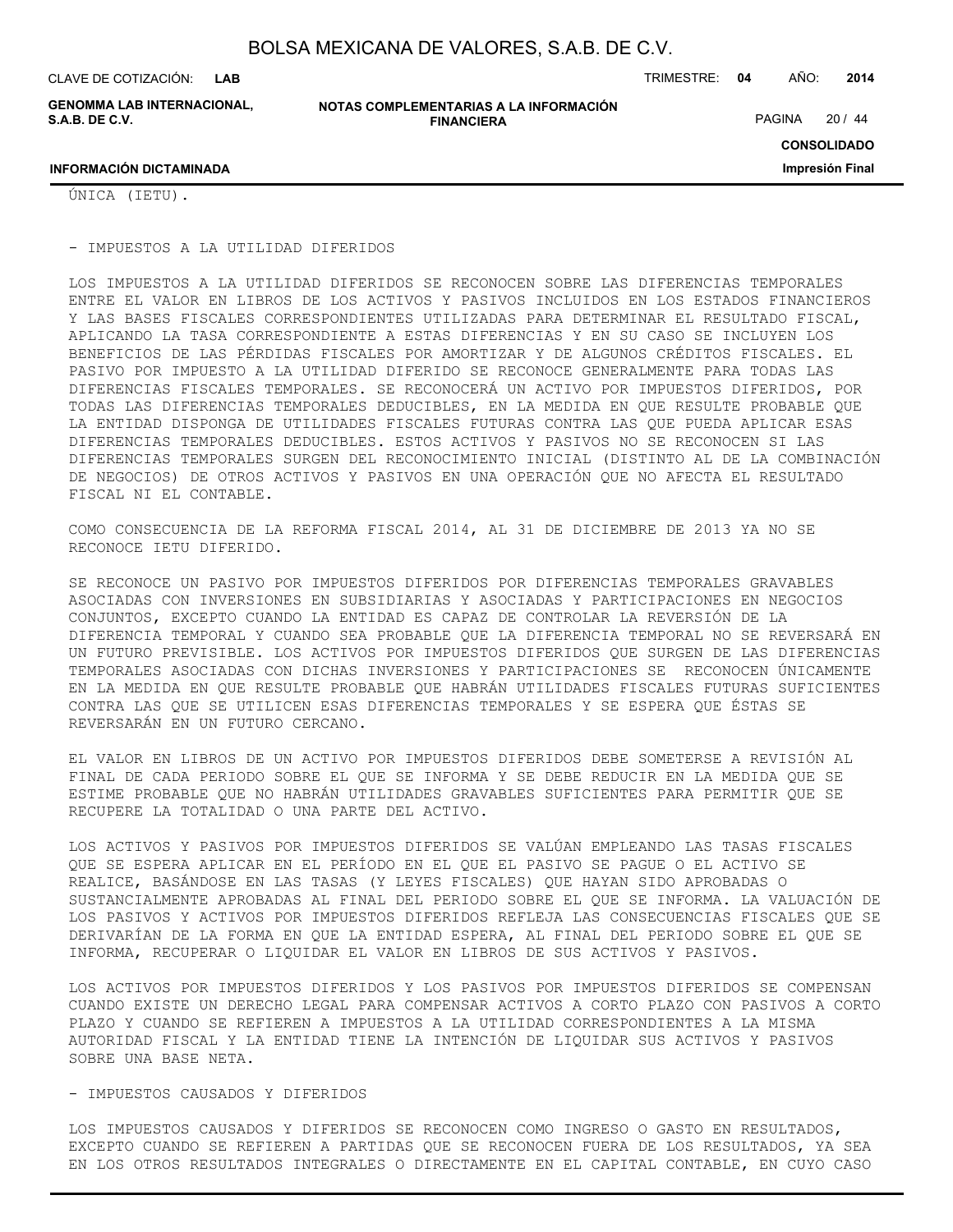| BOLSA MEXICANA DE VALORES, S.A.B. DE C.V. |  |  |
|-------------------------------------------|--|--|
|-------------------------------------------|--|--|

**LAB**

CLAVE DE COTIZACIÓN: TRIMESTRE: **04** AÑO: **2014**

**GENOMMA LAB INTERNACIONAL, S.A.B. DE C.V.**

#### **NOTAS COMPLEMENTARIAS A LA INFORMACIÓN FINANCIERA**

PAGINA 21 / 44

**CONSOLIDADO Impresión Final**

### **INFORMACIÓN DICTAMINADA**

EL IMPUESTO TAMBIÉN SE RECONOCE FUERA DE LOS RESULTADOS; O CUANDO SURGEN DEL RECONOCIMIENTO INICIAL DE UNA COMBINACIÓN DE NEGOCIOS. EN EL CASO DE UNA COMBINACIÓN DE NEGOCIOS, EL EFECTO FISCAL SE INCLUYE DENTRO DEL RECONOCIMIENTO DE LA COMBINACIÓN DE NEGOCIOS.

#### P. PROVISIONES

LAS PROVISIONES SE RECONOCEN CUANDO LA ENTIDAD TIENE UNA OBLIGACIÓN PRESENTE (YA SEA LEGAL O ASUMIDA) COMO RESULTADO DE UN SUCESO PASADO, ES PROBABLE QUE LA ENTIDAD TENGA QUE LIQUIDAR LA OBLIGACIÓN, Y PUEDE HACERSE UNA ESTIMACIÓN CONFIABLE DEL IMPORTE DE LA OBLIGACIÓN.

EL IMPORTE RECONOCIDO COMO PROVISIÓN ES LA MEJOR ESTIMACIÓN DEL DESEMBOLSO NECESARIO PARA LIQUIDAR LA OBLIGACIÓN PRESENTE, AL FINAL DEL PERIODO SOBRE EL QUE SE INFORMA, TENIENDO EN CUENTA LOS RIESGOS Y LAS INCERTIDUMBRES QUE RODEAN A LA OBLIGACIÓN. CUANDO SE VALÚA UNA PROVISIÓN USANDO LOS FLUJOS DE EFECTIVO ESTIMADOS PARA LIQUIDAR LA OBLIGACIÓN PRESENTE, SU VALOR EN LIBROS REPRESENTA EL VALOR PRESENTE DE DICHOS FLUJOS DE EFECTIVO.

CUANDO SE ESPERA LA RECUPERACIÓN DE UN TERCERO DE ALGUNOS O TODOS LOS BENEFICIOS ECONÓMICOS REQUERIDOS PARA LIQUIDAR UNA PROVISIÓN, SE RECONOCE UNA CUENTA POR COBRAR COMO UN ACTIVO SI ES VIRTUALMENTE CIERTO QUE SE RECIBIRÁ EL DESEMBOLSO Y EL MONTO DE LA CUENTA POR COBRAR PUEDE SER VALUADO CONFIABLEMENTE.

LAS PROVISIONES SE CLASIFICAN COMO CIRCULANTES O NO CIRCULANTES EN FUNCIÓN DEL PERÍODO ESTIMADO PARA ATENDER LAS OBLIGACIONES QUE CUBREN.

#### Q. COSTOS DE BENEFICIOS AL RETIRO

LAS APORTACIONES A LOS PLANES DE BENEFICIOS AL RETIRO DE CONTRIBUCIONES DEFINIDAS SE RECONOCEN COMO GASTOS AL MOMENTO EN QUE LOS EMPLEADOS HAN PRESTADO LOS SERVICIOS QUE LES OTORGAN EL DERECHO A LAS CONTRIBUCIONES.

EN EL CASO DE LOS PLANES DE BENEFICIOS DEFINIDOS, EL COSTO DE TALES BENEFICIOS SE DETERMINA UTILIZANDO EL MÉTODO DE CRÉDITO UNITARIO PROYECTADO, CON VALUACIONES ACTUARIALES QUE SE REALIZAN AL FINAL DE CADA PERÍODO SOBRE EL QUE SE INFORMA. LAS GANANCIAS Y PÉRDIDAS ACTUARIALES SE RECONOCEN AMORTIZADAS EN RESULTADOS CON BASE EN LA VIDA LABORAL ESTIMADA DE LOS EMPLEADOS. LOS COSTOS DE LOS SERVICIOS PASADOS SE RECONOCEN EN LA MEDIDA EN QUE SE ADQUIEREN LOS BENEFICIOS; DE LO CONTRARIO, SE AMORTIZAN UTILIZANDO EL MÉTODO DE LÍNEA RECTA SOBRE EL PERÍODO PROMEDIO HASTA QUE LOS BENEFICIOS SE CONVIERTEN EN ADQUIRIDOS.

LAS OBLIGACIONES POR BENEFICIOS AL RETIRO RECONOCIDAS EN EL ESTADO DE POSICIÓN FINANCIERA, REPRESENTAN EL VALOR PRESENTE DE LA OBLIGACIÓN POR BENEFICIOS DEFINIDOS, AJUSTADO POR LAS GANANCIAS Y PÉRDIDAS ACTUARIALES Y LOS COSTOS DE LOS SERVICIOS PASADOS NO RECONOCIDOS, MENOS EL VALOR RAZONABLE DE LOS ACTIVOS DEL PLAN. CUALQUIER ACTIVO QUE SURJA DE ESTE CÁLCULO SE LIMITA A LAS PÉRDIDAS ACTUARIALES NO RECONOCIDAS Y AL COSTO DE LOS SERVICIOS PASADOS, MÁS EL VALOR PRESENTE DE LOS REEMBOLSOS Y REDUCCIONES DE CONTRIBUCIONES FUTURAS AL PLAN.

#### R. BENEFICIOS DIRECTOS A LOS EMPLEADOS

SE VALÚAN EN PROPORCIÓN A LOS SERVICIOS PRESTADOS, CONSIDERANDO LOS SUELDOS ACTUALES Y SE RECONOCE EL PASIVO CONFORME SE DEVENGAN. INCLUYE PRINCIPALMENTE PARTICIPACIÓN DE LOS TRABAJADORES EN LAS UTILIDADES POR PAGAR, AUSENCIAS COMPENSADAS, COMO VACACIONES Y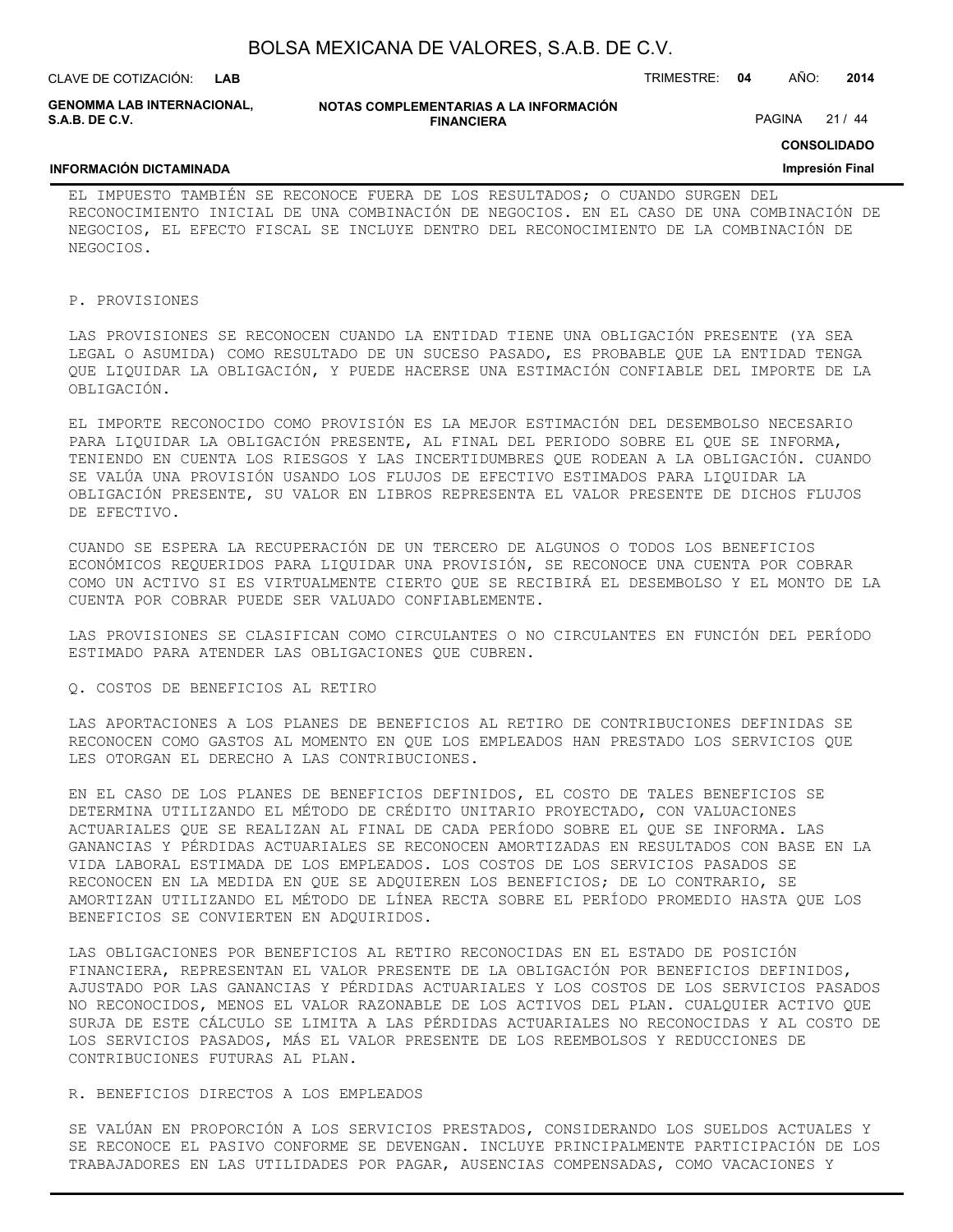**LAB**

CLAVE DE COTIZACIÓN: TRIMESTRE: **04** AÑO: **2014**

**GENOMMA LAB INTERNACIONAL, S.A.B. DE C.V.**

**NOTAS COMPLEMENTARIAS A LA INFORMACIÓN FINANCIERA**

PAGINA 22 / 44

**CONSOLIDADO**

**Impresión Final**

#### **INFORMACIÓN DICTAMINADA**

PRIMA VACACIONAL, E INCENTIVOS.

S. PARTICIPACIÓN DE LOS TRABAJADORES EN LAS UTILIDADES (PTU)

LA PTU SE REGISTRA EN LOS RESULTADOS DEL AÑO EN QUE SE CAUSA Y SE PRESENTA EN EL RUBRO DE GASTOS DE VENTA, GENERALES Y DE ADMINISTRACIÓN EN EL ESTADO DE RESULTADOS.

T. PAGOS BASADOS EN ACCIONES

LAS TRANSACCIONES CON PAGOS BASADOS EN ACCIONES LIQUIDABLES MEDIANTE INSTRUMENTOS DE CAPITAL A EMPLEADOS SE VALÚAN AL VALOR RAZONABLE DE LOS INSTRUMENTOS DE CAPITAL A LA FECHA EN QUE SE OTORGAN.

EL VALOR RAZONABLE DETERMINADO A LA FECHA DE OTORGAMIENTO DE LOS PAGOS BASADOS EN ACCIONES LIQUIDABLES MEDIANTE INSTRUMENTOS DE CAPITAL SE REGISTRAN COMO GASTOS SOBRE LA BASE DE LÍNEA RECTA DURANTE EL PERIODO DE ADJUDICACIÓN, CON BASE EN LA ESTIMACIÓN DE LA ENTIDAD DE LOS INSTRUMENTOS DE CAPITAL QUE EVENTUALMENTE SE ADJUDICARÁN. AL FINAL DE CADA PERIODO SOBRE EL CUAL SE REPORTA, LA ENTIDAD REVISA SUS ESTIMACIONES DEL NÚMERO DE INSTRUMENTOS DE CAPITAL QUE ESPERAN SER ADJUDICADOS. EL EFECTO DE LA REVISIÓN DE LOS ESTIMADOS ORIGINALES, SI HUBIESE, SE RECONOCE EN LOS RESULTADOS DEL PERIODO DE MANERA QUE EL GASTO ACUMULADO REFLEJE EL ESTIMADO REVISADO, CON EL AJUSTE CORRESPONDIENTE A LA RESERVA DE BENEFICIOS A EMPLEADOS LIQUIDABLES MEDIANTE INSTRUMENTOS DE CAPITAL.

PARA LA TRANSACCIÓN DE PAGOS BASADOS EN ACCIONES LIQUIDABLES EN EFECTIVO, SE RECONOCE UN PASIVO POR LOS BIENES O SERVICIOS ADQUIRIDOS, VALUADOS INICIALMENTE AL VALOR RAZONABLE DEL PASIVO. AL FINAL DE CADA PERIODO DE REPORTE, HASTA QUE SE LIQUIDE, ASÍ COMO EN LA FECHA DE LIQUIDACIÓN, LA ENTIDAD REEVALÚA EL VALOR RAZONABLE DEL PASIVO Y CUALQUIER CAMBIO EN SU VALOR RAZONABLE SE RECONOCE EN LOS RESULTADOS DEL PERIODO.

#### U. RECONOCIMIENTO DE INGRESOS

LOS INGRESOS SE CALCULAN AL VALOR RAZONABLE DE LA CONTRAPRESTACIÓN COBRADA O POR COBRAR, TENIENDO EN CUENTA EL IMPORTE ESTIMADO DE DEVOLUCIONES DE CLIENTES, REBAJAS Y OTROS DESCUENTOS SIMILARES.

- VENTA DE BIENES

LOS INGRESOS PROCEDENTES DE LA VENTA DE BIENES DEBEN SER RECONOCIDOS CUANDO SE CUMPLEN TODAS Y CADA UNA DE LAS SIGUIENTES CONDICIONES:

• LA ENTIDAD HA TRANSFERIDO AL COMPRADOR LOS RIESGOS Y BENEFICIOS SIGNIFICATIVOS QUE SE DERIVAN DE LA PROPIEDAD DE LOS BIENES;

• LA ENTIDAD NO CONSERVA PARA SÍ NINGUNA IMPLICACIÓN EN LA GESTIÓN CORRIENTE DE LOS BIENES VENDIDOS, EN EL GRADO USUALMENTE ASOCIADO CON LA PROPIEDAD, NI RETIENE EL CONTROL EFECTIVO SOBRE LOS MISMOS;

• EL IMPORTE DE LOS INGRESOS PUEDA VALUARSE CONFIABLEMENTE;

• SEA PROBABLE QUE LA ENTIDAD RECIBA LOS BENEFICIOS ECONÓMICOS ASOCIADOS CON LA TRANSACCIÓN; Y

• LOS COSTOS INCURRIDOS, O POR INCURRIR, EN RELACIÓN CON LA TRANSACCIÓN PUEDEN SER VALUADOS CONFIABLEMENTE.

- PRESTACIÓN DE SERVICIOS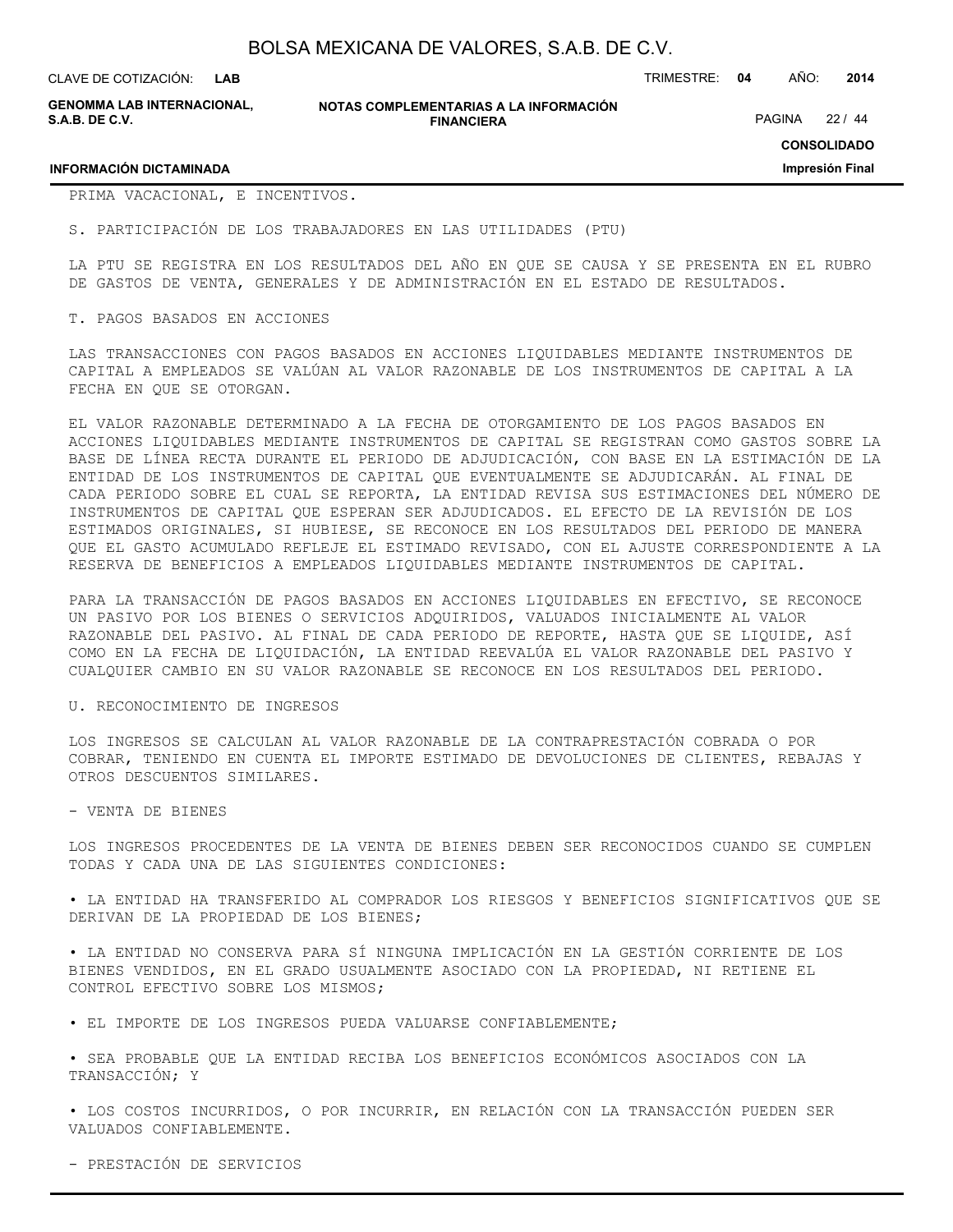**LAB**

CLAVE DE COTIZACIÓN: TRIMESTRE: **04** AÑO: **2014**

**GENOMMA LAB INTERNACIONAL, S.A.B. DE C.V.**

**NOTAS COMPLEMENTARIAS A LA INFORMACIÓN FINANCIERA**

PAGINA 23 / 44

**CONSOLIDADO Impresión Final**

### **INFORMACIÓN DICTAMINADA**

LOS INGRESOS PROVENIENTES DE CONTRATOS DE SERVICIOS SE RECONOCEN EN EL PERÍODO EN EL QUE SE DEVENGAN DICHOS SERVICIOS.

- INGRESOS POR INTERESES

LOS INGRESOS POR INTERESES SE RECONOCEN CUANDO ES PROBABLE QUE LOS BENEFICIOS ECONÓMICOS FLUYAN HACIA LA ENTIDAD Y EL IMPORTE DE LOS INGRESOS PUEDA SER VALUADO CONFIABLEMENTE.

#### V. TRANSACCIONES EN MONEDA EXTRANJERA

LAS TRANSACCIONES EN MONEDA EXTRANJERA SE REGISTRAN AL TIPO DE CAMBIO VIGENTE A LA FECHA DE SU CELEBRACIÓN. LOS ACTIVOS Y PASIVOS MONETARIOS EN MONEDA EXTRANJERA SE VALÚAN EN MONEDA NACIONAL AL TIPO DE CAMBIO VIGENTE A LA FECHA DE LOS ESTADOS FINANCIEROS. LAS FLUCTUACIONES CAMBIARIAS SE REGISTRAN EN LOS RESULTADOS DEL AÑO.

#### W. UTILIDAD POR ACCIÓN

LA UTILIDAD BÁSICA POR ACCIÓN ORDINARIA SE CALCULA DIVIDIENDO LA UTILIDAD NETA ATRIBUIBLE A LA PARTICIPACIÓN CONTROLADORA ENTRE EL PROMEDIO PONDERADO DE ACCIONES ORDINARIAS EN CIRCULACIÓN DURANTE EL EJERCICIO.

LA ENTIDAD NO TIENE INSTRUMENTOS POTENCIALMENTE DILUTIVOS POR LO QUE LAS GANANCIAS DILUIDAS POR ACCIÓN SON IGUALES A LAS GANANCIAS BÁSICAS POR ACCIÓN.

#### 4. JUICIOS CONTABLES CRÍTICOS Y FUENTES CLAVE PARA LA ESTIMACIÓN DE INCERTIDUMBRES

EN LA APLICACIÓN DE LAS POLÍTICAS CONTABLES, LA ADMINISTRACIÓN DE LA ENTIDAD REALIZA JUICIOS, ESTIMACIONES Y PRESUNCIONES SOBRE ALGUNOS IMPORTES DE LOS ACTIVOS Y PASIVOS DE LOS ESTADOS FINANCIEROS. LAS ESTIMACIONES Y PRESUNCIONES ASOCIADAS SE BASAN EN LA EXPERIENCIA Y OTROS FACTORES QUE SE CONSIDERAN COMO RELEVANTES. LOS RESULTADOS REALES PODRÍAN DIFERIR DE DICHAS ESTIMACIONES.

LAS ESTIMACIONES Y PRESUNCIONES SUBYACENTES SE REVISAN SOBRE UNA BASE REGULAR. LAS MODIFICACIONES A LAS ESTIMACIONES CONTABLES SE RECONOCEN EN EL PERÍODO DE LA REVISIÓN Y PERÍODOS FUTUROS SI LA REVISIÓN AFECTA TANTO AL PERÍODO ACTUAL COMO A PERÍODOS SUBSECUENTES.

LOS JUICIOS CONTABLES CRÍTICOS Y FUENTES CLAVE DE INCERTIDUMBRE AL APLICAR LAS ESTIMACIONES EFECTUADAS A LA FECHA DE LOS ESTADOS FINANCIEROS CONSOLIDADOS, Y QUE TIENEN UN RIESGO SIGNIFICATIVO DE DERIVAR EN UN AJUSTE EN LOS VALORES EN LIBROS DE ACTIVOS Y PASIVOS TANTO AL PERÍODO ACTUAL COMO A PERÍODOS SUBSECUENTES SON COMO SIGUE:

A) LA ENTIDAD REVISA LA VIDA ÚTIL ESTIMADA DE INMUEBLES, PROPIEDADES Y EQUIPO AL FINAL DE CADA PERÍODO ANUAL. EL GRADO DE INCERTIDUMBRE RELACIONADO CON LAS ESTIMACIONES DE LAS VIDAS ÚTILES ESTÁ RELACIONADO CON LOS CAMBIOS EN EL MERCADO Y LA UTILIZACIÓN DE LOS ACTIVOS POR LOS VOLÚMENES DE COMERCIALIZACIÓN Y DESARROLLO TECNOLÓGICO.

B) AL EFECTUAR LAS PRUEBAS DE DETERIORO DE LOS ACTIVOS, LA ENTIDAD REQUIERE EFECTUAR ESTIMACIONES EN EL VALOR EN USO ASIGNADO A SUS INMUEBLES, PROPIEDADES Y EQUIPO Y A LAS UNIDADES GENERADORAS DE EFECTIVO, EN EL CASO DE CIERTOS ACTIVOS. LOS CÁLCULOS DEL VALOR EN USO REQUIEREN QUE LA ENTIDAD DETERMINE LOS FLUJOS DE EFECTIVO FUTUROS QUE DEBERÍAN SURGIR DE LAS UNIDADES GENERADORAS DE EFECTIVO Y UNA TASA DE DESCUENTO APROPIADA PARA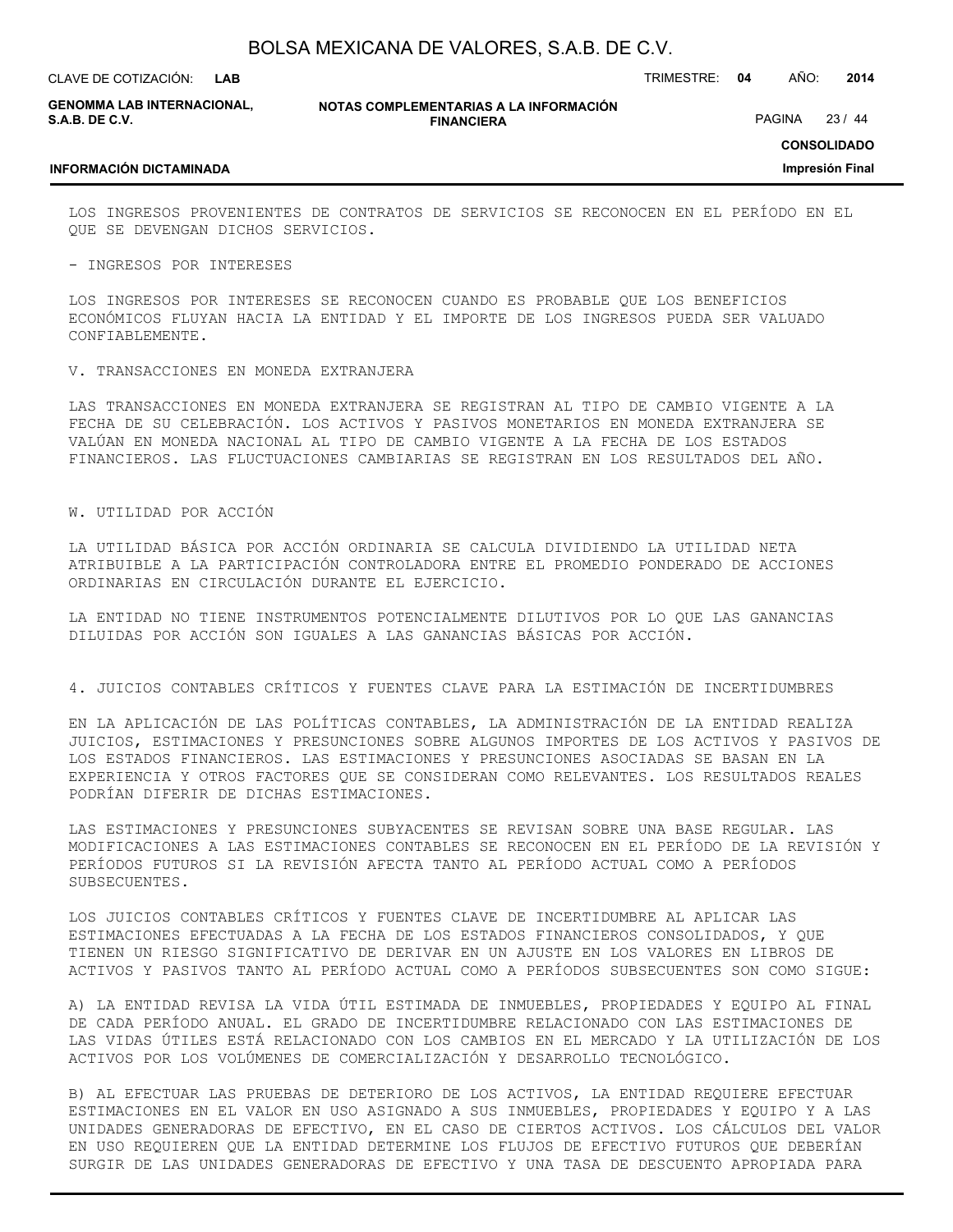| BOLSA MEXICANA DE VALORES, S.A.B. DE C.V. |  |  |
|-------------------------------------------|--|--|
|-------------------------------------------|--|--|

**GENOMMA LAB INTERNACIONAL, S.A.B. DE C.V.**

**NOTAS COMPLEMENTARIAS A LA INFORMACIÓN FINANCIERA**

PAGINA 24 / 44

**CONSOLIDADO**

#### **Impresión Final**

### **INFORMACIÓN DICTAMINADA**

CALCULAR EL VALOR ACTUAL. LA ENTIDAD UTILIZA PROYECCIONES DE FLUJOS DE EFECTIVO DE INGRESOS UTILIZANDO ESTIMACIONES DE CONDICIONES DE MERCADO, DETERMINACIÓN DE PRECIOS, Y VOLÚMENES DE COMERCIALIZACIÓN Y VENTA.

C) LA ENTIDAD UTILIZA ESTIMACIONES PARA DETERMINAR LAS RESERVAS DE INVENTARIOS Y CUENTAS POR COBRAR. LOS FACTORES QUE CONSIDERA LA ENTIDAD EN LAS ESTIMACIONES DE INVENTARIOS SON LOS VOLÚMENES DE COMERCIALIZACIÓN Y VENTA ASÍ COMO LOS MOVIMIENTOS EN LA DEMANDA DE ALGUNOS PRODUCTOS. LOS FACTORES QUE CONSIDERA LA ENTIDAD EN LA ESTIMACIÓN DE CUENTAS DE COBRO DUDOSO SON PRINCIPALMENTE EL RIESGO DE LA SITUACIÓN FINANCIERA DEL CLIENTE, CUENTAS NO GARANTIZADAS Y RETRASOS CONSIDERABLES EN LA COBRANZA DE ACUERDO CON LOS LÍMITES DE CRÉDITO ESTABLECIDOS.

LA ENTIDAD UTILIZA ESTIMACIONES PARA DETERMINAR LA ESTIMACIÓN DE CUENTAS DE COBRO DUDOSO CONSIDERANDO LOS SIGUIENTES FACTORES:

• LA ENTIDAD REALIZA UN ANÁLISIS DE ANTIGÜEDAD DE SALDOS POR CLIENTE, DONDE SE MUESTRE EL MONTO POR VENCER Y LOS MONTOS VENCIDOS DE ACUERDO A LOS LÍMITES DE CRÉDITOS ESTABLECIDOS Y SEGÚN PARÁMETROS OBTENIDOS CON LA EXPERIENCIA, SE ASIGNA UN PORCENTAJE DE RESERVA QUE LE CORRESPONDE A CADA UNA DE ELLAS, ESTE ANÁLISIS DA UN PRIMER INDICIO DE DETERIORO.

• UNA VEZ QUE SE OBTIENE EL MONTO PRELIMINAR DE LAS CUENTAS POR COBRAR CON DETERIORO, SE DEBERÁ REALIZAR UN ANÁLISIS DE LA SITUACIÓN FINANCIERA DE TODOS LOS CLIENTES INCLUIDOS, PARA DETERMINAR CUÁLES SON LOS QUE PRESENTAN UN DETERIORO RAZONABLE DE LA CUENTA POR COBRAR Y SOBRE ESTOS REGISTRAR LA PROVISIÓN CORRESPONDIENTE.

LA ENTIDAD TIENE LA POLÍTICA DE NO ACEPTAR DEVOLUCIONES, EXCEPTO EN EL CASO DE PRODUCTOS CADUCOS O PRODUCTOS FUERA DE LÍNEA, POR LO QUE EN EL MOMENTO EN EL QUE LA ENTIDAD CONOCE LA EXISTENCIA DE LOS MISMOS, RECONOCE LA RESERVA CORRESPONDIENTE.

CON RESPECTO A LAS BONIFICACIONES, LA ENTIDAD RECONOCE LA ESTIMACIÓN DE LAS MISMAS CON BASE EN LOS PLANES COMERCIALES AUTORIZADOS A LOS CLIENTES.

D) LA ENTIDAD ESTÁ SUJETA A TRANSACCIONES O EVENTOS CONTINGENTES SOBRE LOS CUALES UTILIZA JUICIO PROFESIONAL EN EL DESARROLLO DE ESTIMACIONES DE PROBABILIDAD DE OCURRENCIA, LOS FACTORES QUE SE CONSIDERAN EN ESTAS ESTIMACIONES SON LA SITUACIÓN LEGAL ACTUAL A LA FECHA DE LA ESTIMACIÓN Y, LA OPINIÓN DE LOS ASESORES LEGALES.

#### 5. COMBINACIONES DE NEGOCIOS

A. ADQUISICIÓN DE NEGOCIOS - DURANTE 2014, GENOMMA ADQUIRIÓ GRUPO COMERCIAL E INDUSTRIAL MARZAM, S.A. DE C.V., LA CUAL SE REGISTRÓ UTILIZANDO EL MÉTODO DE COMPRA.

B. EL PAGO DE LA PRIMERA ETAPA DE LA COMPRA SE REALIZÓ EL 26 DE JUNIO DE 2014 POR \$600 MILLONES, QUE CORRESPONDÍA AL 49% DE LAS ACCIONES. CON EL SEGUNDO PAGO REALIZADO EL 6 DE OCTUBRE DE 2014 POR EL 51% RESTANTE, SE ADQUIERE EL 100% DE LA COMPAÑÍA Y EL CONTROL DE LA MISMA. EL MONTO TOTAL DE LA CONTRAPRESTACIÓN PAGADA ASCIENDE A \$1,857,197, HABIENDO GENERADO UN CRÉDITO MERCANTIL POR \$398 MILLONES. EL RESULTADO DE DICHA ENTIDAD HA SIDO INCLUIDO EN LOS PRESENTES ESTADOS FINANCIEROS CONSOLIDADOS DESDE EL DÍA DE LA ADQUISICIÓN; SU PRESENTACIÓN ESTA DENTRO DE OPERACIONES DISCONTINUAS COMO SE DESCRIBE ABAJO.

LA ENTIDAD HA MANIFESTADO SU INTENCIÓN DE VENDER EL 51% DE LAS ACCIONES DE MARZAM, POR LO QUE DE ACUERDO CON LA IFRS 5 ACTIVOS NO CORRIENTES MANTENIDOS PARA LA VENTA Y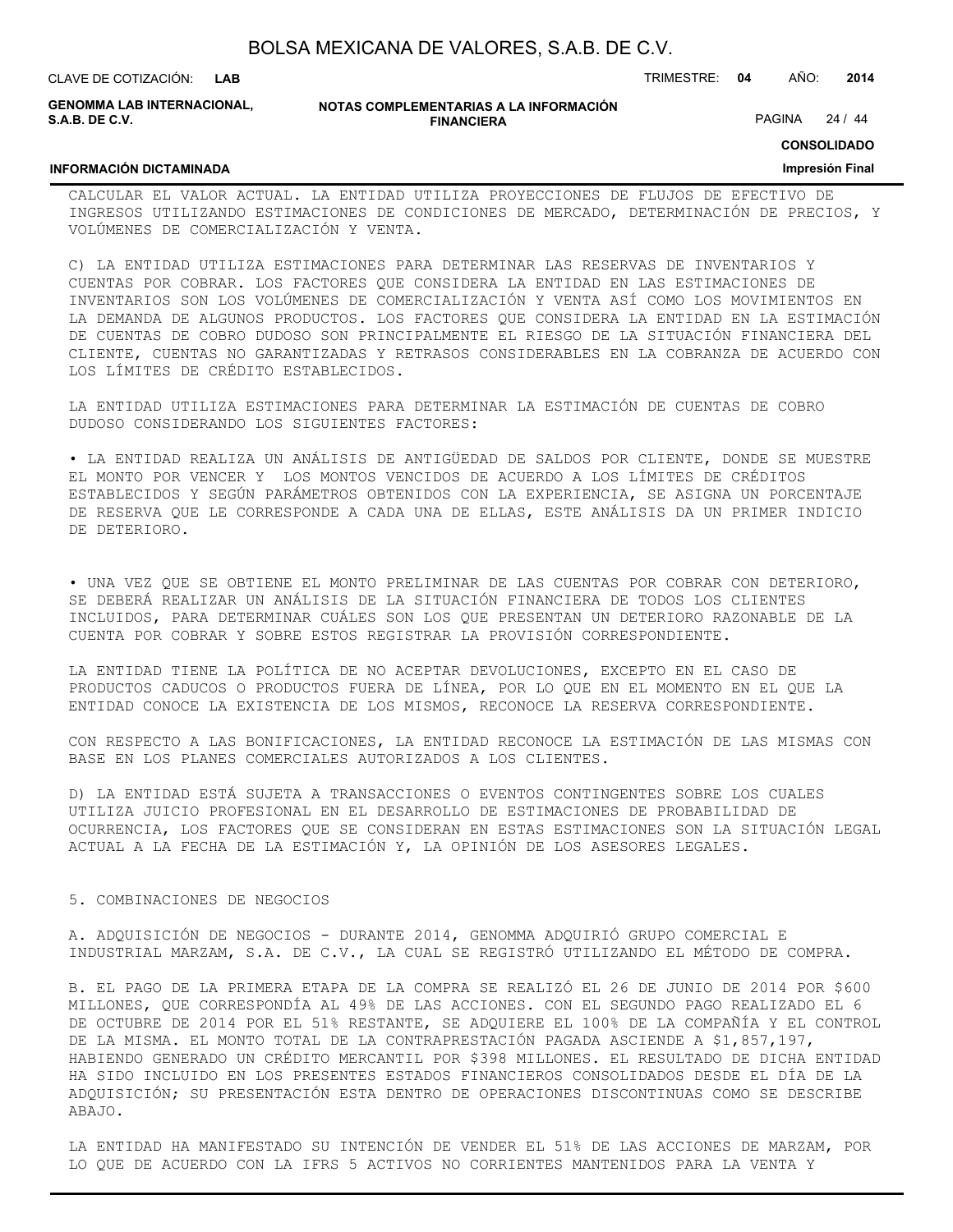**GENOMMA LAB INTERNACIONAL, S.A.B. DE C.V.**

**INFORMACIÓN DICTAMINADA**

**NOTAS COMPLEMENTARIAS A LA INFORMACIÓN FINANCIERA**

PAGINA 25 / 44

**CONSOLIDADO**

#### **Impresión Final**

OPERACIONES DISCONTINUADAS HA DECIDIDO PRESENTAR EN EL ESTADO DE POSICIÓN FINANCIERA DE LA ENTIDAD, COMO ACTIVOS DISPONIBLES PARA LA VENTA Y PASIVOS DIRECTAMENTE ASOCIADOS CON ACTIVOS MANTENIDOS PARA SU VENTA EL 100% DEL ESTADO DE POSICIÓN FINANCIERA DE MARZAM AL 31 DE DICIEMBRE DE 2014, ADICIONALMENTE, EN EL ESTADO DE RESULTADOS DE LA ENTIDAD EN EL RUBRO DE OPERACIONES DISCONTINUAS SE ENCUENTRA EL EFECTO NETO DE LA ELIMINACIÓN DE TRANSACCIONES CON MARZAM DEL 6 DE OCTUBRE AL 31 DE DICIEMBRE DE 2014.

C. ACTIVOS ADQUIRIDOS Y PASIVOS ASUMIDOS A LA FECHA DE ADQUISICIÓN DEL 100% DE GRUPO COMERCIAL E INDUSTRIAL MARZAM, S.A. DE C.V. Y SUBSIDIARIAS

2014 GRUPO COMERCIAL E INDUSTRIAL MARZAM, S.A. DE C.V. Y SUBSIDIARIAS

ACTIVOS: EFECTIVO Y EQUIVALENTES DE EFECTIVO \$ 10,330 CUENTAS POR COBRAR 2,974,129 INVENTARIOS 2,321,954 OTROS ACTIVOS CIRCULANTES 97,580 INMUEBLES, MAQUINARIA Y EQUIPO 232,758 OTROS ACTIVOS 35,293 IMPUESTOS DIFERIDOS 163,509

2014 GRUPO COMERCIAL E INDUSTRIAL MARZAM, S.A. DE C.V. Y SUBSIDIARIAS

PASIVOS: CUENTAS POR PAGAR A PROVEEDORES (3,498,190) DOCUMENTOS POR PAGAR (480,299) IMPUESTOS Y GASTOS ACUMULADOS (398,068)

TOTAL DE ACTIVOS NETOS \$ 1,458,996

D. CRÉDITO MERCANTIL DE ADQUISICIÓN

 CONTRAPRESTACIÓN VALOR DE LOS ACTIVOS NETOS CRÉDITO 2014 TRANSFERIDA ADQUIRIDOS MERCANTIL

GRUPO COMERCIAL E INDUSTRIAL MARZAM, S.A. DE C.V. Y SUBSIDIARIAS \$ 1,857,197 \$ 1,458,996 \$ 398,201

6. EFECTIVO, EQUIVALENTES DE EFECTIVO Y EFECTIVO RESTRINGIDO

2014 2013

EFECTIVO \$ 1,094,325 \$ 1,278,709 EQUIVALENTES DE EFECTIVO: MESA DE DINERO E INVERSIONES EN VALORES 70,129 480,309 EFECTIVO RESTRINGIDO 17,842 8,126

\$ 1,182,296 \$ 1,767,144

7. CUENTAS POR COBRAR

2014 2013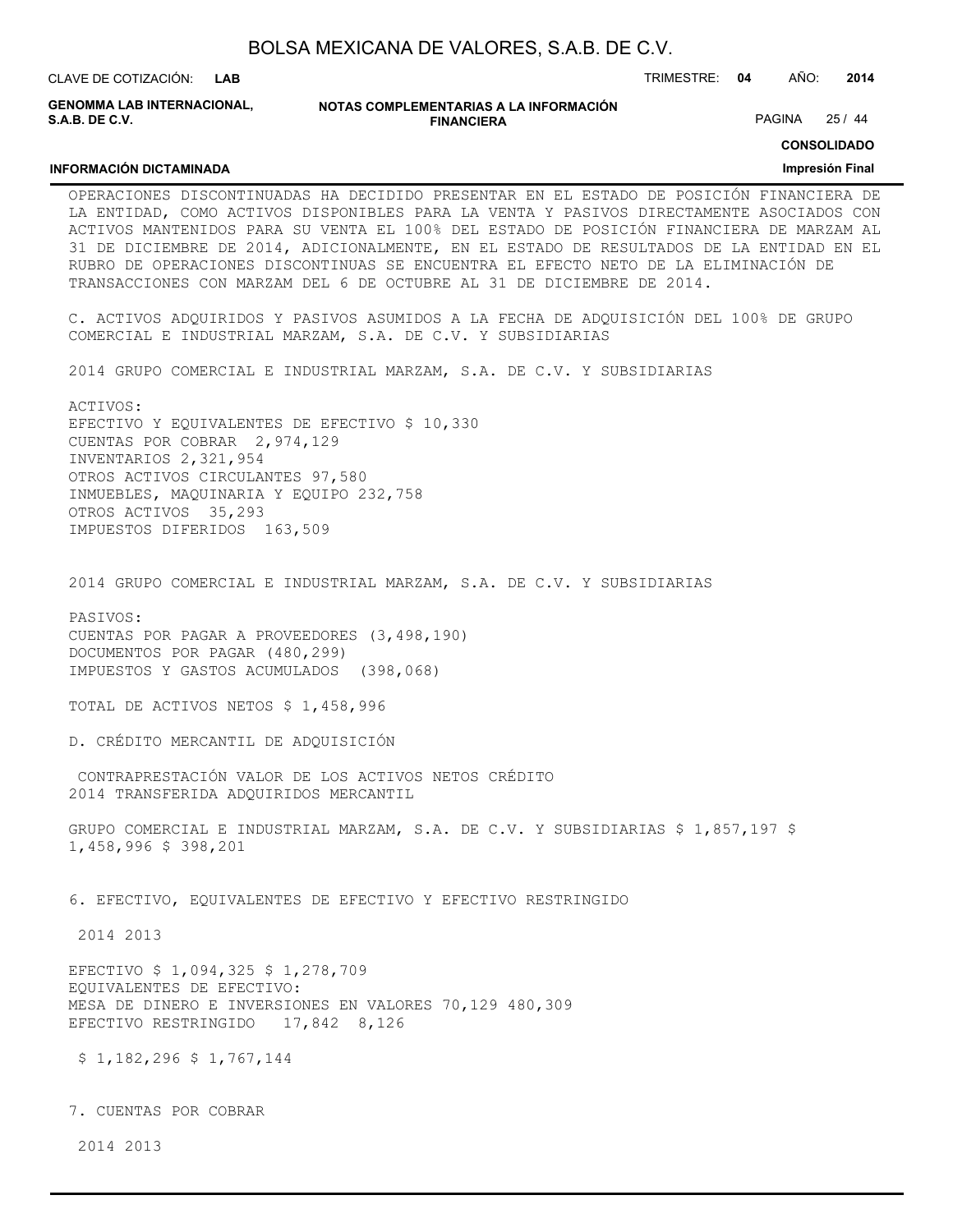| BOLSA MEXICANA DE VALORES, S.A.B. DE C.V. |  |  |  |
|-------------------------------------------|--|--|--|
|-------------------------------------------|--|--|--|

**GENOMMA LAB INTERNACIONAL, S.A.B. DE C.V.**

**NOTAS COMPLEMENTARIAS A LA INFORMACIÓN FINANCIERA**

PAGINA 26 / 44

**CONSOLIDADO**

**Impresión Final**

#### **INFORMACIÓN DICTAMINADA**

CLIENTES \$ 5,173,714 \$ 5,652,360 ESTIMACIONES PARA: CUENTAS DE COBRO DUDOSO (89,902) (13,156) DEVOLUCIONES (138,674) (146,539) BONIFICACIONES (780,829) (476,585) (1,009,405) (636,280) 4,164,309 5,016,080 IMPUESTOS POR RECUPERAR 865,066 364,850 OTRAS 319,316 219,499

 $$5,348,691$   $$5,600,429$ 

LOS MOVIMIENTOS DE LA ESTIMACIÓN PARA CUENTAS DE COBRO DUDOSO, DEVOLUCIONES Y BONIFICACIONES FUERON COMO SIGUE:

 SALDO PROVISIÓN SALDO AL INICIAL ADICIONES UTILIZADA CIERRE

2014 \$ (636,280) \$ (1,494,515) \$ 1,121,390 \$ (1,009,405)

 SALDO PROVISIÓN SALDO AL INICIAL ADICIONES UTILIZADA CIERRE

2013 \$ (576,689) \$ (974,355) \$ 914,764 \$ (636,280)

A. CUENTAS POR COBRAR A CLIENTES

LAS CUENTAS POR COBRAR A CLIENTES QUE SE REVELAN ARRIBA SE CLASIFICAN COMO CUENTAS POR COBRAR Y POR LO TANTO SE VALÚAN AL COSTO AMORTIZADO.

EL PLAZO DE CRÉDITO PROMEDIO SOBRE LA VENTA DE BIENES ES DE 90 DÍAS. NO SE HACE NINGÚN CARGO POR INTERESES SOBRE LAS CUENTAS POR COBRAR A CLIENTES. LA ENTIDAD RECONOCE UNA ESTIMACIÓN PARA CUENTAS DE COBRO DUDOSO CON BASE EN IMPORTES IRRECUPERABLES DETERMINADOS POR EXPERIENCIAS DE INCUMPLIMIENTO DE LA CONTRAPARTE Y UN ANÁLISIS DE SU POSICIÓN FINANCIERA ACTUAL.

ANTES DE ACEPTAR CUALQUIER NUEVO CLIENTE, LA ENTIDAD EVALÚA LA CALIDAD CREDITICIA DEL CLIENTE POTENCIAL Y DEFINE LOS LÍMITES DE CRÉDITO POR CLIENTE. LOS LÍMITES Y CALIFICACIONES ATRIBUIDOS A LOS CLIENTES SE REVISAN PERIÓDICAMENTE. LAS VENTAS A LOS DIEZ CLIENTES PRINCIPALES DE LA ENTIDAD REPRESENTAN EL 43% Y 52% DE LAS VENTAS NETAS CONSOLIDADAS Y EL 56% Y 77% DEL SALDO DE CUENTAS POR COBRAR EN 2014 Y 2013, RESPECTIVAMENTE.

LAS CUENTAS POR COBRAR A CLIENTES REVELADAS EN LOS PÁRRAFOS ANTERIORES INCLUYEN LOS MONTOS QUE ESTÁN VENCIDOS AL FINAL DEL PERIODO SOBRE EL QUE SE INFORMA (VER ABAJO EL ANÁLISIS DE ANTIGÜEDAD), PERO PARA LOS CUALES LA ENTIDAD NO HA RECONOCIDO ESTIMACIÓN ALGUNA PARA CUENTAS DE COBRO DUDOSO DEBIDO A QUE NO HA HABIDO CAMBIO SIGNIFICATIVO EN LA CALIDAD CREDITICIA Y LOS IMPORTES AÚN SE CONSIDERAN RECUPERABLES. LA ENTIDAD NO MANTIENE NINGÚN COLATERAL U OTRAS MEJORAS CREDITICIAS SOBRE ESOS SALDOS, NI TIENE EL DERECHO LEGAL DE COMPENSARLOS CONTRA ALGÚN MONTO QUE ADEUDE LA ENTIDAD A LA CONTRAPARTE.

ANTIGÜEDAD DE LAS CUENTAS POR COBRAR VENCIDAS PERO NO INCOBRABLES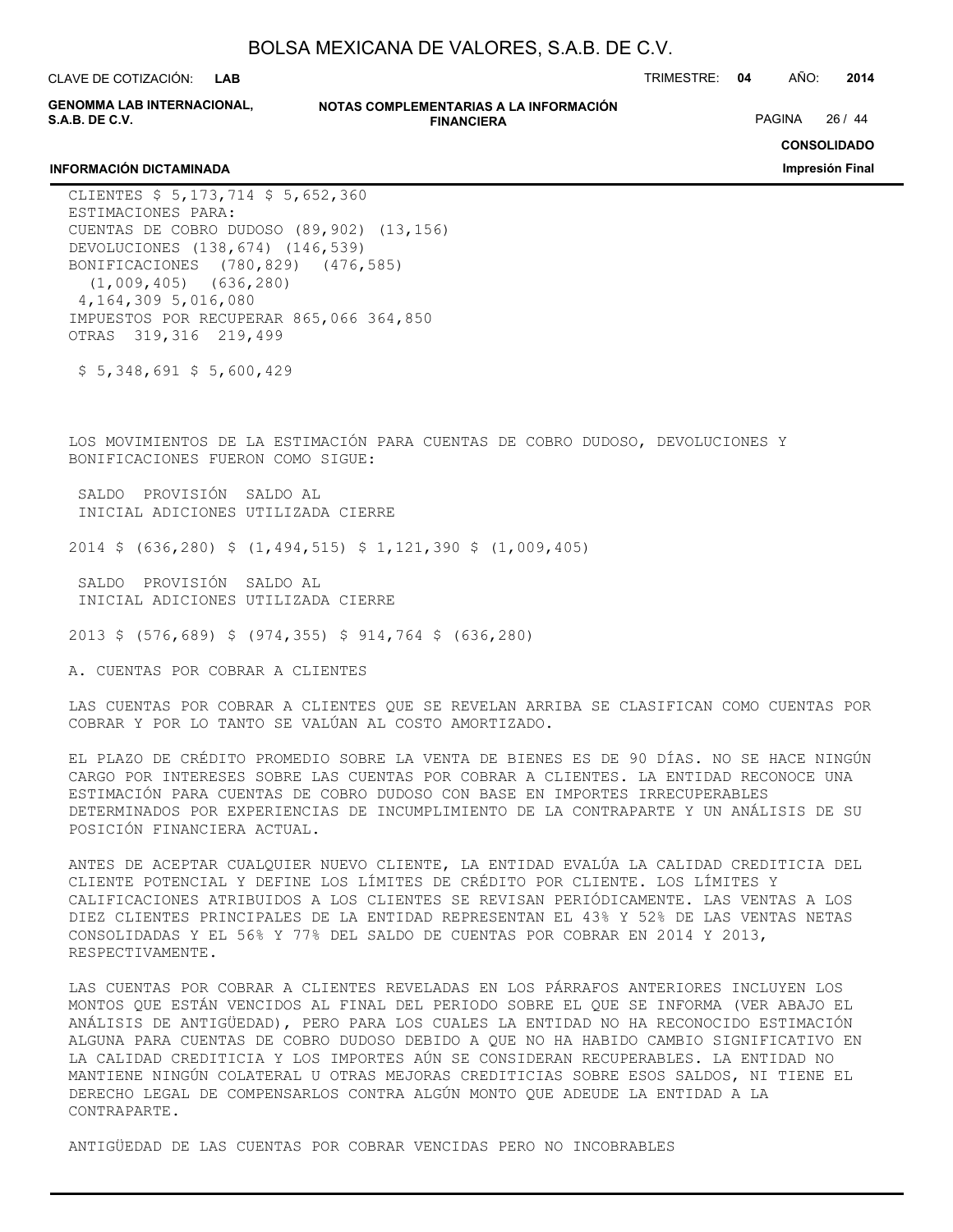CLAVE DE COTIZACIÓN: TRIMESTRE: **04** AÑO: **2014 LAB**

**GENOMMA LAB INTERNACIONAL, S.A.B. DE C.V.**

**NOTAS COMPLEMENTARIAS A LA INFORMACIÓN FINANCIERA**

PAGINA 27 / 44

### **CONSOLIDADO**

**Impresión Final**

#### **INFORMACIÓN DICTAMINADA**

2014 2013

60-90 DÍAS \$ 66,091 \$ 208,230 MÁS DE 90 DÍAS 869,569 324,340

TOTAL \$ 935,660 \$ 532,570

ANTIGÜEDAD PROMEDIO (DÍAS) 97 78

AL DETERMINAR LA RECUPERABILIDAD DE UNA CUENTA POR COBRAR, LA ENTIDAD CONSIDERA CUALQUIER CAMBIO EN LA CALIDAD CREDITICIA DE LA CUENTA, A PARTIR DE LA FECHA EN QUE SE OTORGÓ INICIALMENTE EL CRÉDITO HASTA EL FINAL DEL PERIODO SOBRE EL QUE SE INFORMA.

8. INVENTARIOS

2014 2013

PRODUCTOS TERMINADOS \$ 1,410,343 \$ 1,326,614 MATERIA PRIMA 445,109 349,507 ESTIMACIÓN PARA INVENTARIOS OBSOLETOS (454,520) (472,667) 1,400,932 1,203,454 MERCANCÍAS EN TRÁNSITO 194,080 238,602

 $$1,595,012 \ $1,442,056$ 

9. ACTIVOS DISPONIBLES PARA LA VENTA

2014

ACTIVOS DISPONIBLES PARA LA VENTA \$ 7,790,506

PASIVOS DIRECTAMENTE ASOCIADOS CON ACTIVOS MANTENIDOS PARA SU VENTA \$ 4,487,400

LA ENTIDAD HA MANIFESTADO SU INTENCIÓN DE VENDER EL 51% DE LAS ACCIONES DE MARZAM, POR LO QUE DE ACUERDO CON LA IFRS 5 ACTIVOS NO CORRIENTES MANTENIDOS PARA LA VENTA Y OPERACIONES DISCONTINUADAS HA DECIDIDO PRESENTAR EN EL ESTADO DE POSICIÓN FINANCIERA DE LA ENTIDAD, COMO ACTIVOS DISPONIBLES PARA LA VENTA Y PASIVOS DIRECTAMENTE ASOCIADOS CON ACTIVOS MANTENIDOS PARA SU VENTA EL 100% DEL ESTADO DE POSICIÓN FINANCIERA DE MARZAM AL 31 DE DICIEMBRE DE 2014. LOS ACTIVOS DISPONIBLES PARA LA VENTA Y PASIVOS DIRECTAMENTE ASOCIADOS CON ACTIVOS MANTENIDOS PARA SU VENTA AL 31 DE DICIEMBRE DE 2014, SON:

2014

EFECTIVO Y EQUIVALENTES DE EFECTIVO \$ 43,064 CUENTAS POR COBRAR A CLIENTES 2,937,811 OTRAS CUENTAS POR COBRAR 303,767 INVENTARIOS 3,226,224 PAGOS ANTICIPADOS 5,748 PROPIEDADES, PLANTA Y EQUIPO 208,883 PROPIEDADES DE INVERSIÓN 37,215 IMPUESTO SOBRE LA RENTA DIFERIDO 188,478 OTROS ACTIVOS 6,017 CRÉDITO MERCANTIL 833,299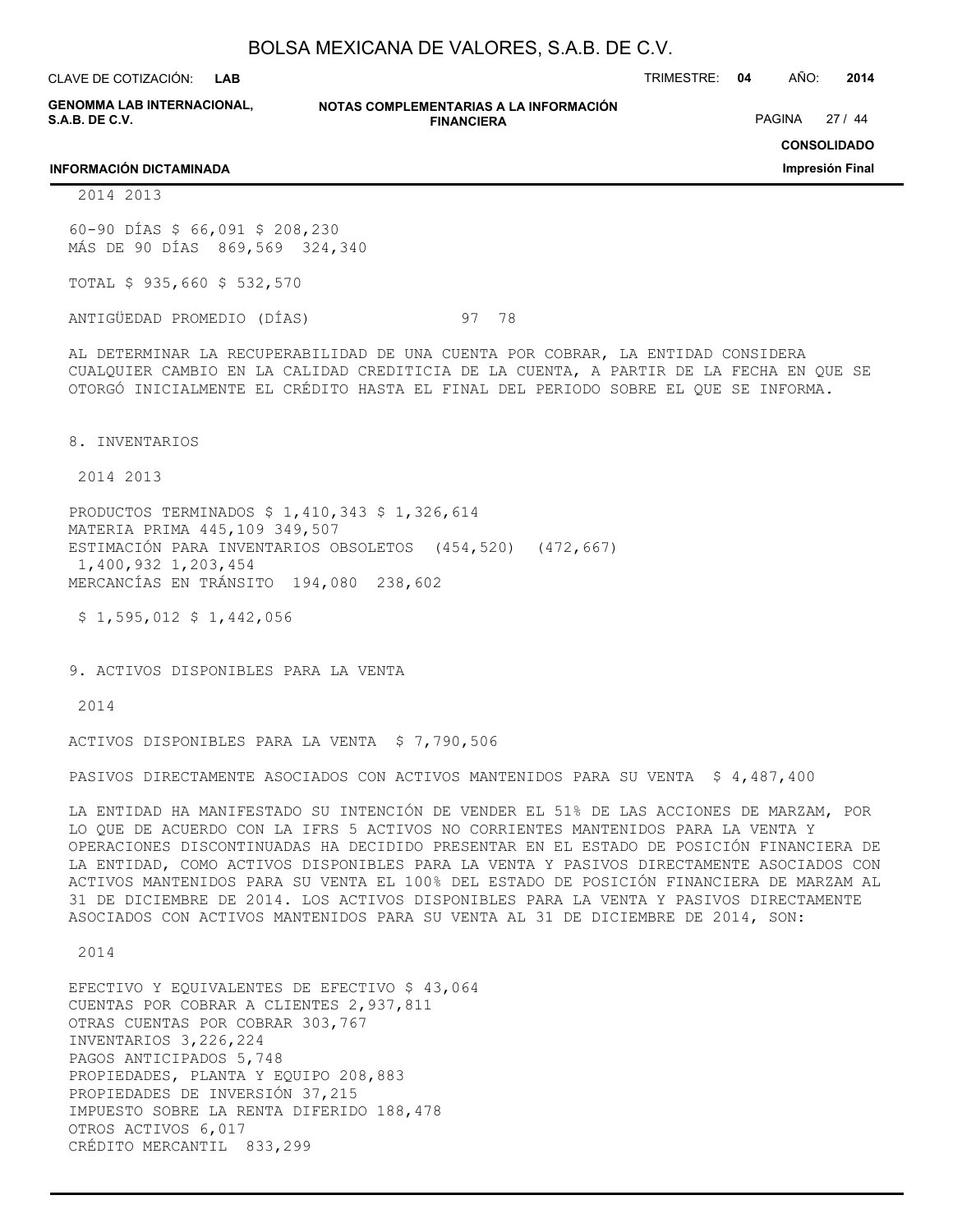**LAB**

CLAVE DE COTIZACIÓN: TRIMESTRE: **04** AÑO: **2014**

**GENOMMA LAB INTERNACIONAL, S.A.B. DE C.V.**

**NOTAS COMPLEMENTARIAS A LA INFORMACIÓN FINANCIERA**

PAGINA 28 / 44

**INFORMACIÓN DICTAMINADA**

**CONSOLIDADO**

**Impresión Final**

2014

ACTIVOS DE MARZAM, CLASIFICADOS COMO DISPONIBLES PARA LA VENTA 7,790,506

CUENTAS POR PAGAR A PROVEEDORES 3,644,986 GASTOS ACUMULADOS Y OTRAS CUENTAS POR PAGAR 362,890 PARTICIPACIÓN DE LOS TRABAJADORES EN LAS UTILIDADES 20,534 PRÉSTAMOS BANCARIOS 383,806 BENEFICIOS A LOS EMPLEADOS 75,184

PASIVOS DE MARZAM, DIRECTAMENTE ASOCIADOS CON ACTIVOS MANTENIDOS PARA SU VENTA 4,487,400

ACTIVOS NETOS DE MARZAM, CLASIFICADOS COMO DISPONIBLES PARA SU VENTA \$ 3,303,106

10. INMUEBLES, PROPIEDADES Y EQUIPO

 SALDO AL 31 DE DICIEMBRE DE 2013 ADICIONES DIRECTAS BAJAS POR VENTAS TRASPASOS AL ACTIVO EFECTO DE CONVERSIÓN SALDO AL 31 DE DICIEMBRE DE 2014

EDIFICIO \$ 175,450 \$ - \$ (7,859) \$ 2,218 \$ - \$ 169,809 MEJORAS A LOCALES 71,518 3,631 (250) - 1,645 76,544 EQUIPO DE LABORATORIO, MOLDES Y MAQUINARIA 59,906 14,625  $(152)$  - 1,838 76,217 EQUIPO DE TRANSPORTE 84,724 15,351 (3,589) - 917 97,403 EQUIPO DE CÓMPUTO 47,369 4,849 (1,467) 3,000 1,110 54,861 EQUIPO DE PRODUCCIÓN Y GRABACIÓN 56,468 - 141 56,609 EQUIPO DE OFICINA, VENTA Y TELECOMUNICACIONES 111,673 81,796 (1,544) (1,915) 3,669 193,679 607,108 120,252 (14,861) 3,303 9,320 725,122 DEPRECIACIÓN Y AMORTIZACIÓN ACUMULADA (268,037) (74,975) 12,844 (10,691) (340,859) 339,071 45,277 (2,017) 3,303 (1,371) 384,263 CONSTRUCCIONES EN PROCESO 7,031 89 - - - - 898 8,018 TERRENOS 62, 281 - - - - - - - - - 3,097 65,378

 $$ 408,383 $ 45,366 $ (2,017) $ 3,303 $ 2,624 $ 457,659$ 

 SALDO AL 1 DE ENERO DE 2013 ADICIONES DIRECTAS BAJAS POR VENTAS TRASPASOS AL ACTIVO EFECTO DE CONVERSIÓN SALDO AL 31 DE DICIEMBRE DE 2013

EDIFICIO \$ 175,450 \$ - \$ - \$ - \$ - \$ - \$ 175,450 MEJORAS A LOCALES 71,061 384 - - 73 71,518 EQUIPO DE LABORATORIO, MOLDES Y MAQUINARIA 47,701 12,162 - 43 59,906 EQUIPO DE TRANSPORTE 99,534 9,444 (24,279) - 25 84,724 EQUIPO DE CÓMPUTO 43,115 2,696 (144) 1,661 41 47,369 EQUIPO DE PRODUCCIÓN Y GRABACIÓN 54,413 2,049 - - - - - - 6 56,468 EQUIPO DE OFICINA, VENTA Y TELECOMUNICACIONES 81,481 29,763 (67) 446 50 111,673 572,755 56,498 (24,490) 2,107 238 607,108 DEPRECIACIÓN Y AMORTIZACIÓN ACUMULADA (227,777) (52,233) 12,073 -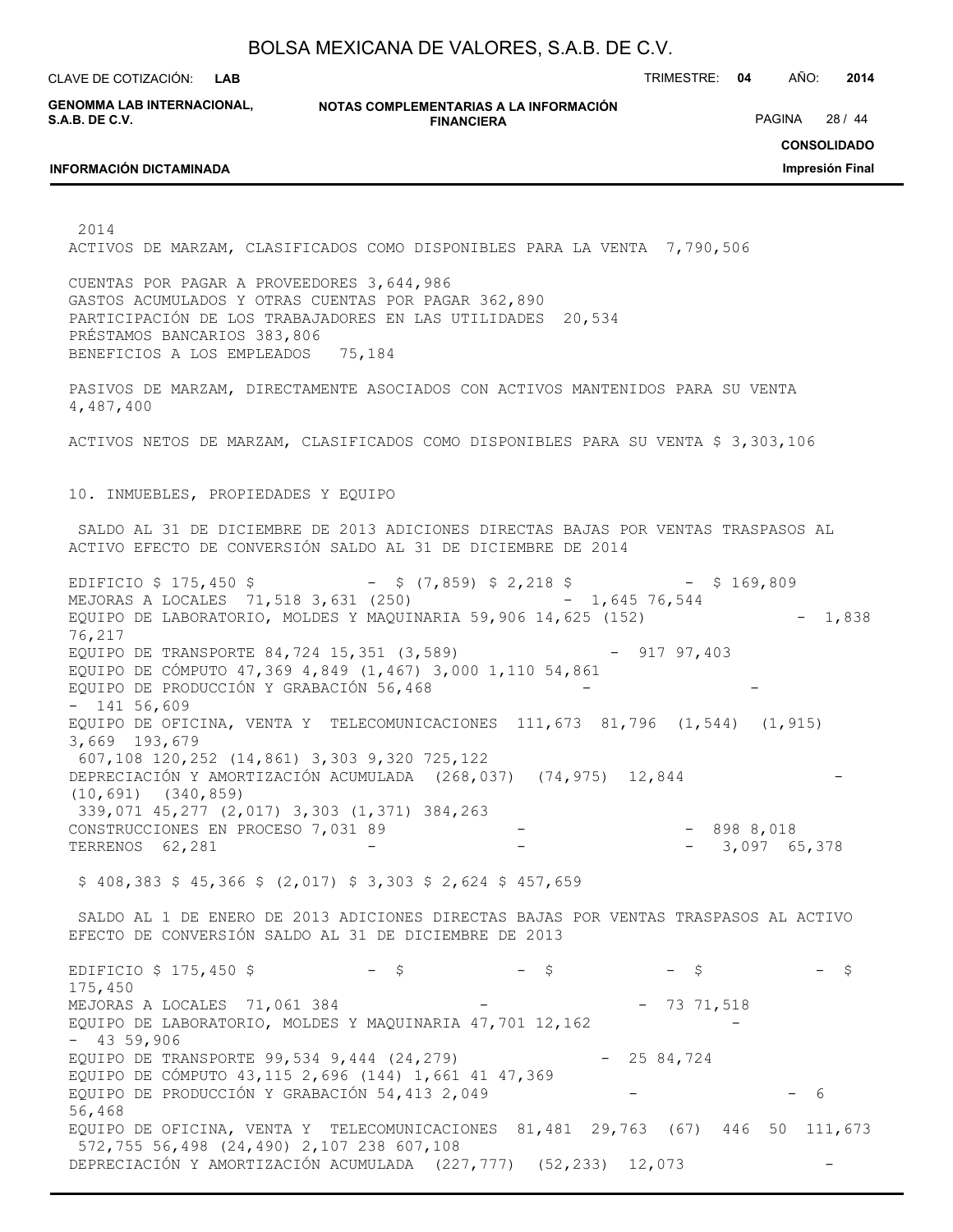| BOLSA MEXICANA DE VALORES, S.A.B. DE C.V. |  |  |
|-------------------------------------------|--|--|
|-------------------------------------------|--|--|

**NOTAS COMPLEMENTARIAS A LA INFORMACIÓN GENOMMA LAB INTERNACIONAL, FINANCIERA** CLAVE DE COTIZACIÓN: TRIMESTRE: **04** AÑO: **2014 LAB CONSOLIDADO Impresión Final S.A.B. DE C.V. INFORMACIÓN DICTAMINADA** PAGINA 29 / 44 (100) (268,037) 344,978 4,265 (12,417) 2,107 138 339,071 CONSTRUCCIONES EN PROCESO - 7,031  $-7,031$ TERRENOS 58,610 3,549 - - - 122 62,281  $$ 403,588 \$ 14,845 \$ (12,417) $ 2,107 $ 260 $ 408,383$ 11. OTROS ACTIVOS SALDO AL 31 DE DICIEMBRE DE 2013 ADICIONES DIRECTAS DESINVERSIONES TRASPASOS AL ACTIVO EFECTO DE CONVERSIÓN SALDO AL 31 DE DICIEMBRE DE 2014 ACTIVOS DE VIDA INDEFINIDA: MARCAS \$ 4,047,421 \$ 12,958 \$ - \$ - \$ 78,178 \$ 4,138,557 LICENCIAS 1,451 1,451 DERECHOS 83,750 397,206 (8,750) - - 472,206 ANTICIPO DE INVERSIÓN 2,135,922 271,271  $- 2,407,193$  6,268,544 681,435 (8,750) 78,178 7,019,407 ACTIVOS DE VIDA DEFINIDA: SOFTWARE - COSTOS DE DESARROLLO 79,721 29,079 (821) - 403 108,382 LICENCIAS 587,516 1,569 - - 58,526 647,611 AMORTIZACIÓN ACUMULADA (83,789) (23,046) 1,469 - (1,051) (106,417) 583,448 7,602 648 - 57,878 649,576 COSTOS DE DESARROLLO EN PROCESO 9,337 12,008 (9,721) - 11,624<br>DEPÓSITOS EN GARANTÍA Y OTROS 40,581 13,798 (680) - 548 54,247 DEPÓSITOS EN GARANTÍA Y OTROS 40,581 13,798 (680) \$ 6,901,910 \$ 714,843 \$ (8,782) \$ (9,721) \$ 136,604 \$ 7,734,854 SALDO AL 1 DE ENERO DE 2013 ADICIONES DIRECTAS DESINVERSIONES TRASPASOS AL ACTIVO EFECTO DE CONVERSIÓN SALDO AL 31 DE DICIEMBRE DE 2013 ACTIVOS DE VIDA INDEFINIDA: MARCAS \$ 3,366,884 \$ 521,386 \$ - \$ 158,895 \$ 256 \$ 4,047,421 LICENCIAS 1,445 6  $1,451$ DERECHOS 95,417 - (11,667) - - - - - 83,750 ANTICIPO DE INVERSIÓN 808,895 1,485,922 - (158,895) 2,135,922 4,272,641 2,007,314 (11,667) - 256 6,268,544 ACTIVOS DE VIDA DEFINIDA: SOFTWARE - COSTOS DE DESARROLLO 56,255 383 - 23,386 (303) 79,721 LICENCIAS 21, 232 551, 989 - - 14, 295 587, 516 AMORTIZACIÓN ACUMULADA (71,779) (12,010) - (83,789) 5,708 540,362 - 23,386 13,992 583,448 COSTOS DE DESARROLLO EN PROCESO 29,872 4,958 - (25,493) - 9,337 DEPÓSITOS EN GARANTÍA Y OTROS 45,345 673 (5,575) - 138 40,581  $$4,353,566$   $$2,553,307$   $$(17,242)$   $$(2,107)$   $$14,386$   $$6,901,910$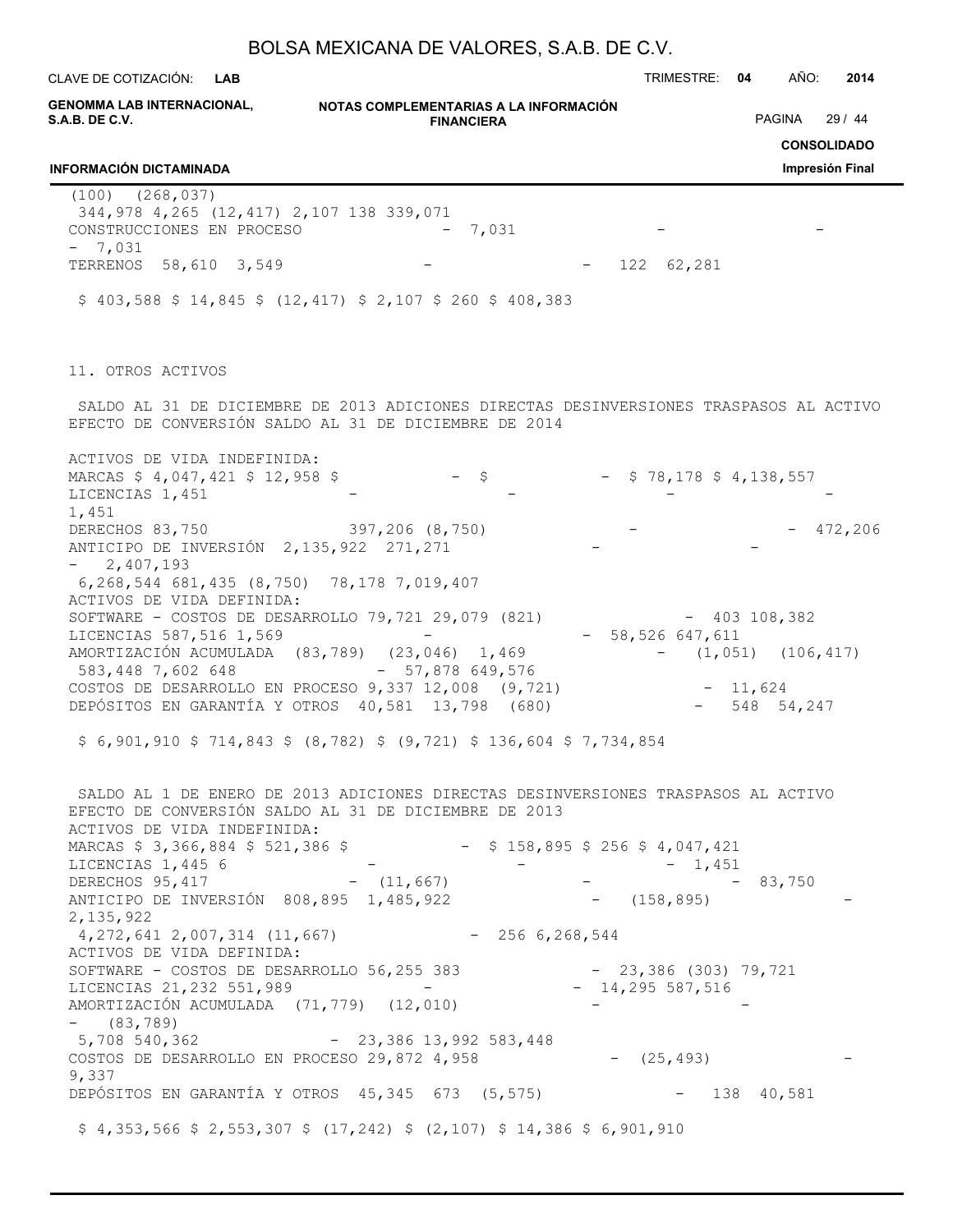| CLAVE DE COTIZACIÓN: <b>LAB</b>              |                                                             | TRIMESTRE: | 04 | AÑO:          | 2014  |  |
|----------------------------------------------|-------------------------------------------------------------|------------|----|---------------|-------|--|
| GENOMMA LAB INTERNACIONAL,<br>S.A.B. DE C.V. | NOTAS COMPLEMENTARIAS A LA INFORMACIÓN<br><b>FINANCIERA</b> |            |    | <b>PAGINA</b> | 30/44 |  |
|                                              |                                                             |            |    | CONSOLIDADO   |       |  |

**INFORMACIÓN DICTAMINADA**

**CONSOLIDADO**

**Impresión Final**

12. INVERSIÓN EN ACCIONES EN ENTIDAD ASOCIADA

POR EL PERIODO COMPRENDIDO DEL 26 DE JUNIO AL 6 DE OCTUBRE DE 2014, LA ENTIDAD RECONOCIÓ MÉTODO DE PARTICIPACIÓN DE GRUPO COMERCIAL E INDUSTRIAL MARZAM, S.A DE C.V., YA QUE DURANTE ESE PERIODO LE PERTENECÍA EL 49% DE LAS ACCIONES. EL MONTO QUE SE RECONOCIÓ EN RESULTADOS ASCENDIÓ A (\$10,252).

LA INVERSIÓN EN TELEVISA CONSUMER PRODUCTS, LLP, ENTIDAD ASOCIADA CONSTITUIDA EN LOS ESTADOS UNIDOS DE AMÉRICA, ES DEL 49% DE SUS ACCIONES. DICHA SOCIEDAD SE CONSTITUYÓ EN 2009 E INICIÓ OPERACIONES DURANTE 2011. LA INFORMACIÓN FINANCIERA DE LA ASOCIADA DE LA ENTIDAD SE RESUME A CONTINUACIÓN:

 2014 2013 BALANCES GENERALES: ACTIVO CIRCULANTE \$ 159,088 \$ 122,213 ACTIVO NO CIRCULANTE 135 161 TOTAL PASIVO (121,753) (86,290)

CAPITAL CONTABLE \$ 37,470 \$ 36,084

ESTADOS DE RESULTADOS: INGRESOS NETOS \$ 260,563 \$ 419,066 COSTO DE VENTAS 203,194 327,930 UTILIDAD BRUTA 57,369 91,136 GASTOS GENERALES 59,931 68,189 (PÉRDIDA) UTILIDAD ANTES DE IMPUESTOS (2,562) 22,947 IMPUESTOS A LA UTILIDAD 360

(PÉRDIDA) UTILIDAD NETA \$ (2,922) \$ 22,947

PARTICIPACIÓN DE LA ENTIDAD EN: CAPITAL CONTABLE \$ 18,360 \$ 17,681

(PÉRDIDA) UTILIDAD NETA \$ (1,432) \$ 11,244

13. PRÉSTAMOS BURSÁTILES, BANCARIOS Y PORCIÓN CIRCULANTE DE LA DEUDA A LARGO PLAZO

AL 31 DE DICIEMBRE SE INTEGRAN COMO SIGUE:

2014 2013

#### CERTIFICADOS BURSÁTILES

AL 31 DE DICIEMBRE DE 2014 Y 2013, LA ENTIDAD MANTIENE VIGENTES LAS SIGUIENTES EMISIONES DE CERTIFICADOS BURSÁTILES PAGADEROS AL VENCIMIENTO:

LAB 13-1- EMITIDO EL 8 DE JULIO DE 2013, CON VENCIMIENTO EL 2 DE JULIO DE 2018 CON UNA TASA DE INTERÉS FLOTANTE DE TIIE + 0.70% \$ 2,000,000 \$ 2,000,000

LAB 13-2 EMITIDO EL 3 DE OCTUBRE DE 2013, CON VENCIMIENTO EN 28 DE SEPTIEMBRE DE 2017 CON UNA TASA DE INTERÉS FLOTANTE DE TIIE + 0.70% 2,000,000 2,000,000

LAB 14 EMITIDO EL 28 DE NOVIEMBRE DE 2014, CON VENCIMIENTO EN 17 DE ENERO DE 2020 CON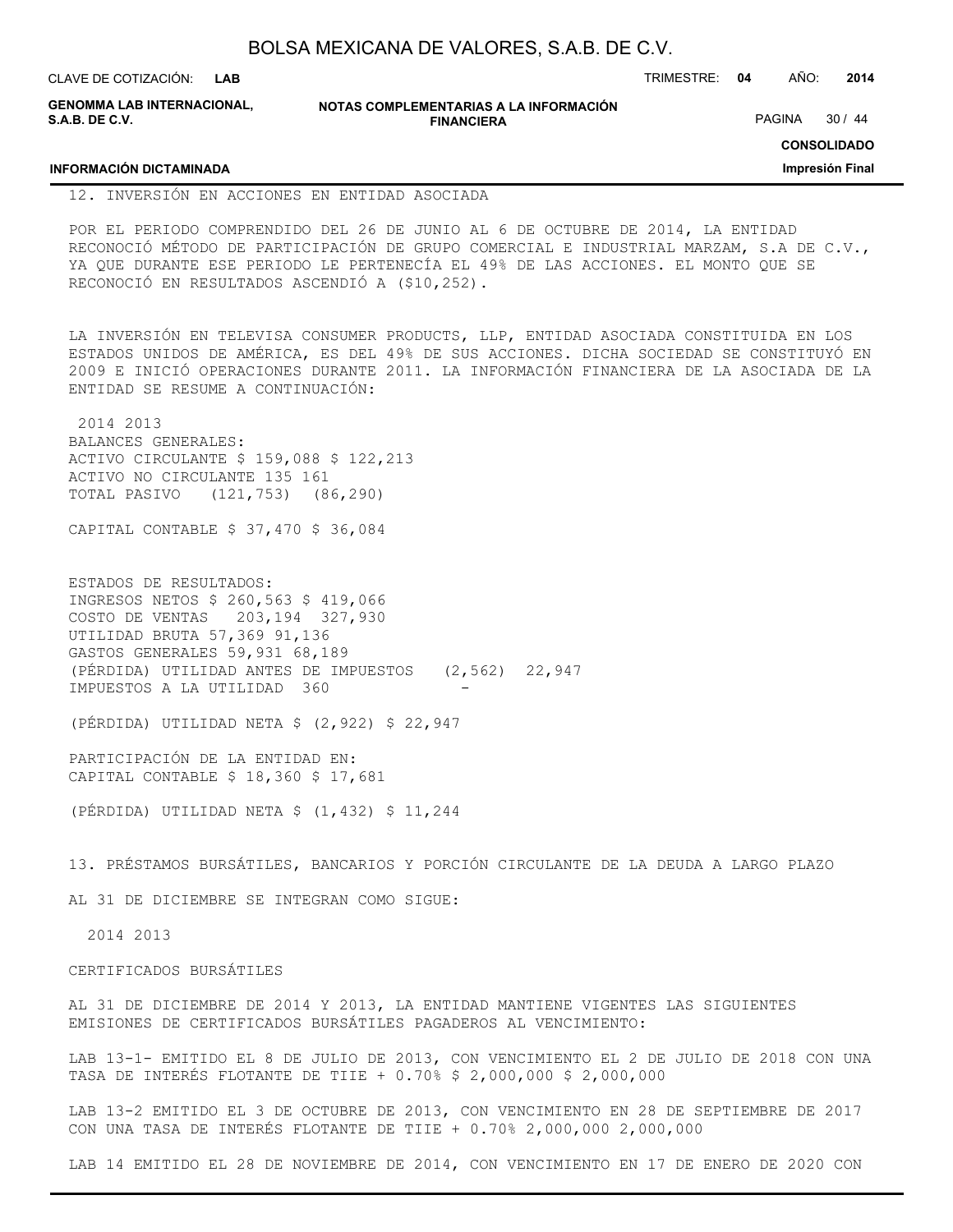**LAB**

CLAVE DE COTIZACIÓN: TRIMESTRE: **04** AÑO: **2014**

**GENOMMA LAB INTERNACIONAL, S.A.B. DE C.V.**

**INFORMACIÓN DICTAMINADA**

**NOTAS COMPLEMENTARIAS A LA INFORMACIÓN FINANCIERA**

PAGINA 31 / 44

**CONSOLIDADO**

**Impresión Final**

UNA TASA DE INTERÉS FLOTANTE DE TIIE +  $0.60\%$  1,500,000

2014 2013

CRÉDITOS BANCARIOS-

CLUB DEAL CON HSBC MÉXICO, S. A. Y BANCO SANTANDER, S. A.: CRÉDITO REVOLVENTE POR UN MÁXIMO DE \$ 700 MILLONES DOCUMENTADO CON PAGARÉS, QUE CAUSA INTERESES TRIMESTRALMENTE A LA TASA TIIE MÁS 1.875 %. EL PAGO DEL PRINCIPAL SE HARÁ MEDIANTE UNA ÚNICA EXHIBICIÓN AL VENCIMIENTO EL 31 DE MARZO DE 2014 500,000

### BANCO NACIONAL DE MÉXICO, S. A.:

CRÉDITO REVOLVENTE POR \$ 600 MILLONES DOCUMENTADO CON PAGARÉS, QUE HASTA EL 22 DE DICIEMBRE DE 2013, CAUSÓ INTERESES TRIMESTRALMENTE A LA TASA FIJA DE 6.23%. EL PAGO DEL PRINCIPAL ESTABA CONTEMPLADO EL 14 DE JUNIO DE 2016 MEDIANTE UNA ÚNICA EXHIBICIÓN. SIN EMBARGO, EL 23 DE DICIEMBRE DE 2013, LAS CONDICIONES DEL CRÉDITO FUERON RENEGOCIADAS. DESDE LA FECHA DE RENEGOCIACIÓN Y HASTA EL 21 DE DICIEMBRE DE 2015 SE DEVENGARÁN INTERESES A UNA TASA FIJA DE 5.97% Y POSTERIORMENTE Y HASTA EL 14 DE ENERO DE 2019, FECHA DE VENCIMIENTO, LOS INTERESES SE CALCULARÁN A LA TASA FLOTANTE DE TIIE MÁS 0.85%. EL CAPITAL SE AMORTIZARÁ MEDIANTE SEIS AMORTIZACIONES TRIMESTRALES IGUALES POR \$66.6 MILLONES COMENZANDO EL 22 DE JULIO DE 2017 Y TERMINANDO EL 22 DE OCTUBRE DE 2018 Y UNA AMORTIZACIÓN FINAL DE \$200.4 MILLONES EN LA FECHA DE VENCIMIENTO 600,000 600,000

#### BANCO PATAGONIA, S. A.:

CRÉDITO SIMPLE CON BANCO PATAGONIA, S. A. (INSTITUCIÓN FINANCIERA ARGENTINA) POR \$ 60 MILLONES DE PESOS ARGENTINOS DOCUMENTADO CON PAGARÉS, QUE CAUSA INTERESES MENSUALMENTE A LA TASA FIJA DE 21.5% LOS PRIMEROS 12 MESES DEL CRÉDITO. LOS 24 MESES RESTANTES, CAUSARÁ INTERESES A TASA FLOTANTE BADLAR + 4.50%. EL PAGO DEL PRINCIPAL SE HARÁ MEDIANTE 24 AMORTIZACIONES MENSUALES COMENZANDO EN DICIEMBRE DE 2013 HASTA EL VENCIMIENTO EL 22 DE NOVIEMBRE DE 2015 47,450 115,692

#### BANCO PATAGONIA, S. A.:

CRÉDITO REVOLVENTE CON BANCO PATAGONIA (INSTITUCIÓN FINANCIERA ARGENTINA) POR \$ 15 MILLONES DE PESOS ARGENTINOS DOCUMENTADO CON PAGARÉS, QUE CAUSA INTERESES MENSUALMENTE A LA TASA FIJA DE 18.5%. EL PAGO DEL PRINCIPAL SE HARÁ EN UNA SOLA EXHIBICIÓN AL VENCIMIENTO EL 31 DE ENERO DE 2014  $-$  15,431

#### BANCO SANTANDER RÍO, S. A.:

CRÉDITO SIMPLE CON BANCO SANTANDER RÍO (INSTITUCIÓN FINANCIERA ARGENTINA) POR \$ 10 MILLONES DE PESOS ARGENTINOS DOCUMENTADO CON PAGARÉS, QUE CAUSA INTERESES MENSUALMENTE A LA TASA FIJA DE 15.25%. EL PAGO DEL PRINCIPAL SE HARÁ MEDIANTE 9 AMORTIZACIONES TRIMESTRALES IGUALES CON VENCIMIENTO A PARTIR DEL 11 DE JUNIO DE 2014 Y HASTA EL 10 DE JUNIO DE 2016 11,504 20,120

#### 2014 2013

BANCO NACIONAL DE COMERCIO EXTERIOR, S.N.C.: CRÉDITO POR \$ 456 MILLONES, QUE CAUSA INTERESES MENSUALES A LA TASA TIIE MÁS 0.7 %. EL CAPITAL SE AMORTIZARÁ MEDIANTES SETENTA Y DOS AMORTIZACIONES IGUALES POR \$6.3 MILLONES COMENZANDO EL 15 DE JULIO DE 2015 Y TERMINANDO EL 17 DE JUNIO DE 2022 456,131 -

BANCO PATAGONIA, S. A.: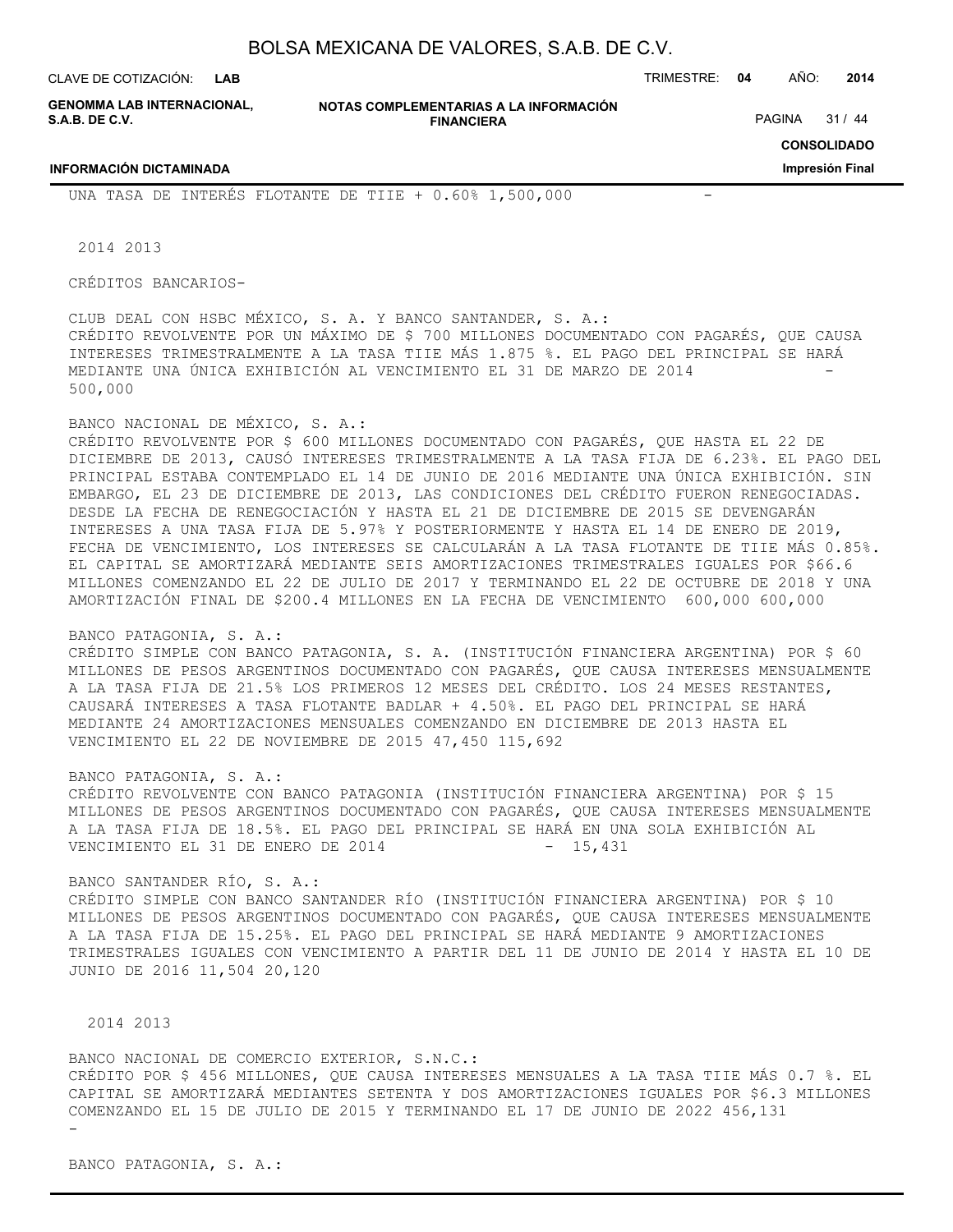**NOTAS COMPLEMENTARIAS A LA INFORMACIÓN FINANCIERA** CLAVE DE COTIZACIÓN: TRIMESTRE: **04** AÑO: **2014 CONSOLIDADO Impresión Final LAB GENOMMA LAB INTERNACIONAL, S.A.B. DE C.V. INFORMACIÓN DICTAMINADA** PAGINA 32 / 44 CRÉDITO REVOLVENTE CON BANCO PATAGONIA (INSTITUCIÓN FINANCIERA ARGENTINA) POR \$ 25 MILLONES DE PESOS ARGENTINOS DOCUMENTADO CON PAGARÉS, QUE CAUSA INTERESES MENSUALMENTE A LA TASA FIJA DE 18.5%. EL PAGO DEL PRINCIPAL SE HARÁ EN UNA SOLA EXHIBICIÓN AL VENCIMIENTO EL 31 DE ENERO DE 2015 43,136 BANCO PATAGONIA, S. A.: CRÉDITO REVOLVENTE CON BANCO PATAGONIA, S. A. (INSTITUCIÓN FINANCIERA ARGENTINA) POR \$ 25 MILLONES DE PESOS ARGENTINOS DOCUMENTADO CON PAGARÉS, QUE CAUSA INTERESES MENSUALMENTE A LA TASA FIJA DE 26.5%. EL PAGO DEL PRINCIPAL SE HARÁ MEDIANTE UNA ÚNICA EXHIBICIÓN AL VENCIMIENTO 43,067 BANCO SANTANDER BRASIL, S. A.: CRÉDITO SIMPLE CON BANCO SANTANDER BRASIL (INSTITUCIÓN FINANCIERA BRASILEÑA) POR \$ 40 MILLONES DE REALES BRASILEÑOS DOCUMENTADO CON PAGARÉS, QUE CAUSA INTERESES MENSUALMENTE A LA TASA FIJA DE 13.62%. EL PAGO DEL PRINCIPAL SE HARÁ MEDIANTE 9 AMORTIZACIONES MENSUALES IGUALES CON VENCIMIENTO A PARTIR DEL 20 DE JUNIO DE 2014 Y HASTA EL 17 DE MARZO DE 2015 219,902 BANCO SANTANDER BRASIL, S. A.: CRÉDITO SIMPLE CON BANCO SANTANDER BRASIL (INSTITUCIÓN FINANCIERA BRASILEÑA) POR \$ 40 MILLONES DE REALES BRASILEÑOS DOCUMENTADO CON PAGARÉS, QUE CAUSA INTERESES MENSUALMENTE A LA TASA FIJA DE 14.9%. EL PAGO DEL PRINCIPAL SE HARÁ MEDIANTE 6 AMORTIZACIONES MENSUALES IGUALES CON VENCIMIENTO A PARTIR DEL 20 DE ENERO DE 2014 Y HASTA EL 20 DE JUNIO DE 2014 - 222,527 OTROS 3,003 6,924,193 5,473,770 MENOS: PRÉSTAMOS BANCARIOS A CORTO PLAZO Y PORCIÓN CIRCULANTE DE LA DEUDA A LARGO PLAZO 400,579 805,025 GASTO POR EMISIÓN DE DEUDA 18,336 17,893 DEUDA A LARGO PLAZO \$ 6,505,278 \$ 4,650,852 LOS VENCIMIENTOS DE LA DEUDA A LARGO PLAZO AL 31 DE DICIEMBRE DE 2014 SERÁN COMO SIGUE: A PAGAR DURANTE 2016 \$ 81,234 2017 2,203,691 2018 2,334,670 2019 Y AÑOS POSTERIORES 1,885,683 \$ 6,505,278

LOS CONTRATOS DE LOS CRÉDITOS ESTABLECEN OBLIGACIONES DE HACER Y NO HACER PARA LA ENTIDAD, ADICIONALMENTE REQUIEREN QUE CON BASE EN LOS ESTADOS FINANCIEROS CONSOLIDADOS, SE MANTENGAN DETERMINADAS RAZONES Y PROPORCIONES FINANCIERAS. TODOS ESTOS REQUERIMIENTOS SE CUMPLEN A LA FECHA DE EMISIÓN DE ESTOS ESTADOS FINANCIEROS CONSOLIDADOS.

14. BENEFICIOS AL RETIRO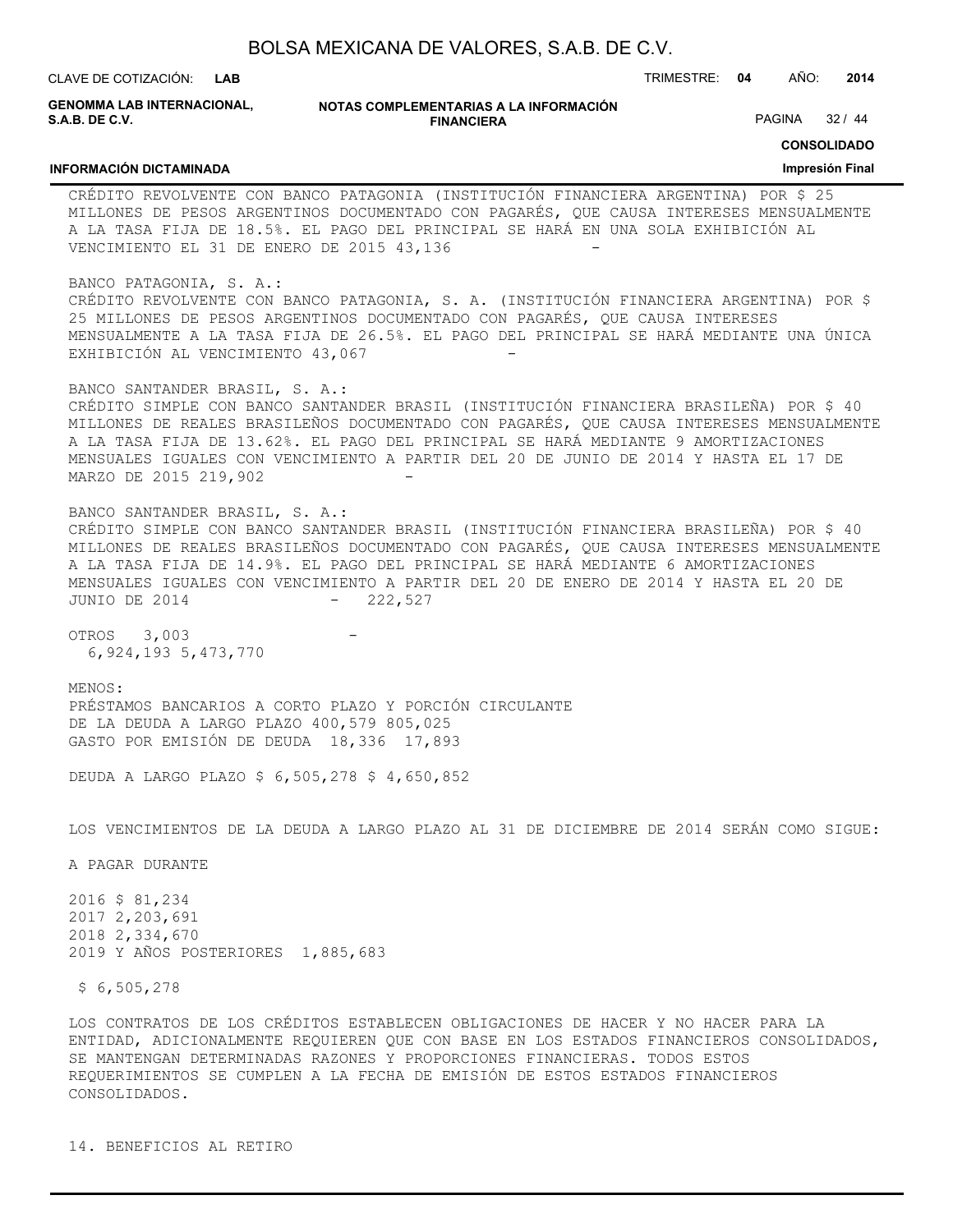| BOLSA MEXICANA DE VALORES, S.A.B. DE C.V. |  |  |
|-------------------------------------------|--|--|
|-------------------------------------------|--|--|

**INFORMACIÓN DICTAMINADA**

**GENOMMA LAB INTERNACIONAL, S.A.B. DE C.V.**

**NOTAS COMPLEMENTARIAS A LA INFORMACIÓN FINANCIERA**

PAGINA 33 / 44

**CONSOLIDADO**

#### **Impresión Final**

EL COSTO NETO DEL PERIODO POR LAS OBLIGACIONES DERIVADAS POR INDEMNIZACIONES AL PERSONAL POR TERMINACIÓN DE LA RELACIÓN LABORAL, BENEFICIOS POR RETIRO Y PRIMAS DE ANTIGÜEDAD, ASCENDIÓ A \$409 Y \$229 EN 2014 Y 2013, RESPECTIVAMENTE. OTRAS REVELACIONES QUE REQUIEREN LAS DISPOSICIONES CONTABLES SE CONSIDERAN POCO IMPORTANTES.

#### 15. ADMINISTRACIÓN DEL RIESGO

LA ENTIDAD TIENE EXPOSICIÓN A RIESGOS DE MERCADO, OPERACIÓN Y FINANCIEROS DERIVADOS DEL USO DE INSTRUMENTOS FINANCIEROS TALES COMO TASA DE INTERÉS, CRÉDITO, LIQUIDEZ Y RIESGO CAMBIARIO, LOS CUALES SE ADMINISTRAN EN FORMA CENTRALIZADA. EL CONSEJO DE ADMINISTRACIÓN ESTABLECE Y VIGILA LAS POLÍTICAS Y PROCEDIMIENTOS PARA MEDIR Y ADMINISTRAR ESTOS RIESGOS, LOS CUALES SE DESCRIBEN A CONTINUACIÓN:

A. ADMINISTRACIÓN DEL RIESGO DE CAPITAL – LA ENTIDAD ADMINISTRA SU CAPITAL PARA ASEGURAR QUE CONTINUARÁ COMO NEGOCIO EN MARCHA MIENTRAS QUE MAXIMIZA EL RENDIMIENTO A SUS ACCIONISTAS A TRAVÉS DE LA OPTIMIZACIÓN DE LOS SALDOS DE CAPITAL, MEDIANTE UN MONITOREO CONTINUO DE LA ESTRUCTURA DEUDA Y CAPITAL.

LA ESTRUCTURA DE CAPITAL DE LA ENTIDAD CONSISTE EN LA DEUDA NETA (LOS PRÉSTAMOS COMO SE DETALLAN EN LA NOTA 13 COMPENSADOS POR SALDOS DE EFECTIVO Y BANCOS) Y EL CAPITAL DE LA ENTIDAD (COMPUESTO POR CAPITAL SOCIAL EMITIDO, RESERVAS Y UTILIDADES ACUMULADAS COMO SE REVELA EN LA NOTA 18).

ÍNDICE DE ENDEUDAMIENTO

EL ÍNDICE DE ENDEUDAMIENTO DEL PERIODO SOBRE EL QUE SE INFORMA ES EL SIGUIENTE:

2014 2013

DEUDA (I) \$ 6,905,857 \$ 5,455,877 EFECTIVO Y BANCOS 1,182,296 1,767,144

DEUDA NETA \$ 5,723,561 \$ 3,688,733

CAPITAL CONTABLE (II) \$ 10,503,107 \$ 8,835,444

ÍNDICE DE DEUDA NETA A CAPITAL CONTABLE 54% 42%

(I) LA DEUDA SE DEFINE COMO EL VALOR EN LIBROS DE LOS PRÉSTAMOS A LARGO Y CORTO PLAZO.

(II) EL CAPITAL CONTABLE INCLUYE TODAS LAS RESERVAS Y EL CAPITAL SOCIAL DE LA ENTIDAD QUE SON ADMINISTRADOS COMO CAPITAL.

B. ADMINISTRACIÓN DEL RIESGO DE TASA DE INTERÉS - LA ENTIDAD SE ENCUENTRA EXPUESTA A RIESGOS EN LA TASA DE INTERÉS DEBIDO A QUE TIENE DEUDA CONTRATADA A TASAS VARIABLES.

LAS EXPOSICIONES DE LA ENTIDAD POR RIESGO DE TASAS DE INTERÉS SE ENCUENTRAN PRINCIPALMENTE EN TASAS DE INTERÉS TIIE SOBRE LOS PASIVOS FINANCIEROS. EL ANÁLISIS DE SENSIBILIDAD QUE DETERMINA LA ENTIDAD SE PREPARA CON BASE EN LA EXPOSICIÓN A LAS TASAS DE INTERÉS DE SU DEUDA FINANCIERA TOTAL NO CUBIERTA SOSTENIDA EN TASAS VARIABLES, SE PREPARA UN ANÁLISIS ASUMIENDO QUE EL IMPORTE DEL PASIVO PENDIENTE AL FINAL DEL PERÍODO SOBRE EL QUE SE INFORMA HA SIDO EL PASIVO PENDIENTE PARA TODO EL AÑO. LA ENTIDAD INFORMA INTERNAMENTE AL CONSEJO DE ADMINISTRACIÓN SOBRE EL RIESGO EN LAS TASAS DE INTERÉS.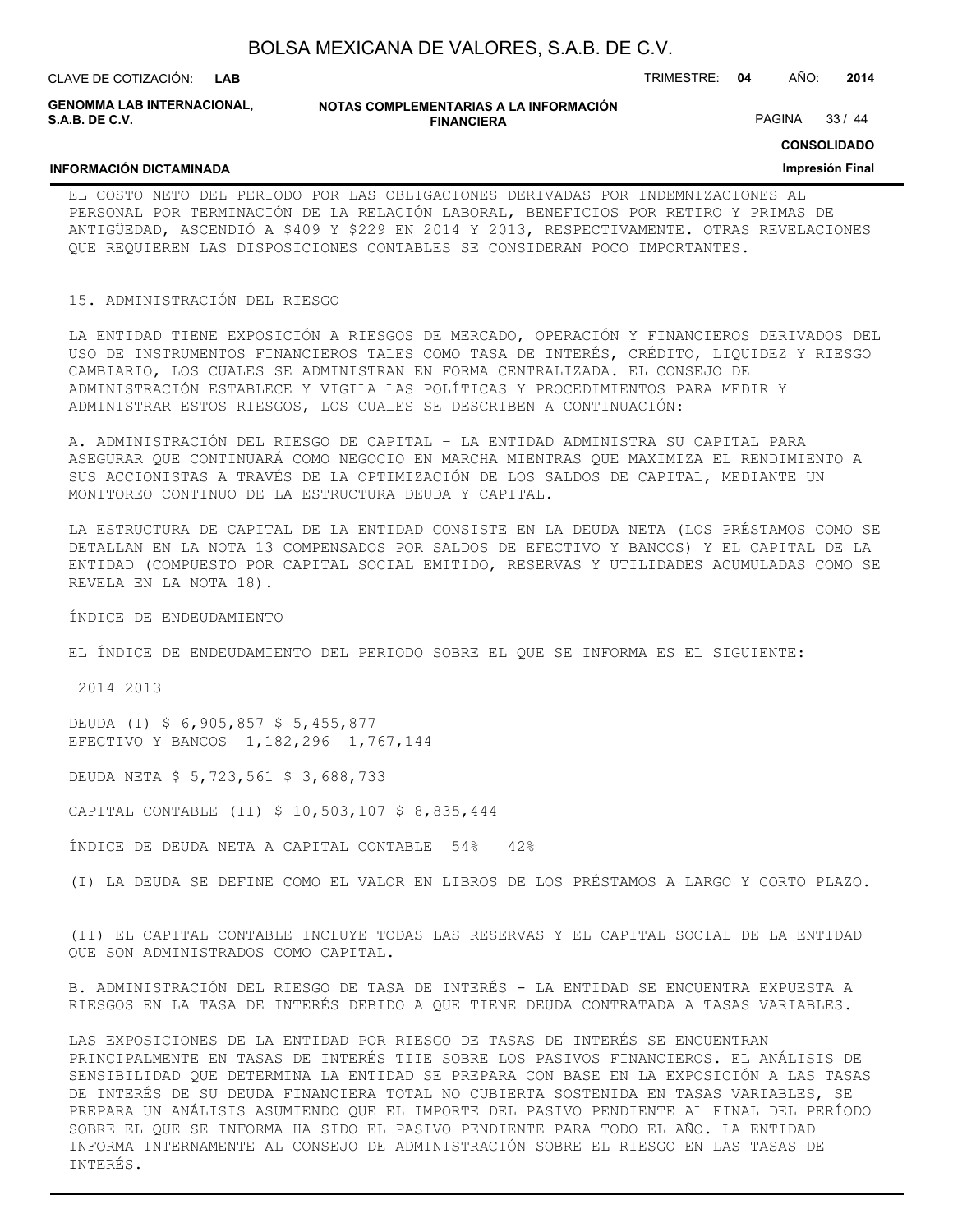**LAB**

CLAVE DE COTIZACIÓN: TRIMESTRE: **04** AÑO: **2014**

**GENOMMA LAB INTERNACIONAL, S.A.B. DE C.V.**

**NOTAS COMPLEMENTARIAS A LA INFORMACIÓN FINANCIERA**

PAGINA 34 / 44

**CONSOLIDADO**

**Impresión Final**

# **INFORMACIÓN DICTAMINADA**

- ANÁLISIS DE SENSIBILIDAD PARA LAS TASAS DE INTERÉS

LOS SIGUIENTES ANÁLISIS DE SENSIBILIDAD HAN SIDO DETERMINADOS CON BASE EN LA EXPOSICIÓN A LAS TASAS DE INTERÉS AL FINAL DEL PERIODO SOBRE EL QUE SE INFORMA. PARA LOS PASIVOS A TASA VARIABLE, SE PREPARA UN ANÁLISIS SUPONIENDO QUE EL IMPORTE DEL PASIVO VIGENTE AL FINAL DEL PERIODO SOBRE EL QUE SE INFORMA HA SIDO EL PASIVO VIGENTE PARA TODO EL AÑO. AL MOMENTO DE INFORMAR INTERNAMENTE AL PERSONAL CLAVE DE LA ADMINISTRACIÓN SOBRE EL RIESGO EN LAS TASAS DE INTERÉS, SE UTILIZA UN INCREMENTO O DECREMENTO DE 50 PUNTOS, LO CUAL REPRESENTA LA EVALUACIÓN DE LA ADMINISTRACIÓN SOBRE EL POSIBLE CAMBIO RAZONABLE EN LAS TASAS DE INTERÉS.

SI LAS TASAS DE INTERÉS HUBIERAN ESTADO 50 PUNTOS POR ENCIMA/POR DEBAJO Y TODAS LAS OTRAS VARIABLES PERMANECIERAN CONSTANTES:

• EL RESULTADO DEL AÑO QUE TERMINÓ EL 31 DE DICIEMBRE DE 2014 AUMENTARÍA/DISMINUIRÍA EN \$18,000 (2013: AUMENTO/DISMINUCIÓN POR \$23,613). ESTO ES PRINCIPALMENTE ATRIBUIBLE A LA EXPOSICIÓN DE LA ENTIDAD A LAS TASAS DE INTERÉS SOBRE SUS PRÉSTAMOS A TASA VARIABLE.

C. ADMINISTRACIÓN DEL RIESGO DE CRÉDITO - EL RIESGO DE CRÉDITO SE REFIERE AL RIESGO DE QUE UNA DE LAS PARTES INCUMPLA CON SUS OBLIGACIONES CONTRACTUALES RESULTANDO EN UNA PÉRDIDA FINANCIERA PARA LA ENTIDAD. LA ENTIDAD HA ADOPTADO UNA POLÍTICA DE ÚNICAMENTE INVOLUCRARSE CON PARTES SOLVENTES Y OBTENER SUFICIENTES GARANTÍAS, CUANDO SEA APROPIADO, COMO FORMA DE MITIGAR EL RIESGO DE LA PÉRDIDA FINANCIERA OCASIONADA POR LOS INCUMPLIMIENTOS. LA ENTIDAD ÚNICAMENTE REALIZA TRANSACCIONES CON ENTIDADES QUE CUENTAN CON UNA CALIFICACIÓN DE RIESGO EQUIVALENTE AL GRADO DE INVERSIÓN O SUPERIOR. ESTA INFORMACIÓN LA SUMINISTRAN AGENCIAS CALIFICADORAS INDEPENDIENTES Y, DE NO ESTAR DISPONIBLE, LA ENTIDAD UTILIZA OTRA INFORMACIÓN FINANCIERA DISPONIBLE Y SUS PROPIOS REGISTROS COMERCIALES PARA CALIFICAR A SUS PRINCIPALES CLIENTES. LA EXPOSICIÓN DE LA ENTIDAD Y LAS CALIFICACIONES DE CRÉDITO DE SUS CONTRAPARTES SE SUPERVISAN CONTINUAMENTE Y EL VALOR ACUMULADO DE LAS TRANSACCIONES CONCLUIDAS SE DISTRIBUYE ENTRE LAS CONTRAPARTES APROBADAS. LA EXPOSICIÓN DE CRÉDITO ES CONTROLADA POR LOS LÍMITES DE LA CONTRAPARTE QUE SON REVISADAS Y APROBADAS POR EL COMITÉ DE CRÉDITO DE LA ENTIDAD.

ANTES DE OTORGAR CRÉDITO A CUALQUIER CLIENTE, SE REALIZA UNA EVALUACIÓN FINANCIERA Y SE SOLICITAN REFERENCIAS CREDITICIAS. FINALMENTE, LA EVALUACIÓN CONTINUA DEL CRÉDITO SE REALIZA DE SOBRE LA CONDICIÓN FINANCIERA DE LAS CUENTAS POR COBRAR Y, CUANDO SEA APROPIADO.

D. ADMINISTRACIÓN DEL RIESGO DE LIQUIDEZ – EL CONSEJO DE ADMINISTRACIÓN DE LA ENTIDAD ES EL ÓRGANO QUE TIENE LA RESPONSABILIDAD FINAL POR LA GESTIÓN DE LIQUIDEZ, QUIEN HA ESTABLECIDO LAS POLÍTICAS APROPIADAS PARA EL CONTROL DE ÉSTA, A TRAVÉS DEL SEGUIMIENTO DEL CAPITAL DE TRABAJO, LO QUE PERMITE QUE LA GERENCIA PUEDA ADMINISTRAR LOS REQUERIMIENTOS DE FINANCIAMIENTO A CORTO, MEDIANO Y LARGO PLAZO DE LA ENTIDAD, MANTENIENDO RESERVAS DE EFECTIVO, DISPOSICIÓN DE LÍNEAS DE CRÉDITO, MONITOREANDO CONTINUAMENTE LOS FLUJOS DE EFECTIVO, PROYECTADOS Y REALES, CONCILIANDO LOS PERFILES DE VENCIMIENTO DE LOS ACTIVOS Y PASIVOS FINANCIEROS.

LA SIGUIENTE TABLA DETALLA LOS VENCIMIENTOS CONTRACTUALES DE LA ENTIDAD PARA SUS PASIVOS FINANCIEROS CONSIDERANDO LOS PERÍODOS DE REMBOLSO ACORDADOS. LA TABLA HA SIDO DISEÑADA CON BASE EN LOS FLUJOS DE EFECTIVO PROYECTADOS MENOS LOS PASIVOS FINANCIEROS CON BASE EN LA FECHA EN LA CUAL LA ENTIDAD DEBERÁ HACER LOS PAGOS. LA TABLA INCLUYE TANTO LOS FLUJOS DE EFECTIVO DE INTERESES PROYECTADOS COMO LOS DESEMBOLSOS DE CAPITAL DE LA DEUDA FINANCIERA INCLUIDOS EN LOS ESTADOS CONSOLIDADOS DE POSICIÓN FINANCIERA. EN LA MEDIDA EN QUE LOS INTERESES SEAN A LA TASA VARIABLE, EL IMPORTE NO DESCONTADO SE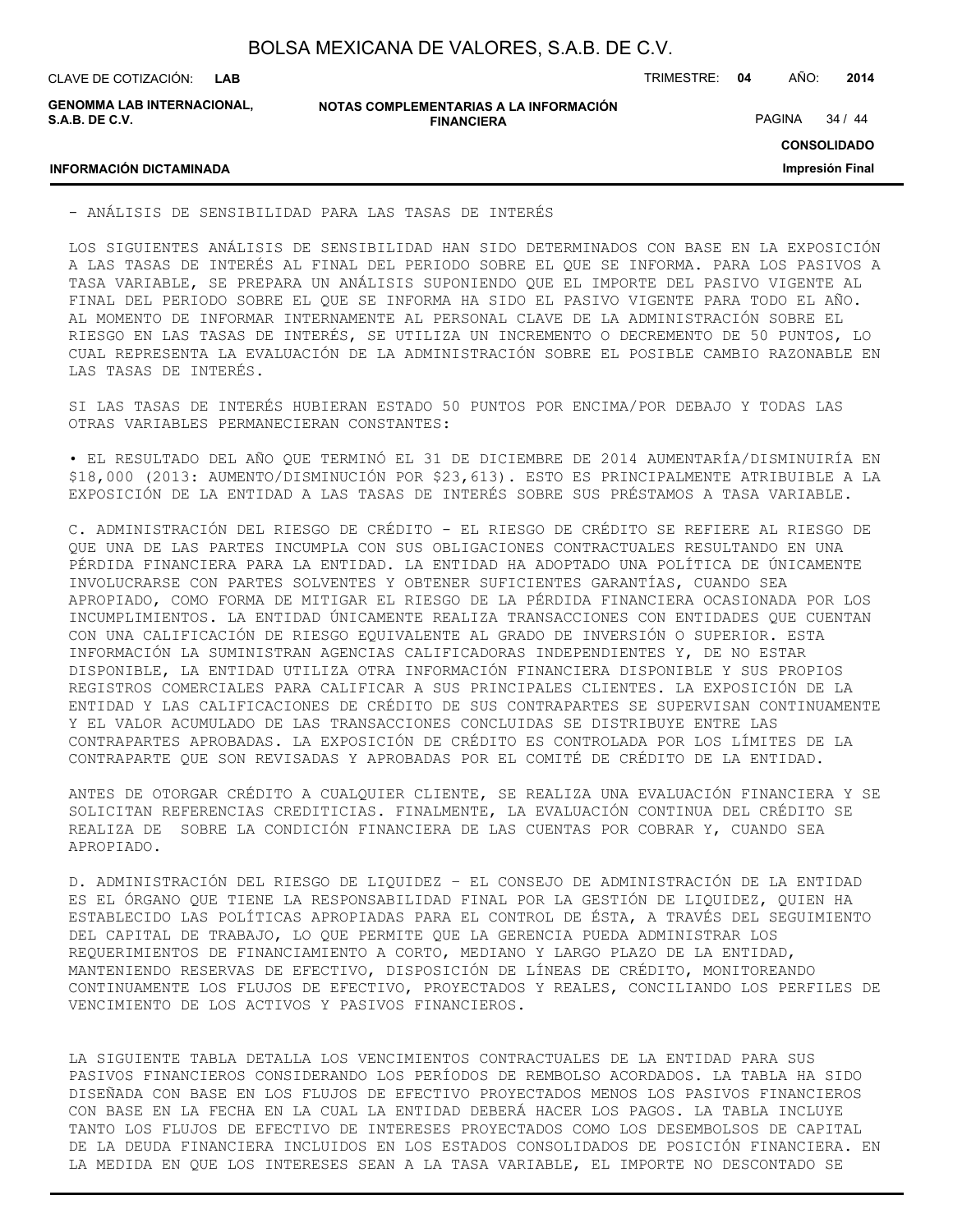| CLAVE DE COTIZACIÓN:<br><b>LAB</b>                                        |                                                                                                                                                                                                                                                                                                                                                                  | TRIMESTRE: 04 | AÑO:<br>2014                          |
|---------------------------------------------------------------------------|------------------------------------------------------------------------------------------------------------------------------------------------------------------------------------------------------------------------------------------------------------------------------------------------------------------------------------------------------------------|---------------|---------------------------------------|
| <b>GENOMMA LAB INTERNACIONAL,</b><br>S.A.B. DE C.V.                       | NOTAS COMPLEMENTARIAS A LA INFORMACIÓN<br><b>FINANCIERA</b>                                                                                                                                                                                                                                                                                                      |               | 35/44<br>PAGINA                       |
| <b>INFORMACIÓN DICTAMINADA</b>                                            |                                                                                                                                                                                                                                                                                                                                                                  |               | <b>CONSOLIDADO</b><br>Impresión Final |
| DEBERÁ HACER EL PAGO.                                                     | DERIVA DE LAS CURVAS EN LA TASA DE INTERÉS AL FINAL DEL PERÍODO SOBRE EL QUE SE<br>INFORMA. EL VENCIMIENTO CONTRACTUAL SE BASA EN LA FECHA MÍNIMA EN LA CUAL LA ENTIDAD                                                                                                                                                                                          |               |                                       |
| TRES AÑOS MÁS DE TRES AÑOS TOTAL                                          | AL 31 DE DICIEMBRE DE 2014 MENOS DE UN AÑO DE UNO A                                                                                                                                                                                                                                                                                                              |               |                                       |
| 1,554,690                                                                 | PRÉSTAMOS BURSÁTILES Y BANCARIOS INCLUYENDO PORCIÓN CIRCULANTE DE LA DEUDA A LARGO<br>PLAZO \$ 400,579 \$ 2,284,925 \$ 4,220,353 \$ 6,905,857<br>CUENTAS Y DOCUMENTOS POR PAGAR A PROVEEDORES 1,554,690                                                                                                                                                          |               |                                       |
| EMPLEADOS 1,012,915                                                       | OTRAS CUENTAS POR PAGAR Y PASIVOS ACUMULADOS, ACREEDORES DIVERSOS Y BENEFICIOS A LOS<br>$-67,118$ 1,080,033                                                                                                                                                                                                                                                      |               |                                       |
|                                                                           | TOTAL \$ 2,968,184 \$ 2,284,925 \$ 4,287,471 \$ 9,540,580                                                                                                                                                                                                                                                                                                        |               |                                       |
| TRES AÑOS MÁS DE TRES AÑOS TOTAL                                          | AL 31 DE DICIEMBRE DE 2013 MENOS DE UN AÑO DE UNO A                                                                                                                                                                                                                                                                                                              |               |                                       |
| 1,644,125                                                                 | PRÉSTAMOS BURSÁTILES Y BANCARIOS INCLUYENDO PORCIÓN CIRCULANTE DE LA DEUDA A LARGO<br>PLAZO \$ 805,025 \$ 668,745 \$ 3,982,107 \$ 5,455,877<br>CUENTAS Y DOCUMENTOS POR PAGAR A PROVEEDORES 1,644,125<br>OTRAS CUENTAS POR PAGAR Y PASIVOS ACUMULADOS, ACREEDORES DIVERSOS Y BENEFICIOS A LOS                                                                    |               |                                       |
| EMPLEADOS 664, 144 26, 140 25, 930 716, 214                               | TOTAL \$ 3,113,294 \$ 694,885 \$ 4,008,037 \$ 7,816,216                                                                                                                                                                                                                                                                                                          |               |                                       |
| SE INFORMA SE PRESENTA A VALOR RAZONABLE.                                 | LOS IMPORTES INCLUIDOS EN LA DEUDA CON INSTITUCIONES DE CRÉDITO, INCLUYEN INSTRUMENTOS<br>A TASAS DE INTERÉS FIJA Y VARIABLE. LOS PASIVOS FINANCIEROS A TASA DE INTERÉS VARIABLE<br>ESTÁN SUJETOS A CAMBIO, SI LOS CAMBIOS EN LAS TASAS DE INTERÉS VARIABLE DIFIEREN DE<br>AQUELLOS ESTIMADOS DE TASAS DE INTERÉS DETERMINADOS AL FINAL DEL PERÍODO SOBRE EL QUE |               |                                       |
|                                                                           | E. ADMINISTRACIÓN DEL RIESGO CAMBIARIO - LA ENTIDAD REALIZA TRANSACCIONES DENOMINADAS<br>EN MONEDA EXTRANJERA; CONSECUENTEMENTE ESTÁ EXPUESTA A FLUCTUACIONES EN EL TIPO DE<br>CAMBIO, LAS CUALES SON MANEJADAS DENTRO DE LOS PARÁMETROS DE LAS POLÍTICAS APROBADAS.                                                                                             |               |                                       |
|                                                                           | LOS VALORES EN LIBROS DE LOS ACTIVOS Y PASIVOS MONETARIOS DENOMINADOS EN MONEDA<br>EXTRANJERA A LOS QUE LA ENTIDAD SE ENCUENTRA EXPUESTA PRINCIPALMENTE AL FINAL DEL<br>PERÍODO SOBRE EL QUE SE INFORMA, SON LOS SIGUIENTES (CIFRAS EN MILES):                                                                                                                   |               |                                       |
| ACTIVOS PASIVOS ACTIVOS PASIVOS                                           | 2014                                                                                                                                                                                                                                                                                                                                                             |               | 2013                                  |
| DÓLAR ESTADOUNIDENSE 91,632 25,901 55,466 8,672<br>OTRAS DIVISAS VALUADAS | EN DÓLARES ESTADOUNIDENSES 130,191 56,081 115,995 53,359                                                                                                                                                                                                                                                                                                         |               |                                       |
|                                                                           | 16. VALOR RAZONABLE DE LOS INSTRUMENTOS FINANCIEROS                                                                                                                                                                                                                                                                                                              |               |                                       |
|                                                                           | EL VALOR RAZONABLE DE LOS INSTRUMENTOS FINANCIEROS QUE POSTERIORMENTE SE PRESENTAN, HA<br>SIDO DETERMINADO POR LA ENTIDAD USANDO LA INFORMACIÓN DISPONIBLE EN EL MERCADO U OTRAS<br>TÉCNICAS DE VALUACIÓN QUE REQUIEREN DE JUICIO PARA DESARROLLAR E INTERPRETAR LAS                                                                                             |               |                                       |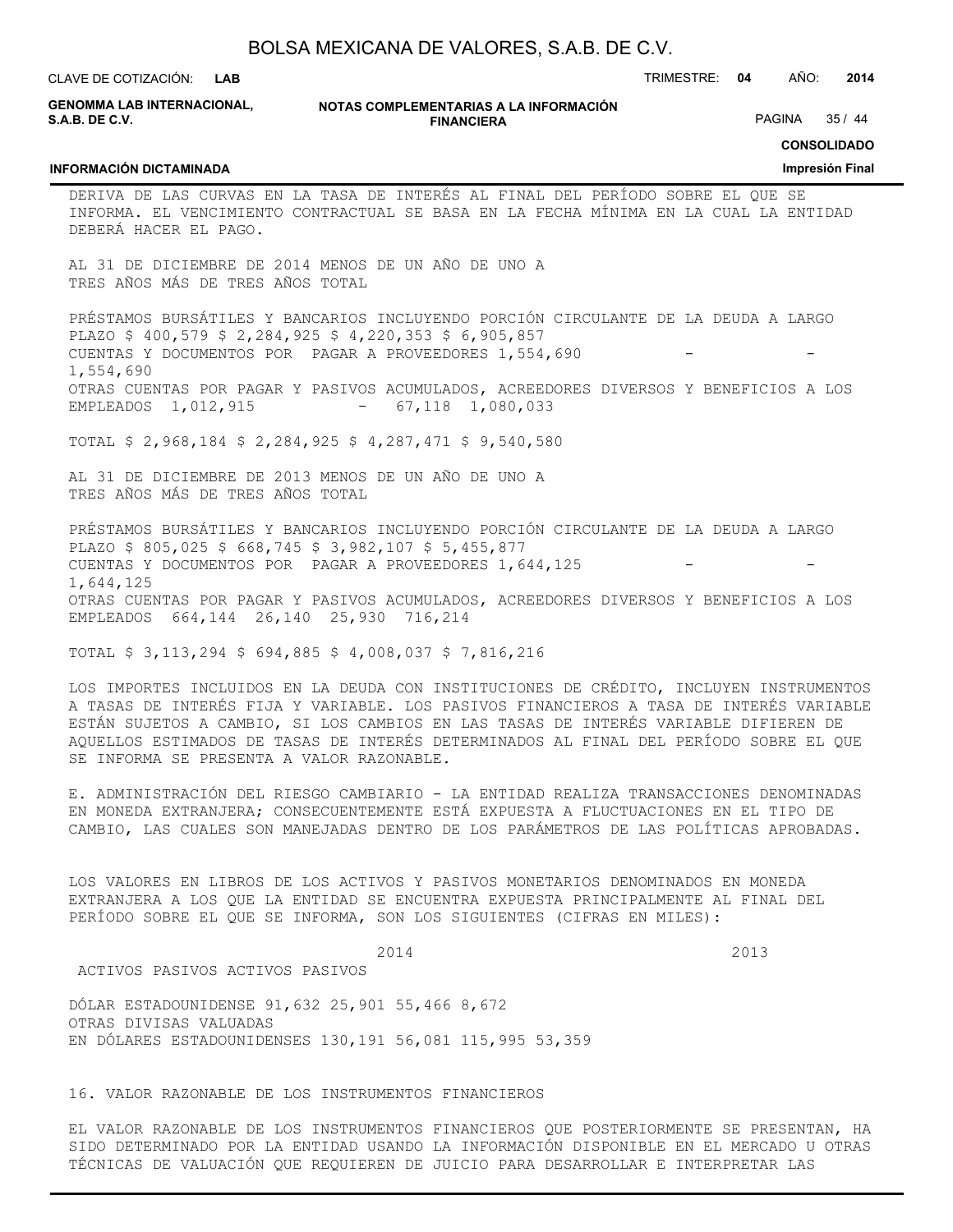| BOLSA MEXICANA DE VALORES, S.A.B. DE C.V. |  |  |
|-------------------------------------------|--|--|
|-------------------------------------------|--|--|

CLAVE DE COTIZACIÓN: TRIMESTRE: **04** AÑO: **2014 LAB GENOMMA LAB INTERNACIONAL,**

**INFORMACIÓN DICTAMINADA**

**S.A.B. DE C.V.**

**NOTAS COMPLEMENTARIAS A LA INFORMACIÓN FINANCIERA**

PAGINA 36 / 44

#### **CONSOLIDADO**

#### **Impresión Final**

ESTIMACIONES DE VALORES RAZONABLES. ASIMISMO, UTILIZA SUPUESTOS QUE SE BASAN EN LAS CONDICIONES DE MERCADO EXISTENTES A CADA UNA DE LAS FECHAS DE LOS ESTADOS CONSOLIDADOS DE POSICIÓN FINANCIERA. CONSECUENTEMENTE, LOS MONTOS ESTIMADOS QUE SE PRESENTAN NO NECESARIAMENTE SON INDICATIVOS DE LOS MONTOS QUE LA ENTIDAD PODRÍA REALIZAR EN UN INTERCAMBIO DE MERCADO ACTUAL. EL USO DE DIFERENTES SUPUESTOS Y/O MÉTODOS DE ESTIMACIÓN PODRÍAN TENER UN EFECTO MATERIAL EN LOS MONTOS ESTIMADOS DE VALOR RAZONABLE.

EN LA SIGUIENTE TABLA SE PRESENTA UN ANÁLISIS DE LOS INSTRUMENTOS FINANCIEROS QUE SE MIDEN CON POSTERIORIDAD AL RECONOCIMIENTO INICIAL POR SU VALOR RAZONABLE, AGRUPADOS EN NIVELES 1 A 3 EN FUNCIÓN DEL GRADO EN QUE SE OBSERVA EL VALOR RAZONABLE:

 NIVEL 1 SON AQUELLOS DERIVADOS DE LOS PRECIOS COTIZADOS (NO AJUSTADOS) EN LOS MERCADOS ACTIVOS PARA PASIVOS O ACTIVOS IDÉNTICOS;

 NIVEL 2 SON AQUELLOS DERIVADOS DE INDICADORES DISTINTOS A LOS PRECIOS COTIZADOS INCLUIDOS DENTRO DEL NIVEL 1, PERO QUE INCLUYEN INDICADORES QUE SON OBSERVABLES PARA UN ACTIVO O PASIVO, YA SEA DIRECTAMENTE A PRECIOS COTIZADOS O INDIRECTAMENTE, ES DECIR DERIVADOS DE ESTOS PRECIOS; Y

 NIVEL 3 SON AQUELLOS DERIVADOS DE LAS TÉCNICAS DE VALUACIÓN QUE INCLUYEN LOS INDICADORES PARA LOS ACTIVOS O PASIVOS, QUE NO SE BASAN EN INFORMACIÓN OBSERVABLE DEL MERCADO (INDICADORES NO OBSERVABLES).

LOS IMPORTES DE EFECTIVO Y EQUIVALENTES DE EFECTIVO DE LA ENTIDAD, ASÍ COMO LAS CUENTAS POR COBRAR Y POR PAGAR DE TERCEROS Y PARTES RELACIONADAS, Y LA PORCIÓN CIRCULANTE DE PRÉSTAMOS BANCARIOS Y DEUDA A LARGO PLAZO SE APROXIMAN A SU VALOR RAZONABLE PORQUE TIENEN VENCIMIENTOS A CORTO PLAZO. LA DEUDA A LARGO PLAZO DE LA ENTIDAD SE REGISTRA A SU COSTO AMORTIZADO Y, CONSISTE EN DEUDA QUE GENERA INTERESES A TASAS FIJAS Y VARIABLES QUE ESTÁN RELACIONADAS A INDICADORES DE MERCADO.

LOS IMPORTES EN LIBROS DE LOS INSTRUMENTOS FINANCIEROS POR CATEGORÍA Y SUS VALORES RAZONABLES ESTIMADOS AL 31 DE DICIEMBRE DE 2014 Y 2013SON COMO SIGUE:

2014 2013 VALOR EN LIBROS VALOR RAZONABLE VALOR EN LIBROS VALOR RAZONABLE ACTIVOS FINANCIEROS EFECTIVO, EQUIVALENTES DE EFECTIVO Y EFECTIVO RESTRINGIDO \$ 1,182,296 \$ 1,182,296 \$ 1,767,144 \$ 1,767,144 CUENTAS POR COBRAR 5,348,691 5,348,691 5,600,429 5,600,429 CUENTAS POR COBRAR A PARTES RELACIONADAS 122,714 122,714 93,126 93,126

2014 2013 VALOR EN LIBROS VALOR RAZONABLE VALOR EN LIBROS VALOR RAZONABLE PASIVOS FINANCIEROS PRÉSTAMOS BANCARIOS Y PORCIÓN CIRCULANTE DE LA DEUDA A LARGO PLAZO (6,905,857) (6,939,281) (5,455,877) (5,431,379) CUENTAS Y DOCUMENTOS POR PAGAR A PROVEEDORES (1,554,690) (1,554,690) (1,644,125) (1,644,125) OTRAS CUENTAS POR PAGAR Y PASIVOS ACUMULADOS (1,080,033) (1,080,033) (716,214) (716,214)

TOTAL \$ (2,886,879) \$ (2,920,303) \$ (355,517) \$ (331,019)

EL VALOR RAZONABLE DE LA DEUDA CONTRAÍDA CON LAS INSTITUCIONES DE CRÉDITO SE APROXIMA A LA CANTIDAD REGISTRADA EN LA CONTABILIDAD DEBIDO A LA NATURALEZA DE CORTO PLAZO DE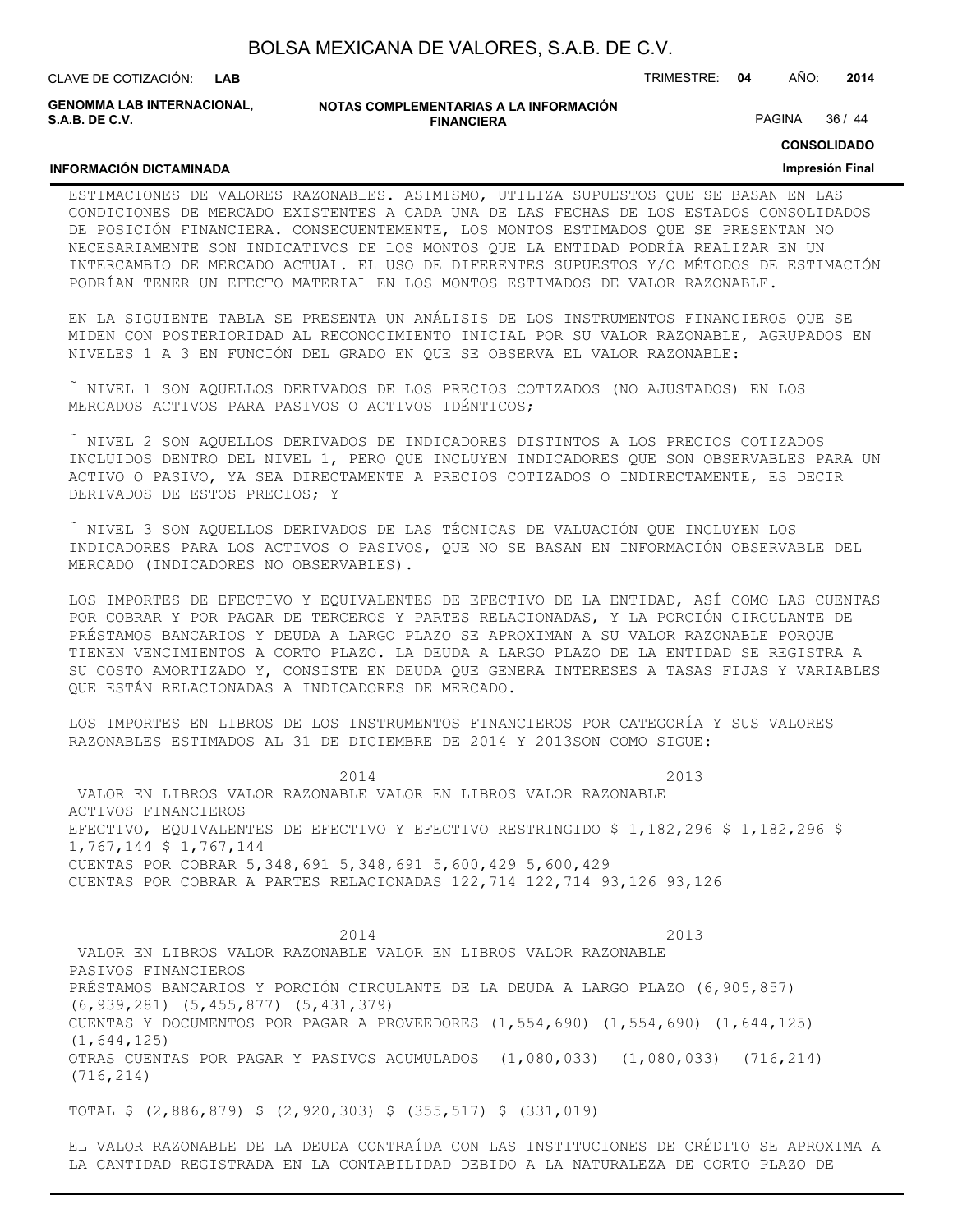CLAVE DE COTIZACIÓN: TRIMESTRE: **04** AÑO: **2014 LAB**

**GENOMMA LAB INTERNACIONAL, S.A.B. DE C.V.**

**NOTAS COMPLEMENTARIAS A LA INFORMACIÓN FINANCIERA**

PAGINA 37 / 44

**CONSOLIDADO**

**Impresión Final**

**INFORMACIÓN DICTAMINADA**

ALGUNOS DE LOS VENCIMIENTOS.

DURANTE EL PERÍODO NO EXISTIERON TRANSFERENCIAS ENTRE EL NIVEL 1 Y 2.

#### 17. PAGOS BASADOS EN ACCIONES

EN FEBRERO DE 2012, LA ENTIDAD OTORGÓ UN PLAN DE BENEFICIO EN ACCIONES VOLUNTARIO A SUS EMPLEADOS. LAS CARACTERÍSTICAS DEL PLAN ESTABLECEN UN PORCENTAJE DE AHORRO A DISCRECIÓN DE CADA PARTICIPANTE POR EL 5, 10, 15 O 20% SUJETO A CAMBIO SEMESTRALMENTE. ESTA APORTACIÓN SE DESTINA EN SU TOTALIDAD A LA COMPRA DE ACCIONES DE LA ENTIDAD Y CONSISTE EN LA APORTACIÓN DE UNA ACCIÓN POR CADA TRES ACCIONES ADQUIRIDAS. TANTO LAS ACCIONES ADQUIRIDAS POR EL EMPLEADO COMO LAS APORTADAS POR LA ENTIDAD SON DEPOSITADAS EN EL CONTRATO INDIVIDUAL DE INTERMEDIACIÓN BURSÁTIL DE CADA PARTICIPANTE UNA VEZ CUMPLIDO UN AÑO DE HABER SIDO ADQUIRIDAS. ESTE PLAN CONCLUYÓ AL 31 DE DICIEMBRE DE 2013 Y EL GASTO RECONOCIDO EN LOS RESULTADOS DE UTILIDAD INTEGRAL CONSOLIDADOS DE ESE AÑO FUE DE \$4,477.

DURANTE 2008, LA ENTIDAD OTORGÓ UN PLAN DE PAGOS BASADOS EN ACCIONES A ALGUNOS DE SUS EJECUTIVOS. LAS CARACTERÍSTICAS DE ESTE PLAN ESTABLECEN QUE SE OTORGARÁN ACCIONES NETAS DE LA ENTIDAD A LOS EJECUTIVOS QUE CUMPLAN CON EL CRITERIO DE ADJUDICACIÓN DE PERMANECER EN FORMA ININTERRUMPIDA EMPLEADOS EN LA ENTIDAD DURANTE LAS FECHAS DE ADJUDICACIÓN DEL PLAN. LAS FECHAS DE ADJUDICACIÓN ESTABLECIDAS SON: 18 DE JUNIO DE 2009, 2010, 2011 Y 2012. DICHO PLAN SE REGISTRÓ VALUANDO LAS ACCIONES SUJETAS AL PLAN POR CADA UNO DE LOS EJECUTIVOS, AL VALOR DE MERCADO A LA FECHA DE OTORGAMIENTO, Y RECONOCIENDO EN RESULTADOS LOS SERVICIOS QUE PRESTAN LOS EJECUTIVOS CONFORME SE DEVENGAN. LOS SIGUIENTES ACUERDOS DE PAGOS BASADOS EN ACCIONES SE ENCUENTRAN VIGENTES DURANTE EL PERIODO ACTUAL Y PERIODOS ANTERIORES:

NÚMERO FECHA DE OTORGAMIENTO PRECIO DE EJERCICIO VALOR RAZONABLE A LA FECHA DE OTORGAMIENTO

3,116,880 18/06/09 \$7.5 \$ 9,319 4,659,920 18/06/10 \$7.5 \$ 54,568 3,585,065 18/06/11 \$7.5 \$ 104,863 2,931,750 18/06/12 \$7.5 \$ 72,293

18. CAPITAL CONTABLE

A. EL CAPITAL SOCIAL A VALOR NOMINAL AL 31 DE DICIEMBRE DE 2014 Y 2013 SE INTEGRA COMO SIGUE:

 NÚMERO DE ACCIONES IMPORTE CAPITAL FIJO SERIE B 82,176 \$ 150

CAPITAL VARIABLE SERIE B 1,048,651,194 1,914,156

1,048,733,370 \$ 1,914,306

EL CAPITAL SOCIAL ESTÁ INTEGRADO POR ACCIONES COMUNES NOMINATIVAS SIN VALOR NOMINAL. EL CAPITAL VARIABLE ES ILIMITADO.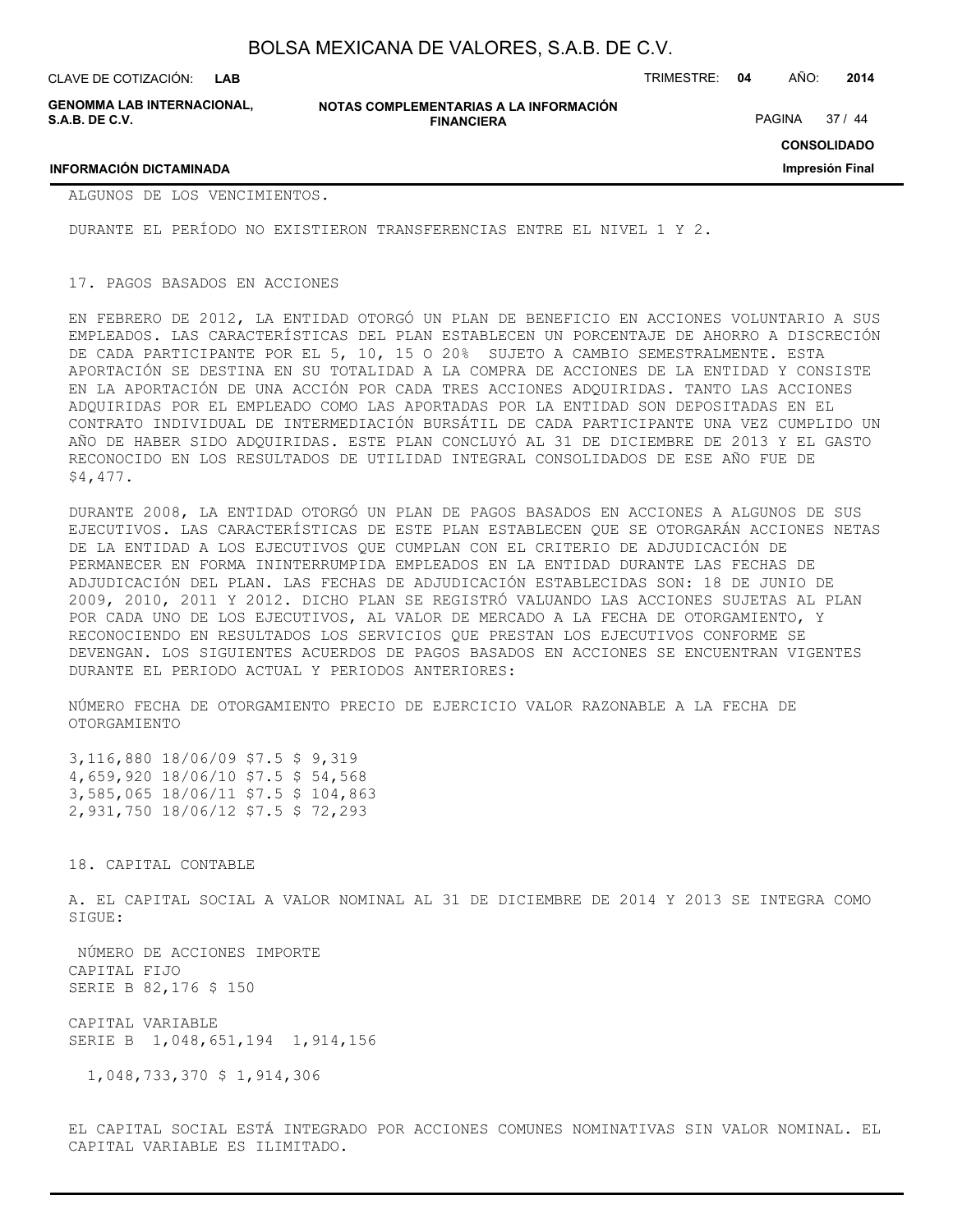**LAB**

CLAVE DE COTIZACIÓN: TRIMESTRE: **04** AÑO: **2014**

**GENOMMA LAB INTERNACIONAL, S.A.B. DE C.V.**

**NOTAS COMPLEMENTARIAS A LA INFORMACIÓN FINANCIERA**

PAGINA 38 / 44

**CONSOLIDADO**

**Impresión Final**

# **INFORMACIÓN DICTAMINADA**

B. EN ASAMBLEA GENERAL ORDINARIA DE ACCIONISTAS CELEBRADA EL 20 DE MARZO DE 2013, SE ACORDÓ LO SIGUIENTE:

I. LA RECOMPRA DE ACCIONES PROPIAS DE LA ENTIDAD HASTA POR UN MONTO MÁXIMO EQUIVALENTE A LAS UTILIDADES RETENIDAS DE LA ENTIDAD AL 31 DE DICIEMBRE DE 2012 ES DECIR, \$5,156,955.

II. EL TOTAL DE ACCIONES RECOMPRADAS NETAS DURANTE 2013 FUE DE 262,449 ACCIONES Y EQUIVALE AL 0.02% DEL TOTAL DE ACCIONES DEL CAPITAL SOCIAL DE LA ENTIDAD. LAS ACCIONES RECOMPRADAS CORRESPONDEN AL PLAN DE BENEFICIO EN ACCIONES PARA EMPLEADOS DESCRITO EN LA NOTA 17. EL VALOR DE MERCADO DE LAS ACCIONES AL 31 DE DICIEMBRE DE 2013 ES DE \$36.62 PESOS POR ACCIÓN. EL MONTO NETO DE ACCIONES RECOMPRADAS DURANTE 2013 FUE DE \$2,763.

III. LA CANCELACIÓN DE 4,016,056 ACCIONES ORDINARIAS, NOMINATIVAS, SIN EXPRESIÓN DE VALOR NOMINAL, SERIE B, REPRESENTATIVAS DEL CAPITAL VARIABLE DE LA SOCIEDAD ASÍ COMO LA CONSECUENTE DISMINUCIÓN DE LA PARTE VARIABLE DEL CAPITAL SOCIAL DE LA SOCIEDAD EN LA CANTIDAD DE \$7,354.

IV. SE AUTORIZA A LA SOCIEDAD PARA QUE EMITA CERTIFICADOS BURSÁTILES BAJO UN PROGRAMA CON VIGENCIA DE HASTA 10 AÑOS CONTADOS A PARTIR DE SU INSCRIPCIÓN EN EL REGISTRO NACIONAL DE VALORES (RNV), HASTA POR UN MONTO TOTAL DE \$8,000,000 O SU EQUIVALENTE EN UNIDADES DE INVERSIÓN Y SE AUTORIZA A LA SOCIEDAD PARA QUE SOLICITE A LA COMISIÓN LA INSCRIPCIÓN PREVENTIVA DE LOS CERTIFICADOS BURSÁTILES EN EL RNV, BAJO EL PROGRAMA CON VIGENCIA DE HASTA 10 AÑOS CONTADOS A PARTIR DE SU INSCRIPCIÓN EN EL RNV, HASTA POR UN MONTO TOTAL DE \$8,000,000 O SU EQUIVALENTE EN UNIDADES DE INVERSIÓN, ASÍ COMO A LA BOLSA EL LISTADO DE DICHOS CERTIFICADOS BURSÁTILES EN SU LISTADO DE VALORES AUTORIZADOS PARA COTIZAR Y, PARA QUE REALICE, AL AMPARO DE DICHO PROGRAMA, UNA O MÁS EMISIONES DE CERTIFICADOS BURSÁTILES ; O, EN SU CASO, PARA QUE LLEVE A CABO LA OFERTA PÚBLICA EN EL EXTRANJERO BAJO LA REGLA 144ª Y LA REGULACIÓN S DE LA LEY DE VALORES DE LOS ESTADOS UNIDOS DE AMÉRICA (SECURITIES ACT OF 1933) Y LA NORMATIVIDAD APLICABLE A LOS DEMÁS PAÍSES EN QUE SE REALICE Y/O, EN SU CASO, PARA QUE CONTRATE LOS INSTRUMENTOS DE COBERTURA QUE SEAN NECESARIOS.

C. LAS UTILIDADES RETENIDAS INCLUYEN LA RESERVA LEGAL. DE ACUERDO CON LA LEY GENERAL DE SOCIEDADES MERCANTILES, DE LAS UTILIDADES NETAS DEL EJERCICIO DEBE SEPARARSE UN 5% COMO MÍNIMO PARA FORMAR LA RESERVA LEGAL, HASTA QUE SU IMPORTE ASCIENDA AL 20% DEL CAPITAL SOCIAL A VALOR NOMINAL. LA RESERVA LEGAL PUEDE CAPITALIZARSE, PERO NO DEBE REPARTIRSE A MENOS QUE SE DISUELVA LA SOCIEDAD, Y DEBE SER RECONSTITUIDA CUANDO DISMINUYA POR CUALQUIER MOTIVO. AL 31 DE DICIEMBRE DE 2014 Y 2013, SU IMPORTE A VALOR NOMINAL ASCIENDE A \$317,301 Y \$249,609, RESPECTIVAMENTE.

D. LA DISTRIBUCIÓN DEL CAPITAL CONTABLE, EXCEPTO POR LOS IMPORTES ACTUALIZADOS DEL CAPITAL SOCIAL APORTADO Y DE LAS UTILIDADES RETENIDAS FISCALES, CAUSARÁ EL ISR A CARGO DE LA ENTIDAD A LA TASA VIGENTE AL MOMENTO DE LA DISTRIBUCIÓN. EL IMPUESTO QUE SE PAGUE POR DICHA DISTRIBUCIÓN, SE PODRÁ ACREDITAR CONTRA EL ISR DEL EJERCICIO EN EL QUE SE PAGUE EL IMPUESTO SOBRE DIVIDENDOS Y EN LOS DOS EJERCICIOS INMEDIATOS SIGUIENTES, CONTRA EL IMPUESTO DEL EJERCICIO Y LOS PAGOS PROVISIONALES DE LOS MISMOS.

E. LOS SALDOS DE LAS CUENTAS FISCALES DEL CAPITAL CONTABLE AL 31 DE DICIEMBRE, SON:

2014 2013

CUENTA DE CAPITAL DE APORTACIÓN \$ 2,567,214 \$ 2,466,578 CUENTA DE UTILIDAD FISCAL NETA 4,652,946 3,846,986

TOTAL \$ 7,220,160 \$ 6,313,564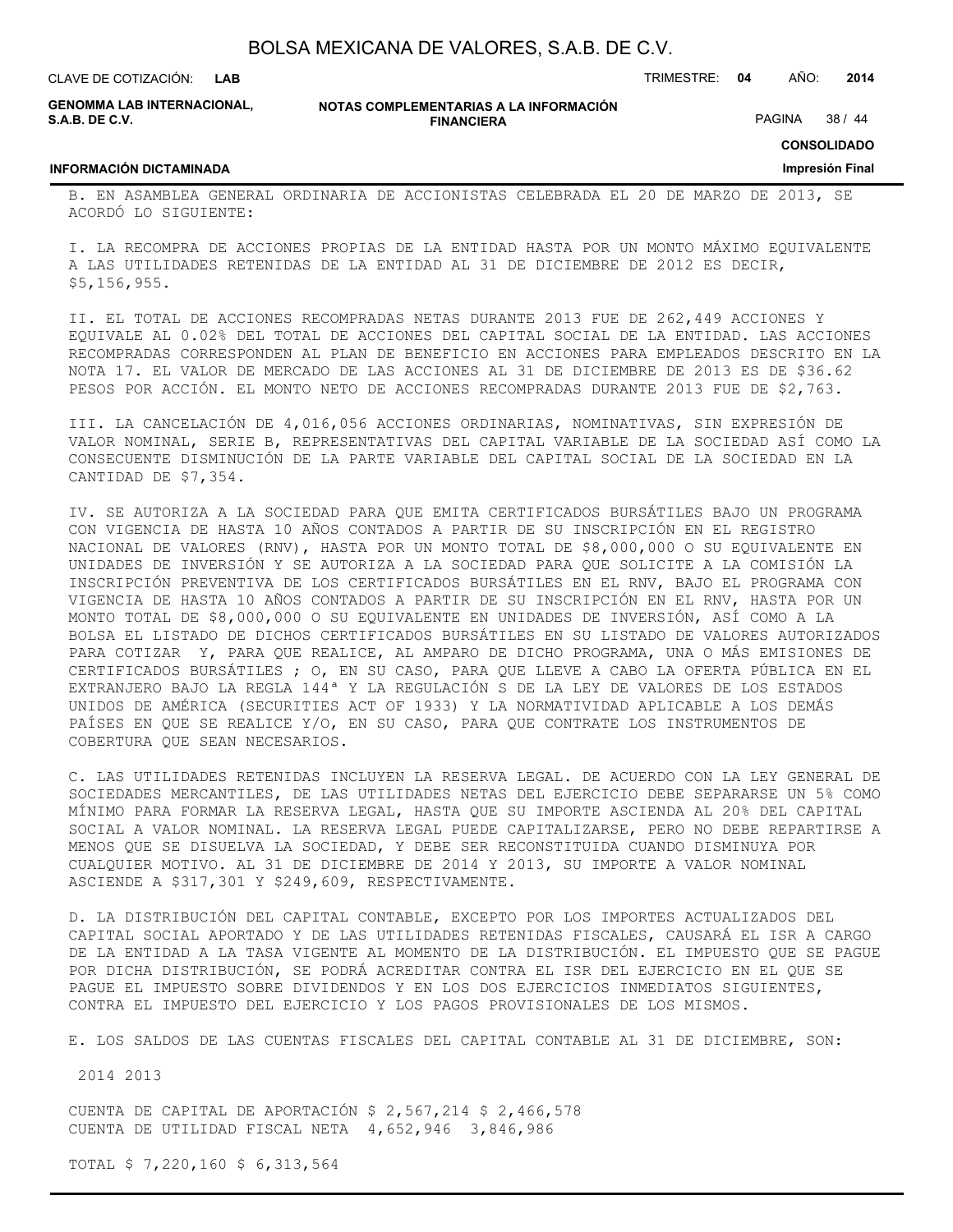**LAB**

CLAVE DE COTIZACIÓN: TRIMESTRE: **04** AÑO: **2014**

**GENOMMA LAB INTERNACIONAL, S.A.B. DE C.V.**

**NOTAS COMPLEMENTARIAS A LA INFORMACIÓN FINANCIERA**

PAGINA 39 / 44

**CONSOLIDADO**

**Impresión Final**

#### **INFORMACIÓN DICTAMINADA**

19. SALDOS Y TRANSACCIONES EN MONEDA EXTRANJERA A. LA POSICIÓN MONETARIA EN MONEDA EXTRANJERA AL 31 DE DICIEMBRE DE 2014 Y 2013 ES: 2014 2013 MILES DE DÓLARES ESTADOUNIDENSES: ACTIVOS 91,632 55,466 PASIVOS (25,901) (8,672) POSICIÓN LARGA 65,731 46,794 EQUIVALENTES EN PESOS \$ 968,533 \$ 611,373 2014 2013 OTRAS DIVISAS EN MILES DE DÓLARES ESTADOUNIDENSES: ACTIVOS 130,191 115,995 PASIVOS (56,081) (53,359) POSICIÓN LARGA 74,110 62,636 EQUIVALENTES EN PESOS \$ 1,091,996 \$ 818,352 B. LAS TRANSACCIONES EN MONEDA EXTRANJERA AL 31 DE DICIEMBRE DE 2014 Y 2013 FUERON COMO SIGUE: EN MILES DE DÓLARES ESTADOUNIDENSES 2014 2013 VENTAS DE EXPORTACIÓN - 208 COMPRAS DE IMPORTACIÓN 4,142 5,448 COMPRAS DE ACTIVOS 16 16,132 OTROS GASTOS 3,553 4,671 C. LOS TIPOS DE CAMBIO EN PESOS, VIGENTES A LA FECHA DE LOS ESTADOS FINANCIEROS, FUERON COMO SIGUE: 31 DE DICIEMBRE DE 26 DE MARZO DE 2014 2013 2015 DÓLAR ESTADOUNIDENSE 14.7348 13.0652 14.9524 20. SALDOS Y TRANSACCIONES CON PARTES RELACIONADAS LOS SALDOS Y TRANSACCIONES ENTRE LA ENTIDAD Y SUS SUBSIDIARIAS, LAS CUALES SON PARTES RELACIONADAS DE LA ENTIDAD, HAN SIDO ELIMINADOS EN LA CONSOLIDACIÓN Y NO SE REVELAN EN ESTA NOTA. MÁS ADELANTE SE DETALLAN LAS TRANSACCIONES ENTRE LA ENTIDAD Y OTRAS PARTES RELACIONADAS. A. LOS SALDOS POR COBRAR CON PARTES RELACIONADAS SON:

2014 2013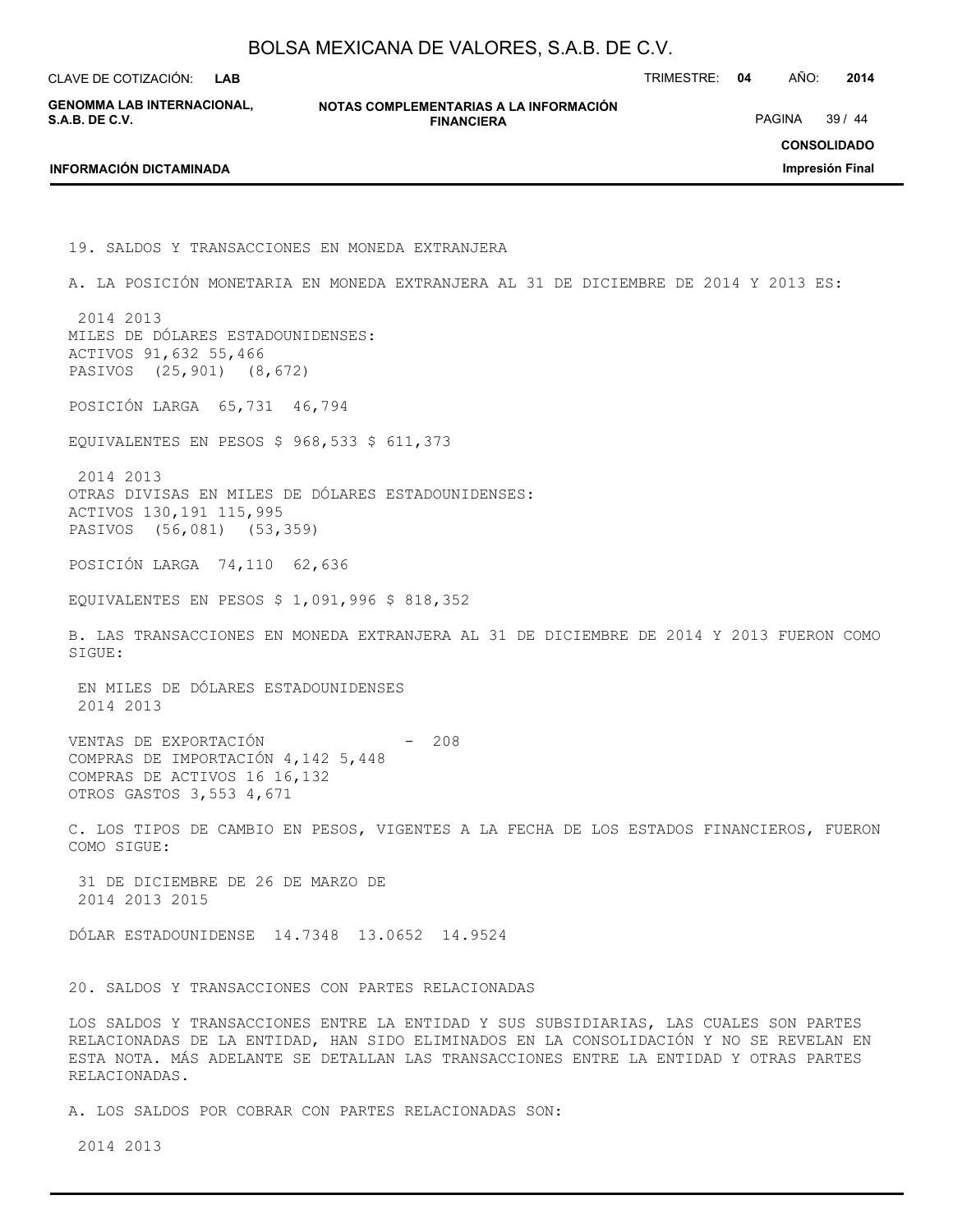| BOLSA MEXICANA DE VALORES, S.A.B. DE C.V. |  |  |
|-------------------------------------------|--|--|
|-------------------------------------------|--|--|

**GENOMMA LAB INTERNACIONAL, S.A.B. DE C.V.**

**INFORMACIÓN DICTAMINADA**

**NOTAS COMPLEMENTARIAS A LA INFORMACIÓN FINANCIERA**

PAGINA 40 / 44

**CONSOLIDADO**

**Impresión Final**

TELEVISA CONSUMER PRODUCTS USA, LLC \$ 122,714 \$ 93,126

B. TRANSACCIONES COMERCIALES

DURANTE 2014 Y 2013, LAS SUBSIDIARIAS DE LA ENTIDAD REALIZARON LAS SIGUIENTES TRANSACCIONES COMERCIALES CON PARTES RELACIONADAS QUE NO SON MIEMBROS DE LA ENTIDAD:

2014 2013

VENTAS TELEVISA CONSUMER PRODUCTS USA, LLC \$ 197,024 \$ 343,445 VENTAS GRUPO COMERCIAL E INDUSTRIAL MARZAM, S.A. DE C.V. 1,040,138 SERVICIOS PROFESIONALES PAGADOS (146,815) (128,479) REGALÍAS 7,817 12,572

C. COMPENSACIÓN DEL PERSONAL CLAVE DE LA ADMINISTRACIÓN

LA COMPENSACIÓN A LA ADMINISTRACIÓN Y OTROS MIEMBROS CLAVE DE LA ADMINISTRACIÓN DURANTE EL AÑO FUE LA SIGUIENTE:

2014 2013

BENEFICIOS DIRECTOS A CORTO PLAZO \$ 146,815 \$ 128,479

21. OTROS INGRESOS, NETO

SE INTEGRAN COMO SIGUE:

2014 2013

(PÉRDIDA) GANANCIA POR BAJAS DE EQUIPO \$ (416) \$ 6,353 ACTUALIZACIÓN SALDOS A FAVOR DE IMPUESTOS  $\sim$  - 280 OTROS, NETO 12,603 3,086

\$ 12,187 \$ 9,719

22. IMPUESTOS A LA UTILIDAD

LA ENTIDAD ESTÁ SUJETA AL ISR Y HASTA 2013 AL IETU, POR LO TANTO EL IMPUESTO A LA UTILIDAD CAUSADO ES EL ISR Y EL QUE RESULTÓ MAYOR ENTRE EL ISR Y EL IETU HASTA 2013.

ISR - CONFORME A LA NUEVA LEY DE ISR DE 2014 (LEY 2014) LA TASA FUE 30% PARA 2014 Y 2013 Y CONTINUARÁ AL 30% PARA LOS AÑOS POSTERIORES.

IETU - A PARTIR DE 2014 SE ABROGÓ EL IETU, POR LO TANTO, HASTA EL 31 DE DICIEMBRE DE 2013 SE CAUSÓ ESTE IMPUESTO, TANTO PARA LOS INGRESOS COMO LAS DEDUCCIONES Y CIERTOS CRÉDITOS FISCALES CON BASE EN FLUJOS DE EFECTIVO DE CADA EJERCICIO. LA TASA FUE 17.5%. DEBIDO A LA ABROGACIÓN DEL IETU, LA ENTIDAD CANCELÓ EN 2013 EL EFECTO DIFERIDO DEL IETU EN LOS RESULTADOS DEL EJERCICIO.

LAS TASAS DE ISR APLICABLES EN EL AÑO DE 2014, EN LOS PAÍSES EN DONDE LA ENTIDAD TIENE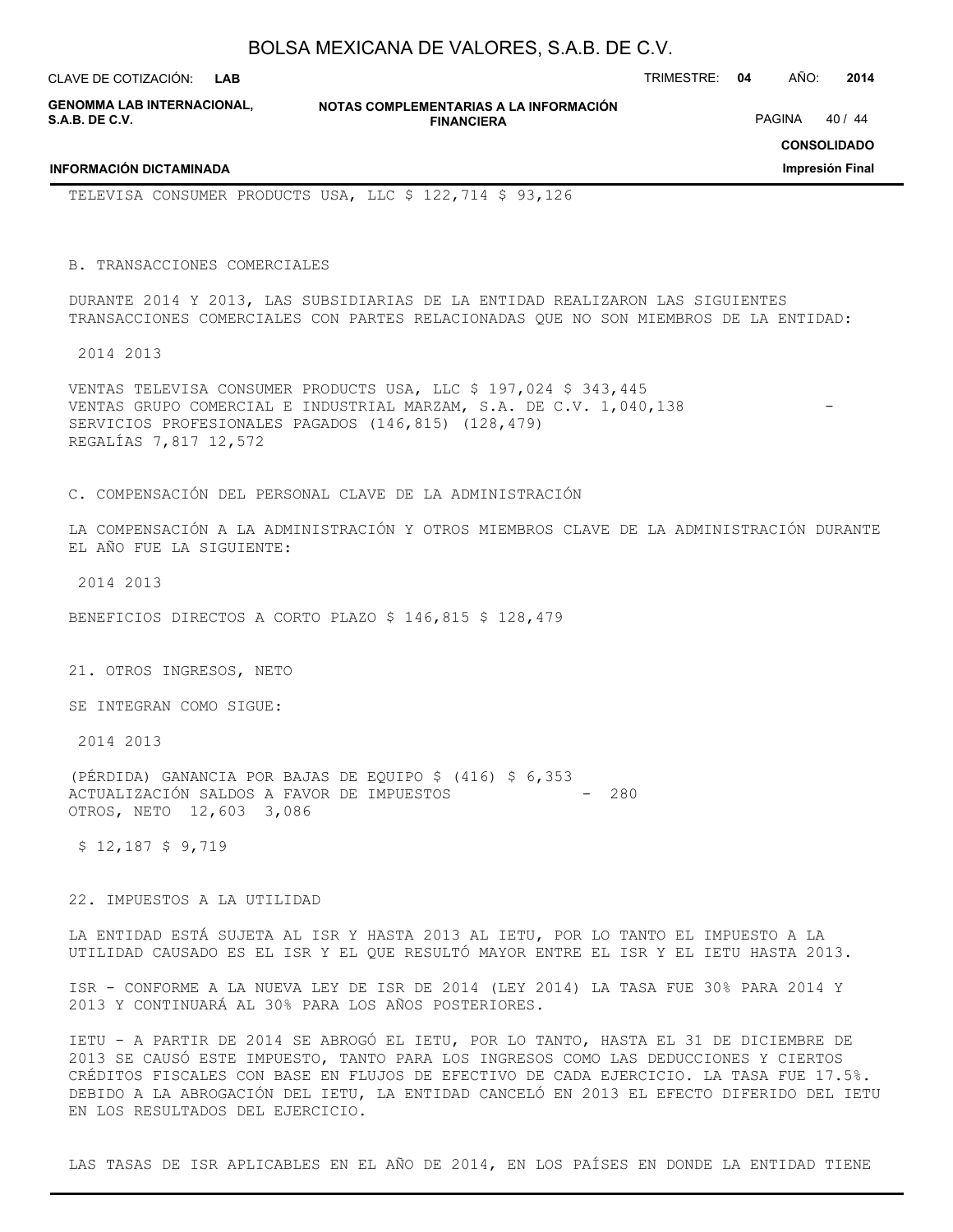| BOLSA MEXICANA DE VALORES, S.A.B. DE C.V. |  |  |
|-------------------------------------------|--|--|
|-------------------------------------------|--|--|

**GENOMMA LAB INTERNACIONAL, S.A.B. DE C.V.**

**NOTAS COMPLEMENTARIAS A LA INFORMACIÓN FINANCIERA**

PAGINA 41 / 44

**CONSOLIDADO**

**Impresión Final**

#### **INFORMACIÓN DICTAMINADA**

SUBSIDIARIAS, SE MENCIONAN A CONTINUACIÓN:

 $\approx$ 

ARGENTINA 35 BRASIL 34 CHILE 20 COLOMBIA 34 COSTA RICA 30 ECUADOR 23 ESTADOS UNIDOS DE AMÉRICA 35 PERÚ 30 REPÚBLICA DOMINICANA 29

LAS TASAS DE ISR EN LOS PAÍSES DE CENTRO Y SUDAMÉRICA EN DONDE LA ENTIDAD OPERA VAN DE UN RANGO ENTRE EL 20% Y EL 35% COMO SE MENCIONA ANTERIORMENTE. ADICIONALMENTE, LOS PERIODOS EN LOS QUE PUEDEN SER APLICADAS LAS PÉRDIDAS FISCALES EN DICHOS PAÍSES VAN DE TRES A OCHO AÑOS.

LAS OPERACIONES EN COLOMBIA Y ARGENTINA ESTÁN SUJETAS AL IMPUESTO AL ACTIVO. EN COLOMBIA A PARTIR DE 2011 SE CAUSA EL IMPUESTO AL CAPITAL CONTABLE, QUE RESULTA DE APLICAR LA TASA DEL 4.8% MÁS UNA SOBRETASA DEL 1.2% AL NETO DE LOS ACTIVOS FISCALES POSEÍDOS AL 1 DE ENERO DE 2011; ESTE IMPUESTO NO ES DEDUCIBLE DEL ISR. EL PAGO SE DIFIERE EN 8 CUOTAS IGUALES PAGADERAS EN LOS PERIODOS 2011 A 2014.

EN ARGENTINA EXISTE UN IMPUESTO A LAS GANANCIAS MÍNIMAS PRESUNTAS (IGMP) QUE RESULTA DE APLICAR LA TASA DEL 1% SOBRE CIERTOS ACTIVOS PRODUCTIVOS, Y SE PAGA ÚNICAMENTE POR EL MONTO EN QUE EXCEDA AL ISR DEL EJERCICIO. SI EN ALGÚN AÑO SE EFECTUARA UN PAGO, ESTE IMPUESTO ES ACREDITADO CONTRA EL EXCESO DEL IMPUESTO SOBRE LA RENTA SOBRE EL IGMP EN LOS PRÓXIMOS DIEZ AÑOS.

A. A LA UTILIDAD SE INTEGRAN COMO SIGUE:

 2014 2013 ISR: CAUSADO \$ 581,886 \$ 408,719 DIFERIDO 41,712 386,264

\$ 623,598 \$ 794,983

LA CONCILIACIÓN DE LA TASA LEGAL DEL ISR Y LA TASA EFECTIVA EXPRESADA COMO UN PORCENTAJE DE LA UTILIDAD ANTES DE IMPUESTOS A LA UTILIDAD ES:

2014 2013  $%$ 

TASA LEGAL 30 30

MÁS (MENOS) EFECTO DE DIFERENCIAS PERMANENTES, PRINCIPALMENTE GASTOS NO DEDUCIBLES Y DIFERENCIAS EN TASAS LEGALES EN OPERACIONES DEL EXTRANJERO (1) 1

TASA EFECTIVA 29 31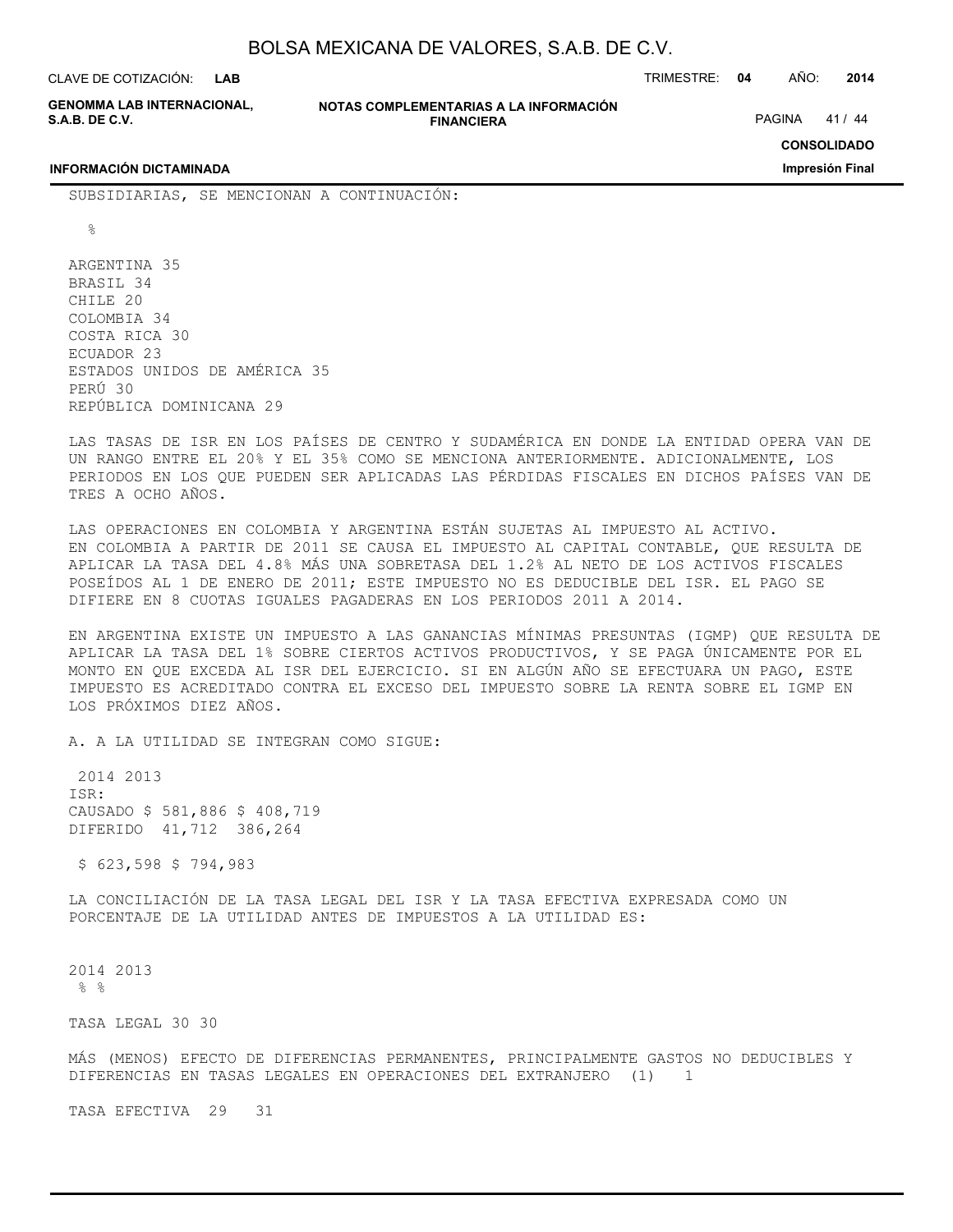BOLSA MEXICANA DE VALORES, S.A.B. DE C.V. **NOTAS COMPLEMENTARIAS A LA INFORMACIÓN FINANCIERA** CLAVE DE COTIZACIÓN: TRIMESTRE: **04** AÑO: **2014 CONSOLIDADO Impresión Final LAB GENOMMA LAB INTERNACIONAL, S.A.B. DE C.V. INFORMACIÓN DICTAMINADA** PAGINA 42 / 44 B. IMPUESTOS DIFERIDOS EN BALANCE EL SIGUIENTE ES EL ANÁLISIS DE LOS IMPUESTOS DIFERIDOS ACTIVOS (PASIVOS) PRESENTADOS EN EL ESTADO CONSOLIDADO DE SITUACIÓN FINANCIERA: 2014 2013 ISR DIFERIDO ACTIVO: ESTIMACIONES PARA CUENTAS DE COBRO DUDOSO, DEVOLUCIONES Y BONIFICACIONES \$ 299,365 \$ 189,621 GASTOS ACUMULADOS 23,266 37,384 PÉRDIDAS FISCALES POR AMORTIZAR 35,267 34,895 RESERVA DE INVENTARIOS Y OTROS, NETO 226,775 189,341 ISR DIFERIDO ACTIVO 584,673 451,241 ISR DIFERIDO (PASIVO): INVENTARIO FISCAL ACTUALIZADO DE 2004 PENDIENTE POR ACUMULAR (4,331) (8,084) PAGOS ANTICIPADOS (549,637) (382,917) OTROS ACTIVOS (708,396) (683,015) ISR DIFERIDO PASIVO (1,262,364) (1,074,016) TOTAL PASIVO NETO \$ (677,691) \$ (622,775) TOTAL ACTIVO \$ 79,233 \$ 37,641

TOTAL (PASIVO) \$ (756,924) \$ (660,416)

LOS SALDOS DE IMPUESTOS QUE CORRESPONDEN A REGÍMENES FISCALES DIFERENTES NO SE COMPENSAN ENTRE SÍ, Y SE MUESTRAN POR SEPARADO EN LOS BALANCES GENERALES ADJUNTOS.

23. CONTINGENCIAS

LA ENTIDAD Y SUS ACTIVOS NO ESTÁN SUJETOS A ACCIÓN ALGUNA DE TIPO LEGAL QUE NO SEAN LOS DE RUTINA Y PROPIOS DE SU ACTIVIDAD.

### 24. COMPROMISOS

LOS GASTOS POR RENTA ASCENDIERON A \$96,616 Y \$87,942 EN 2014 Y 2013, RESPECTIVAMENTE; LOS CONTRATOS DE ARRENDAMIENTO VIGENTES SON POR UN PLAZO FORZOSO DE HASTA 4 AÑOS Y CORRESPONDEN PRINCIPALMENTE A DIVERSOS INMUEBLES EN DONDE ESTÁN UBICADOS SUS ALMACENES. LOS CONTRATOS REQUIEREN LOS SIGUIENTES PAGOS MÍNIMOS:

AÑOS IMPORTE

2015 \$ 86,986 2016 63,334 2017 Y AÑOS POSTERIORES 79,379

\$ 229,699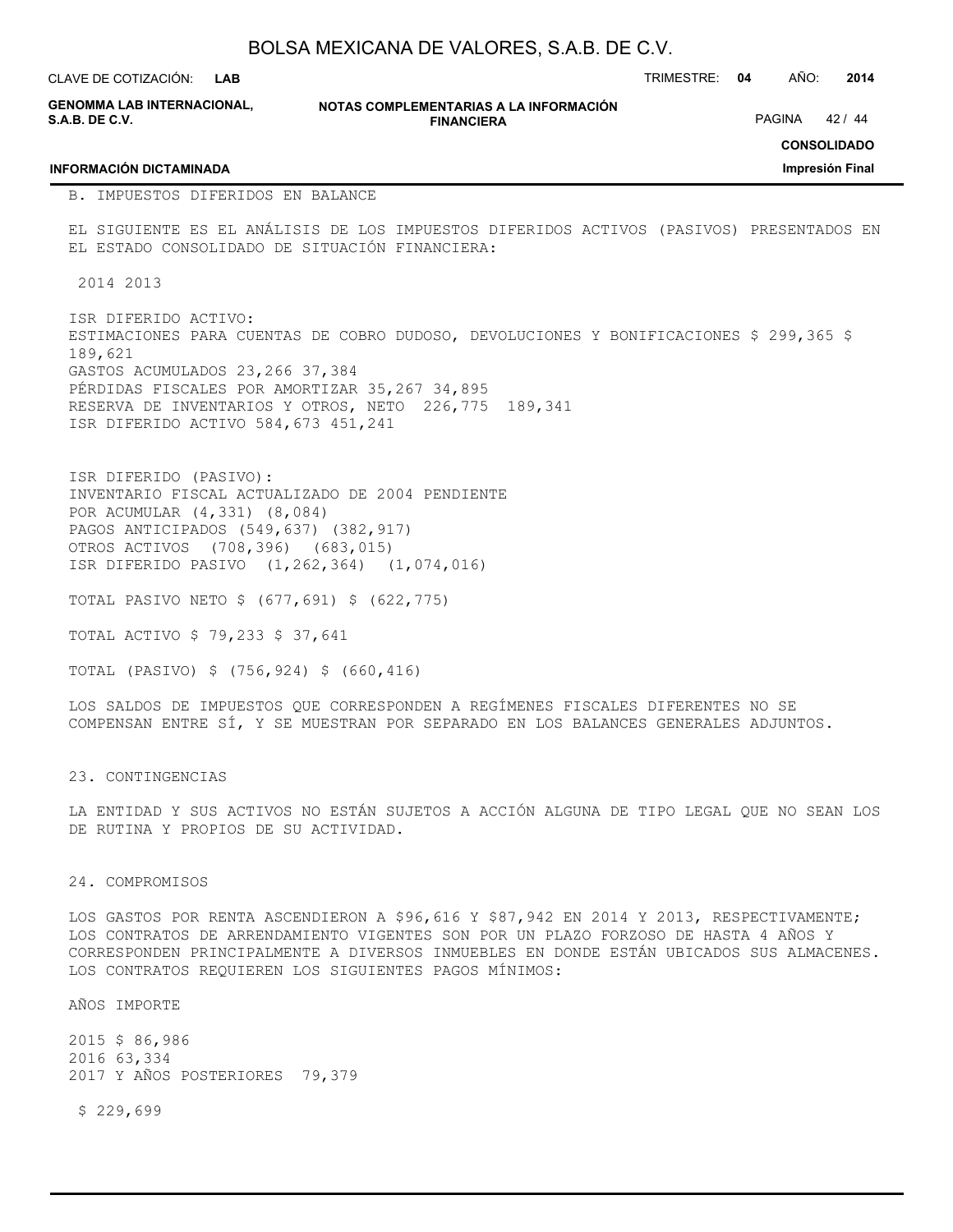| BOLSA MEXICANA DE VALORES, S.A.B. DE C.V. |  |  |
|-------------------------------------------|--|--|
|-------------------------------------------|--|--|

**INFORMACIÓN DICTAMINADA**

**GENOMMA LAB INTERNACIONAL, S.A.B. DE C.V.**

**NOTAS COMPLEMENTARIAS A LA INFORMACIÓN FINANCIERA**

PAGINA 43 / 44

**CONSOLIDADO**

**Impresión Final**

# 25. INFORMACIÓN POR SEGMENTOS

LA INFORMACIÓN POR SEGMENTOS OPERATIVOS SE PRESENTA CON BASE EN LA CLASIFICACIÓN DE LA ADMINISTRACIÓN Y SE PRESENTA INFORMACIÓN GENERAL POR ÁREA GEOGRÁFICA.

LAS OPERACIONES ENTRE SEGMENTOS HAN SIDO ELIMINADAS. LOS ACTIVOS TOTALES SON AQUELLOS UTILIZADOS EN LAS OPERACIONES DE CADA SEGMENTO. LOS ACTIVOS CORPORATIVOS INCLUIDOS EN EL SEGMENTO DE SERVICIOS SON: EFECTIVO, INVERSIONES DISPONIBLES Y A LARGO PLAZO, IMPUESTOS POR RECUPERAR Y CIERTOS ACTIVOS FIJOS.

LA ADMINISTRACIÓN HA IDENTIFICADO DOS SEGMENTOS OPERATIVOS DIVIDIDOS EN NACIONAL E INTERNACIONAL, PARA LO CUAL CONSIDERÓ LAS SIGUIENTES PREMISAS:

A) LA ACTIVIDAD DE NEGOCIOS O UN ENTORNO ECONÓMICO PARTICULAR, DE LA CUAL OBTIENE INGRESOS, MANTIENE ACTIVOS O INCURRE EN PASIVOS.

B) POR SU IMPORTANCIA REQUIERE LA ATENCIÓN DE LA DIRECCIÓN DE LA ENTIDAD ECONÓMICA, PARA EVALUAR SU DESARROLLO Y TOMAR DECISIONES RESPECTO DE LA ASIGNACIÓN DE RECURSOS PARA SU OPERACIÓN.

C) SE ENCUENTRA DISPONIBLE INFORMACIÓN ADICIONAL A LA FINANCIERA Y ESTÁ BASADA EN UN CRITERIO DE ENFOQUE GERENCIAL.

D) LOS RIESGOS INHERENTES DE NEGOCIO Y DE RENDIMIENTOS SON DIFERENTES A LOS DE OTROS SEGMENTOS OPERATIVOS.

A DICIEMBRE DE 2014, LA ENTIDAD OPERA EN 17 PAÍSES ADEMÁS DE MÉXICO: ARGENTINA, BOLIVIA, BRASIL, CHILE, COLOMBIA, COSTA RICA, ECUADOR, EL SALVADOR, ESTADOS UNIDOS, GUATEMALA, HONDURAS, NICARAGUA, PANAMÁ, PARAGUAY, PERÚ, REPÚBLICA DOMINICANA Y URUGUAY.

LAS DECISIONES DE LA DIRECCIÓN GENERAL SON TOMADAS EVALUANDO LOS RESULTADOS DE LOS SEGMENTOS, ASÍ COMO SUS PRINCIPALES INDICADORES. LA SEGREGACIÓN DE LOS SEGMENTOS SE REALIZA EN BASE A LA NATURALEZA DE LOS PRODUCTOS.

LOS SEGMENTOS OPERATIVOS SON REPORTADOS DE MANERA CONSISTENTE CON LOS REPORTES INTERNOS ELABORADOS PARA PROVEER INFORMACIÓN A LA DIRECCIÓN GENERAL. EL DIRECTOR GENERAL ES EL RESPONSABLE DE LA ASIGNACIÓN DE RECURSOS, ASÍ COMO LA EVALUACIÓN DE LOS SEGMENTOS OPERATIVOS, POR TANTO, SE CONSIDERA LA PERSONA QUE TOMA LAS DECISIONES ESTRATÉGICAS.

A. LOS SIGUIENTES CUADROS MUESTRAN LA INFORMACIÓN FINANCIERA POR SEGMENTO DE NEGOCIO. LAS OPERACIONES ENTRE SEGMENTOS HAN SIDO ELIMINADAS. LOS ACTIVOS TOTALES SON AQUELLOS UTILIZADOS EN LAS OPERACIONES DE CADA SEGMENTO, PRINCIPALMENTE:

 2 0 14 INGRESOS ACTIVOS TOTALES PASIVOS TOTALES INVERSIONES EN ACTIVOS PRODUCTIVOS

MÉXICO \$ 6,108,202 \$ 20,798,421 \$ 12,153,610 \$ 2,180,158 INTERNACIONAL 5,432,796 4,629,894 2,771,598 182,328

TOTAL SEGMENTOS \$ 11,540,998 \$ 25,428,315 \$ 14,925,208 \$ 2,362,486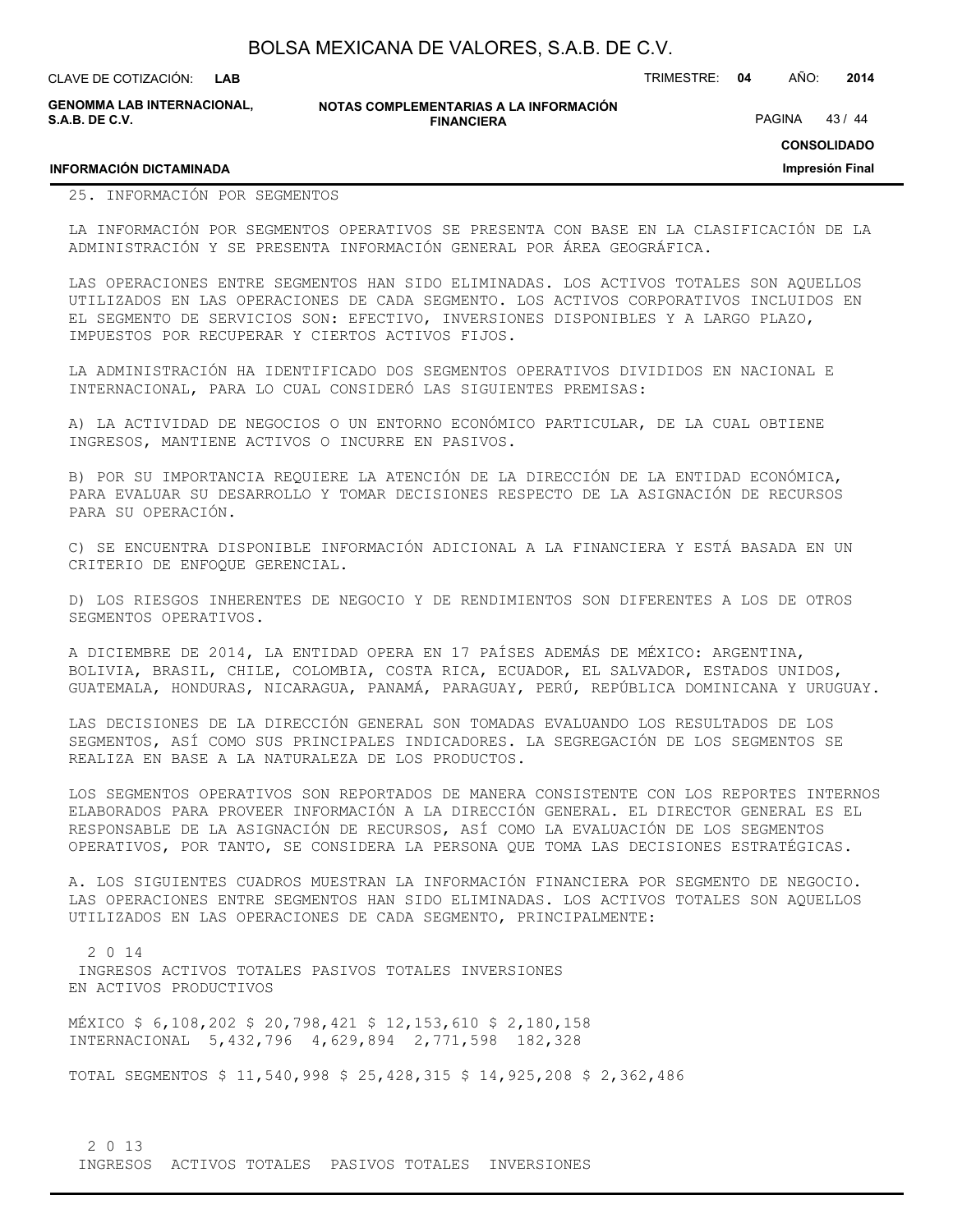CLAVE DE COTIZACIÓN: TRIMESTRE: **04** AÑO: **2014 LAB**

**GENOMMA LAB INTERNACIONAL, S.A.B. DE C.V.**

**NOTAS COMPLEMENTARIAS A LA INFORMACIÓN FINANCIERA**

PAGINA 44 / 44

**CONSOLIDADO**

**Impresión Final**

### **INFORMACIÓN DICTAMINADA**

EN ACTIVOS PRODUCTIVOS

MÉXICO \$ 7,085,856 \$ 13,427,708 \$ 5,814,174 \$ 1,913,337 INTERNACIONAL 4,274,833 3,925,160 2,703,250 808,910

TOTAL SEGMENTOS \$ 11,360,689 \$ 17,352,868 \$ 8,517,424 \$ 2,722,247

26. AUTORIZACIÓN DE LA EMISIÓN DE LOS ESTADOS FINANCIEROS

LOS ESTADOS FINANCIEROS CONSOLIDADOS ADJUNTOS FUERON AUTORIZADOS PARA SU EMISIÓN EL 26 DE MARZO DE 2015, POR EL CONSEJO DE ADMINISTRACIÓN, COMITÉ DE AUDITORÍA Y POR LA ADMINISTRACIÓN DE LA ENTIDAD, CONSECUENTEMENTE, ESTOS NO REFLEJAN LOS HECHOS OCURRIDOS DESPUÉS DE ESA FECHA, Y ESTÁN SUJETOS A LA APROBACIÓN DE LA ASAMBLEA ORDINARIA DE ACCIONISTAS DE LA ENTIDAD, QUIEN PUEDE DECIDIR SU MODIFICACIÓN DE ACUERDO CON LO DISPUESTO EN LA LEY GENERAL DE SOCIEDADES MERCANTILES.

\* \* \* \* \* \*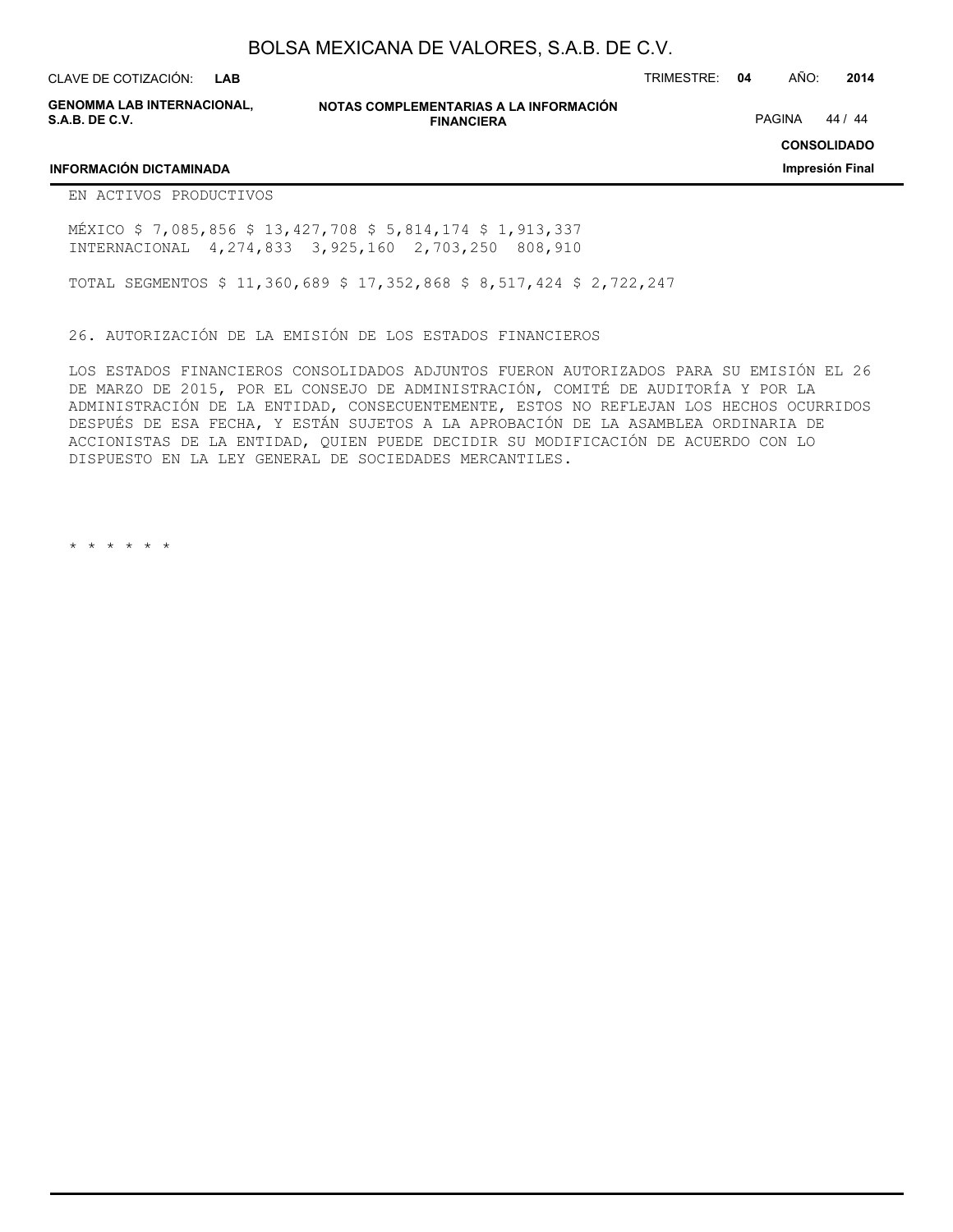CLAVE DE COTIZACIÓN TRIMESTRE **04** AÑO **2014 LAB**

**GENOMMA LAB INTERNACIONAL, S.A.B. DE C.V.**

# **INVERSIONES EN ASOCIADAS Y NEGOCIOS CONJUNTOS INFORMACIÓN DICTAMINADA (MILES DE PESOS)**

**CONSOLIDADO**

**Impresión Final**

| <b>NOMBRE DE LA EMPRESA</b>              | <b>ACTIVIDAD PRINCIPAL</b> | <b>NO. DE ACCIONES</b> | $%$ DE<br><b>TENEN</b> | <b>MONTO TOTAL</b>                    |                               |  |
|------------------------------------------|----------------------------|------------------------|------------------------|---------------------------------------|-------------------------------|--|
|                                          |                            |                        | <b>CIA</b>             | <b>COSTO DE</b><br><b>ADQUISICION</b> | <b>VALOR</b><br><b>ACTUAL</b> |  |
| TELEVISA CONSUMER PRODUCTS<br>USA. LLC   | VENTA DE PRODUCTOS OTC/PC  |                        | 49.00                  | 25.653                                | 18.360                        |  |
| <b>TOTAL DE INVERSIONES EN ASOCIADAS</b> |                            |                        |                        | 25.653                                | 18.360                        |  |

### **OBSERVACIONES**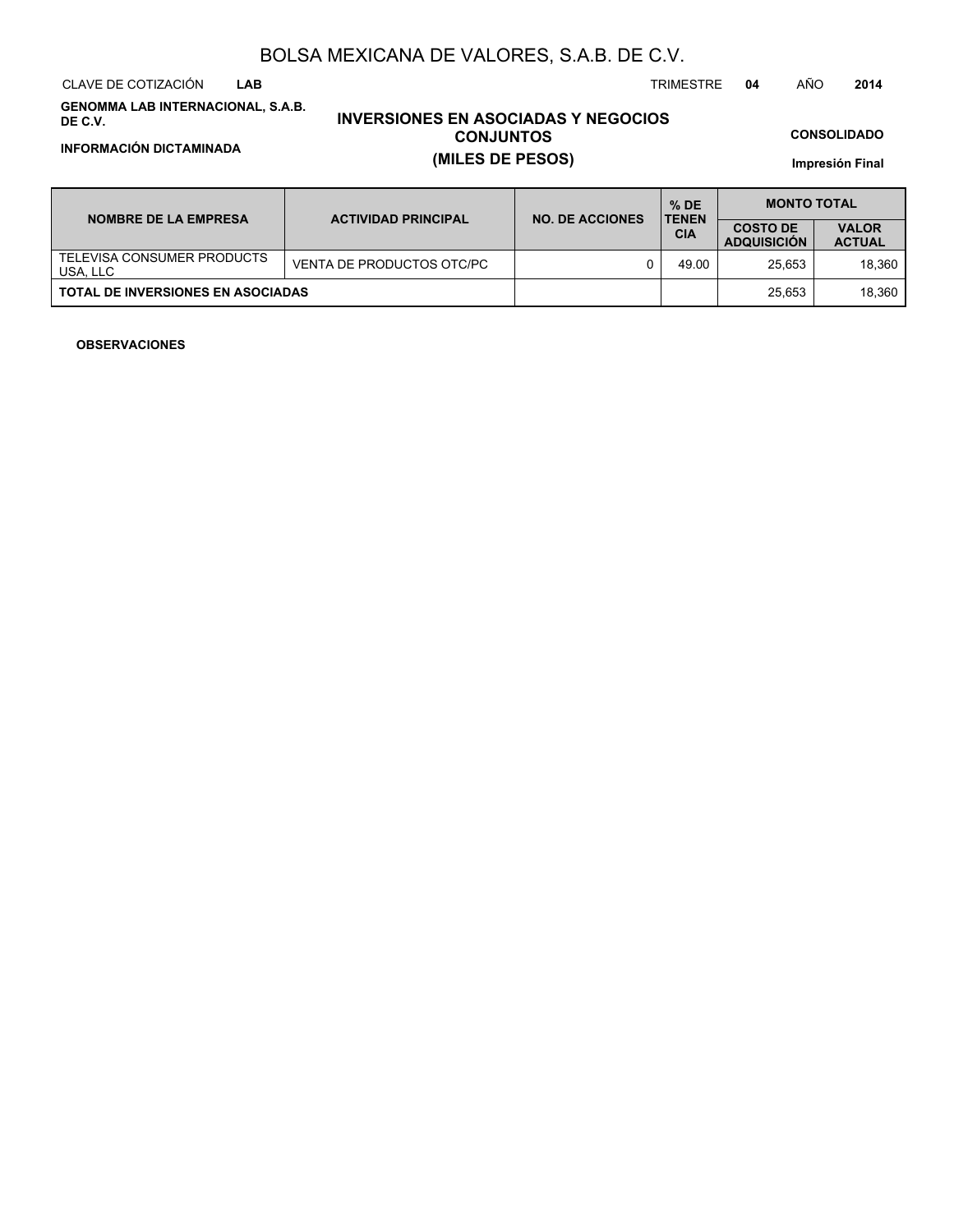#### CLAVE DE COTIZACIÓN**LAB**

**INFORMACIÓN DICTAMINADA**

#### **GENOMMA LAB INTERNACIONAL, S.A.B. DE C.V.**

# **DESGLOSE DE CRÉDITOS**

# (MILES DE PESOS)

**CONSOLIDADO**

**Impresión Final**

|                               |                                                    |                                            |                                       |                                                          | <b>VENCTOS, O AMORT, DENOMINADOS EN MONEDA NACIONAL</b> |                     |                            |                     |                              | <b>VENCTOS, O AMORT, DENOMINADOS EN MONEDA EXTRANJERA</b> |                    |                     |                            |                     |                              |  |
|-------------------------------|----------------------------------------------------|--------------------------------------------|---------------------------------------|----------------------------------------------------------|---------------------------------------------------------|---------------------|----------------------------|---------------------|------------------------------|-----------------------------------------------------------|--------------------|---------------------|----------------------------|---------------------|------------------------------|--|
| TIPO DE CRÉDITO / INSTITUCIÓN | <b>INSTITUCION</b><br><b>EXTRANJERA</b><br>(SI/NO) | <b>FECHA DE FIRMA /</b><br><b>CONTRATO</b> | <b>FECHA DE</b><br><b>VENCIMIENTO</b> | <b>TASA DE</b><br><b>INTERÉS Y/O</b><br><b>SOBRETASA</b> |                                                         |                     | <b>INTERVALO DE TIEMPO</b> |                     |                              |                                                           |                    |                     | <b>INTERVALO DE TIEMPO</b> |                     |                              |  |
|                               |                                                    |                                            |                                       | <b>AÑO ACTUAL</b>                                        | <b>HASTA 1 AÑO</b>                                      | <b>HASTA 2 AÑOS</b> | <b>HASTA 3 AÑOS</b>        | <b>HASTA 4 AÑOS</b> | HASTA 5 AÑOS O<br><b>MÁS</b> | <b>AÑO ACTUAL</b>                                         | <b>HASTA 1 AÑO</b> | <b>HASTA 2 AÑOS</b> | <b>HASTA 3 AÑOS</b>        | <b>HASTA 4 AÑOS</b> | HASTA 5 AÑOS O<br><b>MÁS</b> |  |
| <b>BANCARIOS</b>              |                                                    |                                            |                                       |                                                          |                                                         |                     |                            |                     |                              |                                                           |                    |                     |                            |                     |                              |  |
| <b>COMERCIO EXTERIOR</b>      |                                                    |                                            |                                       |                                                          |                                                         |                     |                            |                     |                              |                                                           |                    |                     |                            |                     |                              |  |
| <b>CON GARANTÍA</b>           |                                                    |                                            |                                       |                                                          |                                                         |                     |                            |                     |                              |                                                           |                    |                     |                            |                     |                              |  |
| <b>BANCA COMERCIAL</b>        |                                                    |                                            |                                       |                                                          |                                                         |                     |                            |                     |                              |                                                           |                    |                     |                            |                     |                              |  |
| BANCO NACIONAL DE MÉXICO      | <b>NO</b>                                          | 15/06/2012                                 | 14/01/2019                            | 5.97%                                                    | N/A                                                     | $^{\circ}$          | $\Omega$                   | 133,200             | 266,400                      | 200,400                                                   |                    |                     |                            |                     |                              |  |
| BANCO NACIONAL COMERCIO EXT   | <b>NO</b>                                          | 25/10/2013                                 | 16/06/2021                            | 4.011% VAR                                               | N/A                                                     | 38,009              | 76,022                     | 76,022              | 76,022                       | 190,055                                                   |                    |                     |                            |                     |                              |  |
| <b>BANCO PATAGONIA</b>        | <b>SI</b>                                          | 22/11/2012                                 | 22/11/2015                            | 24.875% Var                                              |                                                         |                     |                            |                     |                              |                                                           | N/A                | 47,450              | $\Omega$                   |                     |                              |  |
| <b>BANCO SANTANDER RIO</b>    | SI                                                 | 10/06/2013                                 | 10/06/2016                            | 15.25%                                                   |                                                         |                     |                            |                     |                              |                                                           | N/A                | 7,669               | 3,834                      |                     |                              |  |
| <b>BANCO PATAGONIA</b>        | SI                                                 | 05/06/2014                                 | 05/06/2017                            | 34.45%                                                   |                                                         |                     |                            |                     |                              |                                                           | N/A                | 77                  | 107                        | 71                  |                              |  |
| <b>BANCO PATAGONIA</b>        | SI                                                 | 30/09/2014                                 | 30/03/2015                            | 26.50%                                                   |                                                         |                     |                            |                     |                              |                                                           | N/A                | 43,136              |                            |                     |                              |  |
| <b>BANCO PATAGONIA</b>        | SI                                                 | 31/12/2014                                 | 31/01/2015                            | 18.50%                                                   |                                                         |                     |                            |                     |                              |                                                           | N/A                | 43,067              | $\Omega$                   |                     |                              |  |
| <b>BANCO SANTANDER BRASIL</b> | SI                                                 | 20/06/2014                                 | 17/03/2015                            | 13.62%                                                   |                                                         |                     |                            |                     |                              |                                                           | N/A                | 219,902             |                            |                     |                              |  |
| <b>BANCO SANTANDER BRASIL</b> | <b>SI</b>                                          | 27/01/2014                                 | 15/02/2017                            | 8.70%                                                    |                                                         |                     |                            |                     |                              |                                                           | N/A                | 284                 | 284                        | 47                  |                              |  |
| <b>BANCO SANTANDER BRASIL</b> | SI                                                 | 05/02/2014                                 | 15/02/2017                            | 8.70%                                                    |                                                         |                     |                            |                     |                              |                                                           | N/A                | 985                 | 985                        | 164                 |                              |  |
| <b>OTROS</b>                  |                                                    |                                            |                                       |                                                          |                                                         |                     |                            |                     |                              |                                                           |                    |                     |                            |                     |                              |  |
| <b>TOTAL BANCARIOS</b>        |                                                    |                                            |                                       |                                                          |                                                         | 38,009              | 76,022                     | 209,222             | 342,422                      | 390,455                                                   |                    | 362,570             | 5,210                      | 282                 | $\mathbf{0}$                 |  |

**<sup>2014</sup>**

TRIMESTRE **<sup>04</sup>** AÑO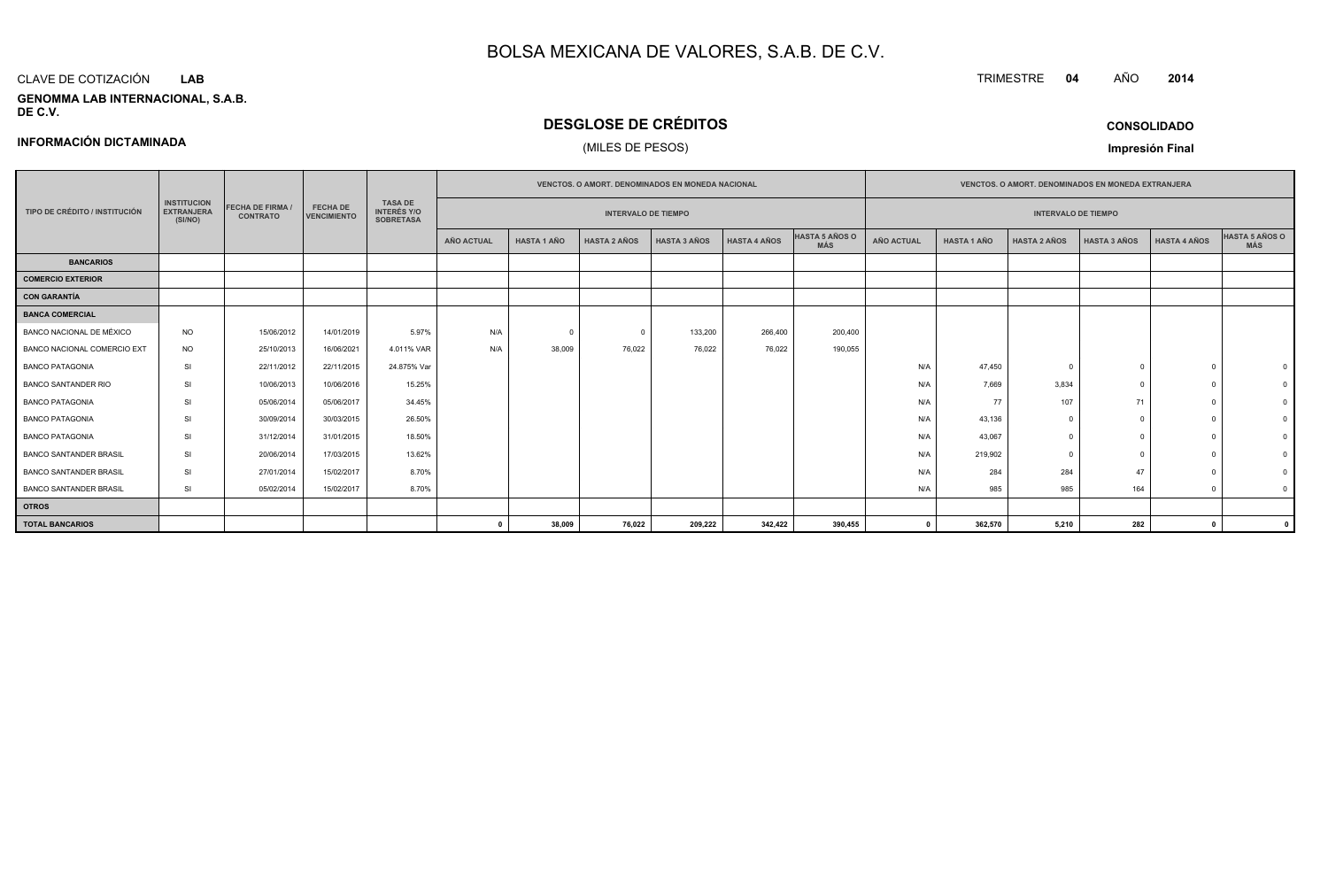#### CLAVE DE COTIZACIÓN TRIMESTRE **<sup>04</sup>** AÑO **<sup>2014</sup> LAB**

**GENOMMA LAB INTERNACIONAL, S.A.B. DE C.V.**

# **DESGLOSE DE CRÉDITOS**

**CONSOLIDADO**

## **INFORMACIÓN DICTAMINADA**

# (MILES DE PESOS)

|                                                     |                                                    |                                            |                                       |                                                          | VENCTOS. O AMORT. DENOMINADOS EN MONEDA NACIONAL |                            |                     |                     |                     |                            | VENCTOS. O AMORT. DENOMINADOS EN MONEDA EXTRANJERA |                    |                     |                     |                     |                       |
|-----------------------------------------------------|----------------------------------------------------|--------------------------------------------|---------------------------------------|----------------------------------------------------------|--------------------------------------------------|----------------------------|---------------------|---------------------|---------------------|----------------------------|----------------------------------------------------|--------------------|---------------------|---------------------|---------------------|-----------------------|
| TIPO DE CRÉDITO / INSTITUCIÓN                       | <b>INSTITUCION</b><br><b>EXTRANJERA</b><br>(SI/NO) | <b>FECHA DE FIRMA /</b><br><b>CONTRATO</b> | <b>FECHA DE</b><br><b>VENCIMIENTO</b> | <b>TASA DE</b><br><b>INTERÉS Y/O</b><br><b>SOBRETASA</b> |                                                  | <b>INTERVALO DE TIEMPO</b> |                     |                     |                     | <b>INTERVALO DE TIEMPO</b> |                                                    |                    |                     |                     |                     |                       |
|                                                     |                                                    |                                            |                                       |                                                          | AÑO ACTUAL                                       | <b>HASTA 1 AÑO</b>         | <b>HASTA 2 AÑOS</b> | <b>HASTA 3 AÑOS</b> | <b>HASTA 4 AÑOS</b> | HASTA 5 AÑOS O<br>MÁS      | <b>AÑO ACTUAL</b>                                  | <b>HASTA 1 AÑO</b> | <b>HASTA 2 AÑOS</b> | <b>HASTA 3 AÑOS</b> | <b>HASTA 4 AÑOS</b> | HASTA 5 AÑOS C<br>MÁS |
| <b>BURSÁTILES</b>                                   |                                                    |                                            |                                       |                                                          |                                                  |                            |                     |                     |                     |                            |                                                    |                    |                     |                     |                     |                       |
| <b>LISTADAS EN BOLSA (MÉXICO Y/O</b><br>EXTRANJERO) |                                                    |                                            |                                       |                                                          |                                                  |                            |                     |                     |                     |                            |                                                    |                    |                     |                     |                     |                       |
| <b>QUIROGRAFARIOS</b>                               |                                                    |                                            |                                       |                                                          |                                                  |                            |                     |                     |                     |                            |                                                    |                    |                     |                     |                     |                       |
| EMISIÓN CEBURES LAB 13-1                            | <b>NO</b>                                          | 08/07/2013                                 | 02/07/2018                            | 4.011% Var                                               | N/A                                              |                            |                     |                     | 1,992,248           |                            |                                                    |                    |                     |                     |                     |                       |
| EMISIÓN CEBURES LAB 13-2                            | <b>NO</b>                                          | 03/10/2013                                 | 28/09/2017                            | 4.011% Var                                               | N/A                                              |                            |                     | 1,994,187           |                     |                            |                                                    |                    |                     |                     |                     |                       |
| EMISIÓN CEBURES LAB 14                              | <b>NO</b>                                          | 28/11/2014                                 | 17/01/2020                            | 3.911% Var                                               | N/A                                              |                            |                     |                     |                     | 1,495,230                  |                                                    |                    |                     |                     |                     |                       |
| CON GARANTÍA                                        |                                                    |                                            |                                       |                                                          |                                                  |                            |                     |                     |                     |                            |                                                    |                    |                     |                     |                     |                       |
| <b>COLOCACIONES PRIVADAS</b>                        |                                                    |                                            |                                       |                                                          |                                                  |                            |                     |                     |                     |                            |                                                    |                    |                     |                     |                     |                       |
| <b>QUIROGRAFARIOS</b>                               |                                                    |                                            |                                       |                                                          |                                                  |                            |                     |                     |                     |                            |                                                    |                    |                     |                     |                     |                       |
| CON GARANTÍA                                        |                                                    |                                            |                                       |                                                          |                                                  |                            |                     |                     |                     |                            |                                                    |                    |                     |                     |                     |                       |
| <b>TOTAL BURSÁTILES</b>                             |                                                    |                                            |                                       |                                                          |                                                  |                            |                     | 1,994,187           | 1,992,248           | 1,495,230                  |                                                    |                    |                     |                     |                     |                       |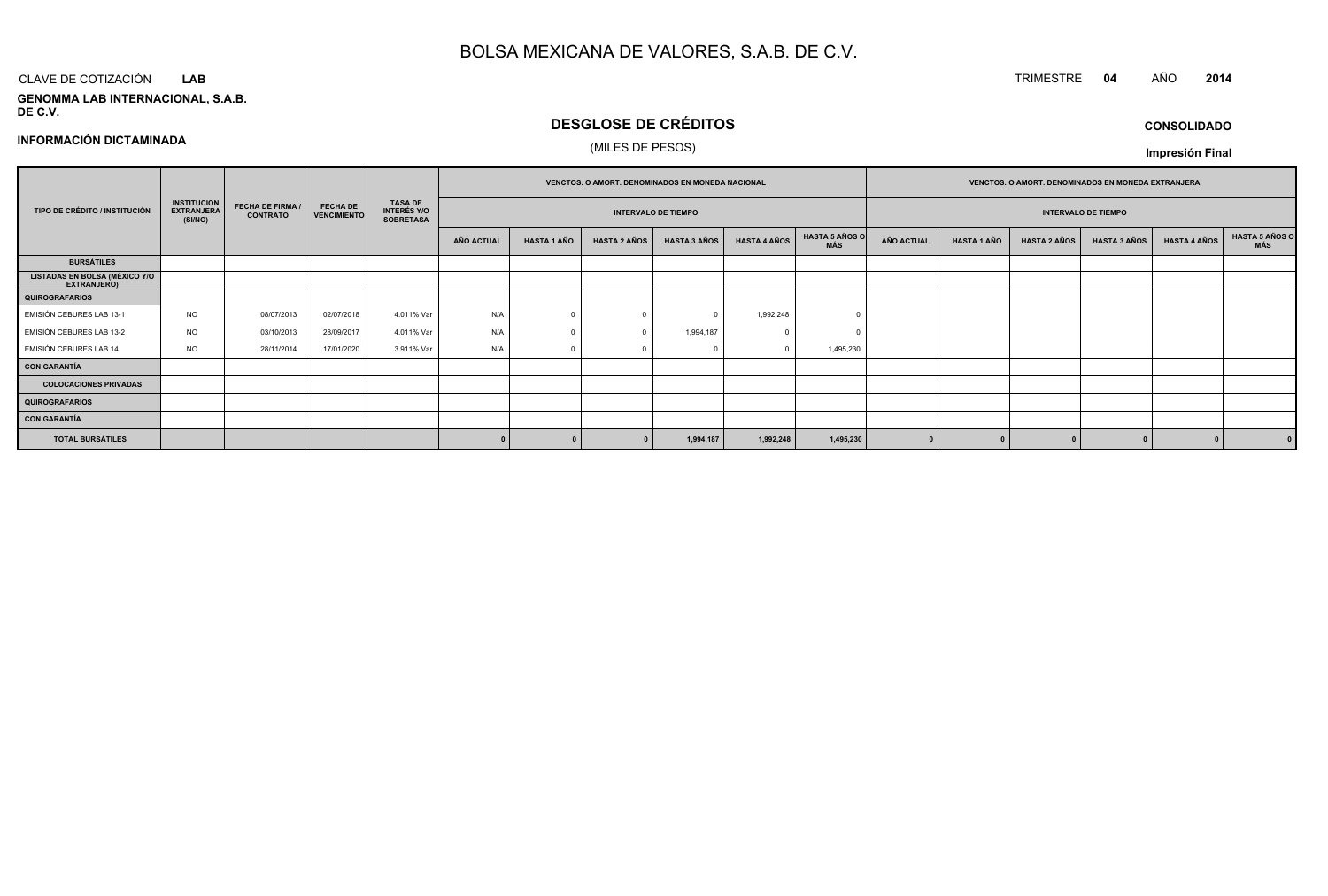#### CLAVE DE COTIZACIÓN**LAB**

**INFORMACIÓN DICTAMINADA**

#### **GENOMMA LAB INTERNACIONAL, S.A.B.DE C.V.**

# **DESGLOSE DE CRÉDITOS**

## (MILES DE PESOS)

|                                                                                       |                                                    | <b>FECHA</b><br><b>FECHA DE</b><br>CONCERTACIÓN |                    |                         |                    |                            |                     | VENCTOS. O AMORT. DENOMINADOS EN MONEDA NACIONAL |                              |                   |                    |                            |                     |                     | VENCTOS. O AMORT. DENOMINADOS EN MONEDA EXTRANJERA |  |  |
|---------------------------------------------------------------------------------------|----------------------------------------------------|-------------------------------------------------|--------------------|-------------------------|--------------------|----------------------------|---------------------|--------------------------------------------------|------------------------------|-------------------|--------------------|----------------------------|---------------------|---------------------|----------------------------------------------------|--|--|
| TIPO DE CRÉDITO / INSTITUCIÓN                                                         | <b>INSTITUCION</b><br><b>EXTRANJERA</b><br>(SI/NO) |                                                 | <b>VENCIMIENTO</b> |                         |                    | <b>INTERVALO DE TIEMPO</b> |                     |                                                  |                              |                   |                    | <b>INTERVALO DE TIEMPO</b> |                     |                     |                                                    |  |  |
|                                                                                       |                                                    |                                                 |                    | <b>AÑO ACTUAL</b>       | <b>HASTA 1 AÑO</b> | <b>HASTA 2 AÑOS</b>        | <b>HASTA 3 AÑOS</b> | <b>HASTA 4 AÑOS</b>                              | <b>HASTA 5 AÑOS O</b><br>MÁS | <b>AÑO ACTUAL</b> | <b>HASTA 1 AÑO</b> | <b>HASTA 2 AÑOS</b>        | <b>HASTA 3 AÑOS</b> | <b>HASTA 4 AÑOS</b> | HASTA 5 AÑOS O<br>MÁS                              |  |  |
| OTROS PASIVOS CIRCULANTES Y NO<br><b>CIRCULANTES CON COSTO</b>                        |                                                    |                                                 |                    |                         |                    |                            |                     |                                                  |                              |                   |                    |                            |                     |                     |                                                    |  |  |
| <b>TOTAL OTROS PASIVOS</b><br><b>CIRCULANTES Y NO CIRCULANTES</b><br><b>CON COSTO</b> |                                                    |                                                 |                    | $\mathbf{0}$            | $\mathbf{0}$       | $\overline{0}$             | $\Omega$            | $\overline{0}$                                   | $\overline{0}$               | $^{\circ}$        | $\overline{0}$     | $\mathbf 0$                | $\overline{0}$      | $\overline{0}$      |                                                    |  |  |
|                                                                                       |                                                    |                                                 |                    |                         |                    |                            |                     |                                                  |                              |                   |                    |                            |                     |                     |                                                    |  |  |
| <b>PROVEEDORES</b>                                                                    |                                                    |                                                 |                    |                         |                    |                            |                     |                                                  |                              |                   |                    |                            |                     |                     |                                                    |  |  |
| PROVEED CONCENTRADO AGO'14                                                            | <b>NO</b>                                          | 31/08/2014                                      | 31/12/2014         | N/A                     | 125,372            |                            |                     |                                                  |                              |                   |                    |                            |                     |                     |                                                    |  |  |
| PROVEED CONCENTRADO SEP'14                                                            | <b>NO</b>                                          | 30/09/2014                                      | 31/01/2015         | N/A                     | 382,947            |                            |                     |                                                  |                              |                   |                    |                            |                     |                     |                                                    |  |  |
| PROVEED CONCENTRADO OCT'14                                                            | <b>NO</b>                                          | 31/10/2014                                      | 28/02/2015         | N/A                     | 220,357            |                            |                     |                                                  |                              |                   |                    |                            |                     |                     |                                                    |  |  |
| PROVEED CONCENTRADO NOV'14                                                            | <b>NO</b>                                          | 30/11/2014                                      | 31/03/2015         | N/A                     | 259,076            |                            |                     |                                                  |                              |                   |                    |                            |                     |                     |                                                    |  |  |
| PROVEED CONCENTRADO DIC'15                                                            | <b>NO</b>                                          | 31/12/2014                                      | 30/04/2015         | N/A                     | 421,934            |                            |                     |                                                  |                              |                   |                    |                            |                     |                     |                                                    |  |  |
| PROVEED CONCENTRADO AGO'14                                                            | SI                                                 | 31/08/2014                                      | 31/12/2014         |                         |                    |                            |                     |                                                  |                              | N/A               | 1,537              |                            |                     |                     |                                                    |  |  |
| PROVEED CONCENTRADO SEP'14                                                            | SI                                                 | 30/09/2014                                      | 31/01/2015         |                         |                    |                            |                     |                                                  |                              | N/A               | 2,217              |                            |                     |                     |                                                    |  |  |
| PROVEED CONCENTRADO OCT'14                                                            | SI                                                 | 31/10/2014                                      | 28/02/2015         |                         |                    |                            |                     |                                                  |                              | N/A               | 12,732             |                            |                     |                     |                                                    |  |  |
| PROVEED CONCENTRADO NOV'14                                                            | SI                                                 | 30/11/2014                                      | 31/03/2015         |                         |                    |                            |                     |                                                  |                              | N/A               | 32,558             |                            |                     |                     |                                                    |  |  |
| PROVEED CONCENTRADO DIC'14                                                            | SI                                                 | 31/12/2014                                      | 30/04/2015         |                         |                    |                            |                     |                                                  |                              | N/A               | 95,960             |                            |                     |                     |                                                    |  |  |
| <b>TOTAL PROVEEDORES</b>                                                              |                                                    |                                                 |                    | $\overline{\mathbf{0}}$ | 1,409,686          |                            |                     |                                                  |                              | $\overline{0}$    | 145,004            |                            |                     |                     |                                                    |  |  |
|                                                                                       |                                                    |                                                 |                    |                         |                    |                            |                     |                                                  |                              |                   |                    |                            |                     |                     |                                                    |  |  |
| OTROS PASIVOS CIRCULANTES Y NO<br><b>CIRCULANTES</b>                                  |                                                    |                                                 |                    |                         |                    |                            |                     |                                                  |                              |                   |                    |                            |                     |                     |                                                    |  |  |
| <b>VARIOS</b>                                                                         | <b>NO</b>                                          |                                                 |                    | N/A                     | 4,688,723          | 11,958                     | 12,021              | 11,889                                           | 3,292                        |                   |                    |                            |                     |                     |                                                    |  |  |
| <b>VARIOS</b>                                                                         | <b>SI</b>                                          |                                                 |                    |                         |                    |                            |                     |                                                  |                              | N/A               | 666,966            | $\Omega$                   | 0                   | $\mathbf 0$         |                                                    |  |  |
| <b>VARIOS</b>                                                                         | <b>NO</b>                                          |                                                 |                    |                         |                    |                            |                     |                                                  |                              | N/A               | $\overline{0}$     | 9,319                      | 9,319               | 9,320               |                                                    |  |  |
| <b>TOTAL OTROS PASIVOS</b><br><b>CIRCULANTES Y NO CIRCULANTES</b>                     |                                                    |                                                 |                    | $\Omega$                | 4,688,723          | 11,958                     | 12,021              | 11,889                                           | 3,292                        | $\circ$           | 666,966            | 9,319                      | 9,319               | 9,320               |                                                    |  |  |
|                                                                                       |                                                    |                                                 |                    |                         |                    |                            |                     |                                                  |                              |                   |                    |                            |                     |                     |                                                    |  |  |
| <b>TOTAL GENERAL</b>                                                                  |                                                    |                                                 |                    | $^{\circ}$              | 6,136,418          | 87,980                     | 2,215,430           | 2,346,559                                        | 1.888.977                    | $\mathbf{0}$      | 1.174.540          | 14.529                     | 9,601               | 9,320               |                                                    |  |  |

**<sup>0</sup> 6,136,418 87,980 2,215,430 2,346,559 1,888,977 <sup>0</sup> 1,174,540 14,529 9,601 9,320 <sup>0</sup>**

**Impresión Final**

**OBSERVACIONES**

# TRIMESTRE **<sup>04</sup>** AÑO **<sup>2014</sup>**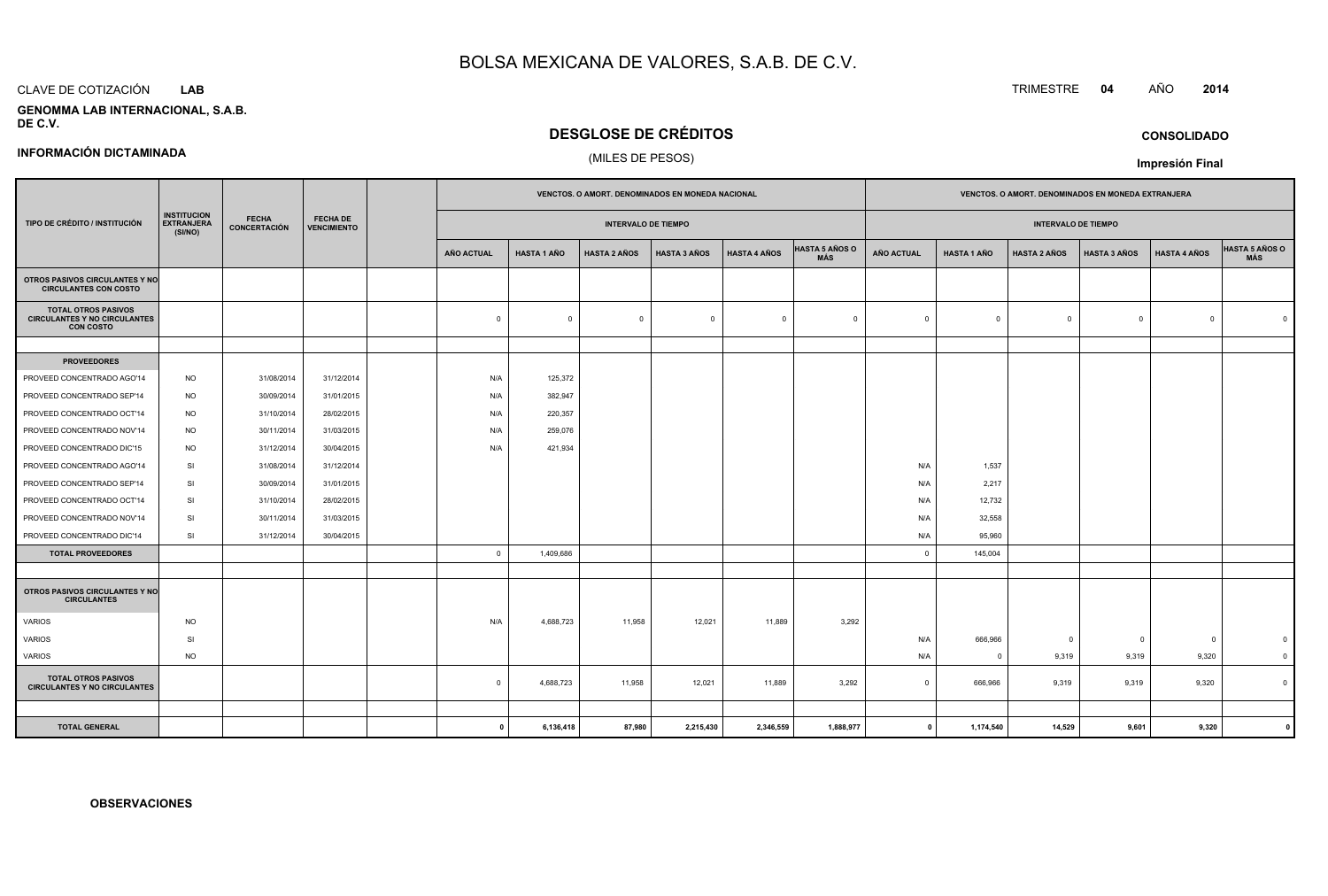### CLAVE DE COTIZACIÓN: **LAB GENOMMA LAB INTERNACIONAL, S.A.B. DE C.V.**

#### **INFORMACIÓN DICTAMINADA**

**POSICIÓN MONETARIA EN MONEDA EXTRANJERA**

**(MILES DE PESOS)**

#### **CONSOLIDADO**

**Impresión Final**

| POSICIÓN EN MONEDA EXTRANJERA | <b>DÓLARES</b>          |                       | <b>OTRAS MONEDAS</b> | <b>TOTAL MILES DE</b> |              |  |
|-------------------------------|-------------------------|-----------------------|----------------------|-----------------------|--------------|--|
| (MILES DE PESOS)              | <b>MILES DE DÓLARES</b> | <b>MILES DE PESOS</b> | MILES DE DÓLARES     | <b>MILES DE PESOS</b> | <b>PESOS</b> |  |
| <b>ACTIVO MONETARIO</b>       | 91,632                  | 1,350,177             | 130,191              | 1,918,340             | 3,268,517    |  |
| <b>CIRCULANTE</b>             | 91,632                  | 1,350,177             | 130,191              | 1,918,340             | 3,268,517    |  |
| NO CIRCULANTE                 | 0                       | 0                     | 0                    | 0                     | 0            |  |
| <b>PASIVO</b>                 | 25,901                  | 381,652               | 56,081               | 826,338               | 1,207,990    |  |
| <b>CIRCULANTE</b>             | 24,004                  | 353,696               | 55,708               | 820,844               | 1,174,540    |  |
| NO CIRCULANTE                 | 1,897                   | 27,956                | 373                  | 5,494                 | 33,450       |  |
| <b>SALDO NETO</b>             | 65,731                  | 968,525               | 74,110               | 1,092,002             | 2,060,527    |  |

#### **OBSERVACIONES**

LAS MONEDAS UTILIZADAS PARA LA CONVERSIÓN DE ESTADOS FINANCIEROS DE SUBSIDIARIAS EXTRANJERAS Y LOS TIPOS DE CAMBIO UTILIZADOS SON LOS SIGUIENTES, (SE INCLUYE PAÍS, MONEDA DE REGISTRO, TIPO DE CAMBIO MONEDA DE REGISTRO A MONEDA FUNCIONAL (USD) Y TIPO DE CAMBIO MONEDA FUNCIONAL A MONEDA DE INFORME.

BALANCE GENERAL MONEDA LOCAL A USD USD A MXP

ARGENTINA 0.1171 14.7348 BRASIL 0.3731 14.7348 CHILE 0.0017 14.7348 COLOMBIA 0.0004 14.7348 COSTA RICA 1.0000 14.7348 ECUADOR 1.0000 14.7348 ESPAÑA 1.2156 14.7348 USA 1.0000 14.7348 REPUBLICA DOMINICANA 0.0228 14.7348 PERÚ 0.3415 14.7348

ESTADO DE RESULTADOS

ARGENTINA 0.1171 14.5226 BRASIL 0.3792 14.5226 CHILE 0.0017 14.5226 COLOMBIA 0.0004 14.5226 COSTA RICA 1.0000 14.5226 ECUADOR 1.0000 14.5226 ESPAÑA 1.2322 14.5226 USA 1.0000 14.5226 REPUBLICA DOMINICANA 0.0228 14.5226 PERÚ 0.3425 14.5226

TRIMESTRE: **04** AÑO: **2014**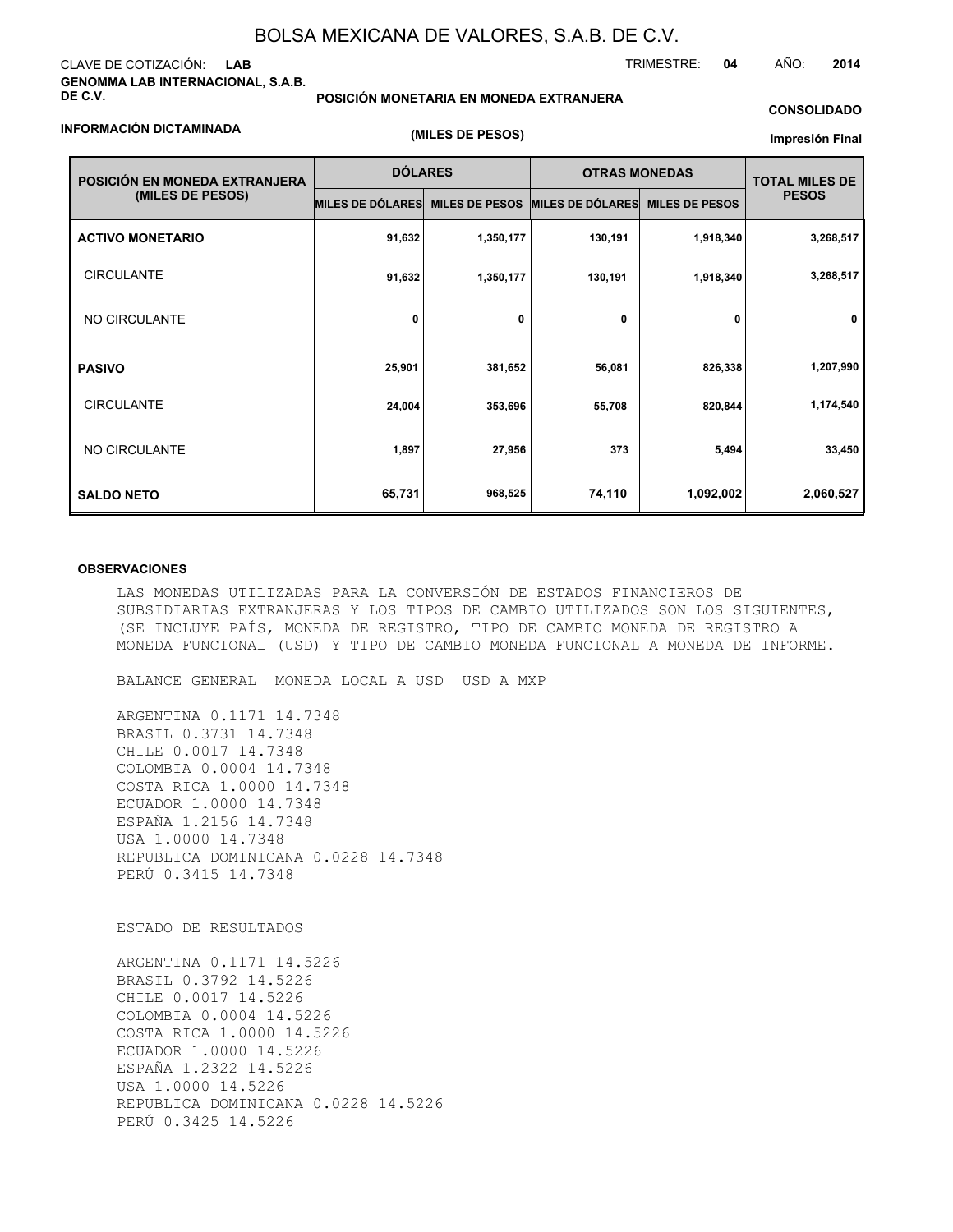|  | BOLSA MEXICANA DE VALORES, S.A.B. DE C.V. |
|--|-------------------------------------------|
|--|-------------------------------------------|

| CLAVE DE COTIZACIÓN: LAB<br><b>GENOMMA LAB INTERNACIONAL, S.A.B.</b> |                                         | TRIMESTRE: | 04 | AÑO:               | 2014 |
|----------------------------------------------------------------------|-----------------------------------------|------------|----|--------------------|------|
| DE C.V.                                                              | POSICIÓN MONETARIA EN MONEDA EXTRANJERA |            |    | <b>CONSOLIDADO</b> |      |
| <b>INFORMACIÓN DICTAMINADA</b>                                       | (MILES DE PESOS)                        |            |    | Impresión Final    |      |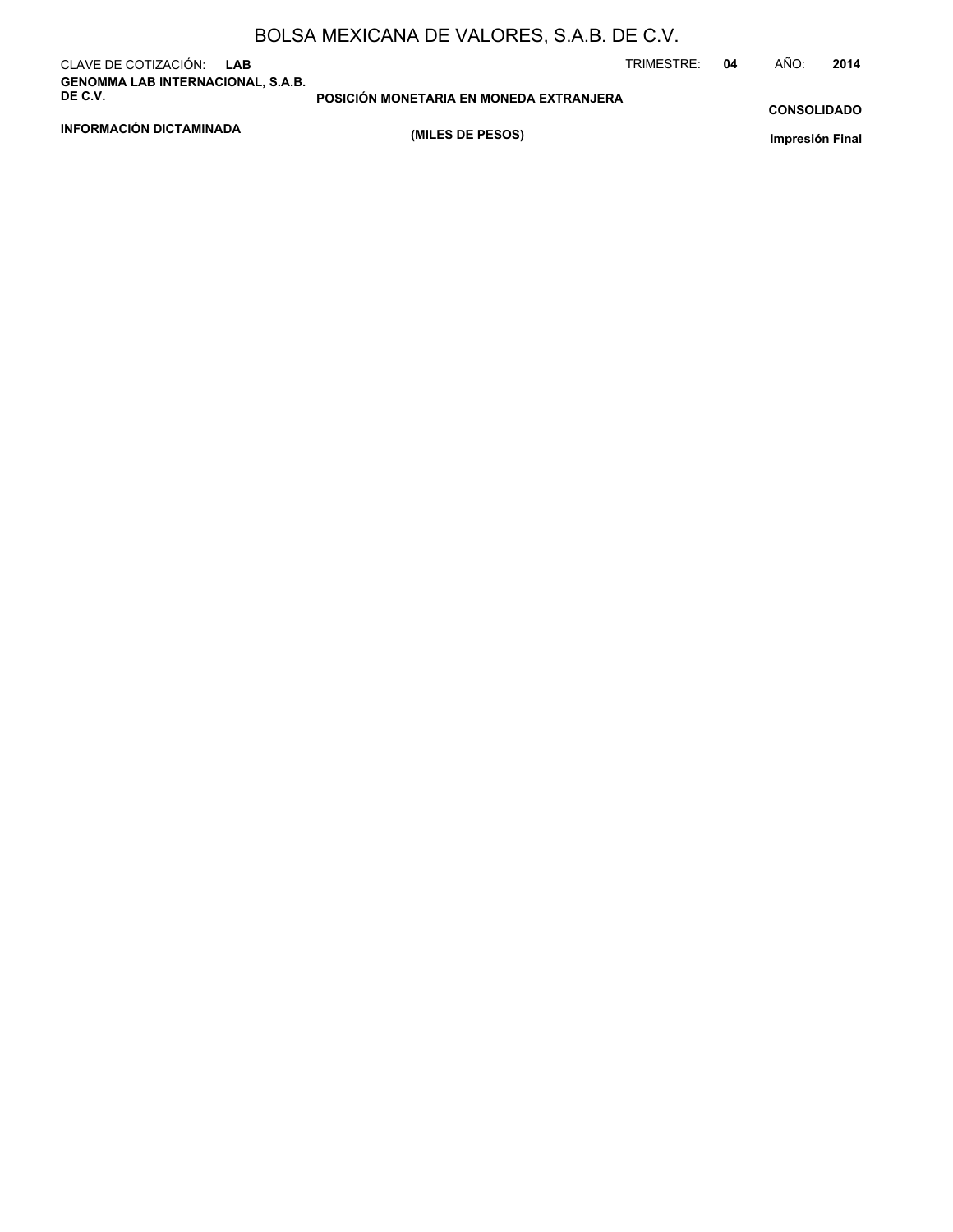| CLAVE DE COTIZACIÓN:                                | LAB |                              | TRIMESTRE: | 04 | AÑO:               | 2014 |
|-----------------------------------------------------|-----|------------------------------|------------|----|--------------------|------|
| <b>GENOMMA LAB INTERNACIONAL, S.A.B.</b><br>DE C.V. |     | <b>INSTRUMENTOS DE DEUDA</b> |            |    | <b>PAGINA</b>      | 1/2  |
| <b>INFORMACIÓN DICTAMINADA</b>                      |     |                              |            |    | <b>CONSOLIDADO</b> |      |
|                                                     |     |                              |            |    | Impresión Final    |      |

**LIMITACIONES FINANCIERAS SEGÚN CONTRATO, ESCRITURAS DE LA EMISION Y/O TITULO**

CON RESPECTO A LA EMISIÓN DE CERTIFICADOS BURSÁTILES LAB 13-1, 13-2 Y 14, LA COMPAÑÍA TIENE LAS SIGUIENTES OBLIGACIONES DE HACER Y NO HACER:

### OBLIGACIONES DE HACER

1. DIVULGACIÓN Y ENTREGA DE INFORMACIÓN. LA EMISORA DEBERÁ CUMPLIR CON LAS OBLIGACIONES CONTRAÍDAS CON EL REPRESENTANTE COMÚN, ASÍ COMO CUMPLIR CON TODOS LOS REQUERIMIENTOS DE PRESENTACIÓN O DIVULGACIÓN DE INFORMACIÓN A QUE ESTÉ OBLIGADA EN TÉRMINOS DE LA LMV, LA CIRCULAR ÚNICA DE EMISORAS Y LAS DEMÁS DISPOSICIONES APLICABLES.

2. DESTINO DE FONDOS. LA EMISORA DEBERÁ UTILIZAR LOS RECURSOS DERIVADOS DE LA SEGUNDA EMISIÓN EXCLUSIVAMENTE PARA LOS FINES QUE SE SEÑALAN EN LA SECCIÓN II.- "DESTINO DE LOS FONDOS" DEL PRESENTE SUPLEMENTO.

3. PRELACIÓN DE PAGO. REALIZAR TODOS LOS ACTOS QUE SEAN NECESARIOS A EFECTO DE ASEGURAR QUE EN TODO MOMENTO, LAS OBLIGACIONES DE LA EMISORA DE CONFORMIDAD CON LOS CERTIFICADOS BURSÁTILES CONSTITUYAN OBLIGACIONES GENERALES CON UNA PRELACIÓN DE PAGO EQUIVALENTE Y NO SUBORDINADA RESPECTO DE CUALQUIER OTRO PASIVO CON COSTO.

4. GIRO DE NEGOCIO. MANTENER MEDIANTE EL DESARROLLO HABITUAL DE NEGOCIOS, SU GIRO PREPONDERANTE DE NEGOCIOS Y EL DE SUS SUBSIDIARIAS CONSIDERADAS EN CONJUNTO.

### OBLIGACIONES DE NO HACER

1. FUSIONES. LA EMISORA PODRÁ FUSIONARSE SIEMPRE QUE (I) DICHA FUSIÓN NO ORIGINE UNA CAUSA DE VENCIMIENTO ANTICIPADO. Y (II) SI LA EMISORA ES LA SOCIEDAD FUSIONADA, LA SOCIEDAD FUSIONANTE ASUMA TODAS LAS OBLIGACIONES DE LA EMISORA DERIVADAS DE LOS CERTIFICADOS BURSÁTILES.

2. LIMITACIONES AL PAGO DE DIVIDENDOS. EL EMISOR SE ABSTENDRÁ DE PAGAR DIVIDENDOS EN EFECTIVO O EN ESPECIE SI HUBIERE OCURRIDO Y CONTINÚA UNA CAUSA DE VENCIMIENTO ANTICIPADO O SI COMO CONSECUENCIA DE DICHO PAGO, OCURRE UNA CAUSA DE VENCIMIENTO ANTICIPADO.

3. GRAVÁMENES. CONSTITUIR O PERMITIR LA EXISTENCIA DE CUALQUIER HIPOTECA, PRENDA O GRAVAMEN DE CUALQUIER NATURALEZA SOBRE ACTIVOS DE LA EMISORA CUYO VALOR EXCEDA DEL VEINTICINCO POR CIENTO (25%) DEL VALOR DE LOS ACTIVOS TOTALES DE LA EMISORA, EXCEPTO POR AQUELLOS (I) OTORGADOS EN EL CURSO ORDINARIO DE SUS NEGOCIOS, CONFORME A LAS CONDICIONES PREVALECIENTES EN EL MERCADO Y CONFORME A SU OBJETO SOCIAL, (II )DERIVADOS DE CUALQUIER OBLIGACIÓN DE CARÁCTER FISCAL, LABORAL O DE SEGURIDAD SOCIAL O CREADOS POR MINISTERIO DE LEY , Y (III) EXISTENTES PREVIAMENTE.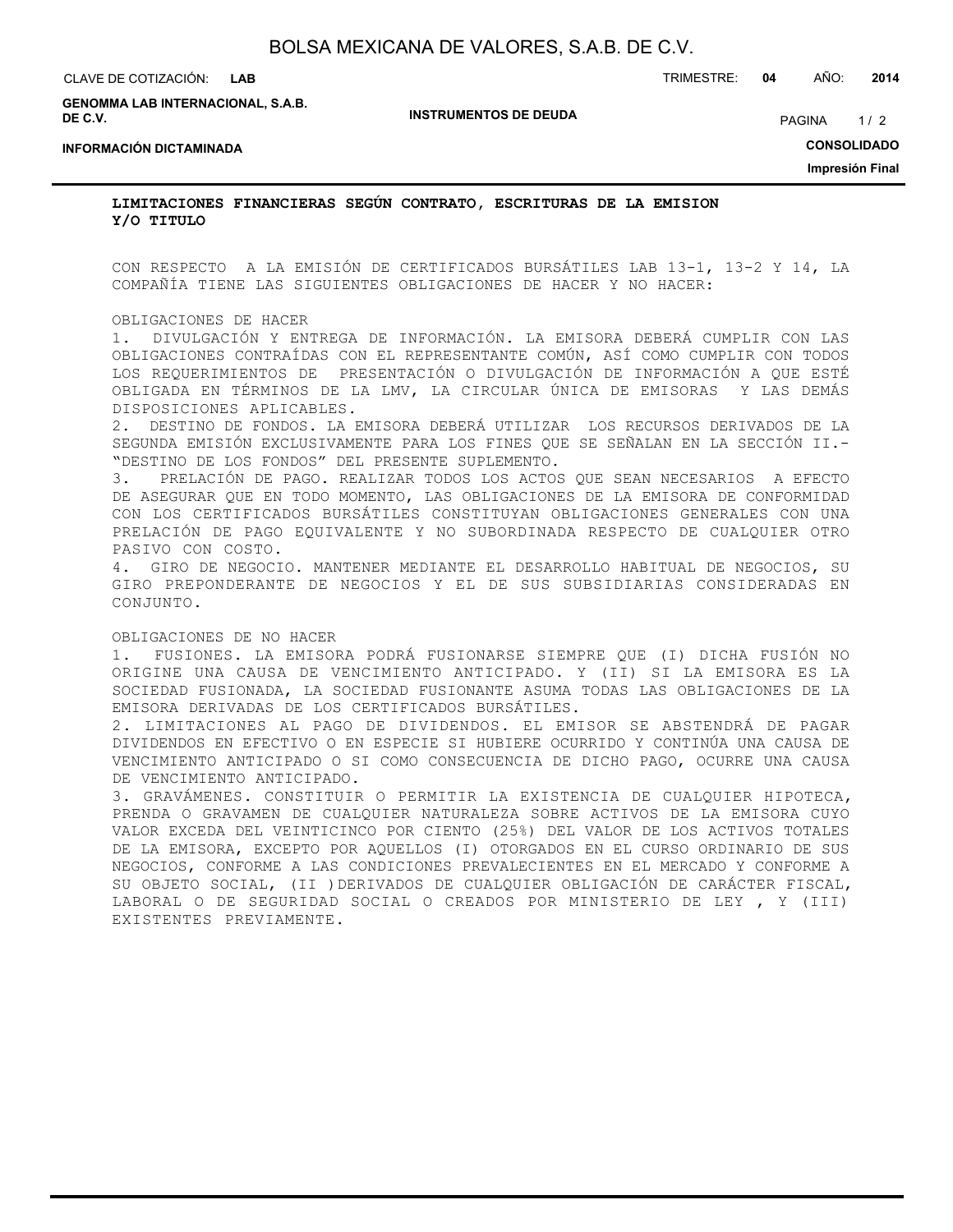| CLAVE DE COTIZACIÓN:<br><b>LAB</b>                  |                              | TRIMESTRE: | 04 | AÑO:          | 2014               |  |
|-----------------------------------------------------|------------------------------|------------|----|---------------|--------------------|--|
| <b>GENOMMA LAB INTERNACIONAL, S.A.B.</b><br>DE C.V. | <b>INSTRUMENTOS DE DEUDA</b> |            |    | <b>PAGINA</b> | 2/2                |  |
| INFORMACIÓN DICTAMINADA                             |                              |            |    |               | <b>CONSOLIDADO</b> |  |
| Impresión Final                                     |                              |            |    |               |                    |  |

**SITUACIÓN ACTUAL DE LAS LIMITACIONES FINANCIERAS**

A LA FECHA, LA COMPAÑÍA SE ENCUENTRA EN CUMPLIMIENTO DE LAS DIVERSAS OBLIGACIONES CONTRAÍDAS DE HACER Y NO HACER.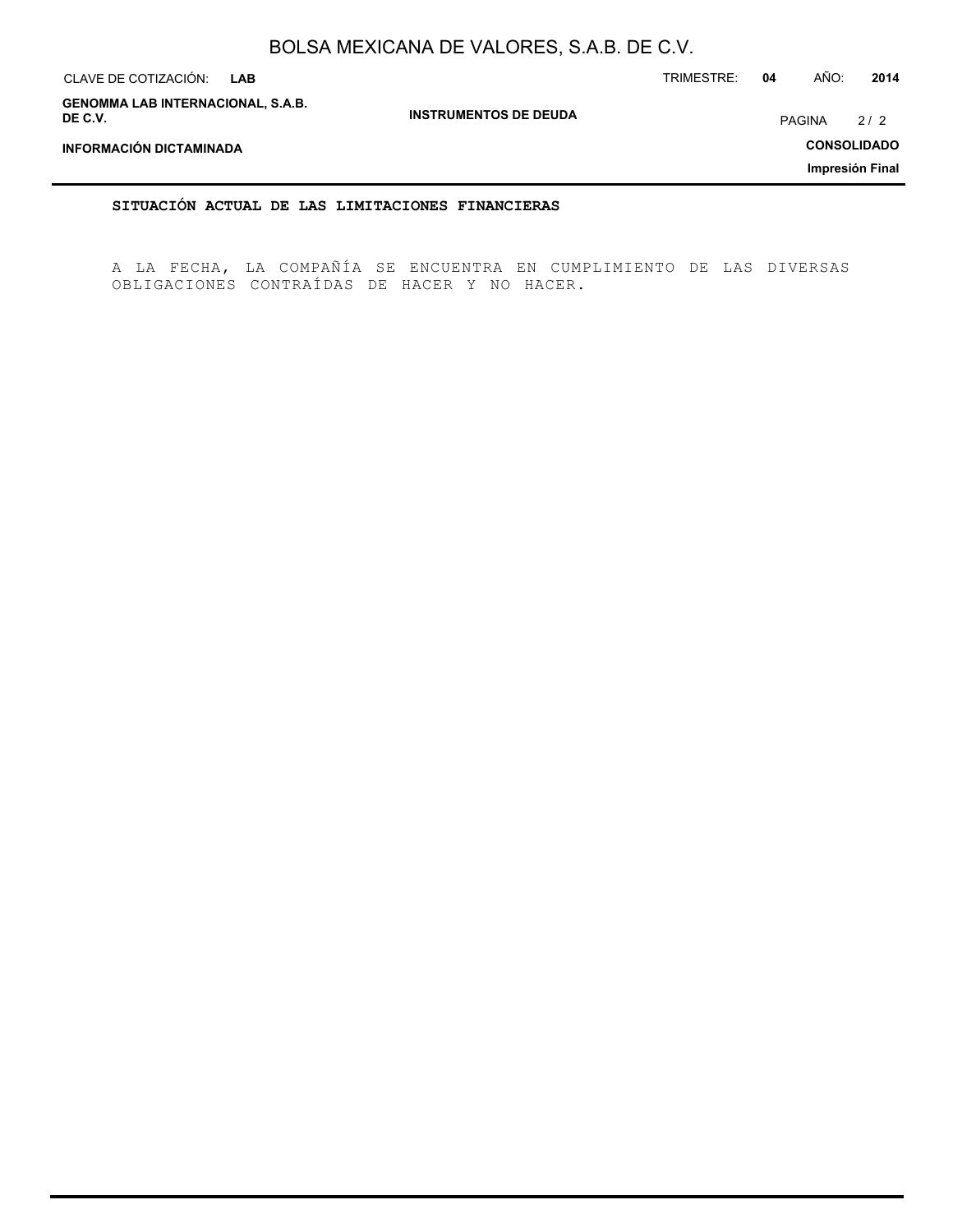CLAVE DE COTIZACIÓN TRIMESTRE **04** AÑO **2014 LAB**

**INFORMACIÓN DICTAMINADA**

**GENOMMA LAB INTERNACIONAL, S.A.B. DE C.V.**

# **DISTRIBUCIÓN DE INGRESOS POR PRODUCTO INGRESOS TOTALES (MILES DE PESOS)**

**CONSOLIDADO**

**Impresión Final**

| <b>I PRINCIPALES PRODUCTOS O LINEA</b> | <b>VENTAS</b>  |                | $%$ DE<br><b>PARTICIPACION EN</b> | <b>PRINCIPALES</b> |                 |  |  |
|----------------------------------------|----------------|----------------|-----------------------------------|--------------------|-----------------|--|--|
| <b>DE PRODUCTOS</b>                    | <b>VOLUMEN</b> | <b>IMPORTE</b> | <b>EL MERCADO</b>                 | <b>MARCAS</b>      | <b>CLIENTES</b> |  |  |
| <b>INGRESOS NACIONALES</b>             |                |                |                                   |                    |                 |  |  |
| <b>FARMA</b>                           | 102,354,207    | 3,876,215      | 0.00                              | <b>VARIAS</b>      | <b>VARIAS</b>   |  |  |
| <b>PC</b>                              | 89,870,614     | 2,231,323      | 0.00                              | <b>VARIAS</b>      | <b>VARIAS</b>   |  |  |
| <b>SERVICIOS</b>                       | 0              | 664            | 0.00                              | <b>VARIAS</b>      | <b>VARIAS</b>   |  |  |
| <b>INGRESOS POR EXPORTACIÓN</b>        |                |                |                                   |                    |                 |  |  |

| INGRESOS DE SUBSIDIARIAS EN EL EXTRANJERO |             |            |      |               |               |  |
|-------------------------------------------|-------------|------------|------|---------------|---------------|--|
| FARMA / PC                                |             | 5,424,979  | 0.00 | <b>VARIAS</b> | <b>VARIAS</b> |  |
| <b>SERVICIOS</b>                          |             | 7,817      | 0.00 | <b>VARIAS</b> | <b>VARIAS</b> |  |
| <b>TOTAL</b>                              | 192,224,821 | 11,540,998 |      |               |               |  |

**OBSERVACIONES**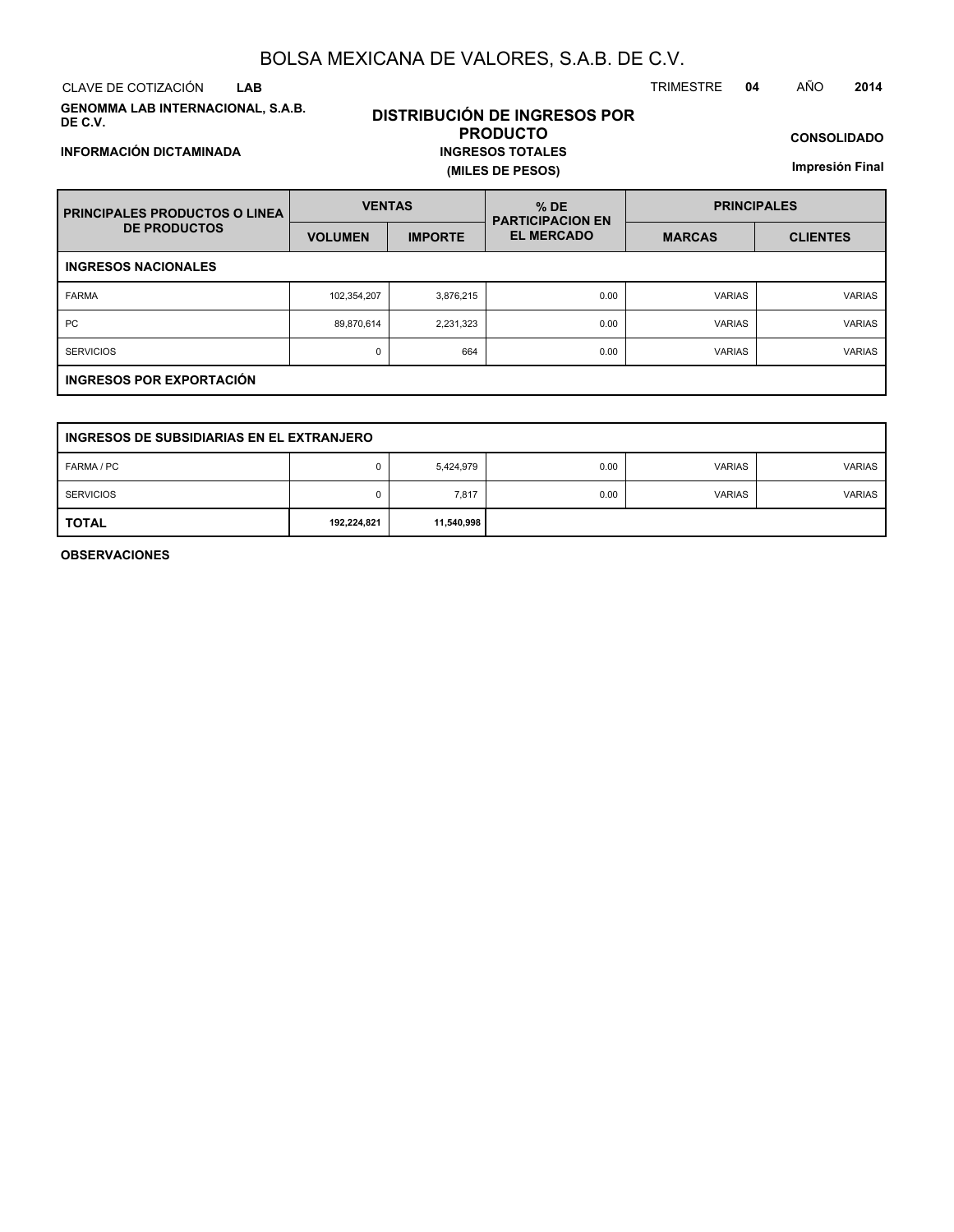### BOLSA MEXICANA DE VALORES, S.A.B. DE C.V.

**GENOMMA LAB INTERNACIONAL, S.A.B. DE C.V.**CLAVE DE COTIZACIÓN**LAB**

**INFORMACIÓN DICTAMINADA**

# **INTEGRACIÓN DEL CAPITAL SOCIALPAGADO**

### **CARACTERISTICAS DE LAS ACCIONES**

**CONSOLIDADO**

**Impresión Final**

| <b>SERIES</b> | $\sqrt{$ VALOR NOMINAL(\$) $\sqrt{ }$ | <b>CUPÓN</b><br><b>VIGENTE</b> | <b>NUMERO DE ACCIONES</b> |                         |                  |                          | <b>CAPITAL SOCIAL</b> |                 |
|---------------|---------------------------------------|--------------------------------|---------------------------|-------------------------|------------------|--------------------------|-----------------------|-----------------|
|               |                                       |                                | <b>PORCIÓN FIJA</b>       | <b>PORCIÓN VARIABLE</b> | <b>MEXICANOS</b> | <b>LIBRE SUSCRIPCIÓN</b> | <b>FIJO</b>           | <b>VARIABLE</b> |
| lв            | 0.00000                               |                                | 82,176                    | 1,048,651,194           | 311,243,553      | 737,407,641              | 150                   | 1,914,156       |
| <b>TOTAL</b>  |                                       |                                | 82,176                    | 1,048,651,194           | 311,243,553      | 737,407,641              | 150                   | 1,914,156       |

**TOTAL DE ACCIONES QUE REPRESENTAN EL CAPITAL SOCIAL PAGADO A LAFECHA DE ENVIO DE LA INFORMACIÓN:** $1,048,733,370$ 

**OBSERVACIONES**

TRIMESTRE **<sup>04</sup>** AÑO**<sup>2014</sup>**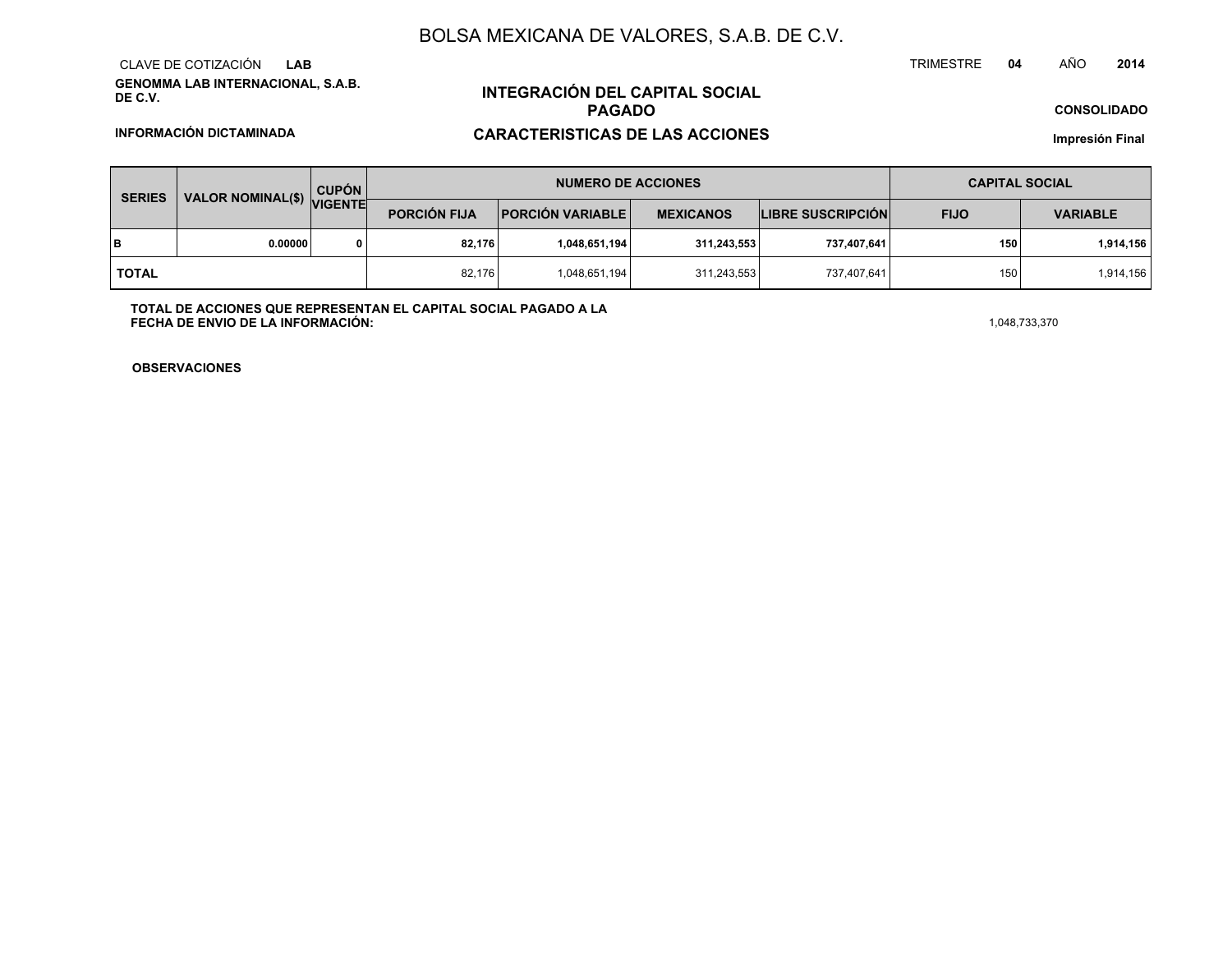CLAVE DE COTIZACIÓN: **LAB**

**INFORMACIÓN DICTAMINADA**

**GENOMMA LAB INTERNACIONAL, S.A.B. DE C.V.**

**INSTRUMENTOS FINANCIEROS DERIVADOS**

TRIMESTRE: **04** AÑO: **2014**

 $1/2$ PAGINA **/ 2**

**CONSOLIDADO**

**Impresión Final**

GENOMMA LAB INTERNACIONAL, S. A. B. DE C. V.

DURANGO NO. 332-102, COLONIA ROMA C. P. 06700, MÉXICO, D. F. R.F.C.: GLI-961030-TU5

MÉXICO, D. F. A 14 DE ABRIL DE 2015

ASUNTO: SE PRESENTA ESCRITO EN ATENCIÓN AL REQUERIMIENTO SEGÚN OFICIO NO. 151- 2/76211/2009 DE FECHA 20 DE ENERO DE 2009, MEDIANTE EL CUAL SE SOLICITA DE DIVERSA INFORMACIÓN Y DOCUMENTACIÓN RESPECTO A LAS OPERACIONES CON INSTRUMENTOS FINANCIEROS DERIVADOS EN LAS QUE PUDO HABER PARTICIPADO EN SU CASO LA EMPRESA: GENOMMA LAB INTERNACIONAL, S. A. B. DE C. V. R.F.C.: GLI-961030-TU5

VICEPRESIDENCIA DE SUPERVISIÓN BURSATIL. VICEPRESIDENCIA DE NORMATIVIDAD. DIRECCIÓN GENERAL DE SUPERVISIÓN DE MERCADOS. DIRECCIÓN GENERAL DE AUTORIZACIONES.

PRESENTE

OSCAR VILLALOBOS TORRES (R.F.C.: VITO-701004-1Y4), EN REPRESENTACIÓN DE GENOMMA LAB INTERNACIONAL, S. A. B. DE C. V. (R.F.C.: GLI-961030-TU5), PERSONALIDAD QUE ACREDITO CON COPIA DEL INSTRUMENTO NOTARIAL QUE SE ACOMPAÑA AL PRESENTE COMO ANEXO 1 (SE INCLUYE ORIGINAL PARA COTEJO), CON DOMICILIO FISCAL EN DURANGO 332-102, COLONIA ROMA, C. P. 06700, MÉXICO, D. F., TEL.:5081-0000, Y SEÑALANDO EL MISMO DOMICILIO PARA OÍR Y RECIBIR TODA CLASE DE NOTIFICACIONES QUE A ESTE ASUNTO SE REFIERAN, ATENTAMENTE COMPAREZCO Y EXPONGO QUE:

1. MEDIANTE OFICIO NO. 151-2/76211/2009 DE FECHA 20 DE ENERO DE 2009, ASÍ COMO DEL ANEXO 1 QUE FORMA PARTE INTEGRANTE DE DICHO OFICIO, LA DIRECCIÓN GENERAL DE SUPERVISIÓN DE MERCADOS DE LA COMISIÓN NACIONAL BANCARIA Y DE VALORES, A EFECTO DE CONOCER LA PARTICIPACIÓN DE LAS EMPRESAS PÚBLICAS EN OPERACIONES CON INSTRUMENTOS FINANCIEROS DERIVADOS YA SEA PARA INCREMENTAR SU RENTABILIDAD O CONTAR CON DETERMINADA COBERTURA RESPECTO A ALGÚN RIESGO, REQUIERE QUE GENOMMA LAB INTERNACIONAL, S. A. B. DE C. V. (EN ADELANTE MI REPRESENTADA), DIVULGUE DE CONFORMIDAD CON EL CITADO OFICIO Y COMO COMPLEMENTO A SU REPORTE TRIMESTRAL, INFORMACIÓN CUALITATIVA Y CUANTITATIVA SOBRE LAS POSICIONES QUE EN SU CASO TUVO EN INSTRUMENTOS FINANCIEROS DERIVADOS, RECONOCIDOS O NO COMO ACTIVOS O PASIVOS EN EL ESTADO DE SITUACIÓN FINANCIERA O BALANCE GENERAL.

2. A FIN DE CUMPLIR CON EL REQUERIMIENTO DE INFORMACIÓN Y DOCUMENTACIÓN QUE SE SOLICITA SEGÚN EL OFICIO NO. 151-2/76211/2009 DE FECHA 20 DE ENERO DE 2009, SE HACE DEL CONOCIMIENTO DE ESA H. DIRECCIÓN GENERAL DE SUPERVISIÓN DE MERCADOS DE LA COMISIÓN NACIONAL BANCARIA Y DE VALORES, QUE MI REPRESENTADA A LA FECHA NO CUENTA CON LA INFORMACIÓN CUALITATIVA Y CUANTITATIVA RESPECTO A CUALQUIERA DE LOS ASPECTOS SOLICITADOS EN EL OFICIO 151-2/76211/2009, YA QUE NO HA CELEBRADO OPERACIONES QUE INVOLUCREN LA CONTRATACIÓN DE INSTRUMENTOS FINANCIEROS DERIVADOS DE ACUERDO A LO ESTABLECIDO EN LA NIIF 9 "INSTRUMENTOS FINANCIEROS" Y LA NIC 39 "INSTRUMENTOS FINANCIEROS RECONOCIMIENTO Y VALUACIÓN", DE LAS NORMAS INTERNACIONALES DE INFORMACIÓN FINANCIERA (IFRS, POR SUS SIGLAS EN INGLÉS).